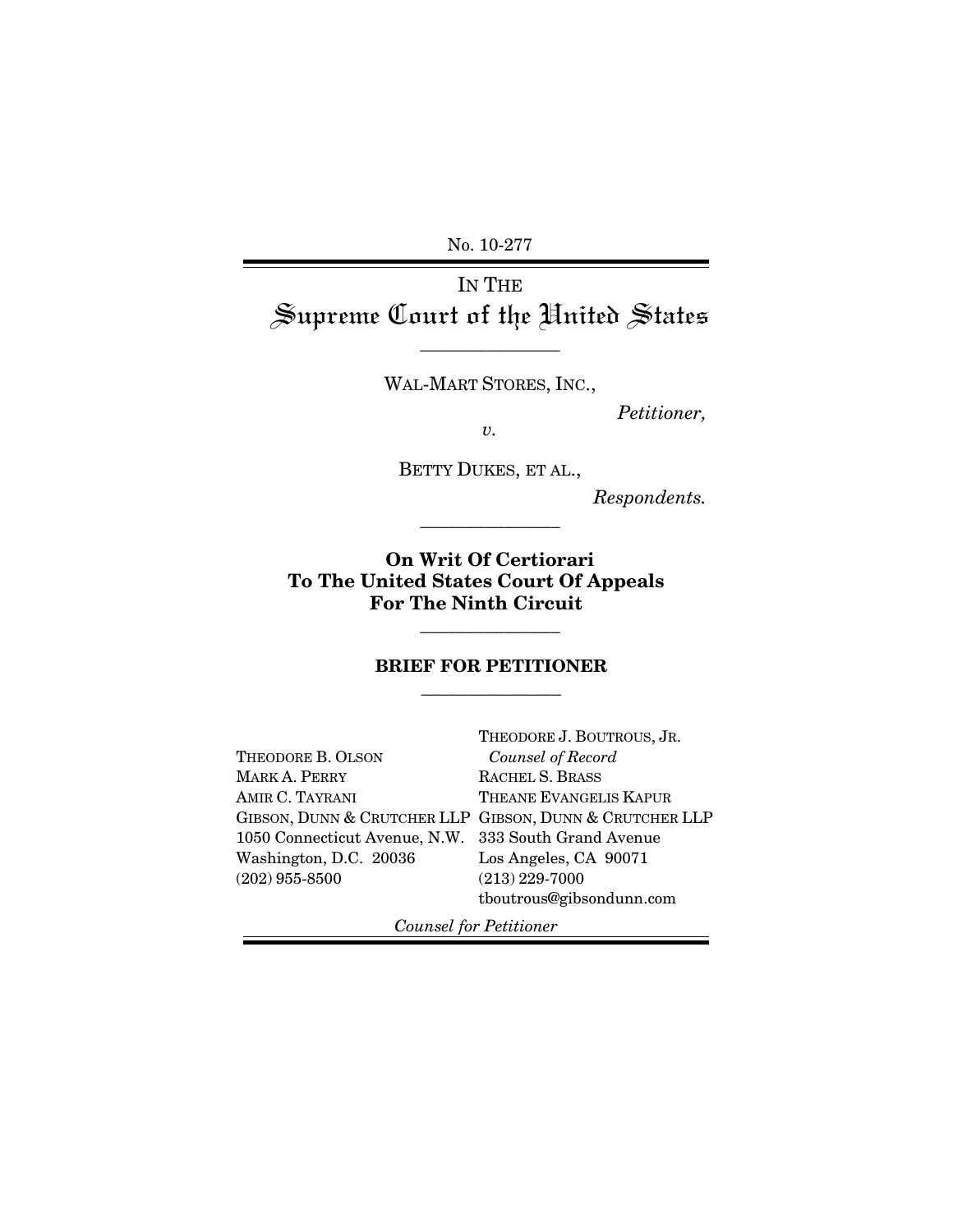### **QUESTIONS PRESENTED**

1. Whether the class certification ordered under Federal Rule of Civil Procedure 23(b)(2) was consistent with Rule 23(a).

2. Whether claims for monetary relief can be certified under Federal Rule of Civil Procedure 23(b)(2) and, if so, under what circumstances.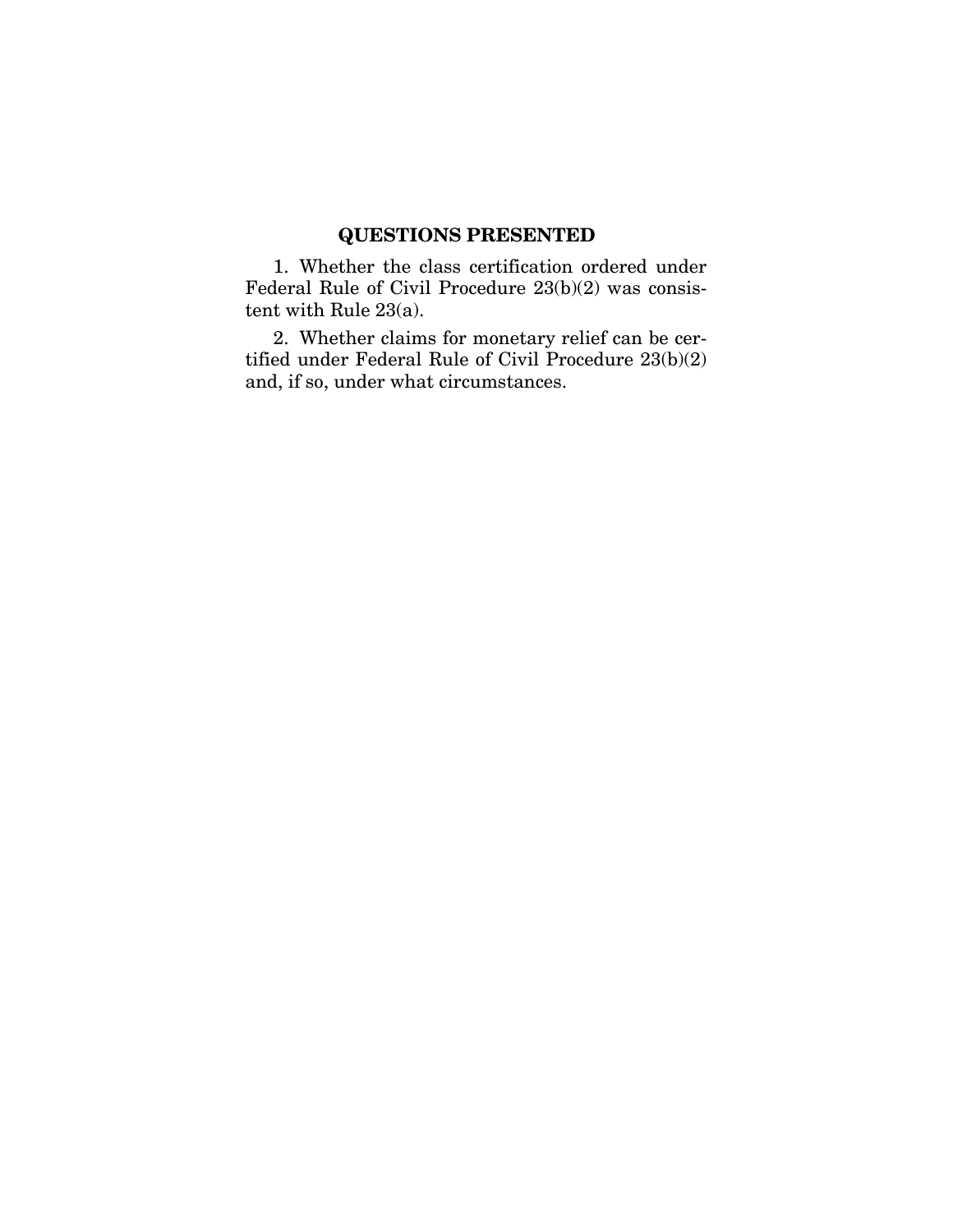### **PARTIES TO THE PROCEEDING AND RULE 29.6 STATEMENT**

The caption to the petition for a writ of certiorari contains the names of all parties to the proceedings below.

The corporate disclosure statement included in the petition remains accurate.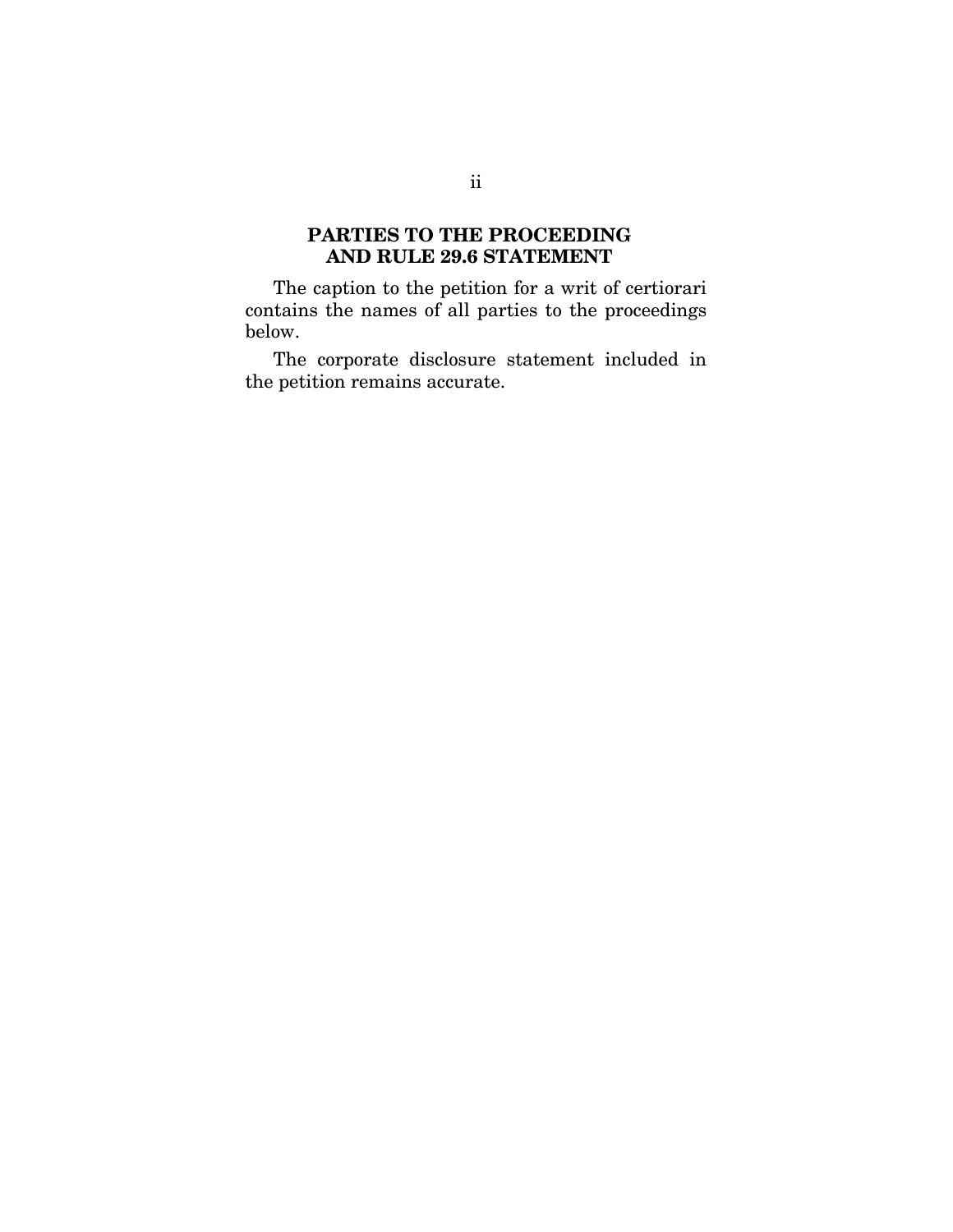## **TABLE OF CONTENTS**

| STATUTORY PROVISIONS INVOLVED 2                                                                                      |
|----------------------------------------------------------------------------------------------------------------------|
|                                                                                                                      |
|                                                                                                                      |
|                                                                                                                      |
| I. THE CERTIFICATION ORDER IS NOT<br>CONSISTENT WITH RULE 23(a) 16                                                   |
| A. The Named Plaintiffs' Interests Are<br>Insufficiently Interrelated With The<br>Absent Class Members' Interests 18 |
|                                                                                                                      |
| a. Plaintiffs' Theory Fails To<br>Bridge The Falcon Gap 19                                                           |
| b. Plaintiffs' Evidence Fails To<br>Bridge The Falcon Gap23                                                          |
|                                                                                                                      |
|                                                                                                                      |
| B. Procedural Defects Cannot Be<br>Remedied By Altering The                                                          |
|                                                                                                                      |
| 2. Wal-Mart's Defenses 41                                                                                            |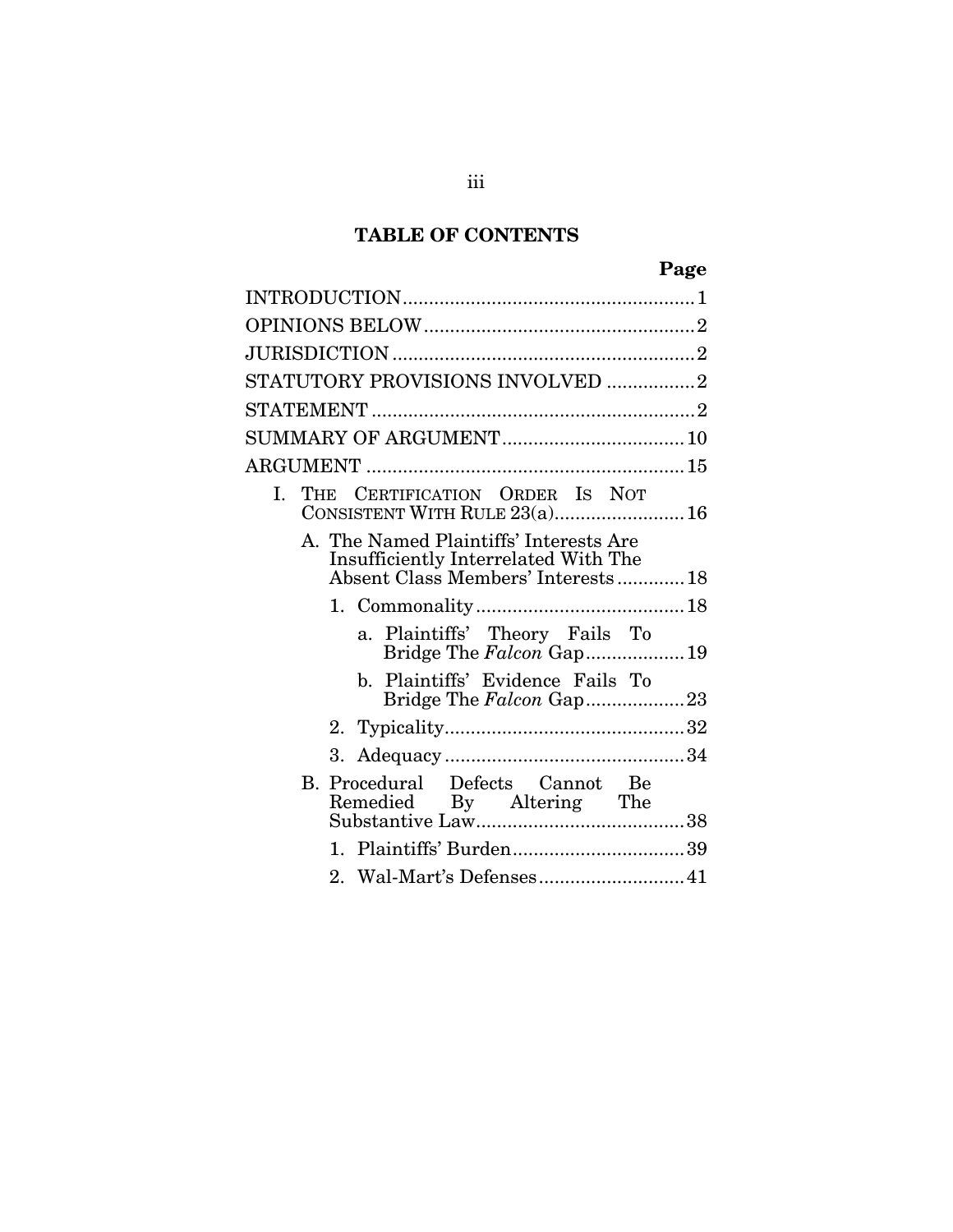| A. Rule $23(b)(2)$ Does Not Encompass<br>Claims For Monetary Relief 46<br>1. The Majority Of The Class Has<br>Standing To Seek Only Monetary<br>3. Punitive Damages Will Always | II. THE CERTIFICATION ORDER IS NOT<br>CONSISTENT WITH RULE 23(b)(2) 44 |  |
|---------------------------------------------------------------------------------------------------------------------------------------------------------------------------------|------------------------------------------------------------------------|--|
|                                                                                                                                                                                 |                                                                        |  |
|                                                                                                                                                                                 |                                                                        |  |
|                                                                                                                                                                                 |                                                                        |  |
|                                                                                                                                                                                 |                                                                        |  |
|                                                                                                                                                                                 |                                                                        |  |
|                                                                                                                                                                                 |                                                                        |  |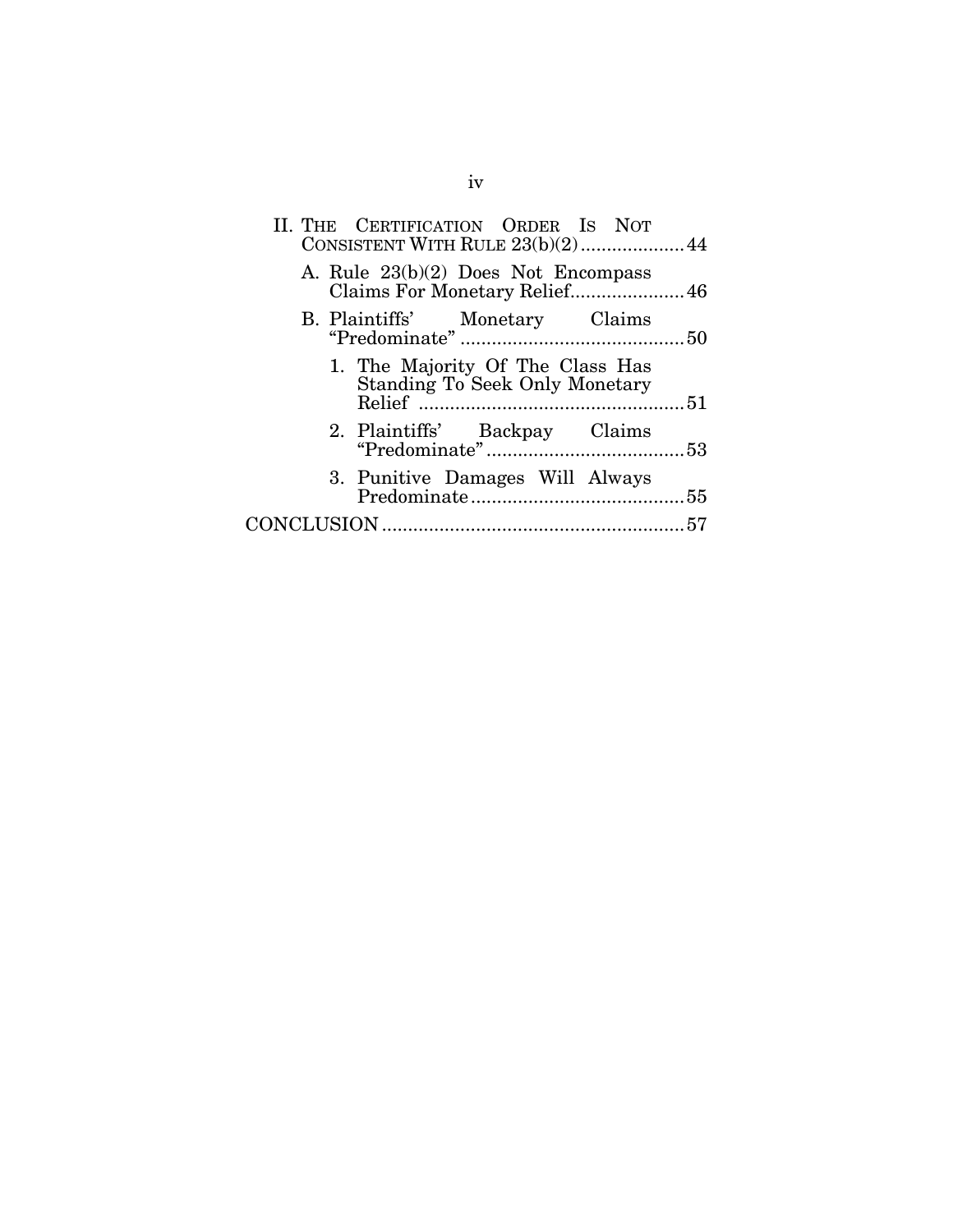### **TABLE OF AUTHORITIES**

## **Page(s)**

# **CASES**

| Aetna Life Ins. Co. v. Haworth,                                             |
|-----------------------------------------------------------------------------|
| Albemarle Paper Co. v. Moody,                                               |
| Allison v. Citgo Petroleum Corp.,<br>151 F.3d 402 (5th Cir. 1998)51, 55, 56 |
| Amchem Prods., Inc. v. Windsor,                                             |
| Bailey v. Patterson,<br>369 U.S. 31 (1962) (per curiam)  48                 |
| Barnes v. Am. Tobacco Co.,                                                  |
| BMW of N. Am., Inc. v. Gore,                                                |
| Bolin v. Sears, Roebuck & Co.,                                              |
| Broussard v. Meineke Disc. Muffler Shops,                                   |
| Inc.,                                                                       |
| Califano v. Yamasaki,                                                       |
| Castano v. Am. Tobacco Co.,                                                 |
| City of Los Angeles v. Lyons,                                               |
| Cooper v. Fed. Reserve Bank of Richmond,                                    |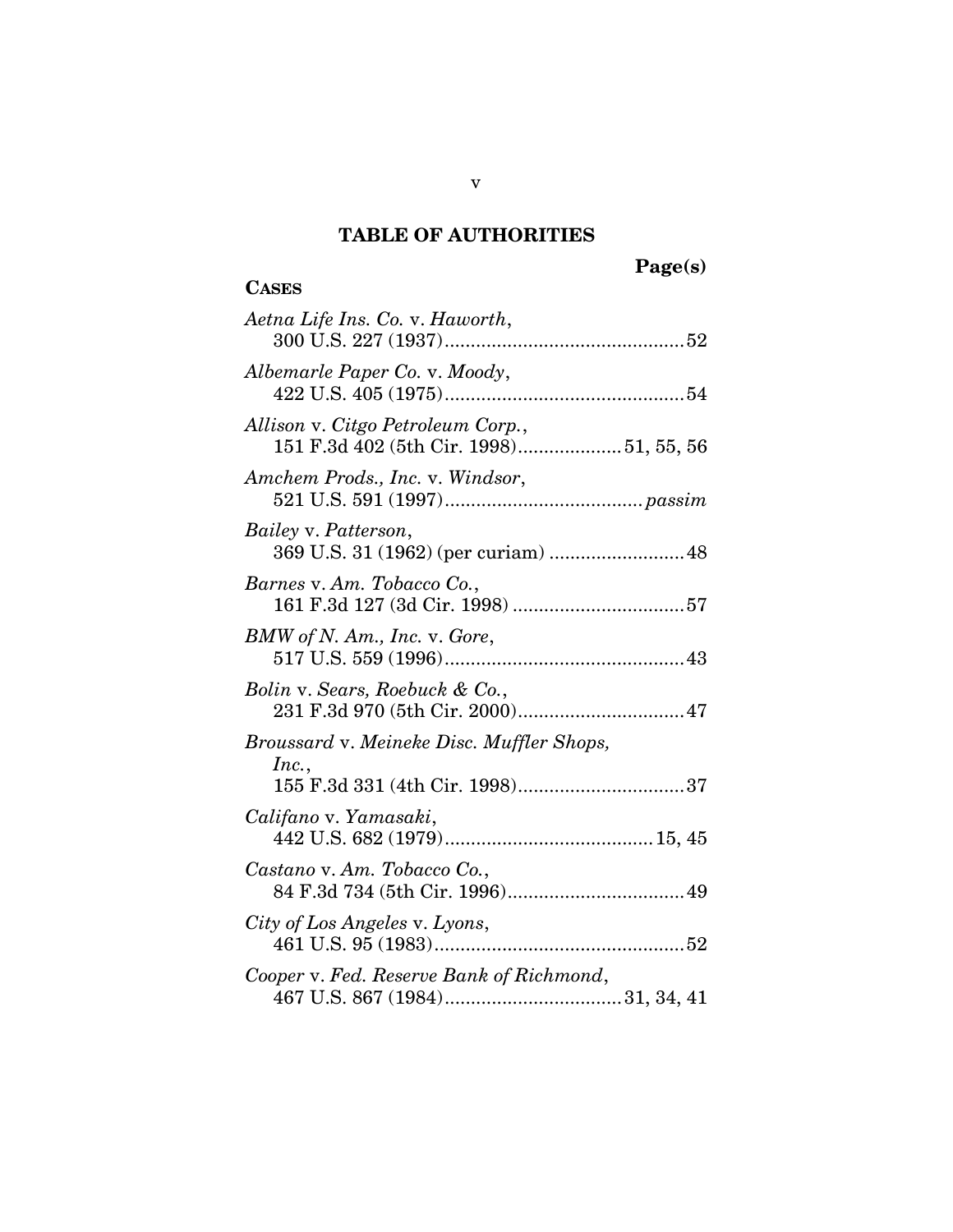| Cooper v. Southern Co.,                                                           |
|-----------------------------------------------------------------------------------|
| Coopers & Lybrand v. Livesay,                                                     |
| Costa v. Desert Palace, Inc.,<br>299 F.3d 838 (9th Cir. 2002) (en banc) 17, 56    |
| Curtis v. Loether,                                                                |
| Daubert v. Merrell Dow Pharm., Inc.,                                              |
| Deakins v. Monaghan,                                                              |
| Denney v. City of Albany,                                                         |
| Domingo v. New England Fish Co.,<br>727 F.2d 1429 (9th Cir. 1984) (per curiam) 53 |
| E. Tex. Motor Freight Sys. Inc. v. Rodriguez,                                     |
| eBay Inc. v. MercExchange L.L.C.,                                                 |
| Eisen v. Carlisle & Jacquelin,                                                    |
| Engquist v. Or. Dep't of Agric.,                                                  |
| Eubanks v. Billington,                                                            |
| <i>Evers v. Dwyer,</i><br>358 U.S. 202 (1958) (per curiam)  48                    |
| Feltner v. Columbia Pictures Television, Inc.,                                    |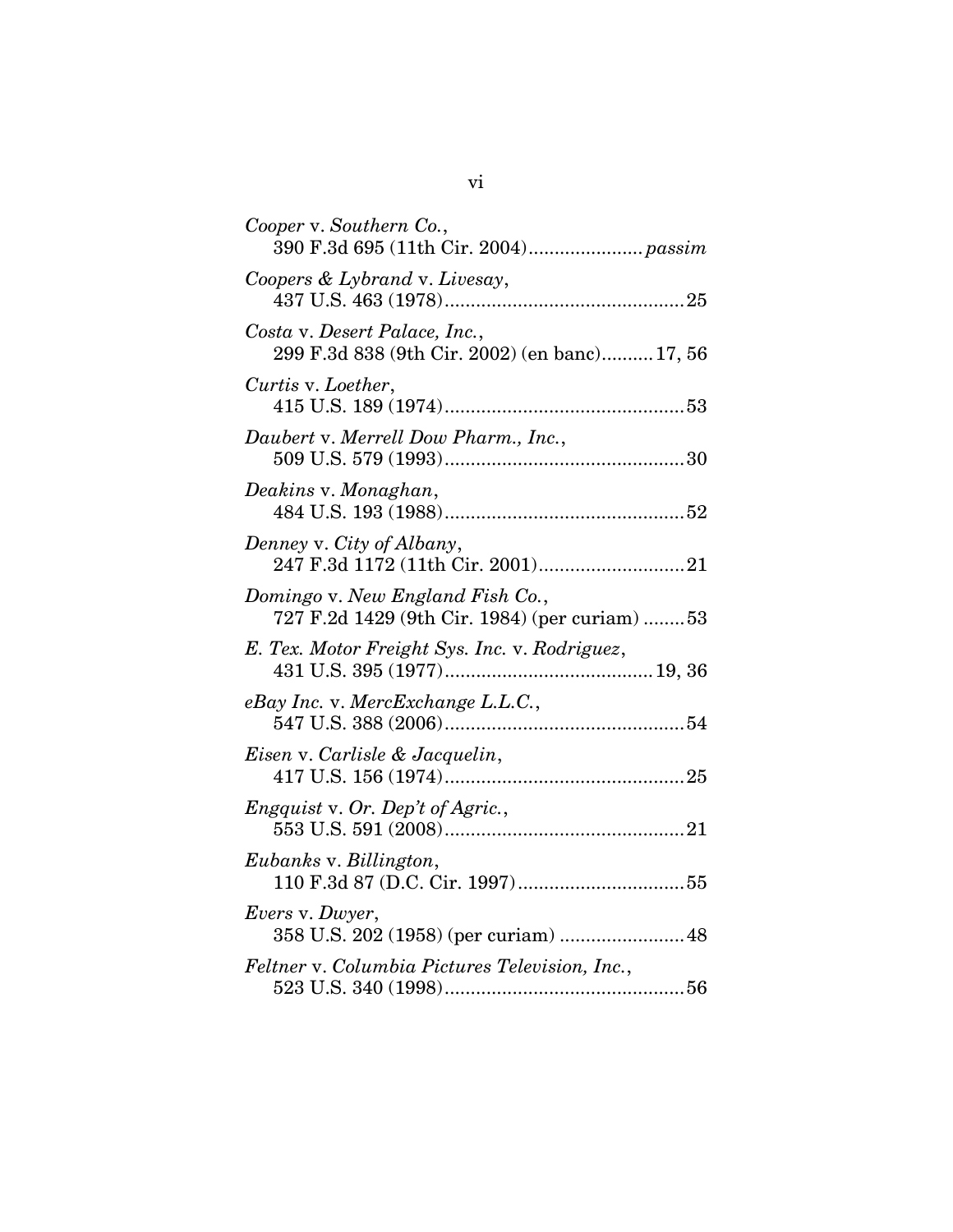| Firefighters Local Union No. 1784 v. Stotts,                            |
|-------------------------------------------------------------------------|
| Ford Motor Co. v. EEOC,                                                 |
| Furnco Constr. Corp. v. Waters,                                         |
| Garcia v. Johanns,                                                      |
| Gen. Elec. Co. v. Joiner,                                               |
| Gen. Tel. Co. of the Nw. v. EEOC,<br>446 U.S. 318 (1980) 12, 32, 34, 35 |
| Gen. Tel. Co. of the Sw. v. Falcon,                                     |
| Great-West Life & Annuity Ins. Co.<br>v. Knudson,                       |
| Hansberry v. Lee,                                                       |
| Harris v. Nelson,                                                       |
| <i>Hartman</i> v. Duffey,                                               |
| Heffner v. Blue Cross & Blue Shield of<br>$Ala$ , Inc.,                 |
| Hohider v. UPS,<br>574 F.3d 169 (3d Cir. 2009)  40, 41, 54              |
| Honda Motor Co. v. Oberg,                                               |

## vii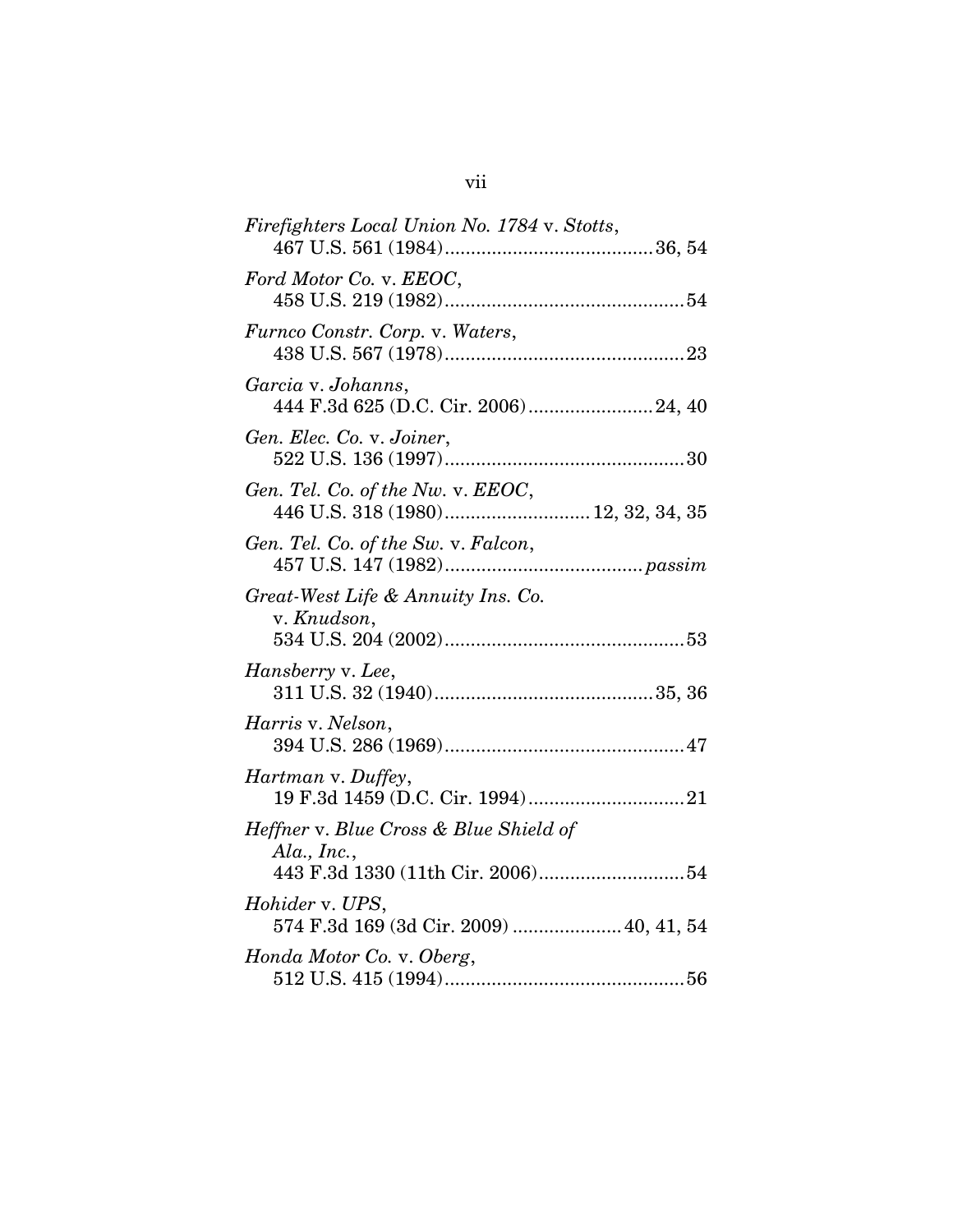| In re Hotel Tel. Charges,                                                  |
|----------------------------------------------------------------------------|
| In re Hydrogen Peroxide Antitrust Litig.,                                  |
| In re IPO Sec. Litig.,<br>471 F.3d 24 (2d Cir. 2006)  18, 26, 31           |
| Int'l Bhd. of Teamsters v. United States,                                  |
| Jefferson v. Ingersoll Int'l Inc.,                                         |
| Kolstad v. Am. Dental Ass'n,                                               |
| Koon v. United States,                                                     |
| Krupski v. Costa Crociere S.p.A.,                                          |
| Kumho Tire Co. v. Carmichael,                                              |
| Leatherman v. Tarrant Cnty. Narcotics<br>Intelligence & Coordination Unit, |
| Ledbetter v. Goodyear Tire & Rubber Co.,                                   |
| Lemon v. Int'l Union of Operating Eng'rs,                                  |
| Lewis v. City of Chicago,                                                  |
| Libretti v. United States,                                                 |

# viii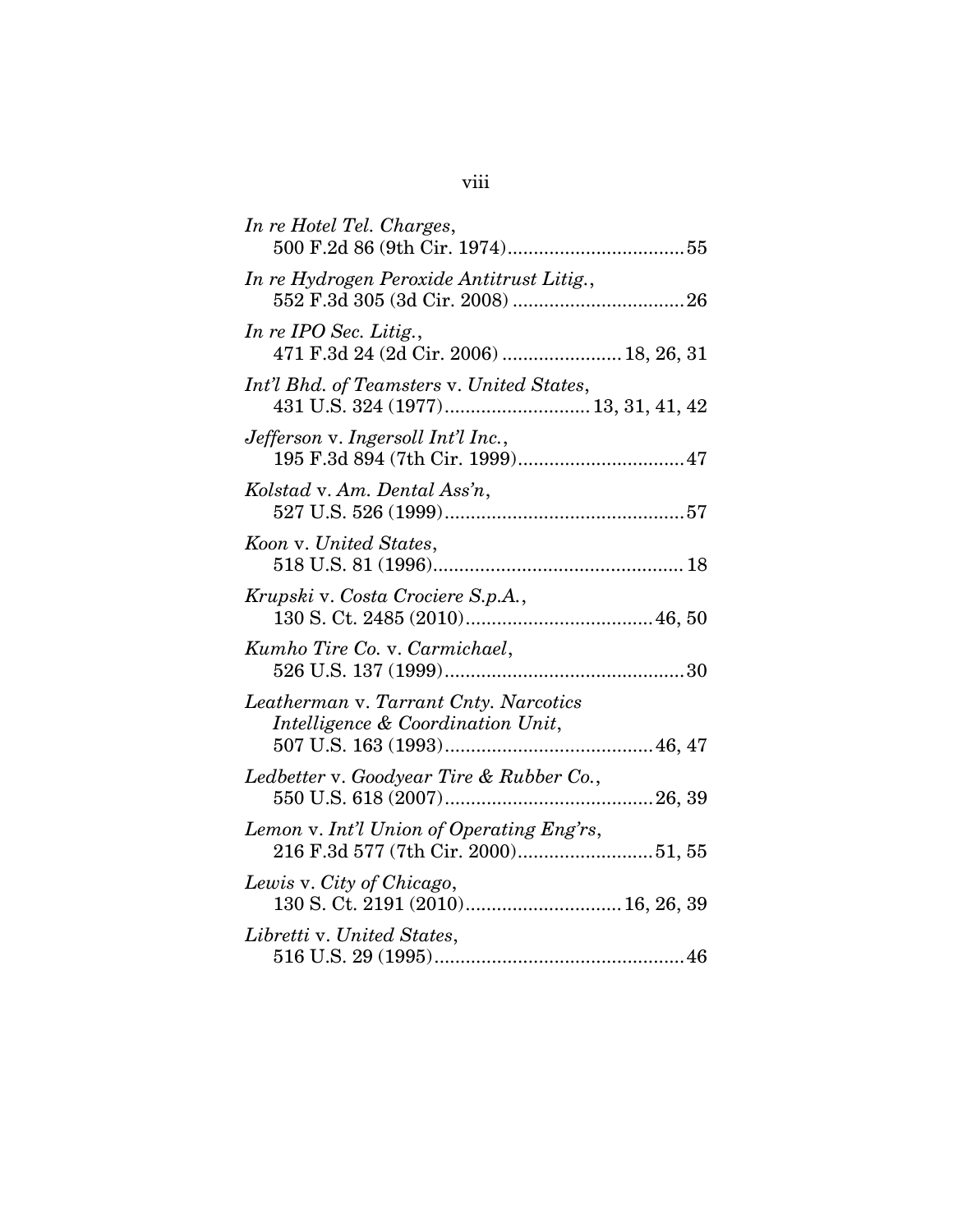| Lindsey v. Normet,                                                                    |
|---------------------------------------------------------------------------------------|
| Lujan v. Defenders of Wildlife,                                                       |
| McLaughlin v. Am. Tobacco Co.,<br>522 F.3d 215 (2d Cir. 2008)  40, 55                 |
| McManus v. Fleetwood Enters., Inc.,<br>320 F.3d 545 (5th Cir. 2003) 47                |
| Mooney v. Aramco Servs. Co.,                                                          |
| Morgan v. UPS,<br>380 F.3d 459 (8th Cir. 2004) 24, 38                                 |
| O'Shea v. Littleton,                                                                  |
| Ortiz v. Fibreboard Corp.,                                                            |
| Parents Involved in Cmty. Sch. v.<br>Seattle Sch. Dist. No. 1,                        |
| Pettway v. Am. Cast Iron Pipe Co.,                                                    |
| Philip Morris USA v. Williams,                                                        |
| Philip Morris USA Inc. v. Scott,<br>131 S. Ct. 1 (2010) (Scalia, Circuit Justice)  40 |
| Phillips Petroleum Co. v. Shutts,                                                     |
| Potts v. Flax,                                                                        |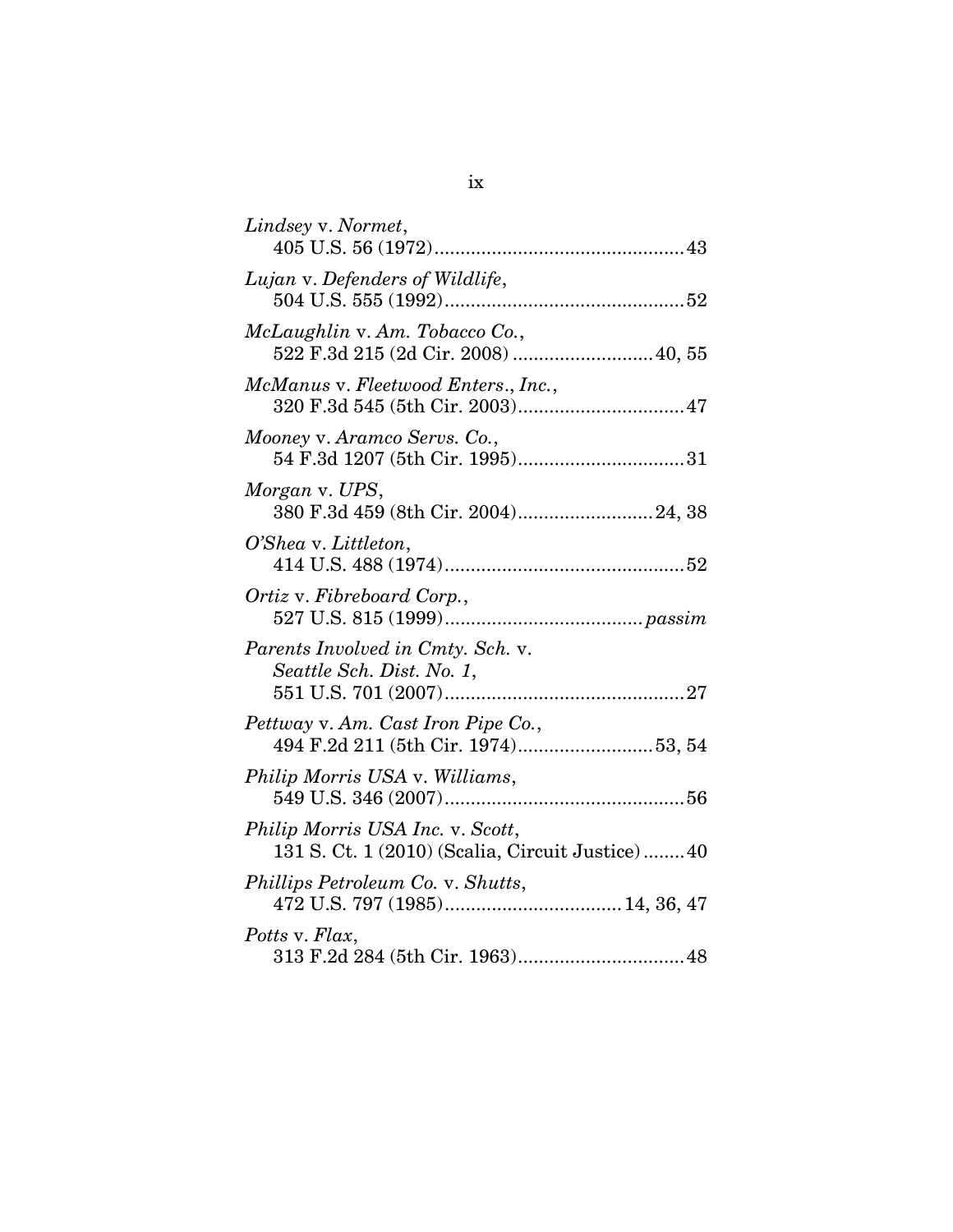| Price Waterhouse v. Hopkins,                                                      |
|-----------------------------------------------------------------------------------|
| Reeb v. Ohio Dep't of Rehab. & Corr.,<br>435 F.3d 639 (6th Cir. 2006) 43, 49, 51  |
| Ricci v. DeStefano,                                                               |
| Richards v. Jefferson Cnty.,                                                      |
| Schmuck v. United States,                                                         |
| Shady Grove Orthopedic Assocs., P.A. v.<br>Allstate Ins. Co.,                     |
| Shipes v. Trinity Indus.,                                                         |
| Sosna v. Iowa,                                                                    |
| S. Cent. Bell Tel. Co. v. Alabama,                                                |
| Sprint/United Mgmt. Co. v. Mendelsohn,                                            |
| Stastny v. S. Bell Tel. & Tel. Co.,                                               |
| State Farm Mut. Auto. Ins. Co. v. Campbell,                                       |
| Taylor v. Sturgell,                                                               |
| Thorn v. Jefferson-Pilot Life Ins. Co.,<br>445 F.3d 311 (4th Cir. 2006)51, 53, 54 |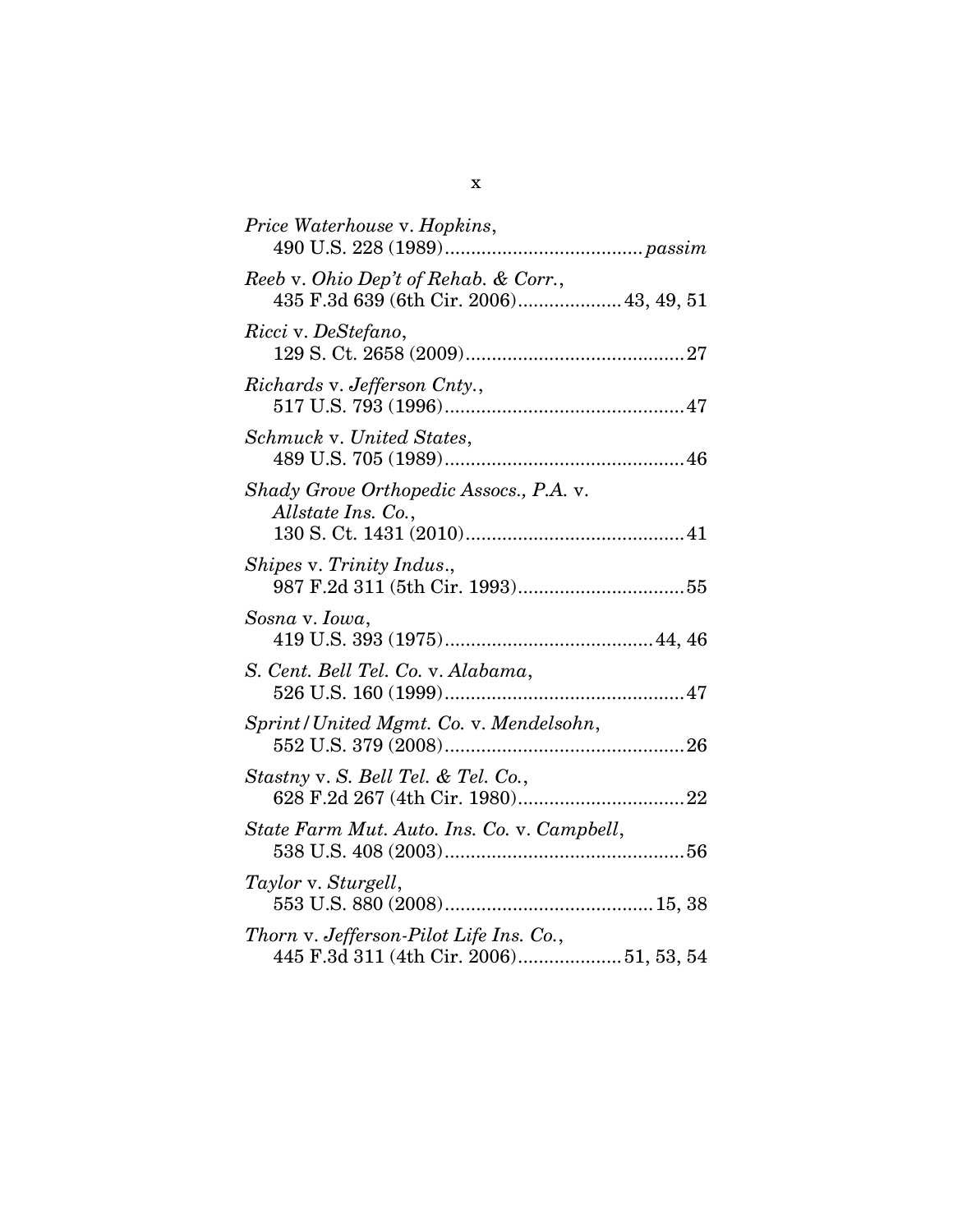| Ticor Title Ins. Co. v. Brown,<br>511 U.S. 117 (1994) (per curiam)  15, 46 |
|----------------------------------------------------------------------------|
| Tull v. United States,                                                     |
| United States v. Armour & Co.,                                             |
| Wards Cove Packing Co. v. Atonio,                                          |
| Watson v. Fort Worth Bank & Trust,                                         |
| <b>CONSTITUTIONAL PROVISIONS</b>                                           |
| U.S. Const. amend. v 15, 36, 43, 56                                        |
|                                                                            |
| <b>STATUTES</b>                                                            |
|                                                                            |
| 28 U.S.C. § 2072(b) 13, 15, 39, 42, 43, 55                                 |
|                                                                            |
|                                                                            |
|                                                                            |
|                                                                            |
|                                                                            |
|                                                                            |
|                                                                            |
|                                                                            |
|                                                                            |
|                                                                            |
| 42 U.S.C. § 2000e-5(g)(2) 34, 40, 43, 54, 56                               |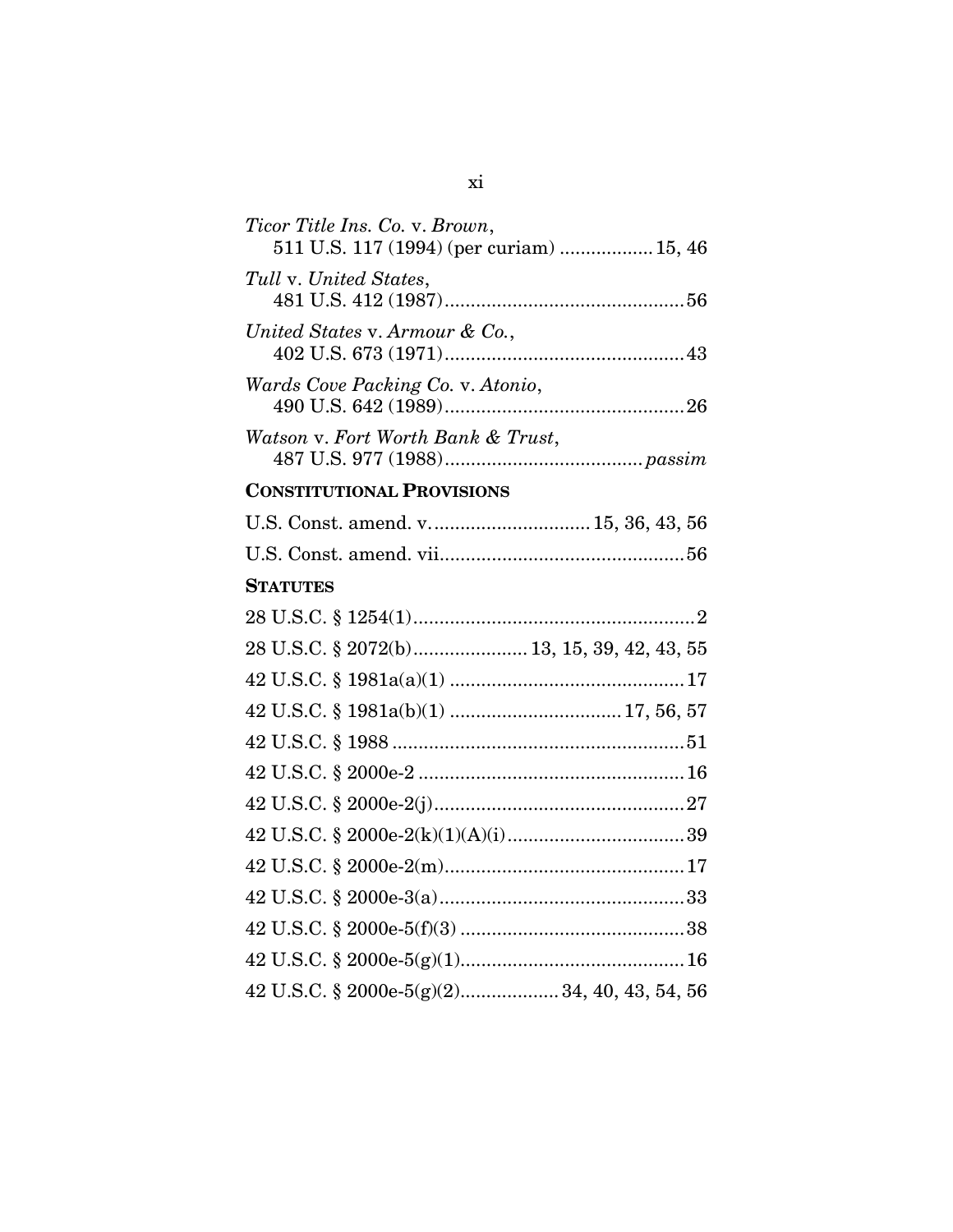| 42 U.S.C. § 2000e-5(g)(2)(B)(ii) 17, 36                                           |
|-----------------------------------------------------------------------------------|
| Civil Rights Act of 1991, Pub. L. No. 102-166,                                    |
| Lilly Ledbetter Fair Pay Act of 2009,                                             |
| <b>RULES</b>                                                                      |
|                                                                                   |
|                                                                                   |
|                                                                                   |
|                                                                                   |
|                                                                                   |
|                                                                                   |
|                                                                                   |
|                                                                                   |
| Fed. R. Civ. P. 23(b)(3)  14, 44, 45, 47, 48, 49                                  |
|                                                                                   |
|                                                                                   |
|                                                                                   |
| <b>OTHER AUTHORITIES</b>                                                          |
| <b>Advisory Committee Notes,</b><br>39 F.R.D. 69 (1966)  14, 44, 48, 50           |
| Richard A. Epstein, Class Actions:<br>Aggregation, Amplification, and Distortion, |

2003 U. Chi. Legal F. 475....................................22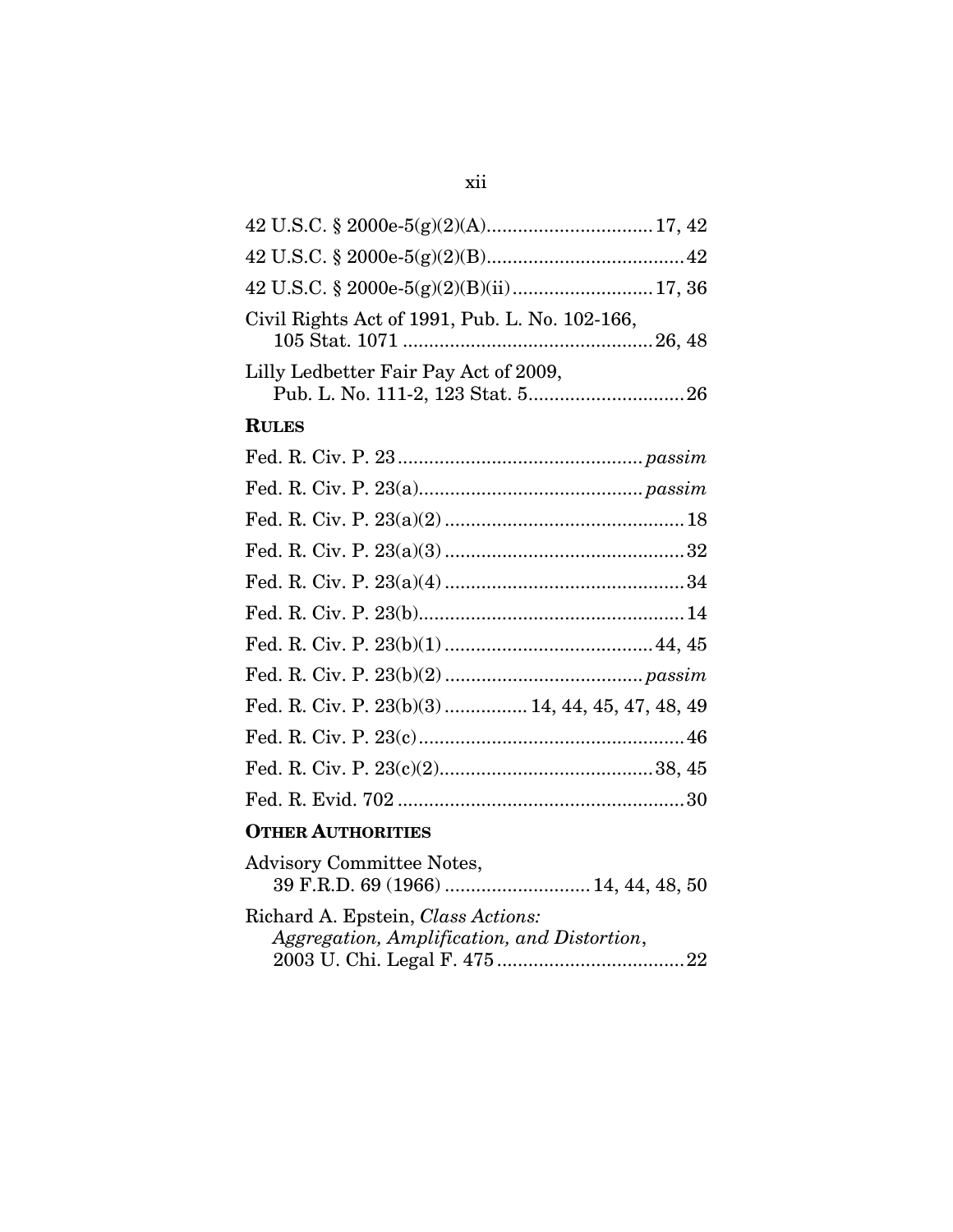| John Monahan et al., Essay, Contextual   |
|------------------------------------------|
| Evidence of Gender Discrimination: The   |
| Ascendance of "Social Frameworks,"       |
|                                          |
| Richard A. Nagareda, Class Certification |
| in the Age of Aggregate Proof,           |
| 84 N.Y.U. L. Rev. 97 (2009) 22, 23, 29   |
| $Statement$ on $Both of the Adxiomz$     |

Statement on Behalf of the Advisory Committee on Civil Rules (June 10, 1965) .........45

### xiii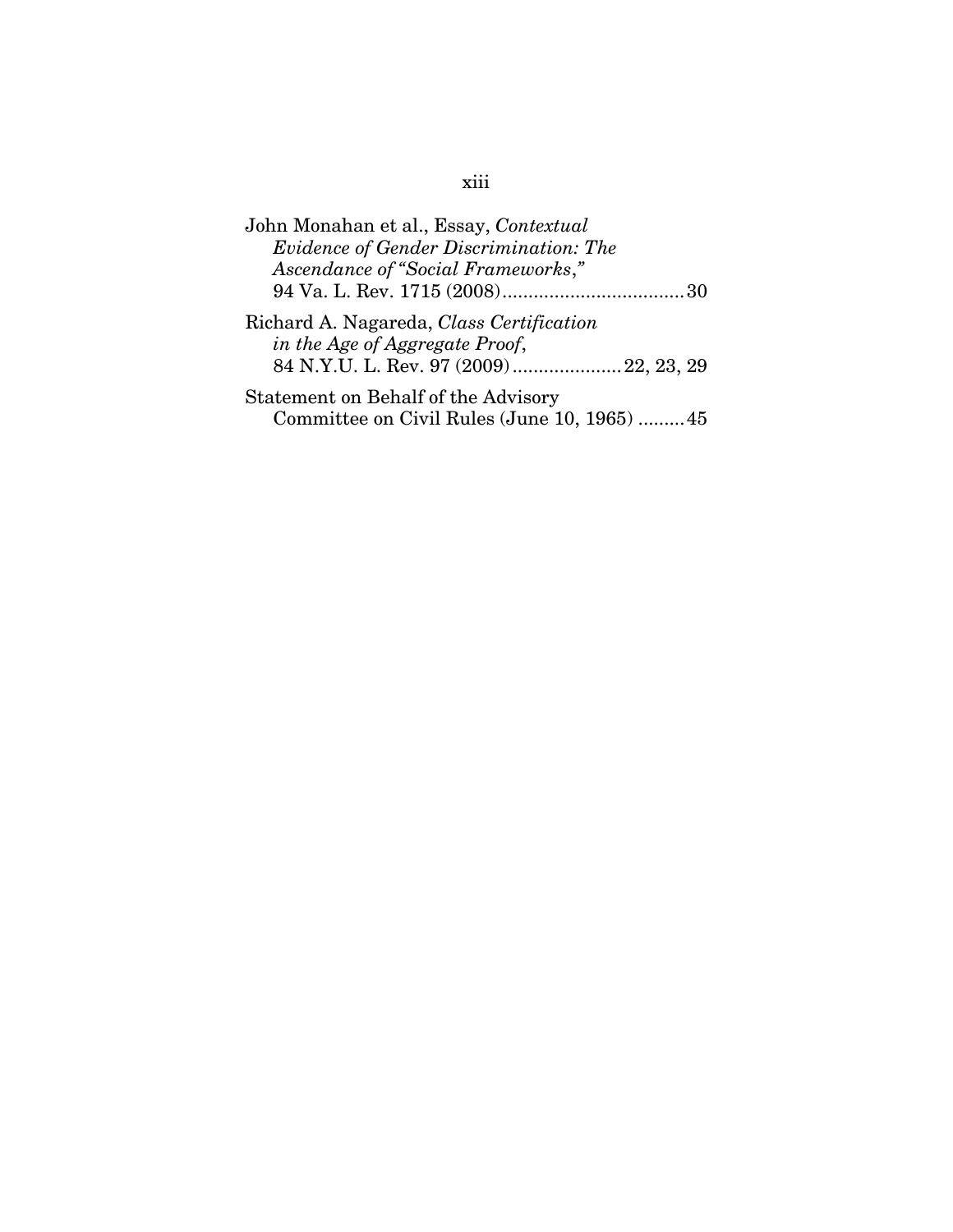#### **BRIEF FOR PETITIONER**

#### **INTRODUCTION**

The Ninth Circuit's decision allowing this class action to proceed contradicts Federal Rule of Civil Procedure 23, departs from this Court's precedent, and endorses an approach that would abrogate the substantive and procedural rights of both Wal-Mart and absent class members.

The certification order is flatly inconsistent with Rule 23(a)'s prerequisites. The class members potentially millions of women supervised by tens of thousands of different managers and employed in thousands of different stores throughout the country—assert highly individualized, fact-intensive claims for monetary relief that are subject to individualized statutory defenses. The named plaintiffs' claims cannot conceivably be typical of the claims of the strangers they seek to represent. These intractable problems are compounded by a virtually boundless class definition that produces an across-theboard class pervaded by conflicts among its members. This kaleidoscope of claims, defenses, issues, locales, events, and individuals makes it impossible for the named plaintiffs to be adequate representatives of the absent class members.

Nor can the certification order be reconciled with the requirements of Rule 23(b)(2), which is limited by its terms to claims for "injunctive relief or corresponding declaratory relief." Plaintiffs seek billions of dollars in individual monetary relief, yet seek to evade the additional procedures required for fair adjudication of monetary claims, including notice and opt-out rights for absent class members.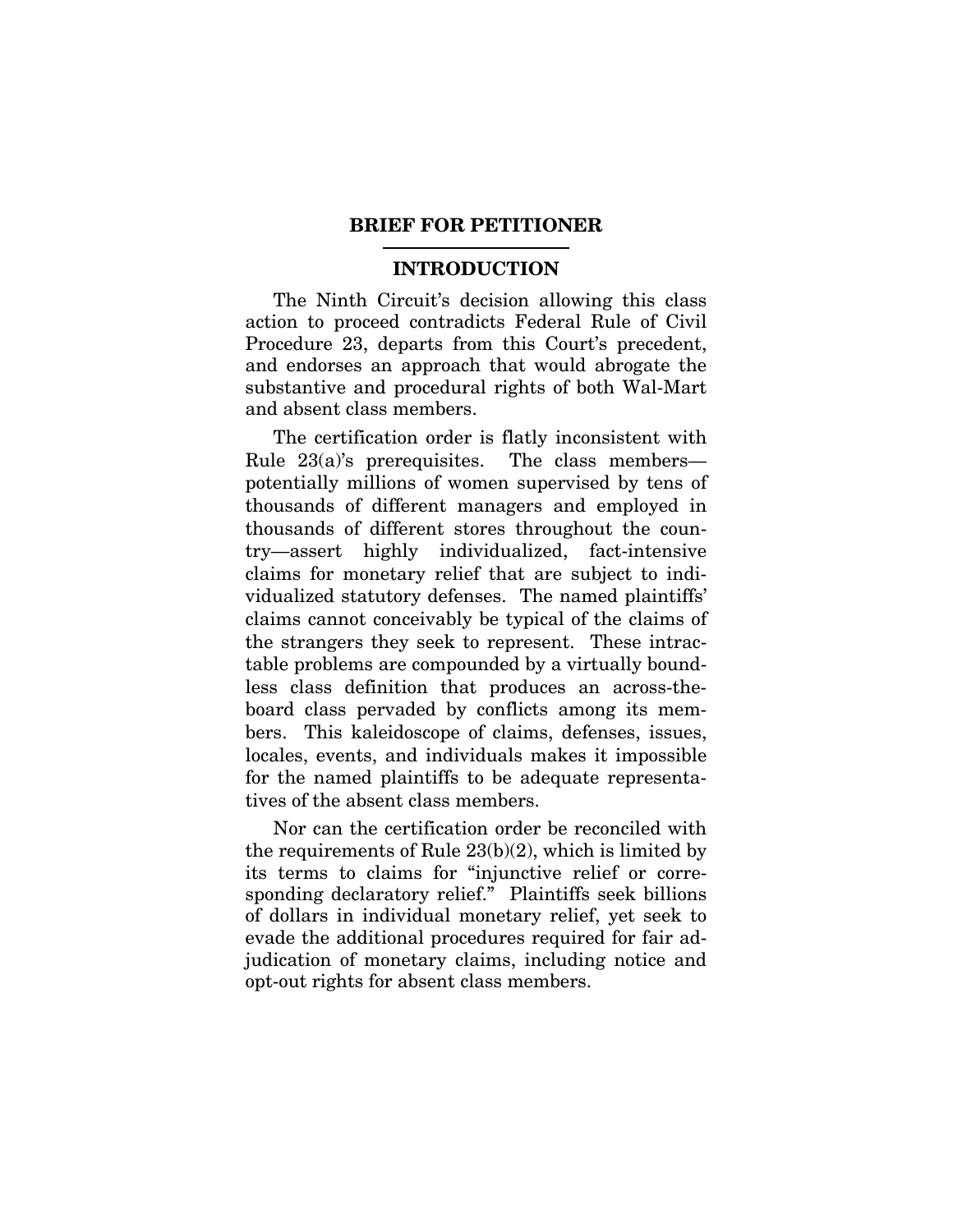The certification order is harmful to the rights of everyone involved. It distorts basic principles of class-action and anti-discrimination law, eviscerates fundamental procedural protections for class-action defendants, and allows three class representatives to extinguish the rights of millions of absent class members without even telling them about it. The decision below should be reversed, and the class decertified.

#### **OPINIONS BELOW**

The Ninth Circuit's en banc opinion (Pet. App. 1a–161a) is published at 603 F.3d 571. Superseded panel opinions are reported at 509 F.3d 1168 and 474 F.3d 1214. The district court's certification order (Pet. App. 162a–283a) is published at 222 F.R.D. 137. A related evidentiary order is published at 222 F.R.D. 189.

#### **JURISDICTION**

The Ninth Circuit's judgment was entered on April 26, 2010. Justice Kennedy extended the time for filing the petition for a writ of certiorari to August 25, 2010. No. 10A19. The petition was filed on that date and granted on December 6, 2010. This Court has jurisdiction under 28 U.S.C. § 1254(1).

#### **STATUTORY PROVISIONS INVOLVED**

Pertinent provisions of the Civil Rights Act of 1964 (as amended), the Rules Enabling Act, and Rule 23 are reproduced in this brief's appendix.

#### **STATEMENT**

The district court certified under Rule 23(b)(2) a class of "[a]ll women employed at any Wal-Mart domestic retail store at any time since December 26, 1998, who have been or may be subjected to Wal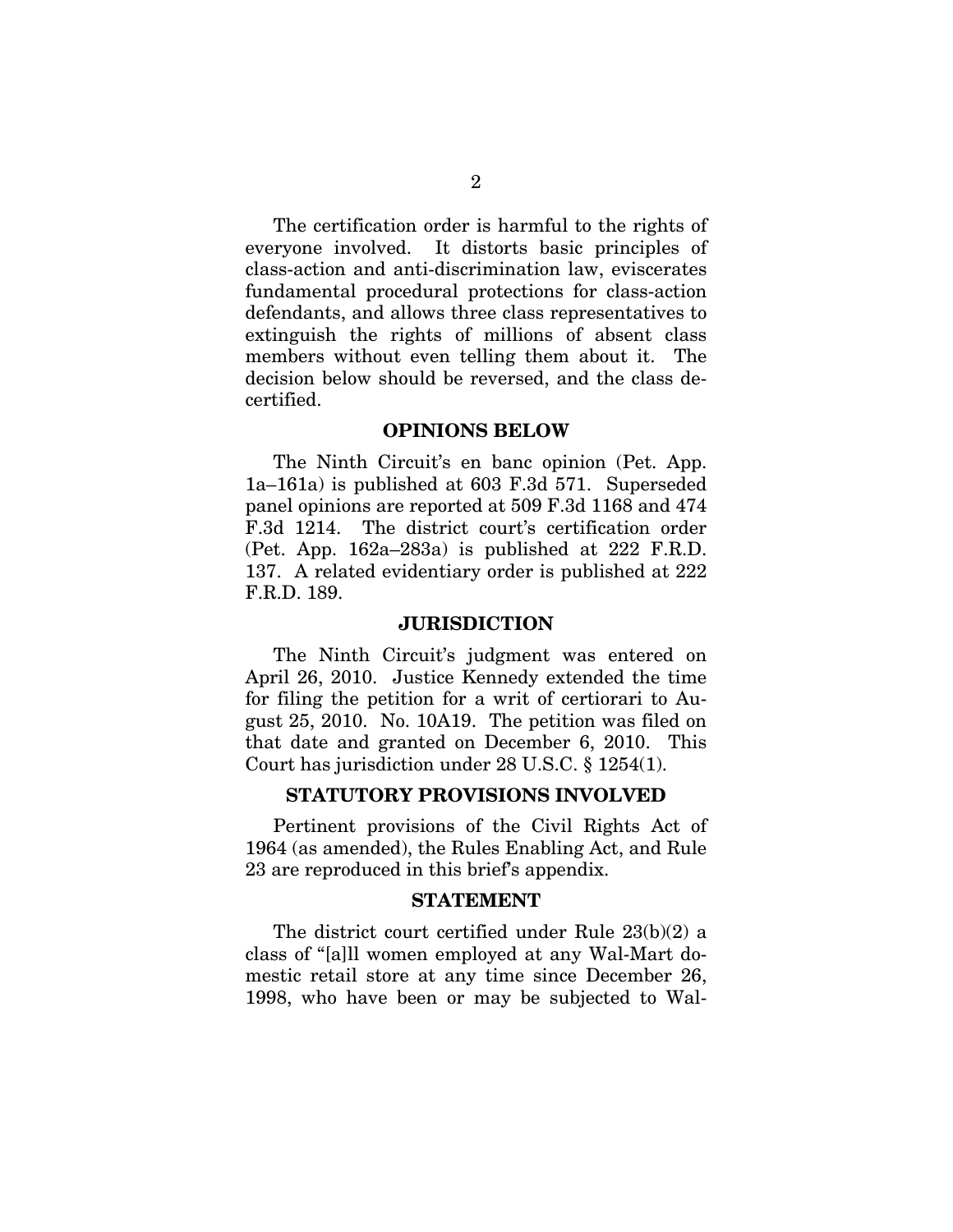Mart's challenged pay and management track promotions policies and practices." Pet. App. 283a. The Ninth Circuit, in a 6-5 en banc decision, affirmed in substantial part. *Id.* at 99a–102a.

1. Wal-Mart is the Nation's largest private employer. At the time of class certification (in 2004), Wal-Mart's U.S. retail operations comprised 7 divisions, 41 regions, 400 districts, 3,400 stores, and more than 1,000,000 employees. Pet. App. 163a; *see also id.* at 114a (Ikuta, J., dissenting). Each store employed 80 to 500 people, with hourly employees assigned to 53 departments in 170 different job classifications. *Ibid.*

Wal-Mart's company-wide policy, then and now, expressly bars discrimination based on sex, and Wal-Mart has consistently promulgated and enforced equal opportunity policies to foster diversity, ensure fair treatment, and prohibit unlawful discrimination. Pet. App. 195a; J.A. 1576a–1596a. As the district court recognized, "Wal-Mart has earned national diversity awards and its executives discuss diversity and include it in company handbooks and trainings. The company has diversity goals, performance assessments, and penalties for EEO violations." Pet. App. 195a (citations omitted).

When the complaint was filed in 2001, individual store managers had "substantial discretion in making salary decisions for hourly employees in their respective stores" and "promotion decisions for in-store employees." Pet. App. 177a, 180a. Wal-Mart's policies cabined that discretion by setting salary ranges and establishing objective standards for its local managers to apply when making these decisions. J.A. 1468a–1469a, 1498a–1511a, 1609a, 1616a; D.C. Dkt. 270–508.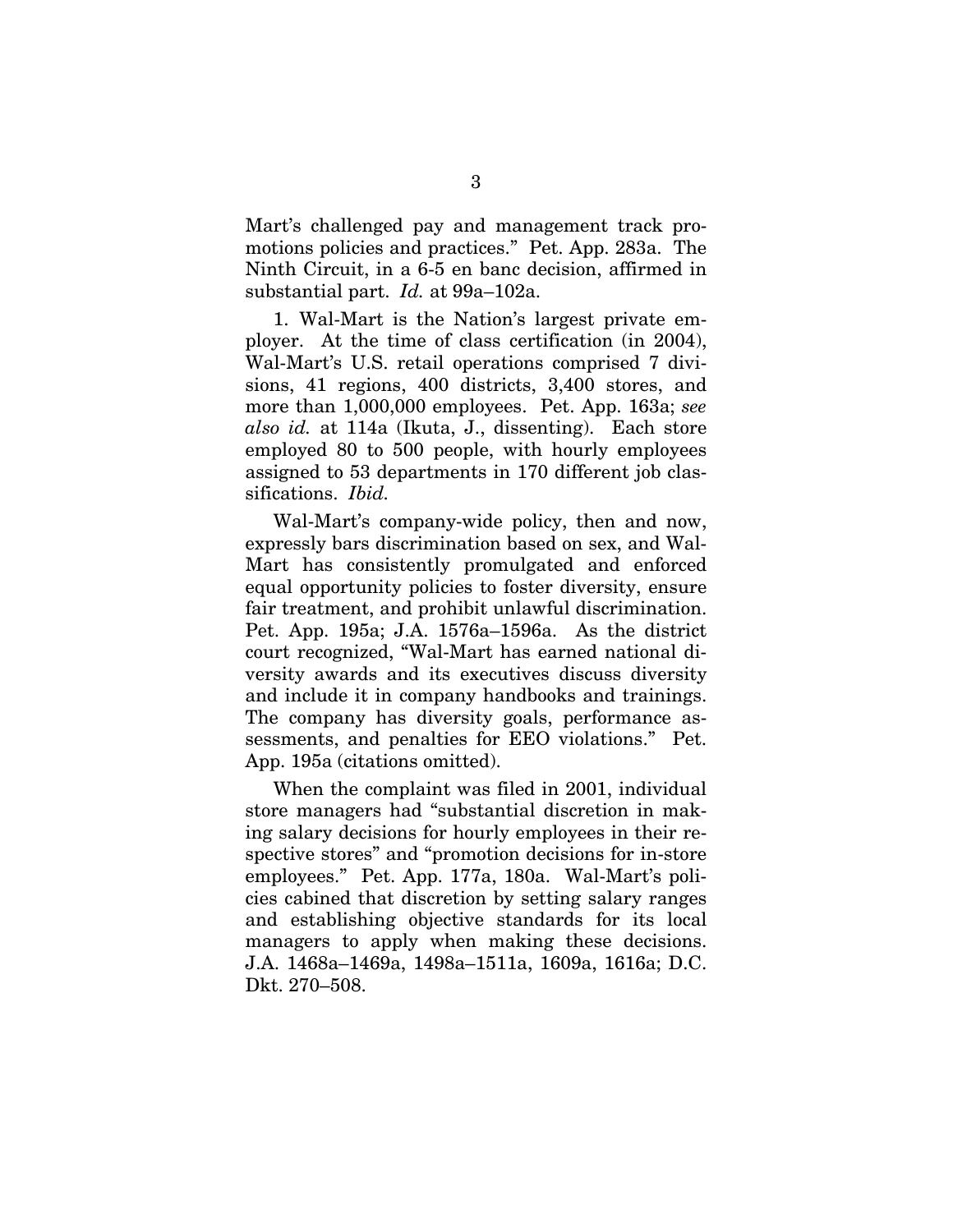2. Only three of the named plaintiffs remain members of the certified class. *See* Pet. App. 115a (Ikuta, J., dissenting). They worked at different stores, at different times, in different positions, for different managers. They were promoted to (and demoted from) different jobs, disciplined for different offenses, paid different amounts for performing different jobs, applied for different management training opportunities (or not), and kept working (or not) for different reasons. J.A. 606a–624a, 743a–749a, 997a–1006a. Their testimony illustrates their differing experiences:

a. *Edith Arana* worked at the Duarte, California store from 1995 to 2001. J.A. 606a. She worked in a number of different positions and was promoted and received numerous raises. *Id.* at 606a–618a. In 2000, she approached the store manager regarding management training; on one occasion the manager "did not reply" but "simply shrugged his shoulders and walked away," and on another the manager "did not respond and brushed [her] off." *Id.* at 614a. Ms. Arana concluded that the manager "was denying [her] the opportunity to advance with the Company because [she] was a woman." *Id.* at 614a–615a. She initiated internal complaint procedures, after which a (female) supervisor advised Ms. Arana to "apply directly to the District Manager" if she had concerns with her store manager. *Id.* at 616a–617a. Ms. Arana, however, "decided against this," and she never again applied for management training. *Id.* at 617a–623a. The following year, she was fired for failure to comply with Wal-Mart's timekeeping policies. *Id.* at 623a; C.A. App. 337–340.

b. *Betty Dukes* was hired as a cashier at the Pittsburg, California store in 1994. J.A. 743a–745a. She sought and received a promotion to customer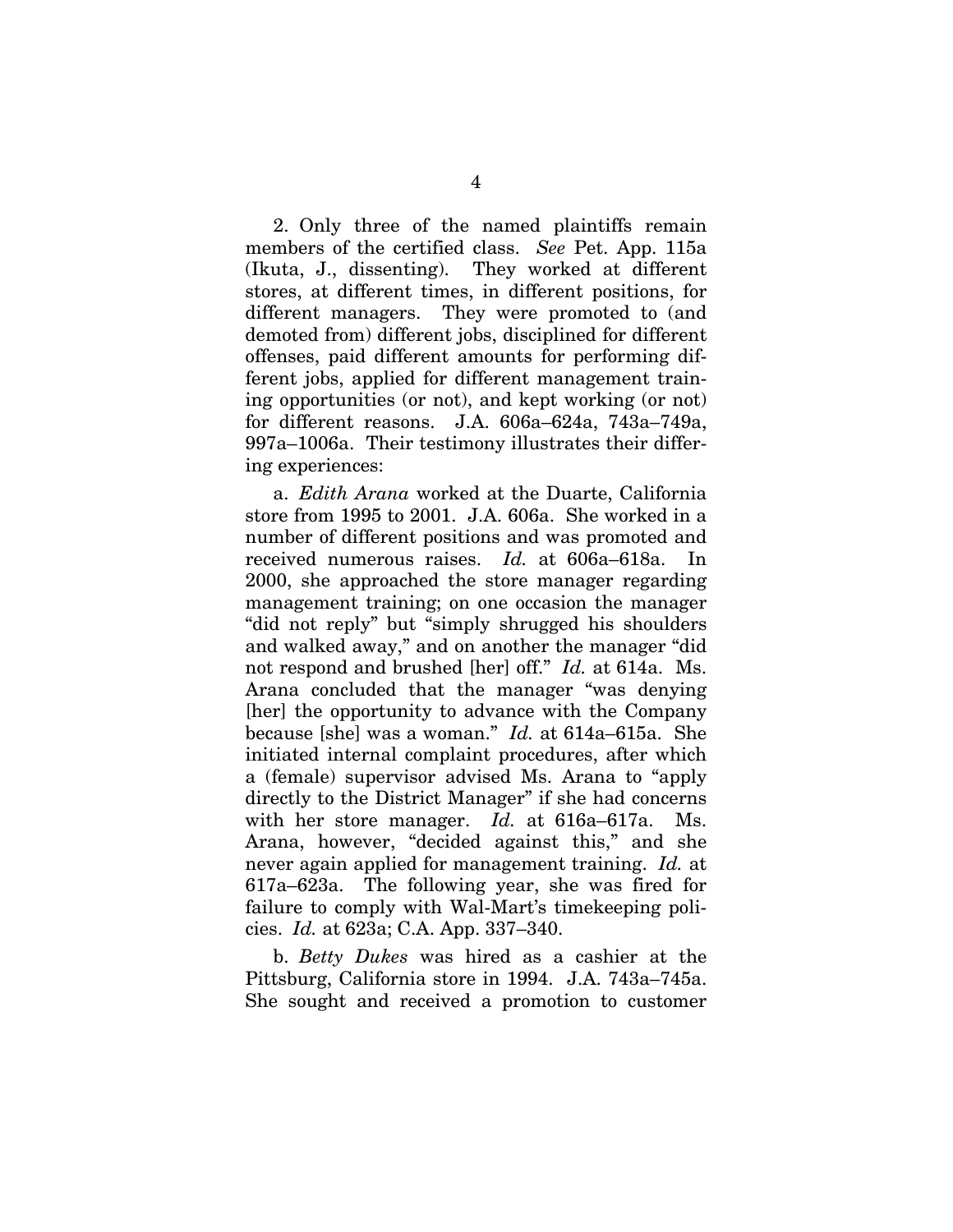service manager. *Id.* at 745a–748a. Ms. Dukes's "eligibility for [further] promotion was limited," however, by a series of disciplinary violations, which led to her demotion to cashier and then (after an unspecified injury) to greeter. *Id.* at 745a–746a. She does not deny violating company policy, but maintains that the disciplinary actions were "retaliation]" (by a female supervisor) for invoking internal complaint procedures and asserts that she is "not aware of any male employees who have been disciplined for similar transactions." *Ibid.* She also claims that two male greeters in the Pittsburg store are paid at a higher rate than she is. *Id.* at 748a– 749a.

c. *Christine Kwapnoski* has "spent most of [her] adult life" working for Sam's Club—a division of Wal-Mart—in Missouri and California. J.A. 997a. She worked in many positions and "received annual raises and merit raises upon occasion," as well as an eventual promotion to a supervisory position. *Id.* at 999a, 1004a–1005a. She claims that a male manager "yelled at [her] frequent[ly]" and "scream[ed] at other female employees, but seldom did he scream at men." *Id.* at 1000a–1001a. Allegedly, the same manager later "told her to 'doll up,' to wear some makeup, and to dress a little better." *Id.* at 1003a.

3. The named plaintiffs seek "injunctive and declaratory relief, back pay, and punitive damages, but not traditional 'compensatory' damages," on behalf of *every* woman employed in *every* Wal-Mart retail store nationwide during the relevant period. Pet. App. 5a. With one exception (pharmacy), the class includes *every* job classification in *every* department—from part-time entry level hourly workers to salaried managers earning well above \$100,000 per year. At the time of certification, the class definition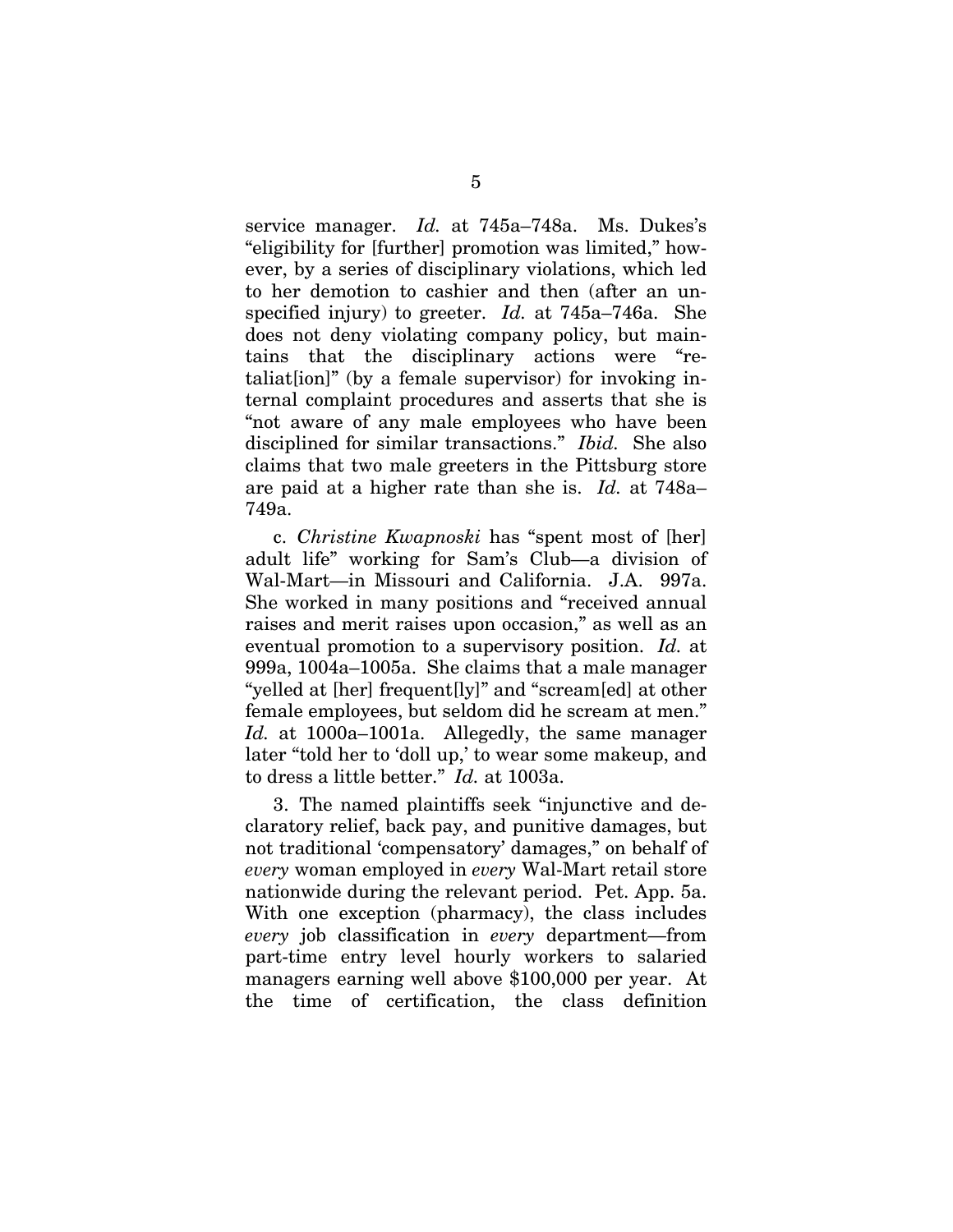"cover[ed] at least 1.5 million women . . ., thus dwarfing other employment discrimination cases that have come before." *Id.* at 165a.1

Plaintiffs moved for class certification, alleging (as they had in their complaint) that Wal-Mart "fosters or facilitates gender stereotyping and discrimination, . . . and that this discrimination is common to all women who work or have worked in Wal-Mart stores." Pet. App. 5a; *see also* J.A. 47a–57a, 73a–76a; D.C. Dkt. 99 at 1–4. They were unable, however, to identify "a specific discriminatory policy promulgated by Wal-Mart." Pet. App. 59a. In "the absence of" such a policy (*ibid.*), plaintiffs premised their motion on statistics, sociology, and anecdotes.

The district court accepted plaintiffs' theory and certified the class. The court "recognize[d] that there is a tension inherent in characterizing a system as having both excessive subjectivity at the local level and centralized control." Pet. App. 192a. It nevertheless concluded that "in-store pay and promotion decisions are largely subjective and made within a substantial range of discretion by store or district level managers, and that this is a common feature which provides a wide enough conduit for gender bias to potentially seep into the system." *Ibid.*

On virtually every contested issue, however, the district court declined to make findings on the ground that the "merits" of the case could not be considered at class certification. Pet. App. 166a, 169a–

 $\overline{a}$ 

<sup>1</sup> Of those, about 500,000 were employed as of the date the complaint was filed. Pet. App. 6a n.3. Wal-Mart has employed more than three million women since then.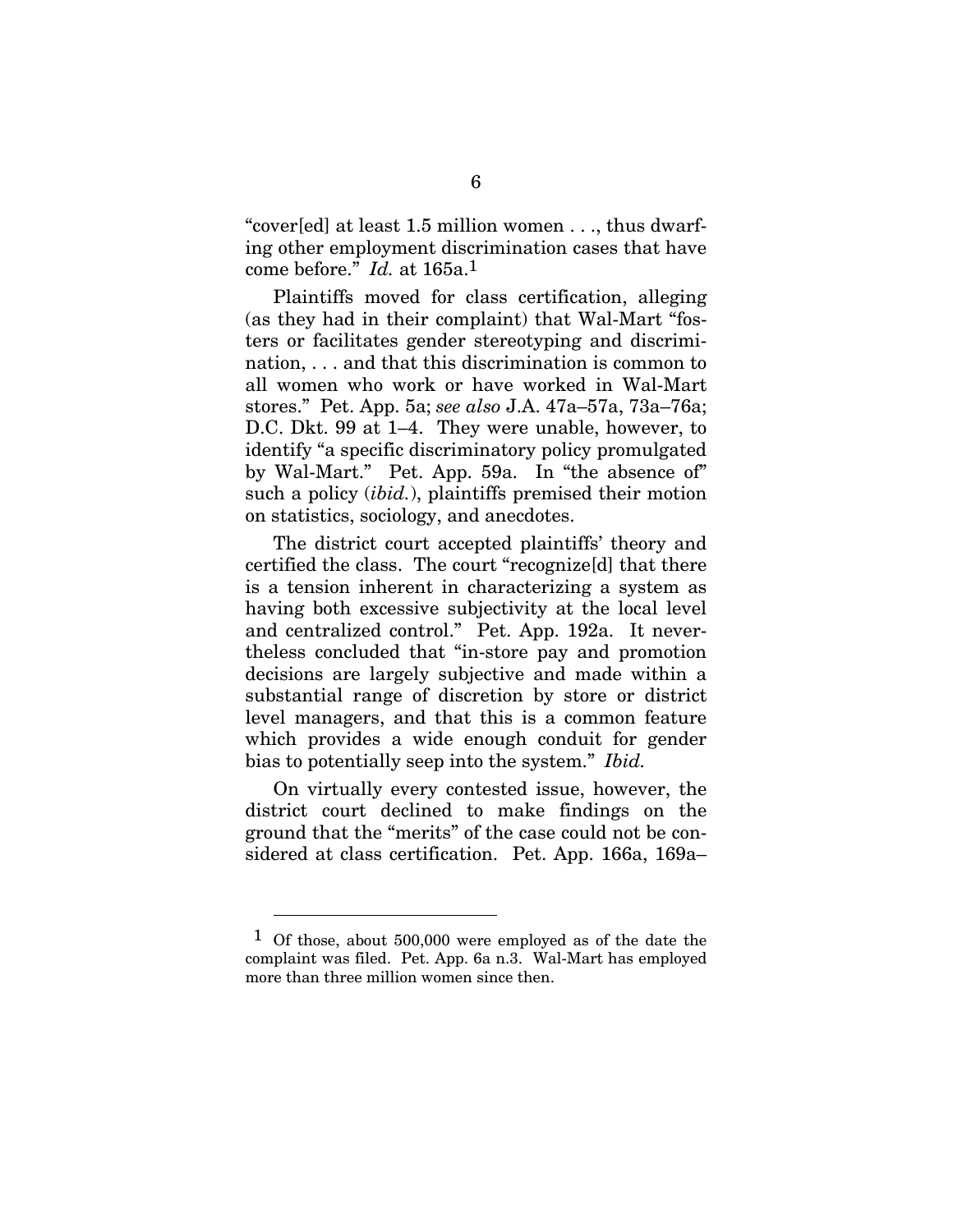170a, 173a, 192a–193a, 196a–198a, 208a, 211a– 212a, 222a, 224a–226a.

a. *Statistics*. Plaintiffs' theory is premised on alleged *ad hoc* discrimination by local *store managers*. However, plaintiffs' statistical expert, Richard Drogin, did not identify any store-level pay differentials. Instead, he aggregated the data on a regional or national basis to justify opining that such data show pay and promotion disparities between men and women. Pet. App. 200a–201a.

Wal-Mart's expert, Joan Haworth, explained that "more than 90% of the stores had no pay rate differences between men and women that were statistically significant" (J.A. 1344a), and Drogin submitted nothing to rebut these data.

b. *Sociology*. Plaintiffs' expert, William Bielby, opined that Wal-Mart is "*vulnerable to*" gender bias, although he "conceded that he could not calculate whether 0.5 percent or 95 percent of the employment decisions at Wal-Mart might be determined by stereotyped thinking." 222 F.R.D. at 192 (emphasis added).

c. *Anecdotes*. Plaintiffs submitted declarations from 112 current and former Wal-Mart employees, only 63 of whom remain members of the class. *See* J.A. 590a–624a, 632a–653a, 660a–685a, 707a–734a, 743a–749a, 772a–778a, 789a–804a, 813a–816a, 822a–826a, 844a–863a, 874a–880a, 896a–906a, 916a–919a, 934a–957a, 964a–991a, 997a–1006a, 1011a–1015a, 1022a–1047a, 1053a–1087a, 1093a– 1096a, 1104a–1111a, 1131a–1135a, 1144a–1164a, 1168a–1173a, 1190a–1194a, 1215a–1221a, 1228a– 1241a, 1248a–1253a, 1261a–1278a, 1302a–1305a, 1315a–1321a. These declarations depict a relative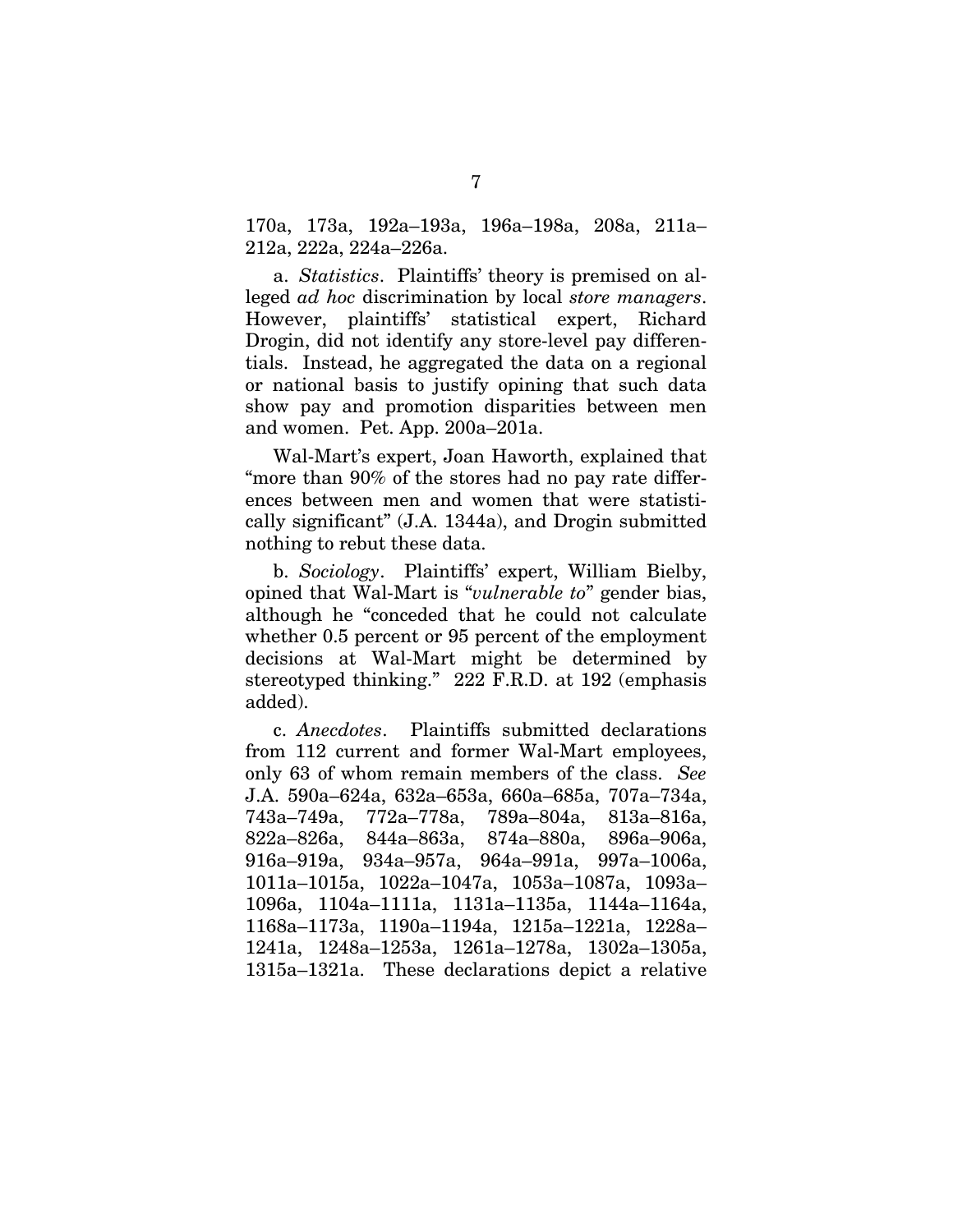handful of widely divergent, and often entirely unique, events.

4. The Ninth Circuit en banc majority recognized the error in the district court's approach to contested issues (Pet. App. 52a n.20), but nevertheless affirmed the certification order in substantial part.

a. The majority agreed that plaintiffs had satisfied Rule 23(a)'s requirements of "commonality," "typicality," and "adequacy."

i. The court concluded that plaintiffs' evidence was sufficient "*to raise the common question* whether Wal-Mart's female employees nationwide were subjected to a *single set of corporate policies* . . . that may have worked to unlawfully discriminate against them in violation of Title VII." Pet. App. 78a. Furthermore, "[e]vidence of Wal-Mart's subjective decision-making policies suggests a common legal or factual question regarding whether Wal-Mart's policies or practices are discriminatory." *Ibid.*

The court thus found class treatment appropriate based not on a showing of any commonly applied policy or practice but rather on the basis of a "common question" whether female employees at Wal-Mart had experienced discrimination. Pet. App. 78a. In reaching this conclusion, the court flatly rejected, as a "hypothetical in clear dicta" (*id.* at 42a n.15), this Court's holding that a plaintiff seeking class treatment in this context must offer "[s]ignificant proof that an employer operated under a *general policy of discrimination*" that was implemented "through *entirely* subjective decisionmaking processes." *Gen. Tel. Co. of the Sw.* v. *Falcon*, 457 U.S. 147, 159 n.15 (1982) (emphases added).

ii. The majority declared that the claims were "sufficiently typical," "[e]ven though individual em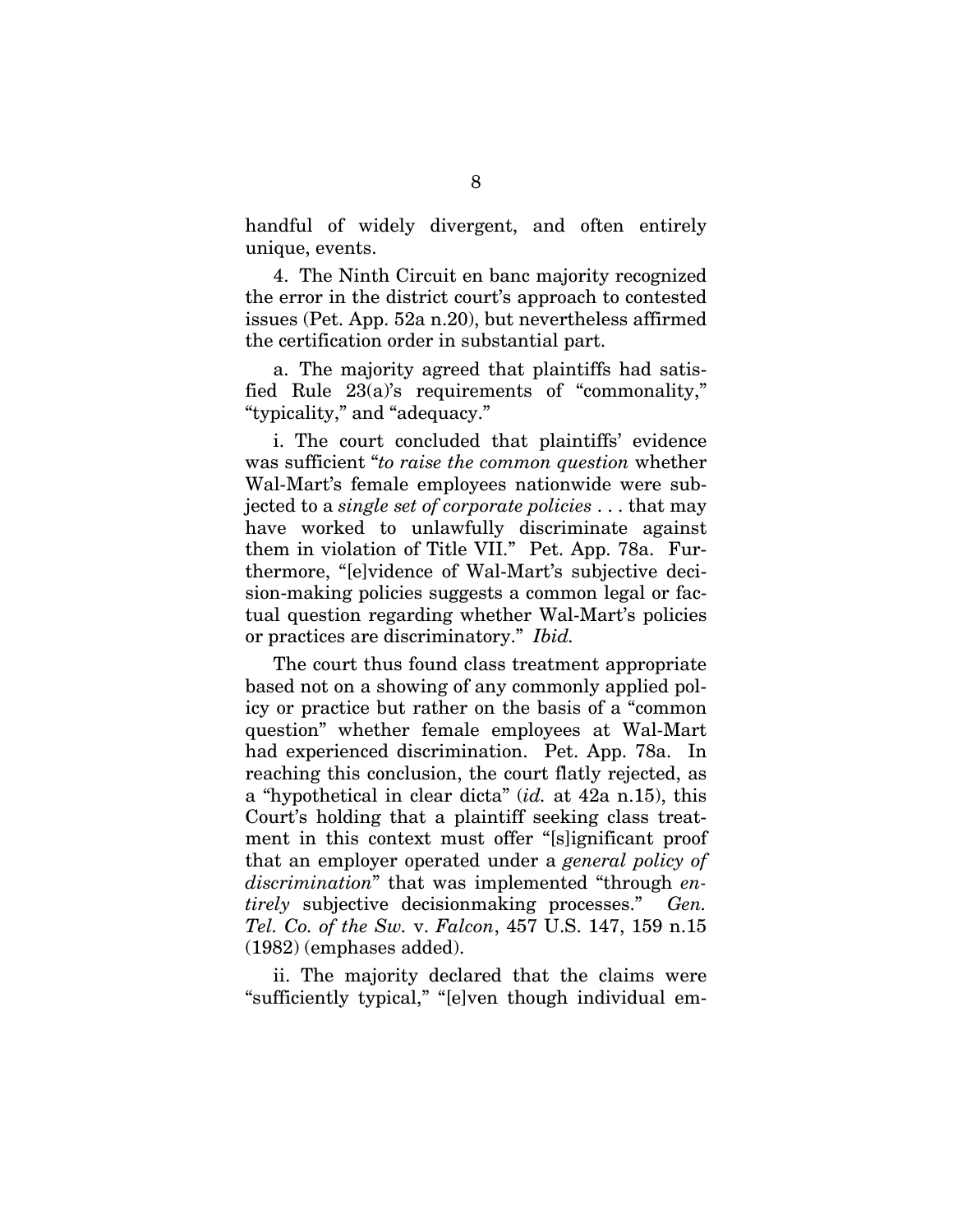ployees in different stores with different managers may have received different levels of pay or may have been denied promotion or promoted at different rates, because the discrimination they claim to have suffered occurred through alleged common practices—*e.g.*, excessively subjective decision making in a corporate culture of uniformity and gender stereotyping." Pet. App. 80a.

iii. The majority's adequacy analysis consisted of its observation that "courts need not deny certification of an employment class simply because the class includes both supervisory and non-supervisory employees." Pet. App. 82a.

b. The Ninth Circuit also found that plaintiffs' claims for billions of dollars in backpay could be certified pursuant to Rule 23(b)(2), which authorizes certification only of claims for injunctive or corresponding declaratory relief. In doing so, the majority rejected the standards previously articulated by other circuits for mandatory certification of monetary claims and announced its own newly formulated standard. Pet. App. 84a–88a. The court also remanded plaintiffs' punitive-damages claims for further consideration. *Id.* at 99a.

c. Judge Ikuta explained in the principal dissent: "Never before has such a low bar been set for certifying such a gargantuan class. The majority's ruling provides scant limits to the types of classes that can be certified. Put simply, the door is now open to Title VII lawsuits targeting national and international companies, regardless of size and diversity, based on nothing more than general and conclusory allegations, a handful of anecdotes, and statistical disparities that bear little relation to the alleged discriminatory decisions." Pet. App. 160a.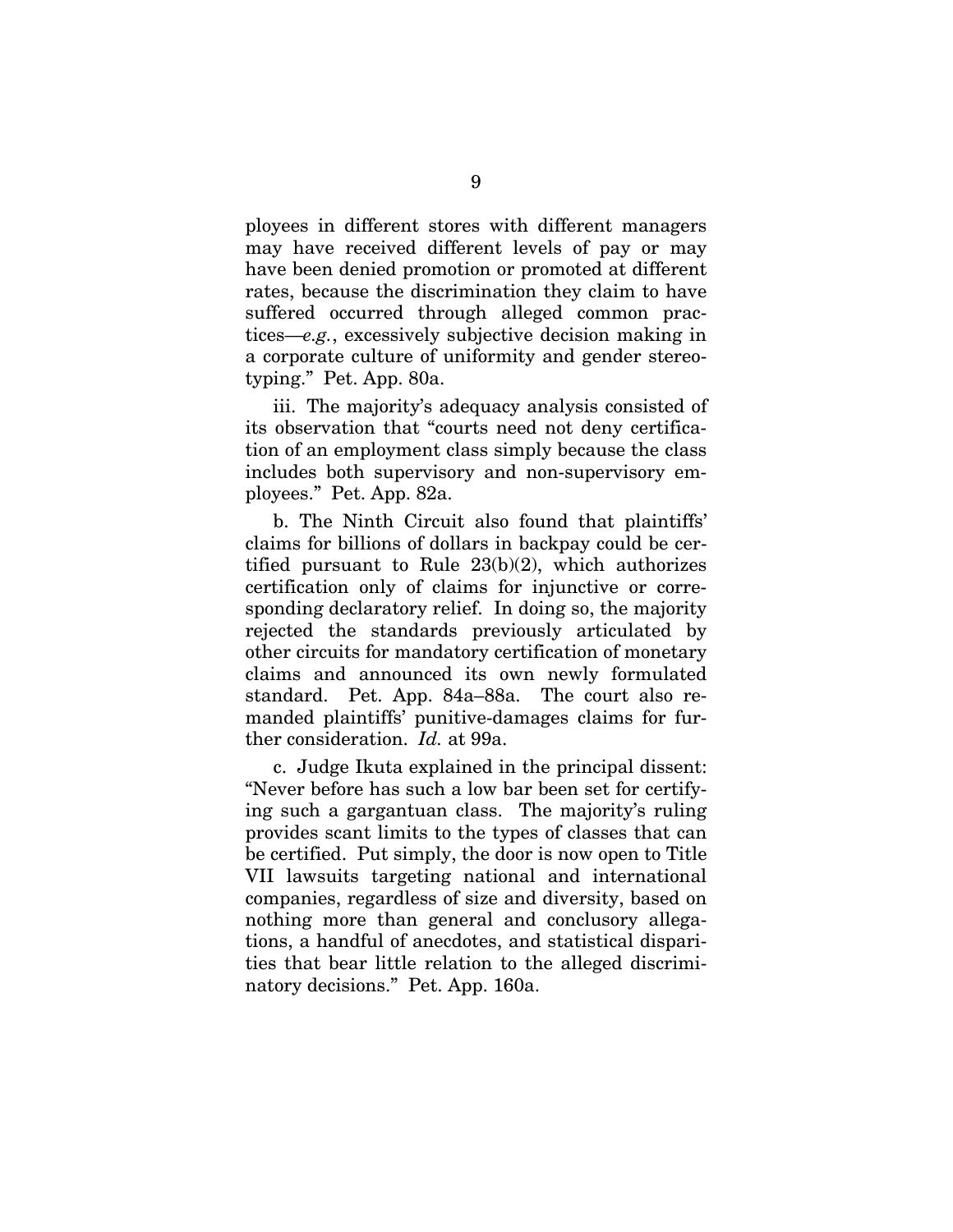d. Chief Judge Kozinski added in a separate dissent that the class members "have little in common but their sex and this lawsuit." Pet. App. 161a.

#### **SUMMARY OF ARGUMENT**

Rule 23's requirements cannot be rewritten to facilitate class certification, nor can substantive rights be abrogated or modified to certify a class. *Amchem Prods., Inc.* v. *Windsor*, 521 U.S. 591, 612–13 (1997). The courts below repeatedly transgressed these important limitations. The certification order cannot stand.

I. The certification order is not consistent with Rule  $23(a)$ .

A. The claims asserted on behalf of millions of individuals do not remotely satisfy Rule 23(a)'s commonality, typicality, or adequacy requirements.

1. The *commonality* requirement ensures that the named plaintiffs' claims are sufficiently like the other class members' that they may be resolved on a collective basis.

a. This Court has recognized the "wide gap" between individualized allegations of discrimination and a company-wide practice that may be challenged in a class action. *Gen. Tel. Co. of the Sw.* v. *Falcon*, 457 U.S. 147, 157 (1982). To bridge this gap, class plaintiffs must submit "[s]ignificant proof that an employer operated under a general policy of discrimination." *Id.* at 159 n.15. But plaintiffs here did not attempt to make such a showing. They could not do so because Wal-Mart's general policies uniformly prohibit discrimination and promote diversity. Pet. App. 195a. Plaintiffs also "failed to identify a specific discriminatory policy at Wal-Mart." *Id.* at 55a.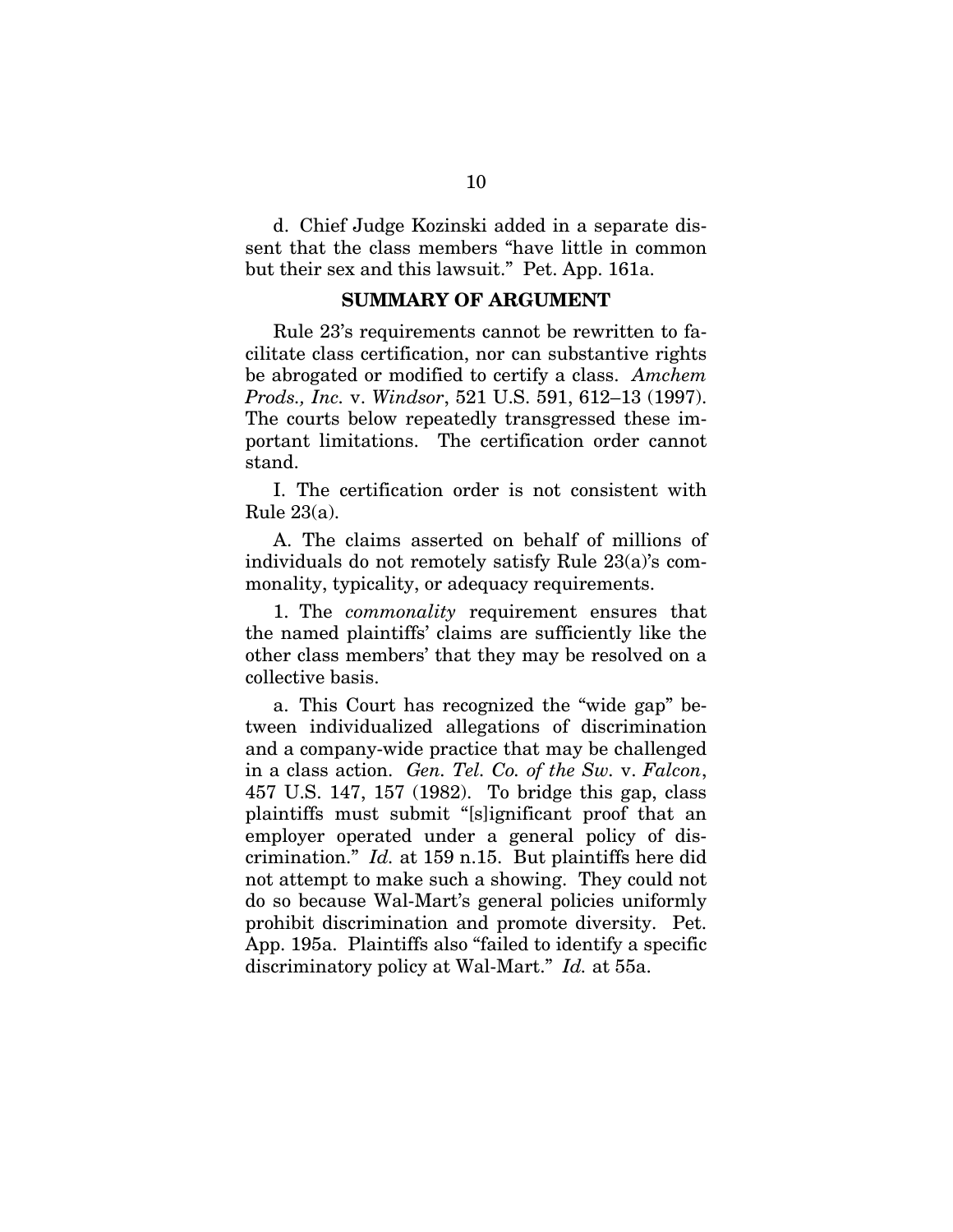Moreover, plaintiffs did not offer proof that Wal-Mart implemented its policies in a discriminatory fashion common to all female employees. They have never suggested that Wal-Mart established an "*entirely* subjective decisionmaking process[ ]." *Falcon*, 457 U.S. at 159 n.15 (emphasis added). The discretion exercised by Wal-Mart's local managers was governed not just by the company's anti-discrimination policy but also by a company-wide framework for pay and promotions. Plaintiffs have never offered significant proof that this framework was discriminatory. This precludes any inference that Wal-Mart was misusing discretionary decisionmaking—which is itself lawful (*Watson* v. *Fort Worth Bank & Trust*, 487 U.S. 977, 990 (1988))—to mask or implement a general policy of discrimination that pervaded all of the individual decisions.

The millions of discretionary decisions by tens of thousands of individual managers around the country defy common treatment under Rule 23(a).

b. Plaintiffs tried to bridge the "*Falcon* gap" by offering statistical, sociological, and anecdotal evidence, all of which serve only to confirm the lack of commonality.

i. Plaintiffs' liability theory turns on decisions made by individual *store* managers, but their aggregated statistical analysis, which purported to show disparities at the *national* or *regional* levels, cannot serve to establish commonality regarding the myriad decisions of local store managers or the impact of those decisions on individual class members. *See Watson*, 487 U.S. at 992 (plurality). The unrebutted evidence established that more than 90% of the stores had no pay rate differences between men and women that were statistically significant.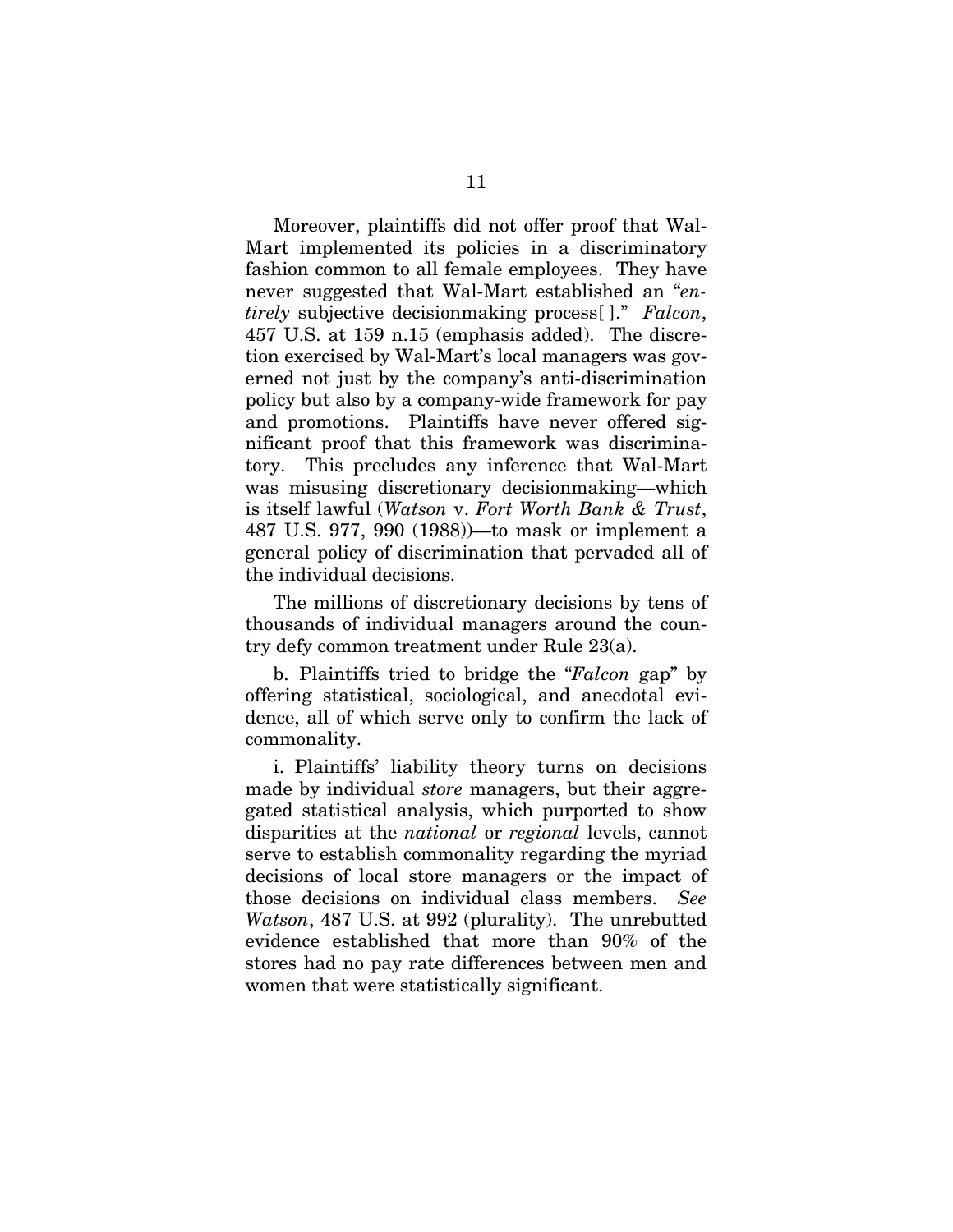ii. Plaintiffs rested much of their case on a sociologist's opinion that Wal-Mart is "vulnerable" to gender bias and stereotypes, and that the centralized control exercised by the company over certain aspects of its retail operations (such as "the temperature and music in each store") could serve as a "conduit" for discrimination. Pet. App. 190a, 192a, 195a. The same sociologist conceded that he had no idea how often this phenomenon might occur. 222 F.R.D. at 192. His testimony thus defeats, rather than supports, a finding of commonality.

iii. The 63 class-member declarations submitted by plaintiffs also defeat commonality. While they purport to portray instances of unequal treatment, the unique facts and circumstances of even this small sample vary dramatically. Pet. App. 127a (Ikuta, J., dissenting).

2. The *typicality* requirement "limit[s] the class claims to those fairly encompassed by the named plaintiff's claims." *Gen. Tel. Co. of the Nw.* v. *EEOC*, 446 U.S. 318, 330 (1980). But the declarations of the three remaining class representatives show that their claims—and the defenses to those claims—are *atypical* of those that might be asserted by millions of absent women. Proving (or disproving) any such claim would not make it any more (or less) likely that others' claims are cognizable (or remediable).

3. The *adequacy* requirement serves to prevent conflicts of interest among the class members. *Amchem*, 521 U.S. at 618, 625. The class here, however, is replete with such conflicts. For example, the class includes both managers and hourly employees plaintiffs thus accuse *other class members* of discriminating against them. A clearer conflict of interest is difficult to imagine, and there are many more.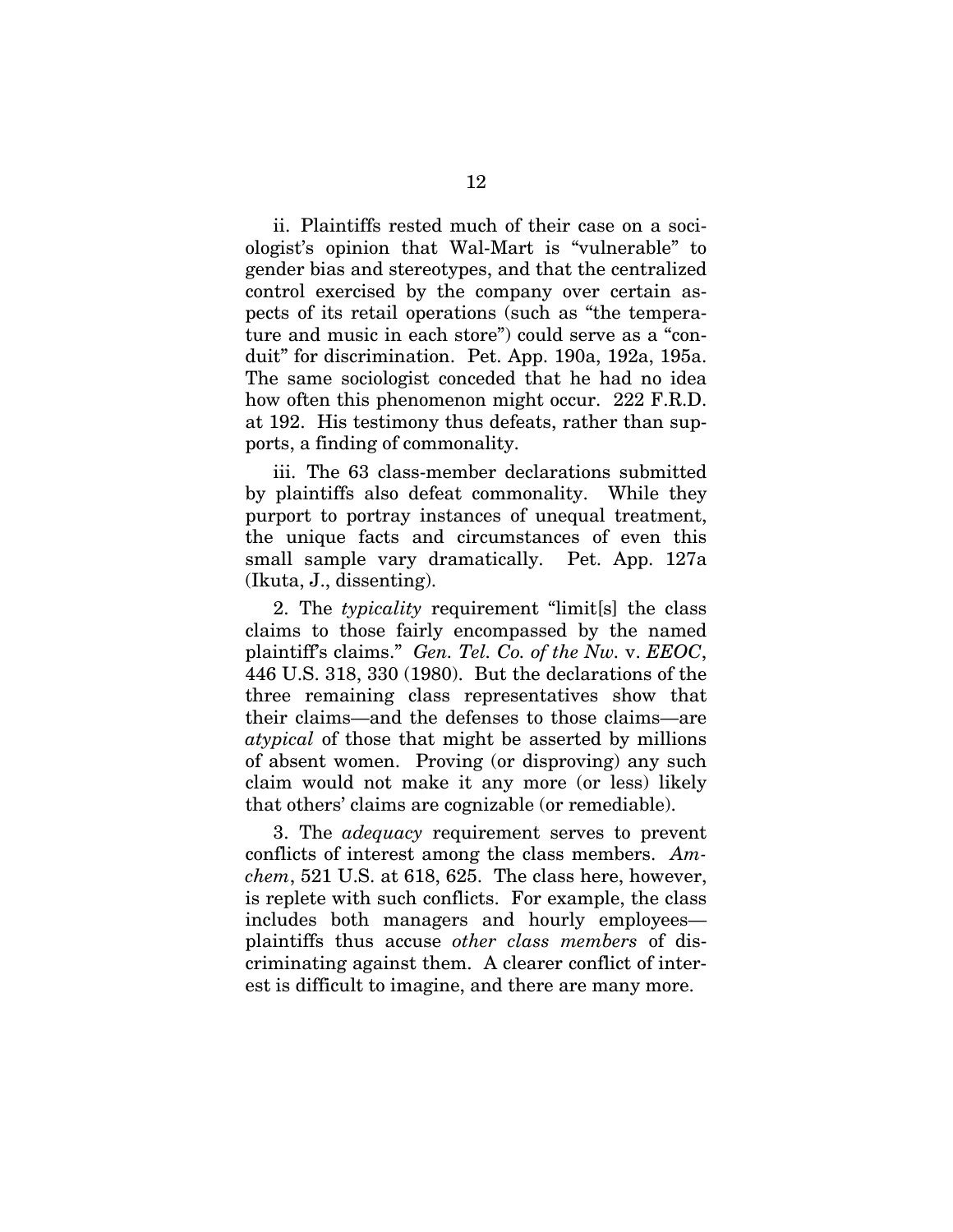B. Solely in an effort to satisfy Rule 23(a), the lower courts elected to alter the rules—relieving plaintiffs of the burden of proving elements of their case, and precluding Wal-Mart from presenting otherwise available defenses. The Rules Enabling Act, which mandates that procedural rules may not alter substantive rights, forbids this. 28 U.S.C. § 2072(b).

1. The courts below erred in relieving plaintiffs of their burden of proving key substantive elements of their claims, including (a) an unlawful employment practice, and (b) discriminatory intent.

a. Plaintiffs argue that individual store managers exercised subjective discretion in a manner that uniformly disadvantaged female employees. That is a necessary component of both their disparateimpact and disparate-treatment claims, but it would require store-by-store proof that defeats commonality and typicality.

b. Equally problematic for plaintiffs—yet entirely unaddressed by the lower courts—is the intent element of their disparate-treatment claim. Intent is not subject to classwide proof where, as here, the challenged employment decisions were massively decentralized.

2. Wal-Mart's statutory defenses also preclude commonality and typicality. Such defenses are normally resolved at the second stage of an aggregated employment discrimination proceeding, where the employer has the right to "demonstrate that the individual . . . was denied an employment opportunity for lawful reasons." *Int'l Bhd. of Teamsters* v. *United States*, 431 U.S. 324, 362 (1977). The district court, however, found that holding such individualized hearings would be "impractical," "not feasible," and "inconsistent with the fundamental character of the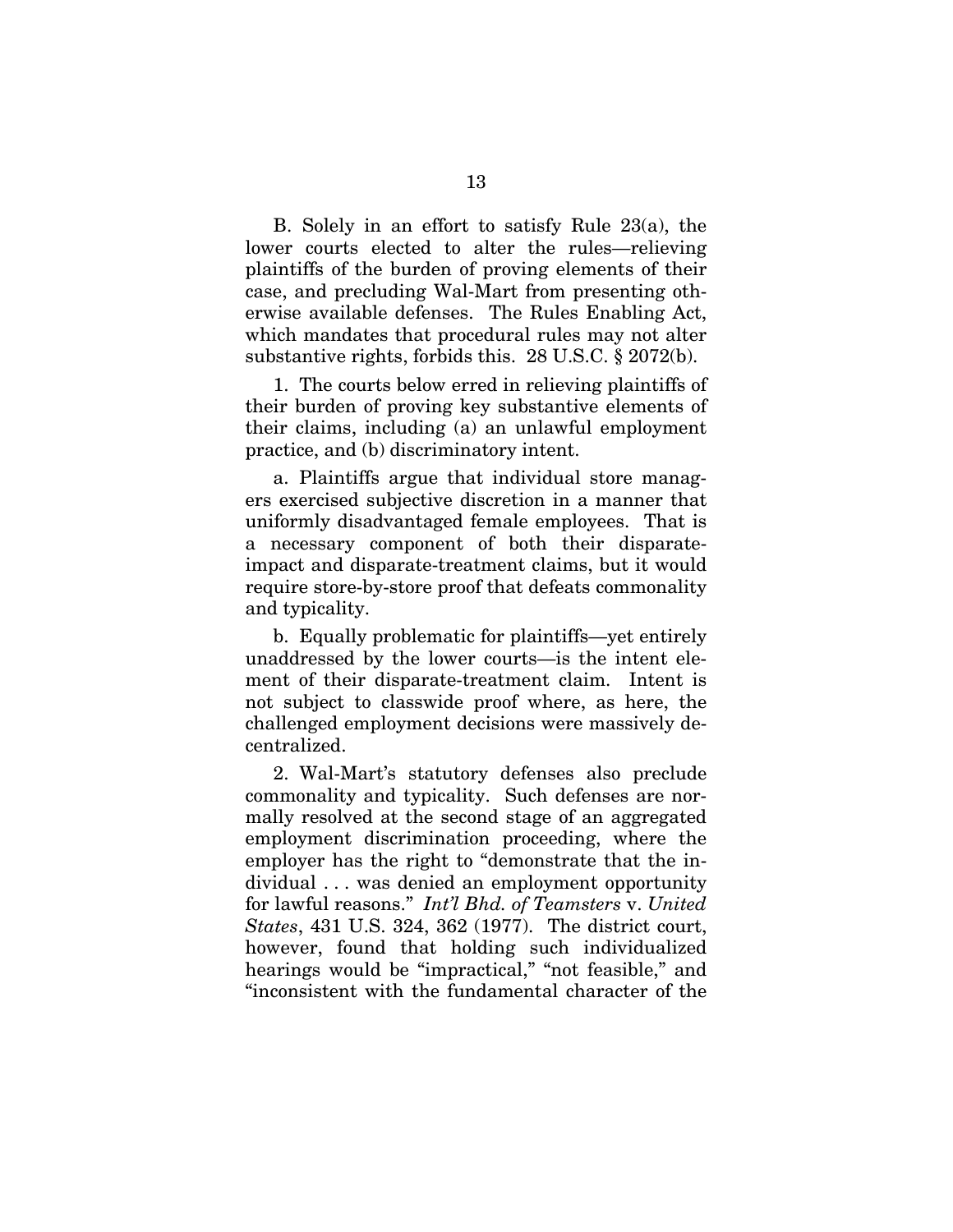class action proceeding." Pet. App. 245a, 251a. Rather than refusing to certify the class, the court eliminated Wal-Mart's right to prove its defenses once again elevating procedure over substance and depriving Wal-Mart of due process.

II. Nor is the certification order consistent with Rule 23(b)(2).

A. Rule 23(b)(2)'s text authorizes certification of claims for injunctive or corresponding declaratory relief, and is silent as to monetary relief. Monetary claims must proceed under Rule 23(b)(3), which provides additional protections for defendants, absent class members, and the judicial system.

Rule 23(b)'s mandatory provisions must conform to their historical antecedents. *Ortiz* v. *Fibreboard Corp.*, 527 U.S. 815, 845 (1999). Intentional discrimination claims asserted on behalf of millions of disparate individuals seeking monetary relief could not be more different from the injunctive and declaratory relief challenges to *de jure* segregation on which Rule 23(b)(2) was based. And this difference is of constitutional dimension: Rule 23(b)(2) does not require notice to or permit opt-outs by absent class members, which due process requires where individual monetary relief is at stake. *Phillips Petroleum Co.* v. *Shutts*, 472 U.S. 797, 811–12 (1985).

B. Some circuits have allowed certain monetary claims to proceed under Rule 23(b)(2), unless the relief sought "relates . . . predominantly to money damages." Advisory Committee Notes, 39 F.R.D. 69, 102 (1966). The substantial monetary awards sought by plaintiffs on behalf of millions of individuals here "predominate" over their claims for injunctive relief under the "incidental damages" standard applied in most circuits, and indeed any other standard.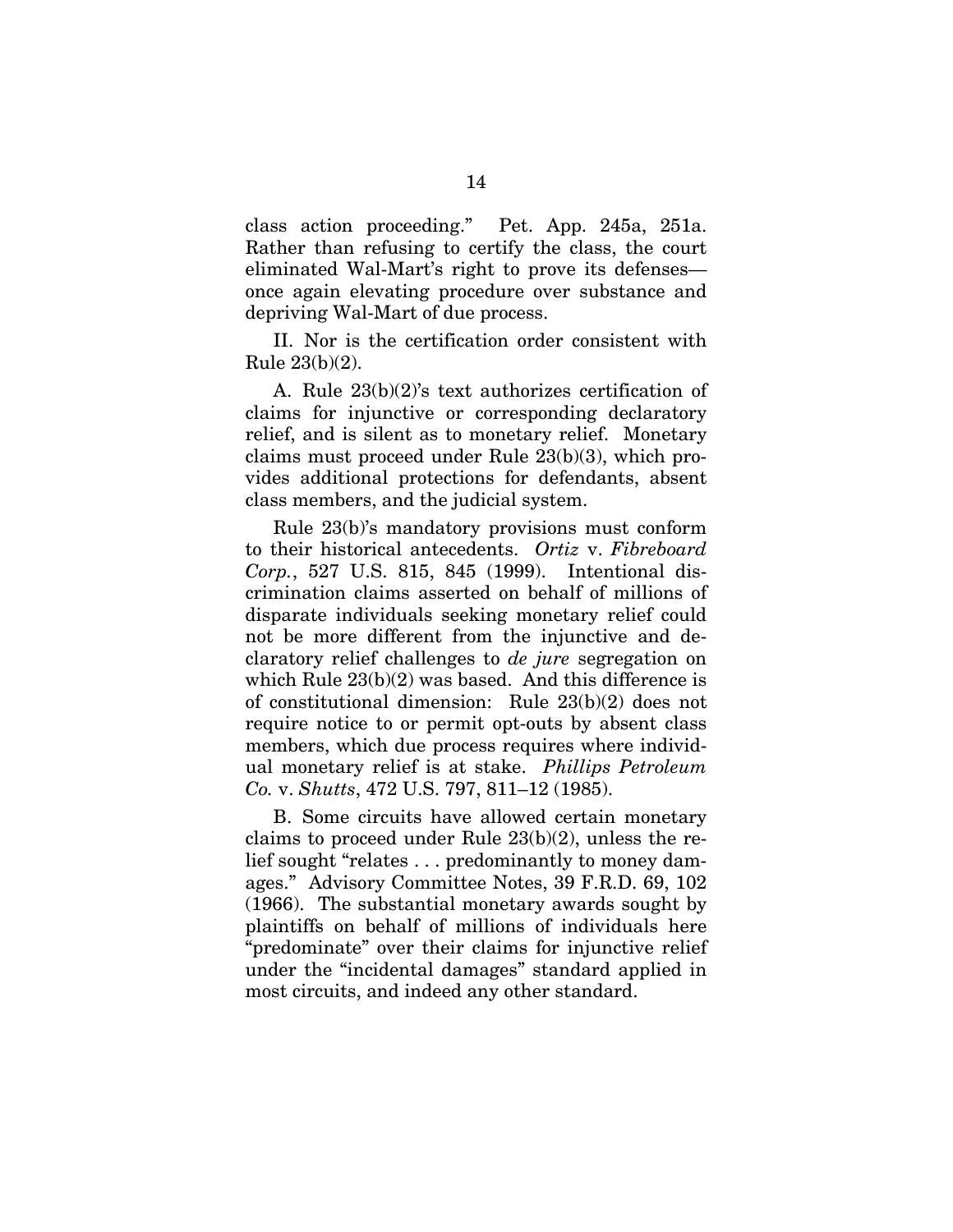#### **ARGUMENT**

The "class-action device . . . [is] an exception to the usual rule that litigation is conducted by and on behalf of the individual named parties only." *Califano* v. *Yamasaki*, 442 U.S. 682, 700–01 (1979). Because of the dangers inherent in classwide adjudication, Rule 23 imposes prerequisites to class certification designed to ensure that any ensuing trial and judgment will be consistent with the rights of all parties, including the absent class members. *Taylor* v. *Sturgell*, 553 U.S. 880, 900–01 (2008); *Amchem Prods., Inc.* v. *Windsor*, 521 U.S. 591, 629 (1997).

This Court adopted Rule 23 pursuant to the Rules Enabling Act, which mandates that procedural rules may not "abridge, enlarge or modify any substantive right." 28 U.S.C. § 2072(b). This Court has emphasized that Rule 23 "must be interpreted with fidelity to the Rules Enabling Act and applied with the interests of absent class members in close view." *Amchem*, 521 U.S. at 629; *see Ortiz* v. *Fibreboard Corp.*, 527 U.S. 815, 845 (1999). Moreover, class actions certified under Rule 23 must also comply with the Due Process Clause (*Ticor Title Ins. Co.* v. *Brown*, 511 U.S. 117, 121 (1994) (per curiam)), and any uncertainties in the Rule's application should be resolved to avoid constitutional concerns. *Ortiz*, 527 U.S. at 845.

The district court's certification order, as modified by the Ninth Circuit, is not consistent with Rule 23. The wildly divergent claims asserted by the three named plaintiffs on behalf of millions of women cannot satisfy Rule 23(a)'s requirements of commonality, typicality, or adequacy without modifying the substantive elements of plaintiffs' claims and Wal-Mart's defenses. Moreover, mandatory certification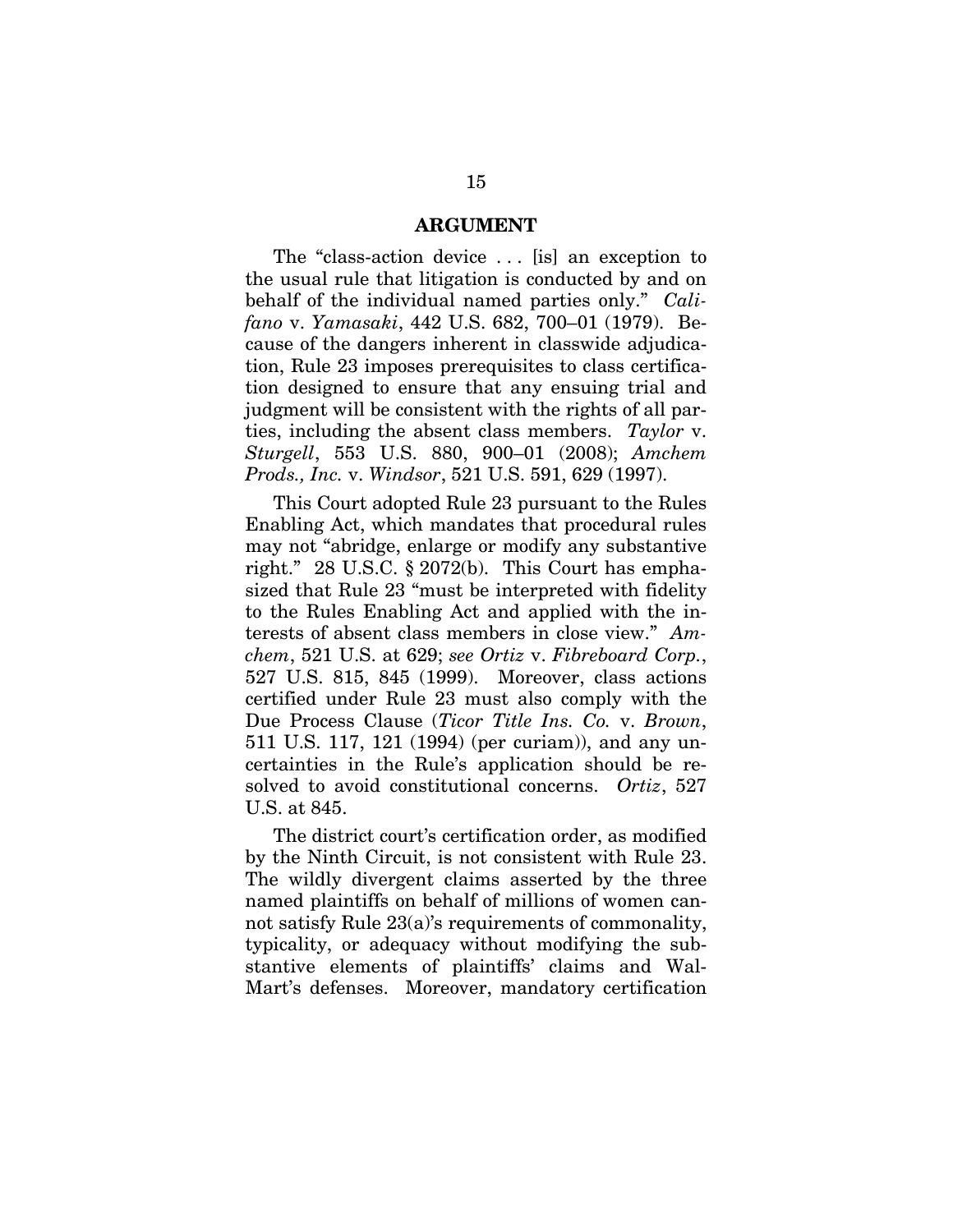under Rule 23(b)(2) does not encompass plaintiffs' request for billions of dollars in backpay and (potentially) punitive damages.

#### **I. THE CERTIFICATION ORDER IS NOT CONSISTENT WITH RULE 23(a)**

A "Title VII class action, like any other class action, may only be certified if the trial court is satisfied, after a rigorous analysis, that the prerequisites of Rule 23(a) have been satisfied." *Gen. Tel. Co. of the Sw.* v. *Falcon*, 457 U.S. 147, 161 (1982). These prerequisites include "questions of law or fact common to the class," "claims or defenses of the representative parties [that] are typical of the claims or defenses of the class," and "representative parties [who] fairly and adequately protect the interests of the class." Fed. R. Civ. P. 23(a); *Amchem*, 521 U.S. at 613.

Plaintiffs here bring two types of Title VII claims: disparate impact and disparate treatment. A "plaintiff establishes a prima facie disparate-impact claim by showing that the employer uses a *particular* employment practice that causes a disparate impact on one of the prohibited bases." *Lewis* v. *City of Chicago*, 130 S. Ct. 2191, 2197 (2010) (internal quotation marks omitted) (emphasis altered); *accord* 42 U.S.C. § 2000e-2; *Watson* v. *Fort Worth Bank & Trust*, 487 U.S. 977, 986 (1988) (a plaintiff's burden includes showing statistical disparities and a specific employment practice). To maintain a disparatetreatment claim, the plaintiff is also "required to prove that the defendant had a discriminatory intent or motive." *Ibid.* If the plaintiff succeeds on either type of claim, the court may award injunctive relief, backpay, "or any other equitable relief as the court deems appropriate."  $42 \text{ U.S.C. } § 2000 \text{e-}5(g)(1)$ .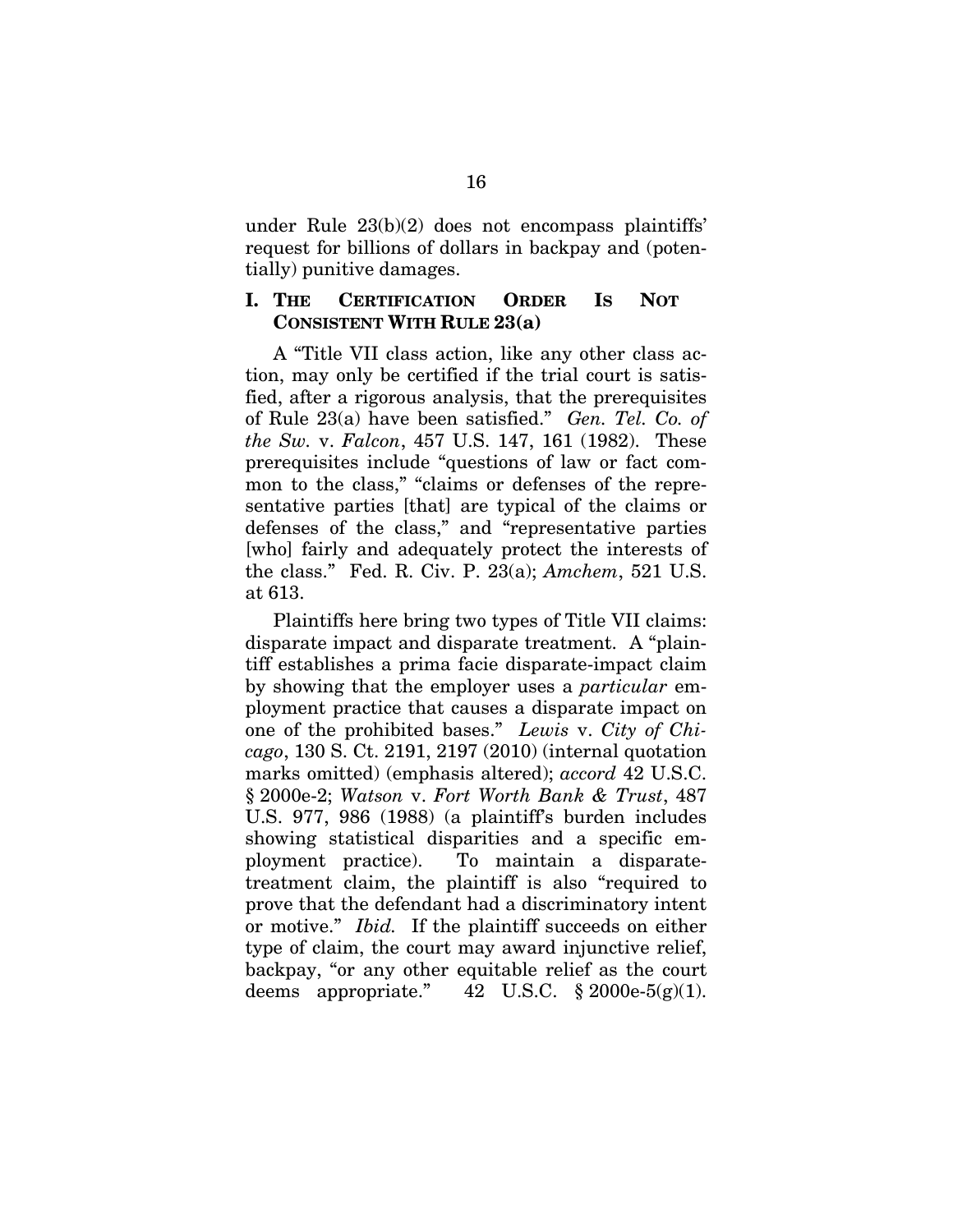Where the plaintiff proves that she is the victim of intentional discrimination, and thus has made out a disparate-treatment claim, the plaintiff may also be entitled to compensatory damages (including emotional distress). *Id.* § 1981a(a)(1). Punitive damages may be awarded only in disparate-treatment cases, if the plaintiff proves that the employer acted "with malice or with reckless indifference to the federally protected rights of an aggrieved individual." *Id.* § 1981a(b)(1).

Title VII codifies certain defenses. If the employer proves that an adverse employment action concerning an individual was "for any reason other than discrimination," the court shall not order the "hiring, reinstatement, or promotion of an individual as an employee, or the payment to him of any back pay." 42 U.S.C.  $\S 2000e-5(g)(2)(A)$ . Even if the employee proves that the adverse employment action was motivated in part by discriminatory intent (*see id.* § 2000e-2(m)), the court *cannot* award backpay or damages if the employer proves that it "would have taken the same action in the absence of the impermissible motivating factor." *Id.*  $\S 2000e-5(g)(2)(B)(ii)$ ; *Costa* v. *Desert Palace, Inc.*, 299 F.3d 838, 848 (9th Cir. 2002) (en banc), *aff'd*, 539 U.S. 90 (2003).

The propriety of class certification must be reviewed in light of the substantive elements of these claims and defenses, which would have to be litigated and decided in an eventual trial on the merits. *Amchem*, 521 U.S. at 621, 629. Doing so makes clear that the courts below committed multiple and mani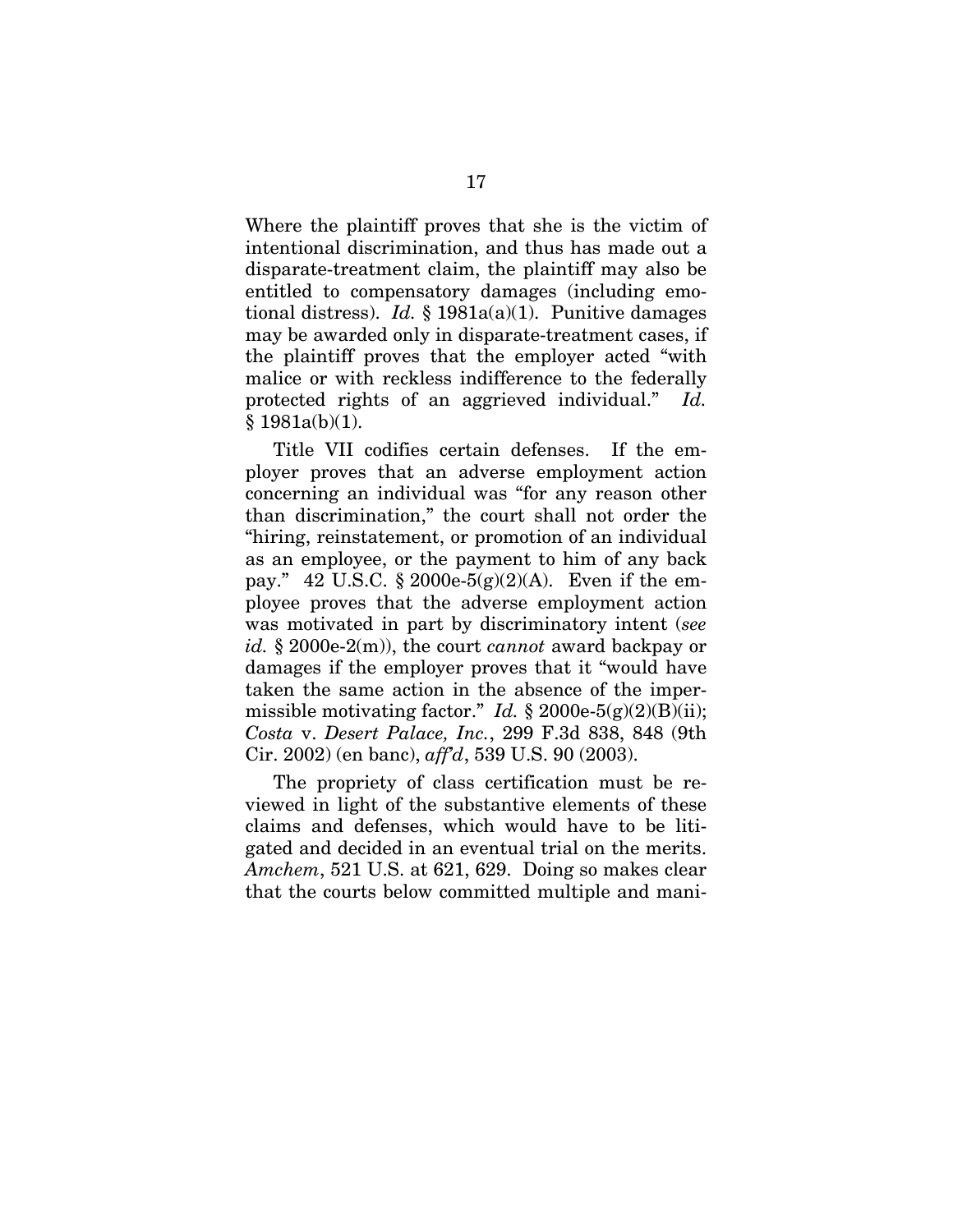fest legal errors in allowing the case to proceed as a class action.2

#### **A. The Named Plaintiffs' Interests Are Insufficiently Interrelated With The Absent Class Members' Interests**

"The commonality and typicality requirements of Rule  $23(a)$  tend to merge," and "[b]oth serve as guideposts for determining whether under the particular circumstances maintenance of a class action is economical and whether the named plaintiff's claim and the class claims are so interrelated that the interests of the class members will be fairly and adequately protected in their absence." *Falcon*, 457 U.S. at 157 n.13. In turn, the "adequacy inquiry," which "serves to uncover conflicts of interest" among the class members, "tends to merge" with the commonality and typicality requirements. *Amchem*, 521 U.S. at 625, 626 n.20 (internal quotation marks omitted). We address each of them in turn.

#### **1. Commonality**

 $\overline{a}$ 

A class may not be certified unless "there are questions of law or fact common to the class." Fed. R. Civ. P. 23(a)(2). This requirement ensures that the class representatives possess the same interests, and have suffered the same alleged injuries, as the absent class members and are thus qualified to bring

 $2\,$  A certification order is reviewed for abuse of discretion, but a district court abuses its discretion by misapplying the law. *Koon* v. *United States*, 518 U.S. 81, 100 (1996). Wal-Mart's arguments in this Court turn on the *legal* errors committed by the courts below, and therefore this Court's review is *de novo*. Moreover, the district court's refusal to resolve contested issues means that its "findings" are entitled to no deference. *See In re IPO Sec. Litig.*, 471 F.3d 24, 40–41 (2d Cir. 2006).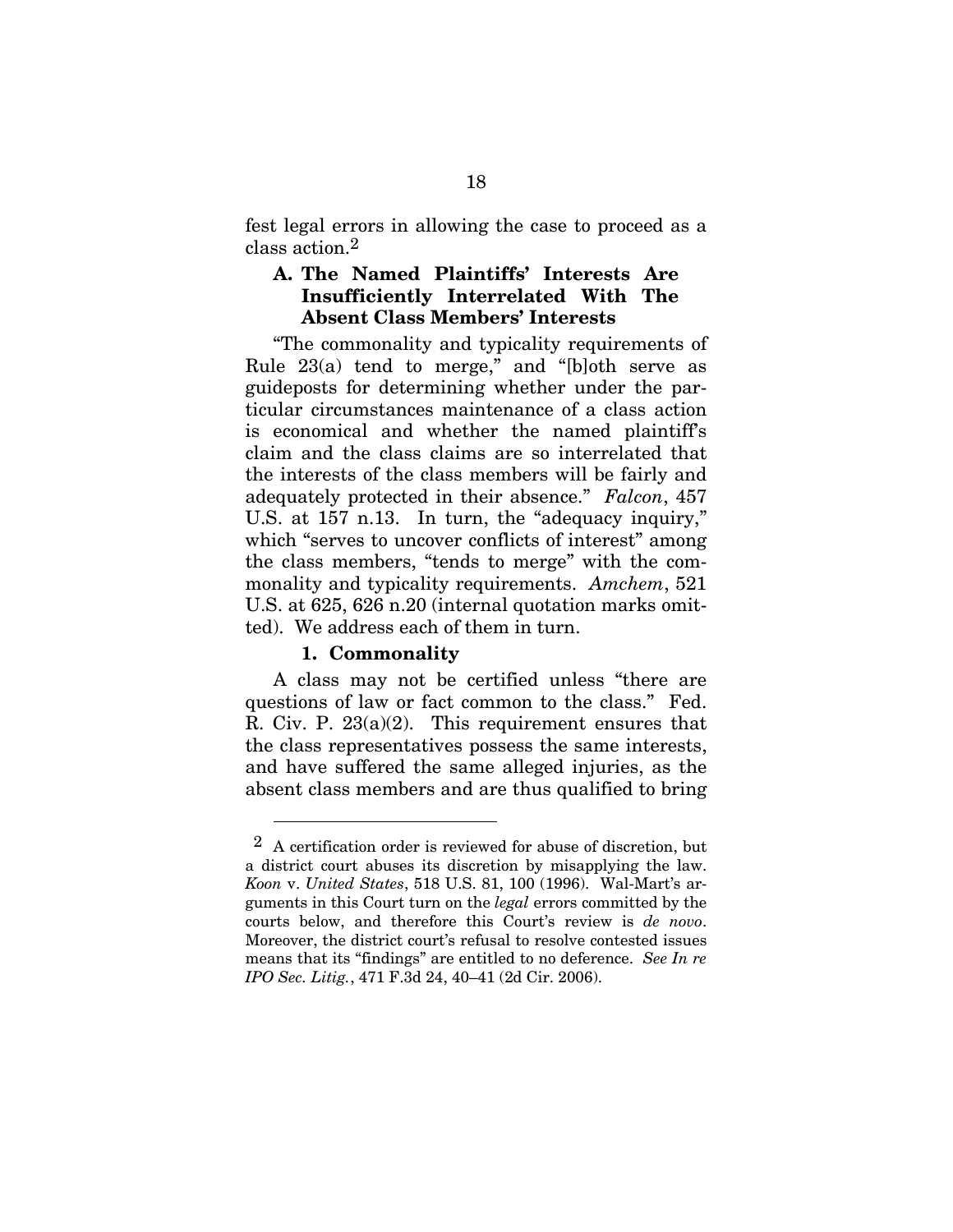claims on behalf of the entire group. *E. Tex. Motor Freight Sys. Inc.* v. *Rodriguez*, 431 U.S. 395, 403 (1977).

The plaintiff in *Falcon* challenged "subjective" promotion practices (457 U.S. at 151 n.4), and this Court held that a named plaintiff's experience of discrimination does not permit the district court simply to infer that "discriminatory treatment is typical of [the employer's employment] practices." *Id.* at 158; *see Rodriguez*, 431 U.S. at 403–04. Indeed, "[i]f one allegation of specific discriminatory treatment were sufficient to support an across-the-board attack, every Title VII case would be a potential companywide class action." *Falcon*, 457 U.S. at 159.

Rather, in asserting a company-wide class action based on discrimination, the plaintiff must bridge the "wide gap" between (1) plaintiff's own claim of discrimination, and (2) the existence of a class of persons who have suffered the same injury as the plaintiff as a result of a company-wide discriminatory policy. *Falcon*, 457 U.S. at 157. Plaintiffs here failed to do so.

#### **a. Plaintiffs' Theory Fails To Bridge The** *Falcon* **Gap**

This Court has held that a plaintiff can potentially bridge the gap between individual and representative claims, and secure authorization to proceed on behalf of absent persons, by adducing "[s]ignificant proof that an employer operated under a general policy of discrimination" that was implemented through "entirely subjective decisionmaking processes" in a manner that affected all class members. *Falcon*, 457 U.S. at 159 n.15.

1. Plaintiffs here made no pretense of offering "significant proof" that Wal-Mart's "general policy"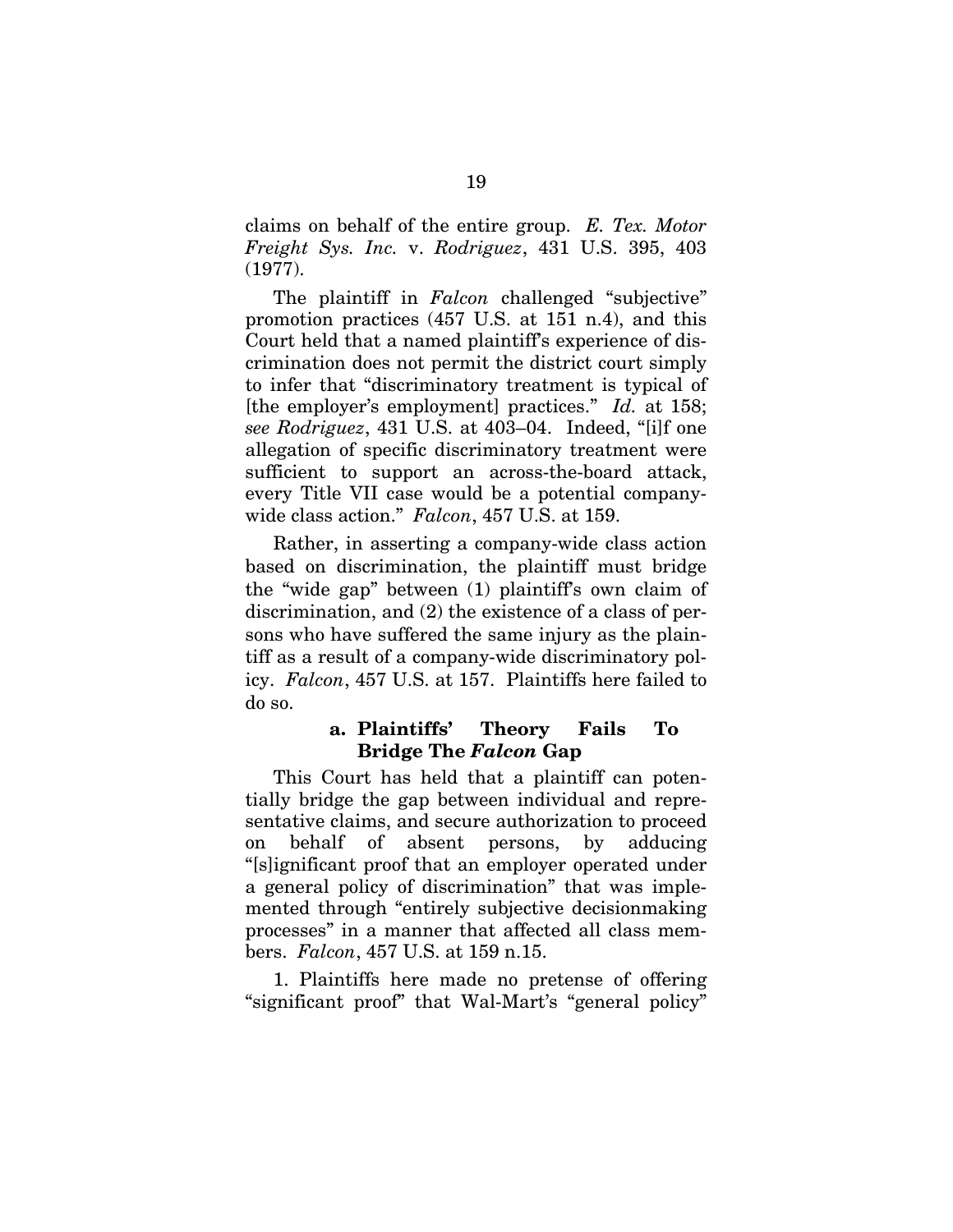was discriminatory, as to either pay or promotion. To the contrary, it was undisputed that Wal-Mart operates under a general policy of *anti*discrimination. The policies actually adopted and implemented by Wal-Mart forbid discrimination and affirmatively encourage diversity. Pet. App. 195a. "Title VII prohibits employment *practices*, not an abstract policy of discrimination." *Falcon*, 457 U.S. at 159 n.15; *see also Watson*, 487 U.S. at 994 (plurality). Yet plaintiffs could find no such practices. Indeed, the court below acknowledged "the *absence* of a specific discriminatory policy promulgated by Wal-Mart." Pet. App. 59a (emphasis added). That should have ended the inquiry.

2. Nor did plaintiffs offer proof that Wal-Mart *implemented* its lawful policies in a discriminatory fashion common to every single female employee.

They do not, and cannot, contend that Wal-Mart maintained an "*entirely* subjective decisionmaking process[ ]" (*Falcon*, 457 U.S. at 159 n.15 (emphasis added)), because the record is undisputed that in addition to its express anti-discrimination policy, Wal-Mart set salary ranges for its employees and established standards for its local managers to apply when making both pay and promotion decisions. J.A. 1468a–1469a, 1498a–1511a, 1609a, 1616a; D.C. Dkt. 270–508; Pet. App. 176a–177a.

Plaintiffs' expert explained that "[w]ritten guidelines for promotion are not absent in the Wal-Mart Personnel System," and that "[c]ompany guidelines specify minimum criteria based on discipline, tenure, and performance evaluations." J.A. 550a–551a; *see also* Pet. App. 203a ("the subjective decision-making in compensation and promotions takes place within parameters and guidelines that are highly uniform").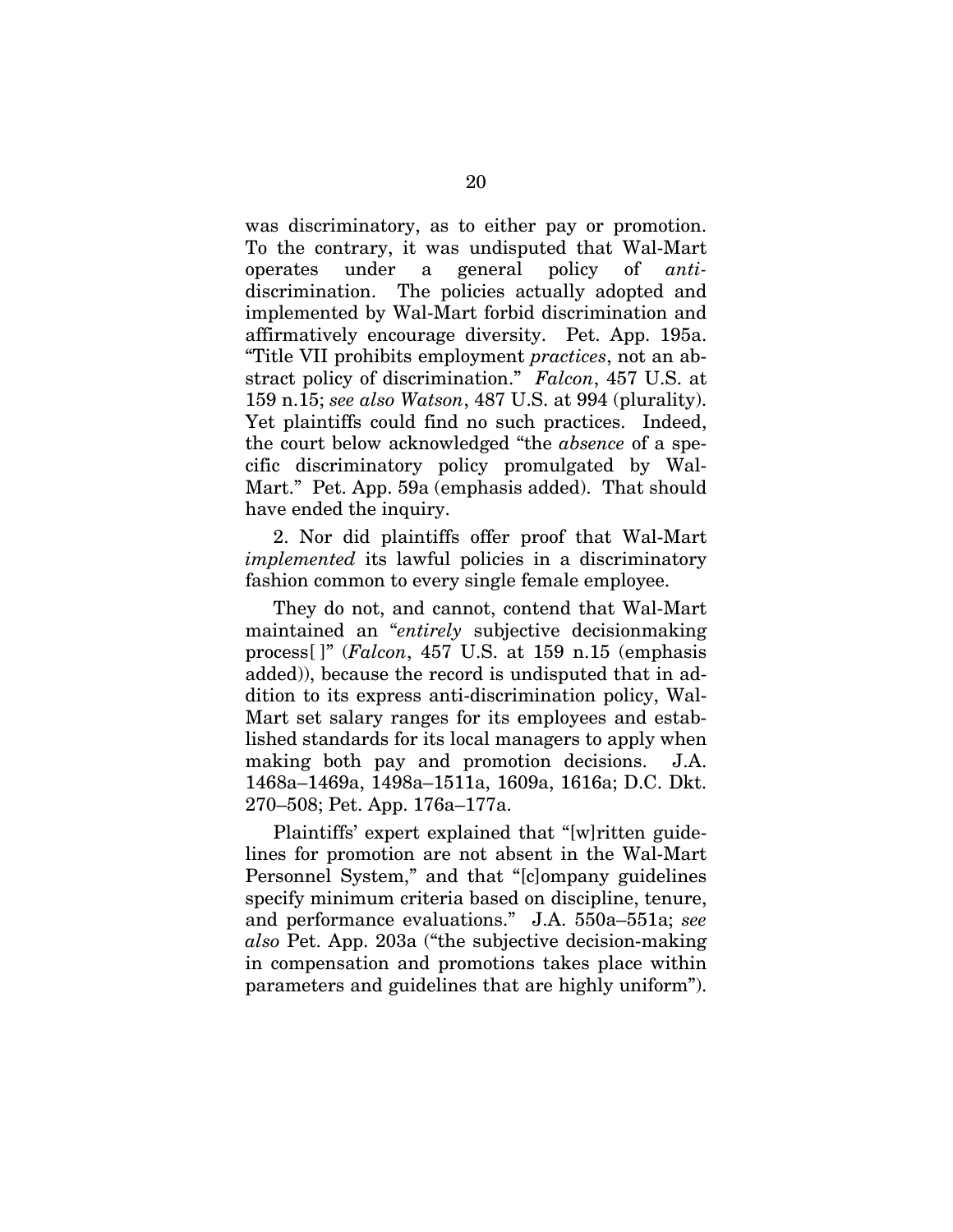The district court found only that pay and promotion decisions are "*largely* subjective" (that is, discretionary), and that the "company maintains centralized corporate policies that provide some constraint on the degree of managerial discretion." Pet. App. 192a (emphasis added).

Plaintiffs have never offered significant proof that this framework was discriminatory. Courts have recognized that similar challenges do not satisfy the commonality requirement because the existence of non-subjective criteria cuts against the inference that there was "a common policy of discrimination that pervaded all of the . . . challenged . . . decisions." *Hartman* v. *Duffey*, 19 F.3d 1459, 1472 (D.C. Cir. 1994); *see also*, *e.g.*, *Denney* v. *City of Albany*, 247 F.3d 1172, 1186 (11th Cir. 2001).

Moreover, the mere fact that an employer delegates discretion to local managers to make pay or promotion decisions is not unlawful. *Watson*, 487 U.S. at 990 ("an employer's policy of leaving promotion decisions to the unchecked discretion of lower level supervisors should itself raise no inference of discriminatory conduct"). This Court has recognized that "employment decisions are quite often subjective and individualized, resting on a wide array of factors that are difficult to articulate and quantify." *Engquist* v. *Or. Dep't of Agric.*, 553 U.S. 591, 604 (2008); *see also* Pet. App. 77a ("Wal-Mart is correct that discretionary decision making *by itself* is insufficient to meet Plaintiffs' burden"); *id.* at 184a ("some level of subjectivity is inherent in, and in fact a useful part of, personnel decisions").

Millions of discretionary decisions by tens of thousands of individual managers constitute the *antithesis* of a common policy that affects everyone in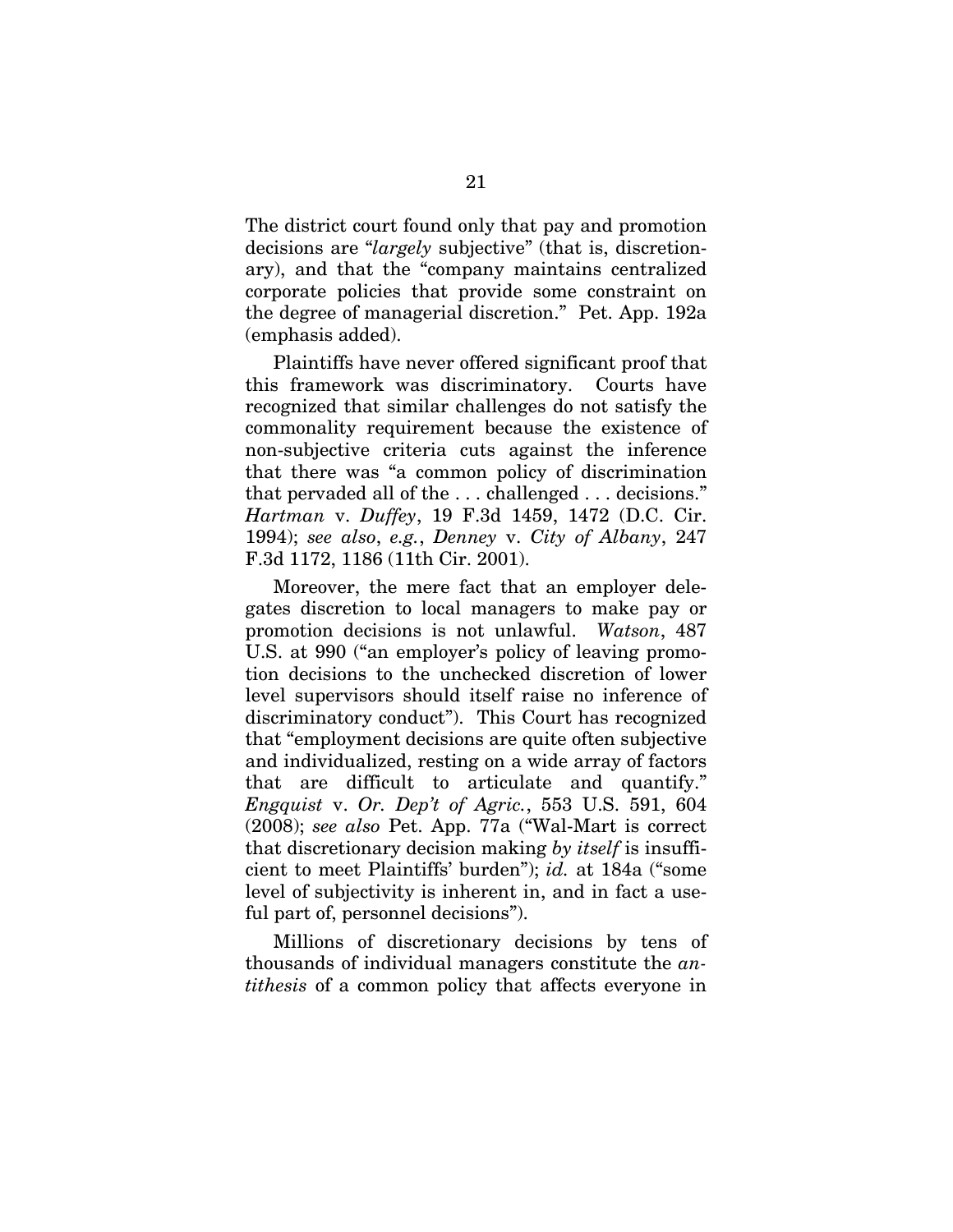the same manner. *See*, *e.g.*, *Cooper* v. *Southern Co.*, 390 F.3d 695, 715–16 (11th Cir. 2004); *Stastny* v. *S. Bell Tel. & Tel. Co.*, 628 F.2d 267, 279 (4th Cir. 1980); Richard A. Epstein, *Class Actions: Aggregation, Amplification, and Distortion*, 2003 U. Chi. Legal F. 475, 508–09 (delegation of discretion to local managers is more logically viewed as a policy that permits many different practices at the local level).

Accordingly, plaintiffs failed to present "significant proof" that Wal-Mart operated under a "general policy" of discrimination, as *Falcon* requires. On the contrary, it is undisputed that Wal-Mart's pay and promotion system includes general policies that prohibit discrimination, as well as objective pay ranges and promotion criteria that impose constraints on the exercise of discretion by individual managers. This system will not support a finding of commonality, on a company-wide basis, for purposes of Rule 23(a).

3. In fact, to secure class certification, plaintiffs have advanced a theory of employment discrimination that simply is not actionable under Title VII.

They have hypothesized a "fundamentally new account of discrimination" that seeks to hold Wal-Mart liable for "broader labor market" characteristics. Richard A. Nagareda, *Class Certification in the Age of Aggregate Proof*, 84 N.Y.U. L. Rev. 97, 156–60 (2009). This novel concept, which commonly is known as "structural discrimination," challenges widely accepted corporate structures as creating a "conduit for gender bias to potentially seep into the system." Pet. App. 192a. This theory would remake Title VII to allow claims challenging and seeking to redesign corporate structures to address societal phenomena for which employers are not responsible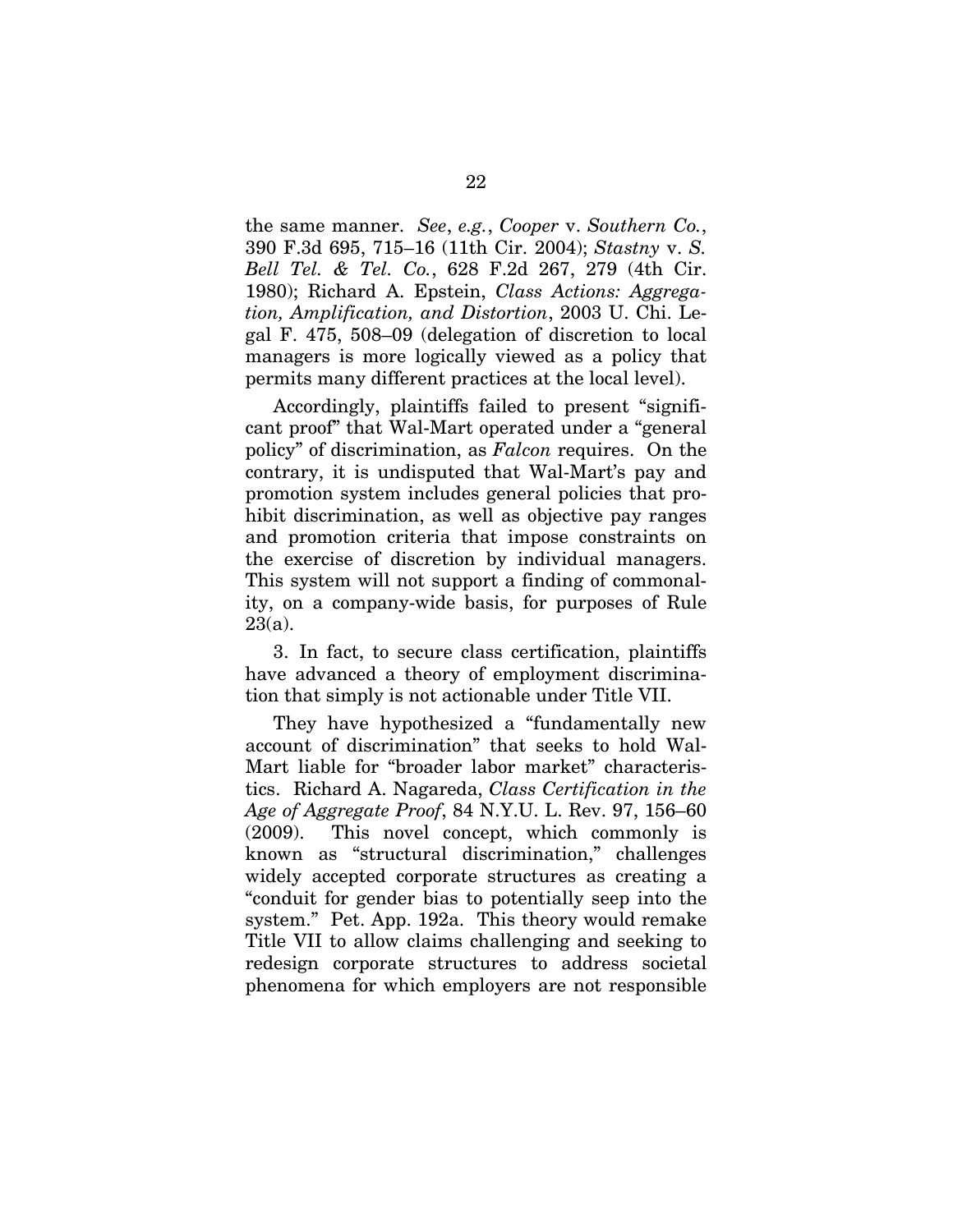(Nagareda, *supra*, at 153–60), an approach this Court has strongly rejected. *See Furnco Constr. Corp.* v. *Waters*, 438 U.S. 567, 578 (1978) ("Courts are generally less competent than employers to restructure business practices, and unless mandated to do so by Congress they should not attempt it"); *see also Price Waterhouse* v. *Hopkins*, 490 U.S. 228, 242 (1989) (plurality) (recognizing "Congress' unwillingness to require employers to change the very nature of their operations in response to the statute"). Courts and commentators agree that the "structural discrimination" theory does not "stand[ ] as current law." Nagareda, *supra*, at 157 & n.234 (citing sources). Plaintiffs' bid for affirmance of the class certification order thus rests on a fundamental—and quite radical—remaking of Title VII law.

# **b. Plaintiffs' Evidence Fails To Bridge The** *Falcon* **Gap**

Just as plaintiffs' *theory* of discrimination does not suffice, the *evidence* they offered also fails to establish commonality. As shown below, the evidence, at most, indicates that Wal-Mart's pay and promotion system *could* possibly result in individual disparities—not that it was designed to do so, was intended to do so, or would inevitably do so with respect to every single female employee around the country. Isolated instances of discrimination are not sufficient to satisfy the commonality requirement in Title VII cases. *Falcon*, 457 U.S. at 158.

Plaintiffs point to three categories of evidence statistics, sociology, and anecdotes—but never bridge the wide gap between their own individual assertions and the classwide claims. "Like the proverbial shell game, . . . plaintiffs' circular presentation cannot conceal the fact that they have failed to offer any significant proof of a company-wide policy of discrimina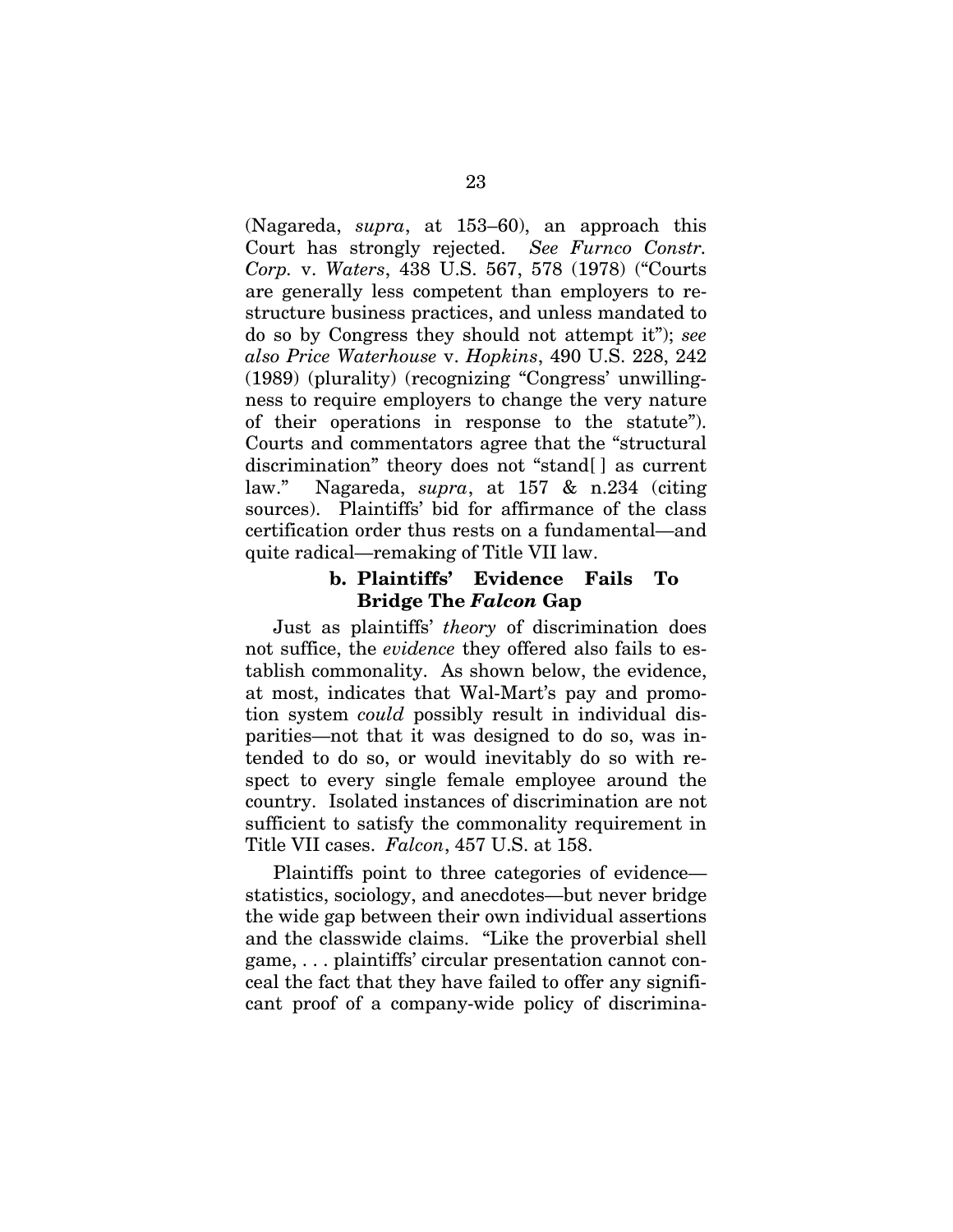tion, no matter which shell is lifted." Pet. App. 138a (Ikuta, J., dissenting).

1. *Statistics*. Plaintiffs' statistical expert, Richard Drogin, aggregated the data at the national or regional level to conclude that women were underrepresented in management and paid less than men in comparable positions. J.A. 476a, 493a–516a. Plaintiffs' theory of liability, however, rests on decisions made by individual managers at the store level; as a matter of law, disparities at the regional and national level are not probative of store-level discrimination. This is a failure of proof at the most basic level: Plaintiffs challenge decisions by individual store managers, but failed to adduce *any* statistical evidence of discrimination (or even disparities) at the *store* level. This is critically important because courts have uniformly recognized in multi-facility employment cases that discrimination must be shown in *each* facility or other decisionmaking unit. *Morgan* v. *UPS*, 380 F.3d 459, 464 (8th Cir. 2004); *see also Garcia* v. *Johanns*, 444 F.3d 625, 632 (D.C. Cir. 2006); *Cooper*, 390 F.3d at 715.

In response to plaintiffs' hypothesis of discrimination by individual store managers, Wal-Mart's expert Joan Haworth presented a store-by-store statistical analysis, which established that in more than 90% of the stores there were *no* statistically significant pay disparities between men and women. *See* J.A. 1468a–1515a; Pet. App. 202a–203a n.25. This showing was not rebutted by plaintiffs, who offered no store-by-store analysis of their own, and confirms the lack of commonality.

The district court rejected Wal-Mart's objections that Drogin's statistics were untethered to plaintiffs' store-level theory of discrimination on the ground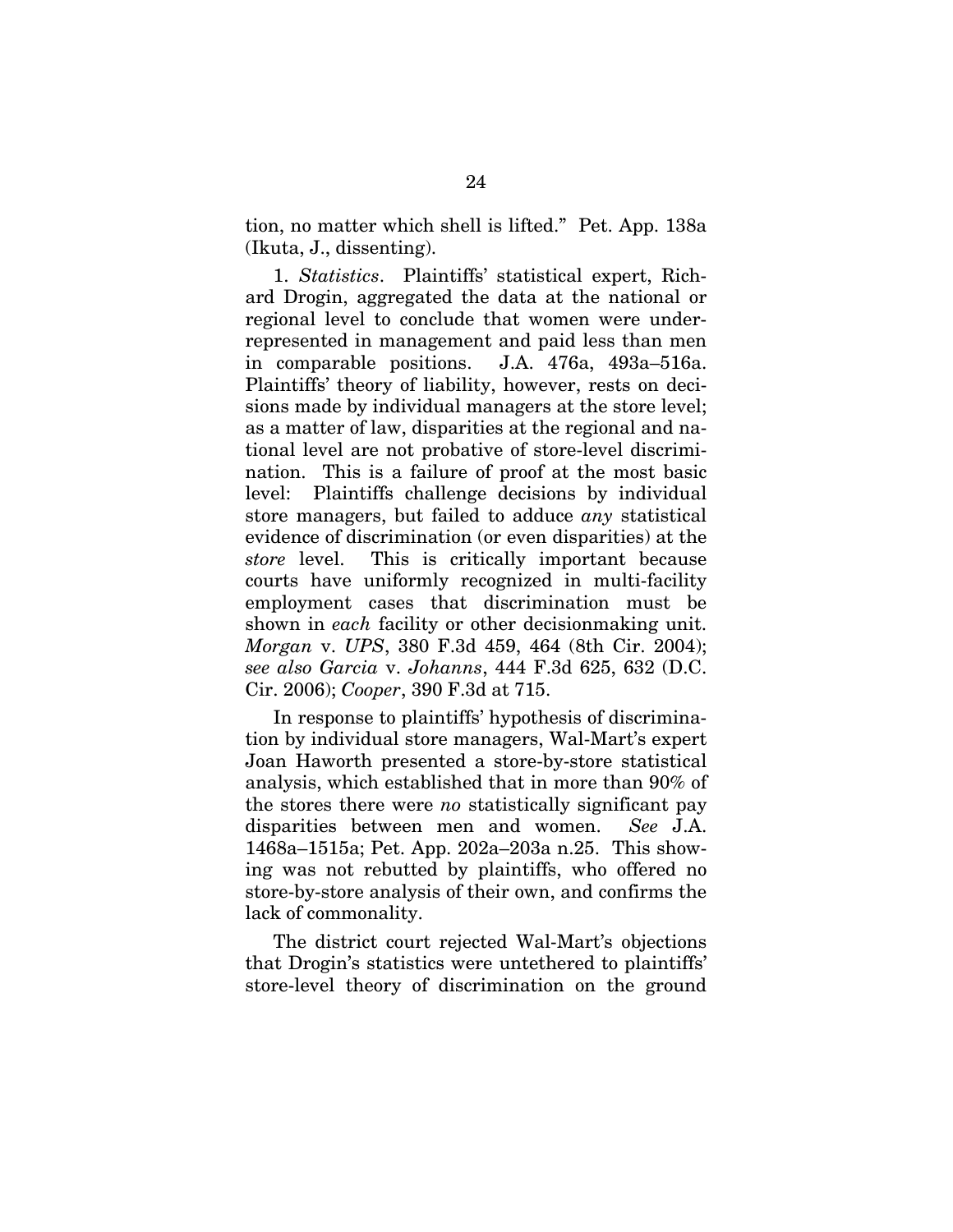that it would "engage the Court in a merits evaluation of the expert opinions." Pet. App. 197a. In so doing, the court mistakenly concluded that *Eisen* v. *Carlisle & Jacquelin*, 417 U.S. 156 (1974), barred it from making determinations that overlapped with the "merits" at the certification stage, including the appropriate level of aggregation of statistical analyses. Pet. App. 166a, 208a. Even plaintiffs do not defend this approach, recognizing that "the class determination generally involves considerations that are enmeshed in the factual and legal issues comprising the plaintiff's cause of action." *Coopers & Lybrand* v. *Livesay*, 437 U.S. 463, 469 (1978) (internal quotation marks omitted); *see also Falcon*, 457 U.S. at 161.

The Ninth Circuit majority sidestepped this critical issue, erroneously opining that "[t]he disagreement" between Drogin and Haworth regarding the appropriate level of aggregation "*is* the common question." Pet. App. 71a. But, regardless of the strength of Wal-Mart's statistics, it is *plaintiffs'* burden to produce "significant proof" of a company-wide discriminatory policy; plaintiffs failed to meet that burden by failing to offer any proof of gender-based disparities at the store level.

In any event, as this Court held in *Falcon*, "actual, not presumed, conformance with Rule 23(a) remains . . . indispensable." 457 U.S. at 160. Indeed, plaintiffs concede that "district courts are required to conduct a 'rigorous analysis' of compliance with Rule 23, even when it overlaps with the merits." Pet. Opp. 24. And they take no issue with the "consensus among the circuits" (*ibid.*), holding that courts are not only authorized but obligated to resolve such disputes at the certification stage relating to Rule 23 factors. *See*, *e.g.*, *In re Hydrogen Peroxide Antitrust*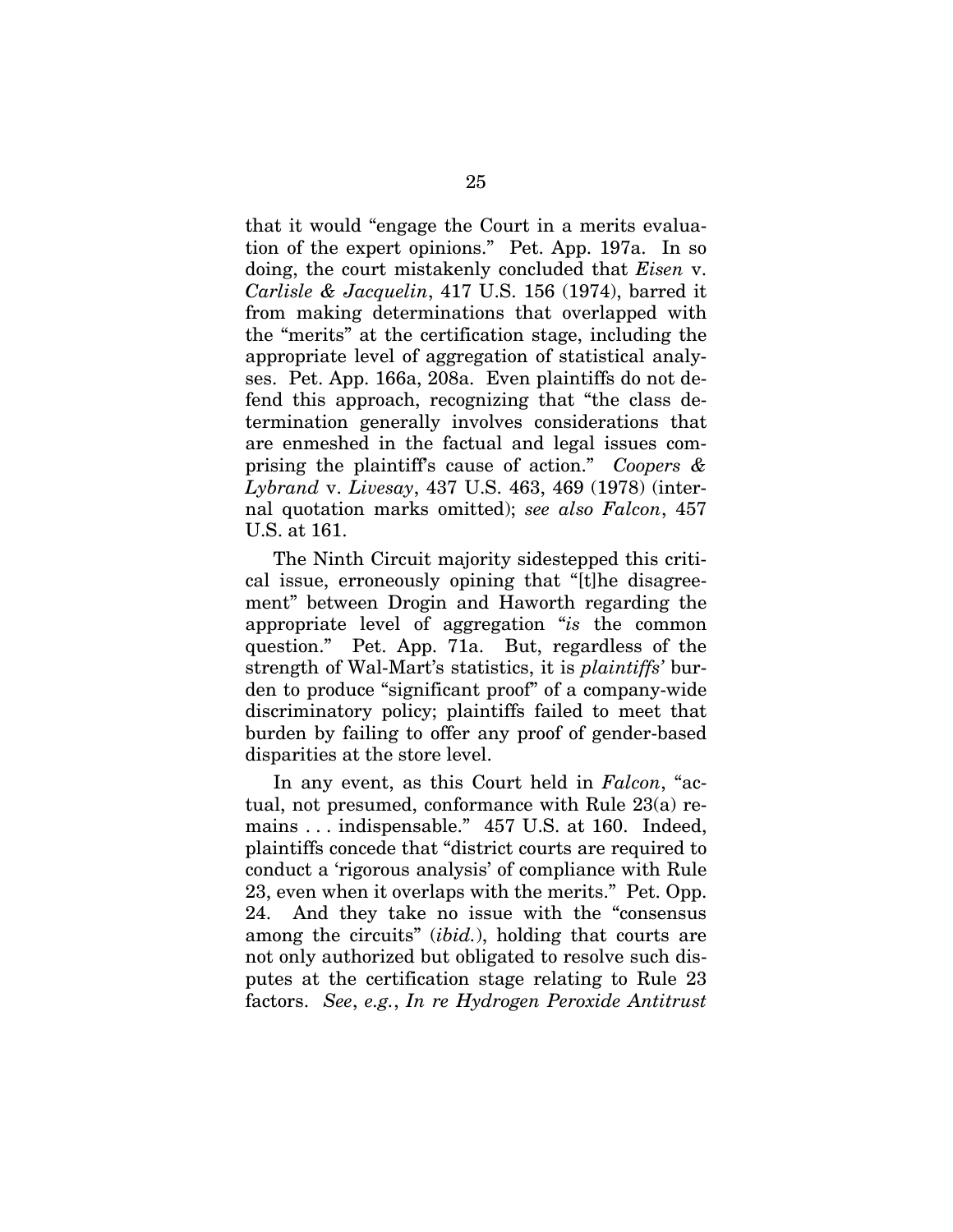*Litig.*, 552 F.3d 305, 323–24 (3d Cir. 2008); *In re IPO Sec. Litig.*, 471 F.3d 24, 41 (2d Cir. 2006).

With respect to commonality, the appropriate level of aggregation is not an evidentiary issue, but a legal one. *Wards Cove Packing Co.* v. *Atonio*, 490 U.S. 642, 650–55 (1989), *superseded on other grounds by statute*, Civil Rights Act of 1991, Pub. L. No. 102- 166, § 2, 105 Stat. 1071, 1071. The nationally or regionally aggregated statistics presented by plaintiffs do not show, one way or the other, whether their theory of discrimination—which turns on decisions made by individual store managers—can be proved on a classwide basis. *Cf*. *Sprint/United Mgmt. Co.* v. *Mendelsohn*, 552 U.S. 379, 388 (2008).

Plaintiffs never identified a corporate policy or practice to which the aggregated disparities Drogin identified could be attributed. Nothing in his analysis purports to link any alleged disparities in pay or promotion to subjective decisionmaking or any other aspect of Wal-Mart's pay and promotion system. Disparities in the abstract are not actionable under Title VII. *Lewis*, 130 S. Ct. at 2197. Plaintiffs thus failed to establish that a crucial element of their prima facie case could be proved on a classwide basis.*See ibid.*; *Ledbetter* v. *Goodyear Tire & Rubber Co.*, 550 U.S. 618, 624 (2007), *superseded on other grounds by statute*, Lilly Ledbetter Fair Pay Act of 2009, Pub. L. No. 111-2, § 3, 123 Stat. 5, 5–6.

As Justice O'Connor observed in *Watson*, "[i]t is completely unrealistic to assume that unlawful discrimination is the sole cause of people failing to gravitate to jobs and employers in accord with the laws of chance." 487 U.S. at 992 (plurality). "It would be equally unrealistic to suppose that employers can eliminate, or discover and explain, the myr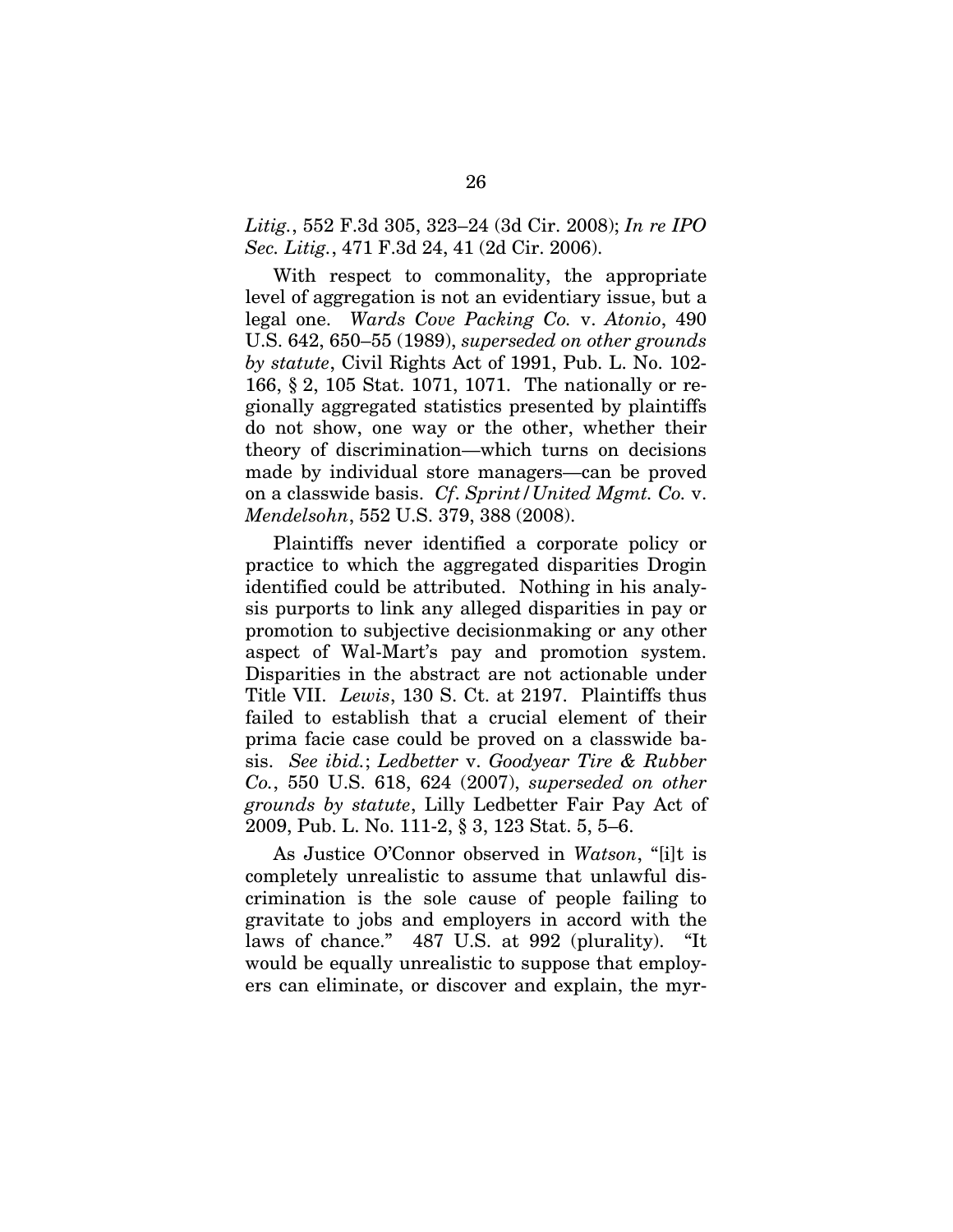iad of innocent causes that may lead to statistical imbalances in the composition of their work forces." *Ibid.*; *see also* Pet. App. 193a (noting that plaintiffs' sociology expert agreed that "there are many reasons why men and women can have different career trajectories, some of which are not generally considered discriminatory, such as differing job-related skill requirements"); *id.* at 193a n.18.

Plaintiffs' suggestion that liability can be premised on aggregated disparities, if accepted, would require employers to treat people differently despite the absence of any previous departures from legal requirements. That is contrary to Congress's express instruction in Title VII (42 U.S.C. § 2000e-2(j)), and this Court therefore already has rejected such an approach to Title VII. *Ricci* v. *DeStefano*, 129 S. Ct. 2658, 2674–75 (2009); *see also Parents Involved in Cmty. Sch.* v. *Seattle Sch. Dist. No. 1*, 551 U.S. 701, 729–33 (2007) (plurality); *Watson*, 487 U.S. at 992 (plurality).

2. *Sociology*. Plaintiffs rely heavily on the notion, propounded by their sociologist William Bielby, that Wal-Mart and other large organizations are "'vulnerable' to gender bias." Pet. App. 195a. Bielby's testimony, however, defeats rather than supports a finding of commonality.

a. Bielby opined that Wal-Mart has a "strong corporate culture." Pet. App. 54a. The district court elaborated, explaining that this is reflected by such things as the way "the Home Office controls the temperature and music in each store throughout the country." *Id.* at 190a. And "employees at Wal-Mart stores attend a daily meeting held at shift changes, where managers discuss the company culture and employees do the Wal-Mart cheer*.*" *Id.* at 188a–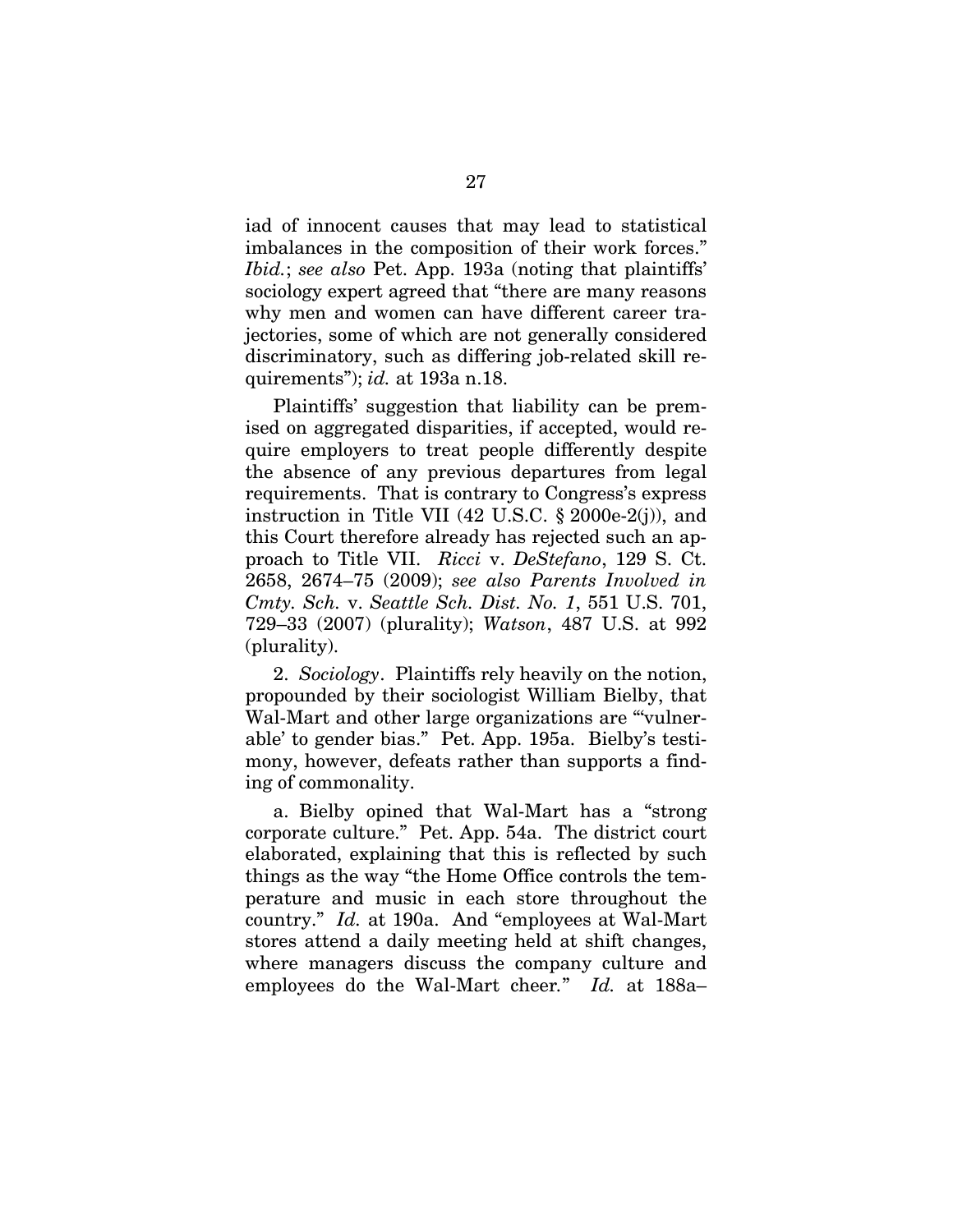189a. Bielby observed that Wal-Mart "employees achieve a common understanding of the company's way of conducting business" (J.A. 535a), but he could not say that this "way" was discriminatory or explain how this "common understanding" actually causes discrimination. Pet. App. 55a; *see Price Waterhouse*, 490 U.S. at 294 & n.5 (Kennedy, J., dissenting) (explaining that "Title VII creates no independent cause of action for sex stereotyping" and questioning validity of sociologist expert testimony regarding such stereotyping).

As the Ninth Circuit acknowledged, Bielby merely "interpret[ed] and explain[ed] the facts that *suggest* that Wal-Mart has and promotes a strong corporate culture—a culture that *may* include gender stereotyping." Pet. App. 54a (emphasis added). Bielby did not opine, however, that Wal-Mart's culture *does* include stereotyping, and the district court recognized that Bielby did not purport to opine on how often gender stereotyping *actually* occurred, let alone claim that it was common to all class members. 222 F.R.D. at 192; *see also* Pet. App. 195a ("Defendant rightly points out that Dr. Bielby cannot definitively state how regularly stereotypes play a meaningful role in employment decisions at Wal-Mart").

The district court found that "Bielby's opinions have a built-in degree of conjecture." Pet. App. 195a. Bielby even "conceded that he could not calculate whether 0.5 percent or 95 percent of the employment decisions at Wal-Mart might be determined by stereotyped thinking." 222 F.R.D. at 192.

As the district court described it, Bielby's testimony suggests only that Wal-Mart's delegation of "a substantial range of discretion" to local managers "provides a wide enough conduit for gender bias *to potentially seep* into the system." Pet. App. 192a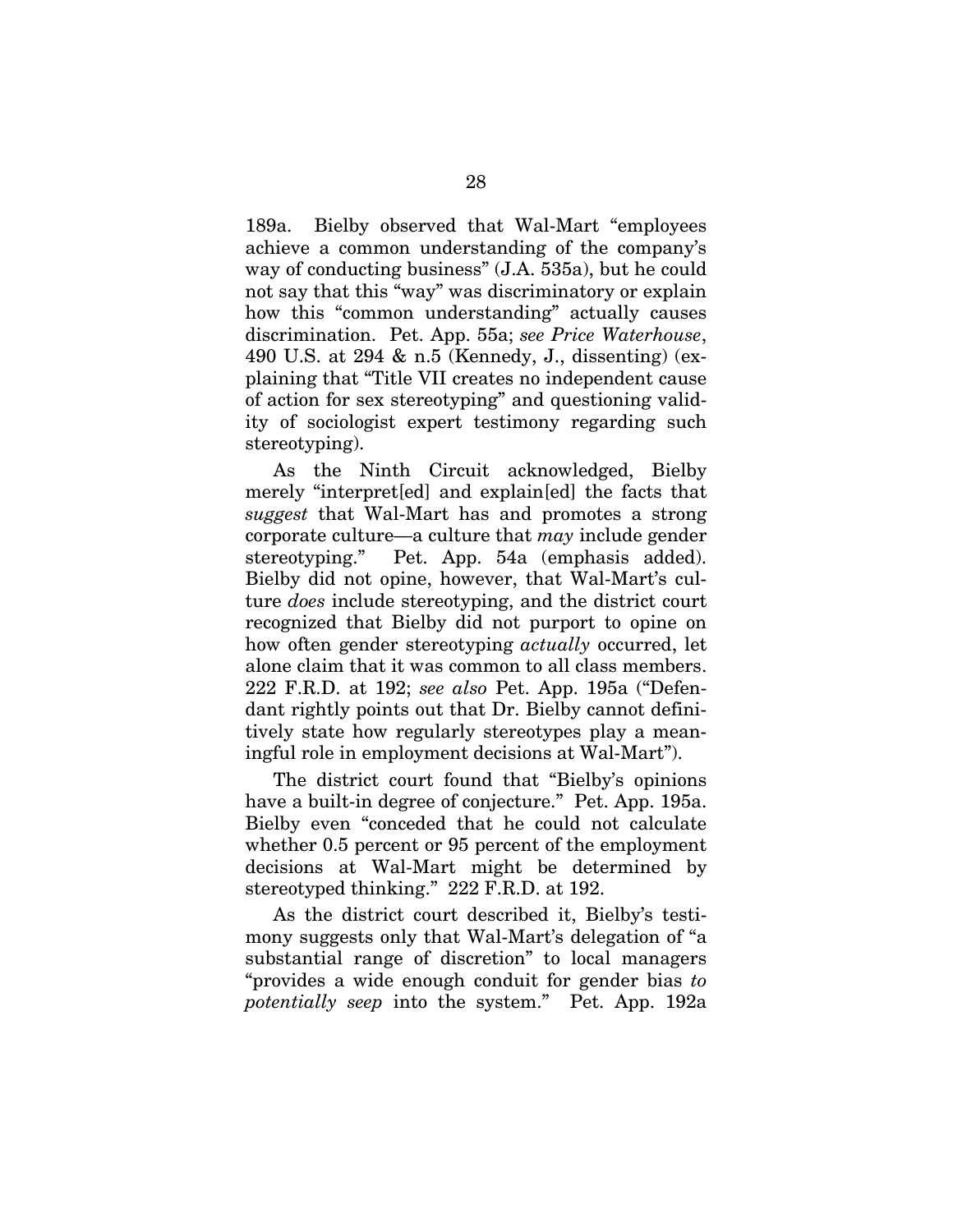(emphasis added). The most that Bielby could do was critique Wal-Mart's equal employment policies and pay and promotion systems as potentially "vulnerable" to discrimination. J.A. 525a. But alleged "'[v]ulnerability' to sex discrimination is not sex discrimination." 509 F.3d at 1194 (Kleinfeld, J., dissenting); *see also Price Waterhouse*, 490 U.S. at 294 (Kennedy, J., dissenting) (While "[e]vidence of use by decision-makers of sex stereotypes is . . . relevant to the question of discriminatory intent," "[t]he ultimate question . . . is whether discrimination caused the plaintiff's harm"); Nagareda, *supra*, at 159–60.

Bielby's hypothesis that Wal-Mart may be "vulnerable" to gender stereotypes because it (like other organizations, including government agencies) has a "strong corporate culture" does not identify *any* discriminatory practices or procedures actionable under Title VII. By Bielby's lights, one would have to examine each individual pay or promotion decision and there are millions of them—to determine whether it was actually infected with bias. As a result, Bielby's testimony affirmatively does not support, but affirmatively defeats, any finding of commonality in this case.

b. Because Bielby conceded that he could not conclude whether sex-based animus was responsible for all of the employment decisions at Wal-Mart or none of them, it is unclear what the probative value of his testimony, with respect to the Rule 23 prerequisites, could possibly be. As the authors of the seminal article on "social framework" analysis upon which Bielby purported to rely (J.A. 524a n.1) have explained, Bielby's "research into conditions and behavior at Wal-Mart did not meet the standards expected of social scientific research into stereotyping and discrimination." John Monahan et al., Essay, *Contex-*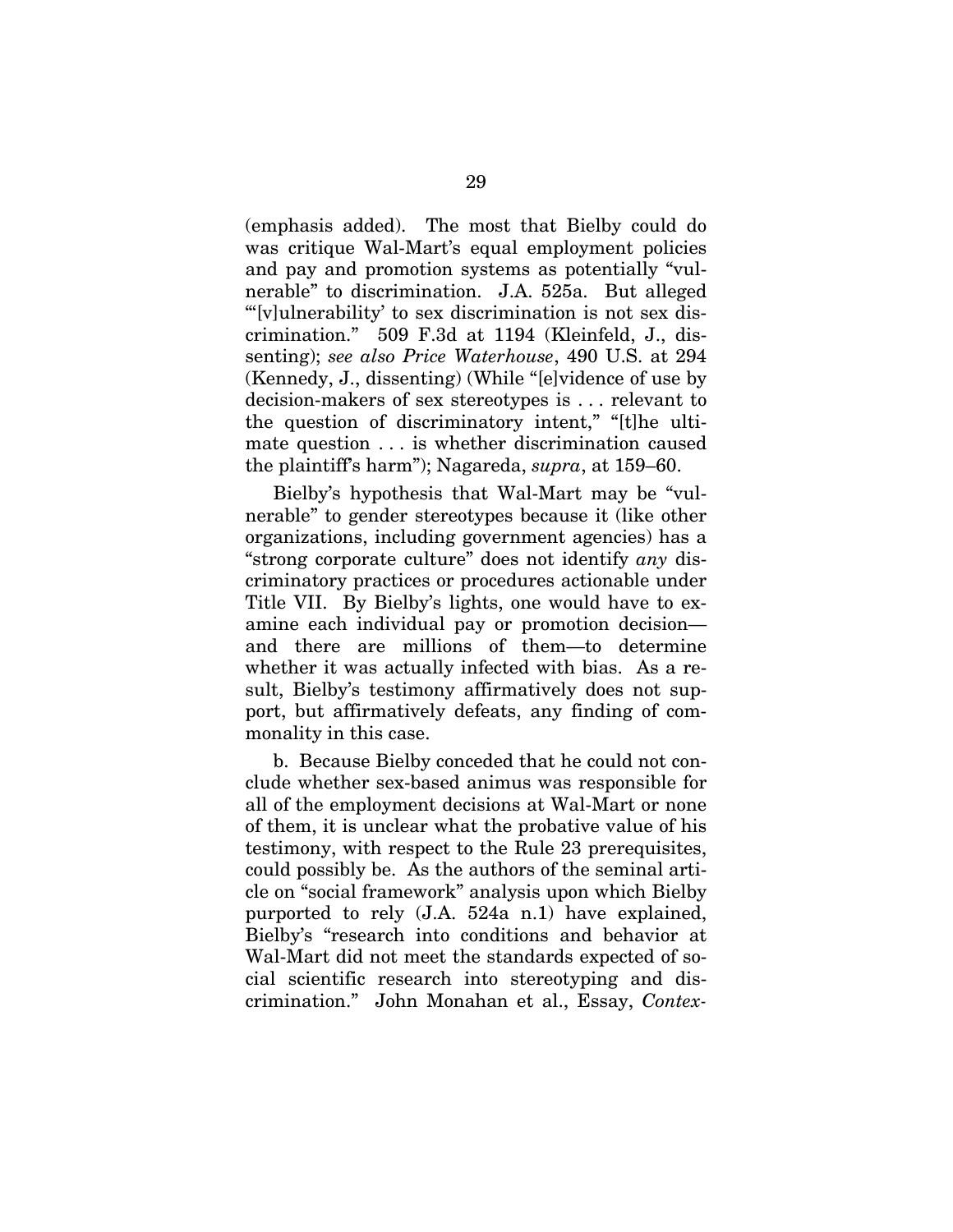*tual Evidence of Gender Discrimination: The Ascendance of "Social Frameworks*,*"* 94 Va. L. Rev. 1715, 1747 (2008). Moreover, "Dr. Bielby's social framework analysis fails because it lacks a reliable, scientific basis for linking general research to the corporate setting." *Id.* at 1745 n.83. Thus, his testimony "explicitly link[ing] general research findings on gender discrimination to specific factual conclusions about Wal-Mart in particular, exceeded the limitations on expert testimony established by the Federal Rules of Evidence and by . . . 'social framework' evidence." *Id.* at 1719.

The district court rejected Wal-Mart's motion to strike Bielby's opinion as unreliable and inadmissible. D.C. Dkt. 263 at 1–4; *see Gen. Elec. Co.* v. *Joiner*, 522 U.S. 136, 146 (1997) (where "opinion evidence . . . is connected to existing data only by the *ipse dixit* of the expert," a "court may conclude that there is simply too great an analytical gap between the data and the opinion proffered"). In affirming this ruling, the Ninth Circuit held that *Daubert* v. *Merrell Dow Pharmaceuticals, Inc.*, 509 U.S. 579 (1993), does not have "exactly the same application at the class certification stage as it does to expert testimony . . . at trial." Pet. App. 57a n.22.

But Federal Rule of Evidence 702, which governs the reliability of expert testimony and implements *Daubert*, ensures that expert testimony is relevant and reliable. *Kumho Tire Co.* v. *Carmichael*, 526 U.S. 137, 152 (1999). It is not limited to trial and is particularly important at the class certification stage, where the district court must "assess all of the relevant evidence admitted . . . and determine whether each Rule 23 requirement has been met, just as the judge would resolve a dispute about any other threshold prerequisite for continuing a law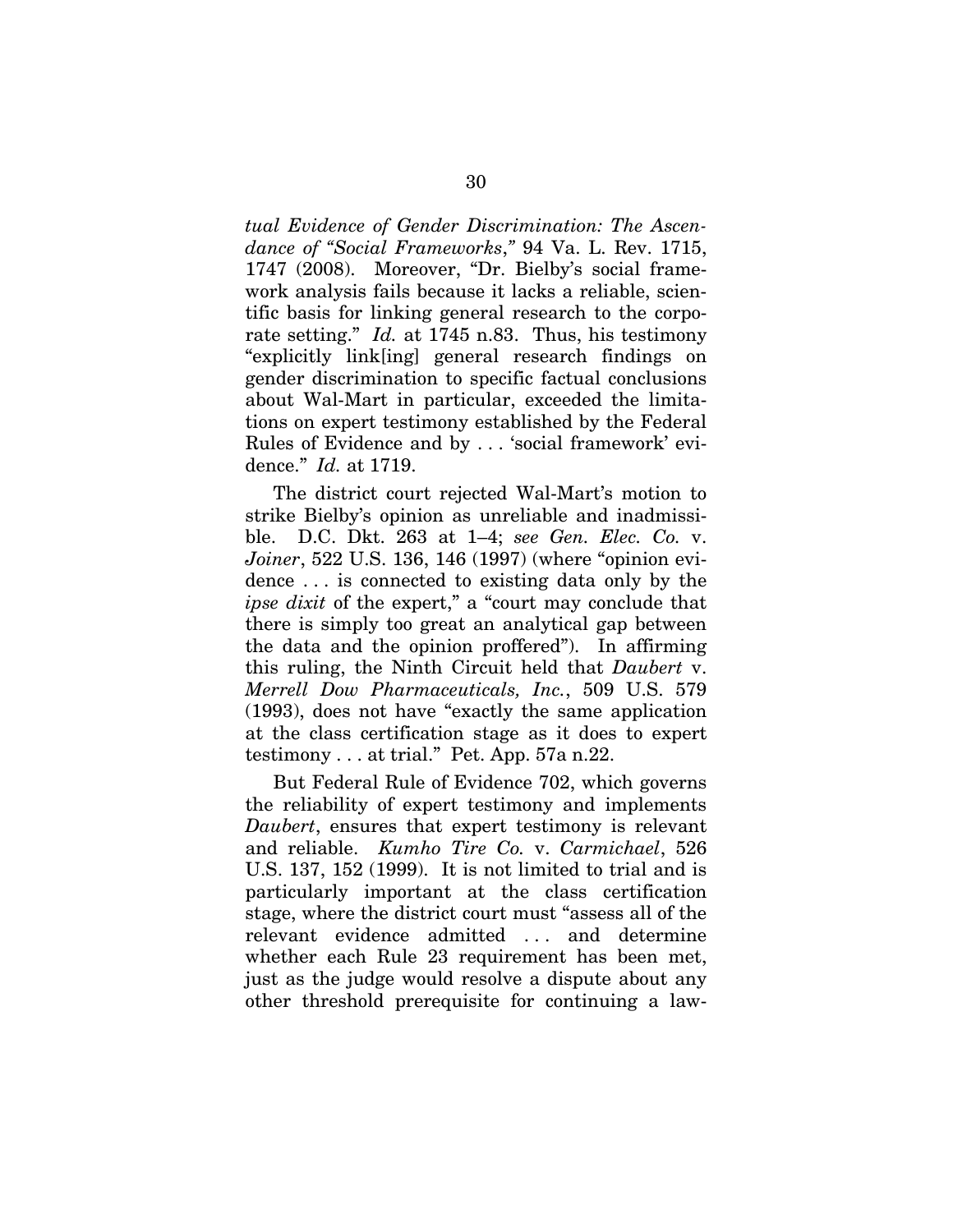suit." *IPO*, 471 F.3d at 42. Expert evidence introduced to "establish a component of a Rule 23 requirement" therefore must be reliable. *Ibid.* Bielby's is not.

3. *Anecdotes*. Plaintiffs also submitted declarations from 63 remaining class members to support their theory that individual store managers wielded their discretion to make pay and promotion decisions in an intentionally discriminatory manner*.* These anecdotes included just 126 of Wal-Mart's more than 3,400 stores; plaintiffs thus presented *no* evidence of even a single act of discrimination in the vast majority of stores, including entire States, regions, and districts. *Cf. Mooney* v. *Aramco Servs. Co.*, 54 F.3d 1207, 1221 (5th Cir. 1995) (holding that ten instances of discrimination were insufficient to support a class of just 154 employees, because "[t]estimony of anecdotal witnesses with different supervisors, working in different parts of the company was simply too attenuated").

In *Teamsters*, the government proved 40 specific instances of discrimination out of a class of about 400 employees—a ratio of 1:10. *Int'l Bhd. of Teamsters* v. *United States* 431 U.S. 324, 338–39 (1977). Even if *all* of the declarations submitted by class members in this case recited actionable claims of discrimination (which they do not), plaintiffs fell far short of that kind of showing.

Plaintiffs' relative handful of declarations is, at most, evidence of nothing more than "isolated or sporadic" instances of (alleged) misconduct. *Cooper* v. *Fed. Reserve Bank of Richmond*, 467 U.S. 867, 876 (1984). Here, the "affiants claim discrimination in different forms, at the hands of different people, in different stores, in different parts of the country, at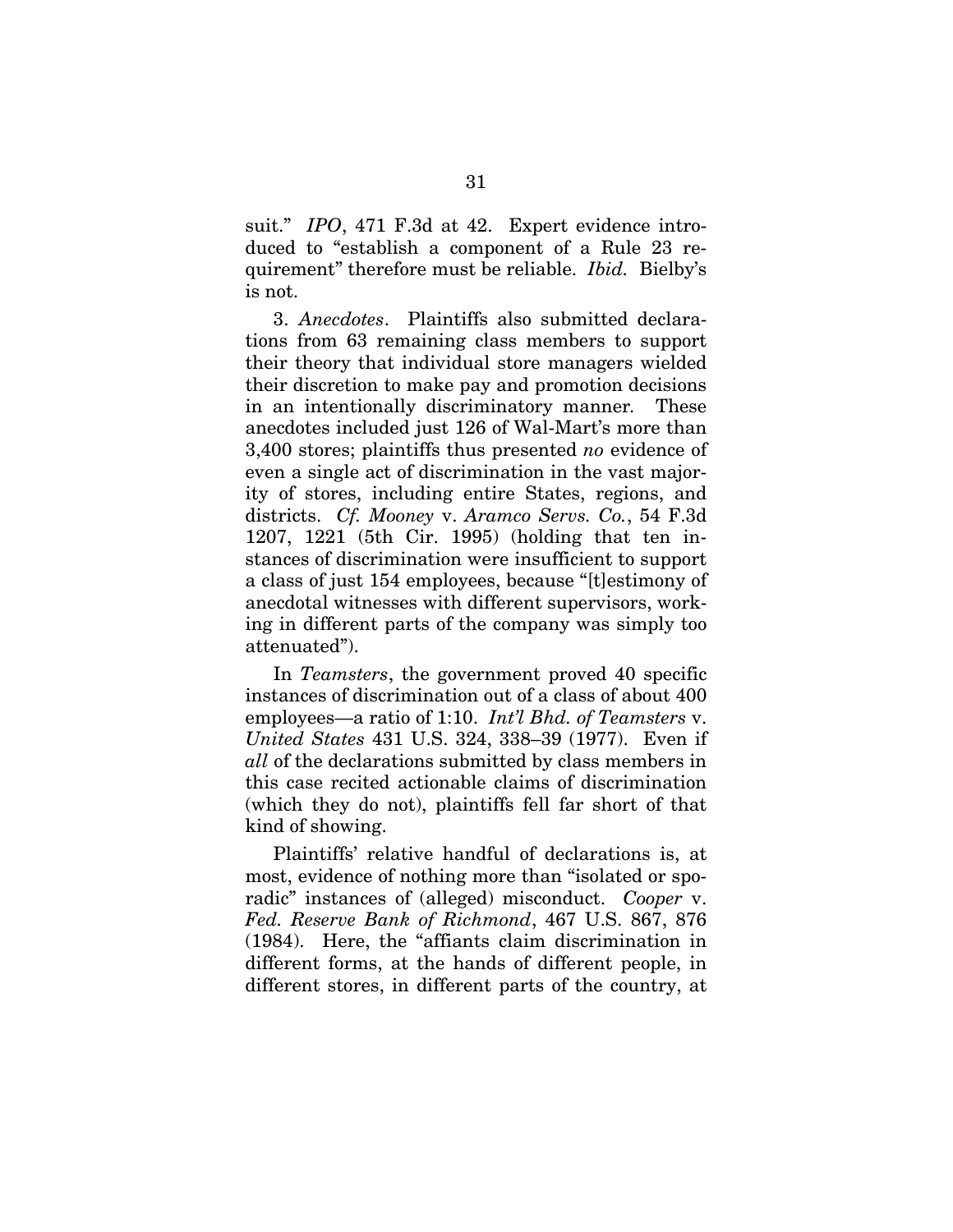different times, and under a constellation of facts unique to each individual," thereby undermining any claim of a common, company-wide policy. Pet. App. 127a (Ikuta, J., dissenting). Indeed, as explained in the next section, the declarations of both the named plaintiffs and the other class members demonstrate the varied and individualized nature of their claims.

Wal-Mart also submitted declarations from female employees that further refute the notion of any company-wide policy of discrimination. One such employee testified, "[w]hen I expressed interest in being promoted, various Store Managers and District Managers mentored me and assisted me in achieving my goals." J.A. 1609a. Another explained, "[i]n my career at Wal-Mart, I have never felt that I was denied an opportunity because I am a woman." *Id.* at 1635a. And there are many more. *See id.* at 1598a– 1599a, 1615a–1616a, 1619a–1620a, 1625a–1628a, 1638a–1644a, 1650a, 1653a–1654a.

Far from establishing commonality, the declarations submitted by putative class members refute it.

### **2. Typicality**

The named plaintiffs' claims and defenses are not "typical of the claims or defenses of the class." Fed. R. Civ. P. 23(a)(3). The typicality requirement "limit[s] the class claims to those fairly encompassed by the named plaintiff's claims." *Gen. Tel. Co. of the Nw.* v. *EEOC*, 446 U.S. 318, 330 (1980). But the widely divergent claims of each named plaintiff "are not even typical with respect to each other, let alone with respect to the class." 509 F.3d at 1195 (Kleinfeld, J., dissenting).

For example, Ms. Dukes has alleged both race and sex discrimination. J.A. 76a–77a; C.A. App. 29– 32. Her claim turns almost entirely on her allega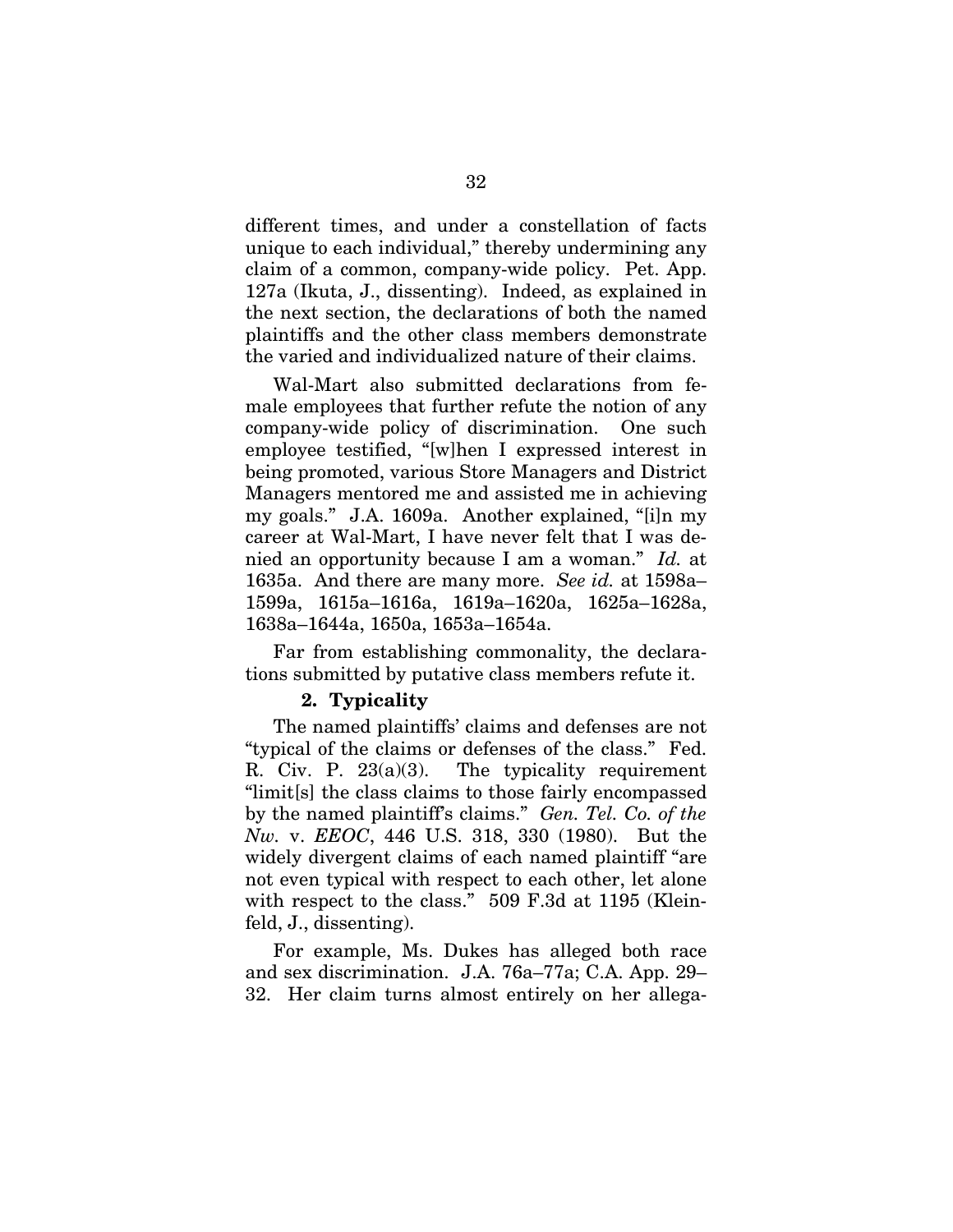tions of *retaliation* for invoking the company's internal grievance procedures. J.A. 745a–746a. An element of such a claim is the employer's knowledge of an underlying discrimination charge or other protected activity  $(42 \text{ U.S.C. } § 2000e-3(a))$ , which is incapable of classwide proof. Indeed, the district court correctly *excluded* retaliation claims from this case. Pet. App. 166a–167a n.4. Ms. Dukes's experience is decidedly not "typical."

Similarly, if Ms. Kwapnoski could prove that her store manager was unequally abusive, and that his "yell[ing]" violated Title VII (J.A. 1000a–1001a), such proof would not establish that any other woman in any other store was the victim of intentional discrimination. The same is true with respect to Ms. Arana's contention that her store manager discouraged her from applying for management training. *Id.* at 614a–616a.

This stark atypicality is apparent from the other declarations submitted by plaintiffs. Many of them do not even arguably allege employment discrimination. *See*, *e.g.*, J.A. 676a–678a, 729a–734a, 822a– 826a, 1059a–1063a, 1081a–1087a; *see also* 509 F.3d at 1195–96 (Kleinfeld, J., dissenting). Indeed, it is simply inconceivable that *every single* female employee suffered intentional discrimination, which is what plaintiffs' theory posits. While some of the class members still work for Wal-Mart, many more do not. *See*, *e.g.*, J.A. 620a–623a, 727a, 859a. Some claim retaliation, while others merely claim unequal treatment. *See*, *e.g.*, *id.* at 676a–678a, 707a–715a, 822a–826a. "Some thrived while others did poorly." Pet App. 161a (Kozinski, C.J., dissenting); *see also*  J.A. 640a–644a, 947a–951a, 1030a–1034a, 1131a– 1135a, 1315a–1321a.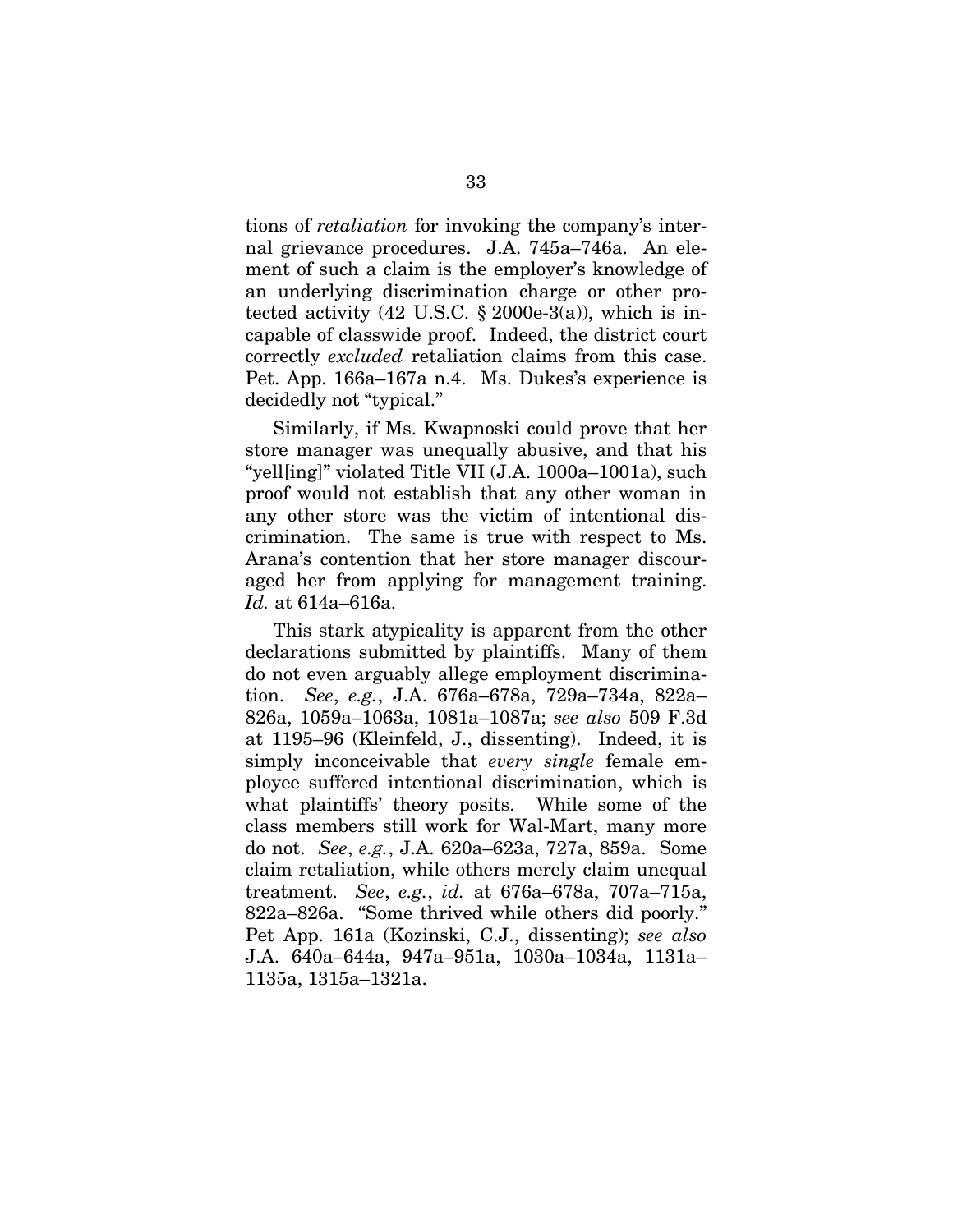Even if the named plaintiffs could prove their individual allegations of discrimination, such proof would not establish liability for any absent class member. "[A] class plaintiff's attempt to prove the existence of a companywide policy, or even a consistent practice within a given department, may fail even though discrimination against one or two individuals has been proved." *Cooper*, 467 U.S. at 879.

In addition, Wal-Mart's defenses to plaintiffs' claims are not identical as to all female employees. Ms. Dukes, for example, would be subject to unique defenses based on her long and uncontroverted history of disciplinary violations: Wal-Mart cannot be held liable for employment actions taken "for any reason other than discrimination," and in all events cannot be liable for backpay if it would have taken the same action regardless of motivation. 42 U.S.C. § 2000e-5(g)(2). Yet Ms. Dukes's repeated disciplinary issues are hardly "typical" of other employees. And proving (or failing to prove) an employee-specific defense may not make it any more or less likely that the next employee is subject to the same defense. *See Cooper*, 390 F.3d at 719.

### **3. Adequacy**

Plaintiffs have also failed to demonstrate that the named plaintiffs "will fairly and adequately protect the interests of the class." Fed. R. Civ. P.  $23(a)(4)$ . "The adequacy inquiry under Rule  $23(a)(4)$  serves to uncover conflicts of interest between named parties and the class they seek to represent" and "tends to merge" with the commonality and typicality requirements. *Amchem*, 521 U.S. at 625, 626 n.20 (internal quotation marks omitted); *see Gen. Tel. Co. of the Nw.*, 446 U.S. at 331 ("the adequaterepresentation requirement is typically construed to foreclose the class action where there is a conflict of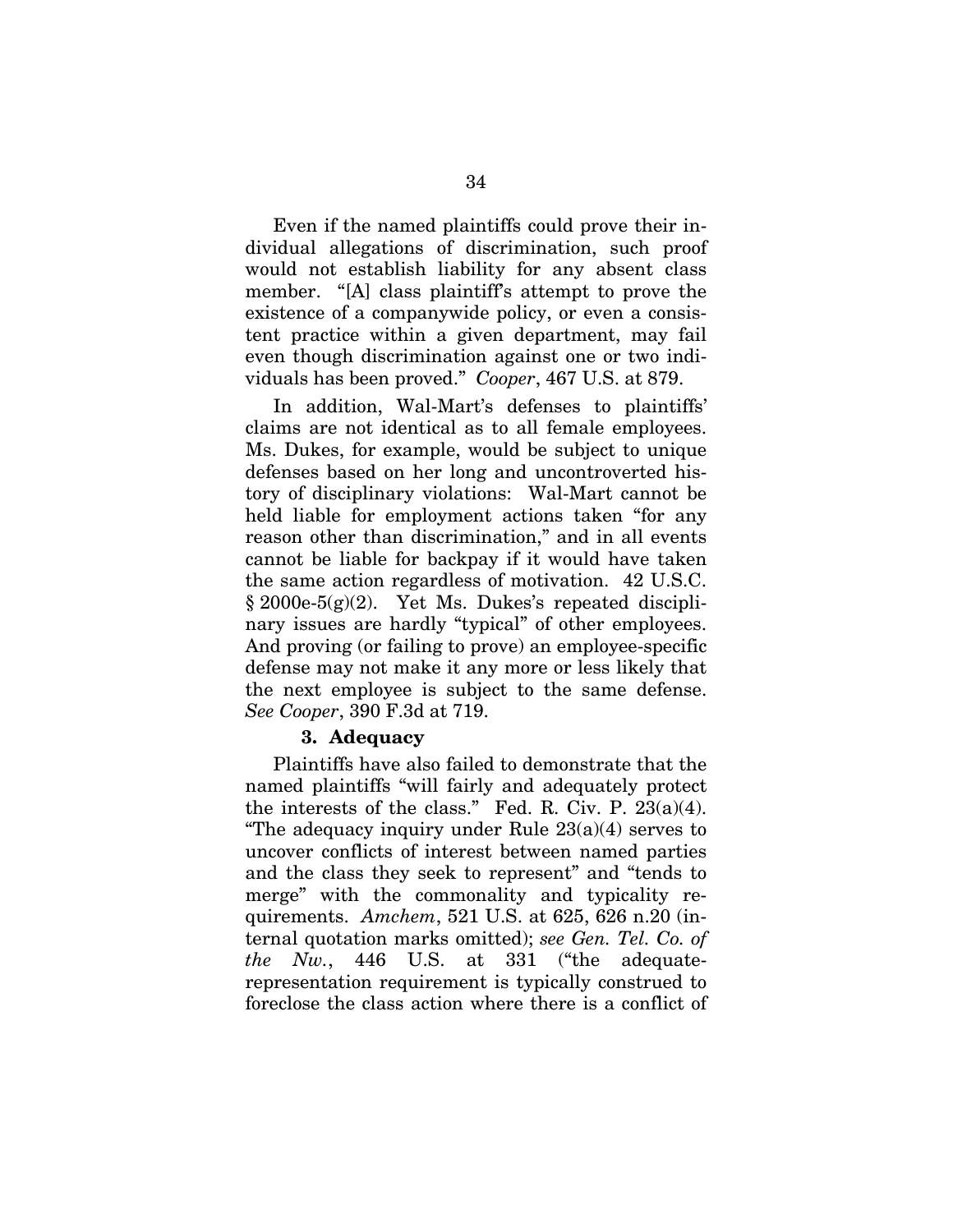interest between the named plaintiff and the members of the putative class"). The class here is rife with such conflicts.

For example, the named plaintiffs waived any claim for compensatory damages, forfeiting the rights of individual class members to recover damages authorized by Congress solely in order to facilitate class treatment. It therefore is not true that, as plaintiffs have suggested, "[t]he members of the class are united in seeking the maximum possible recovery." *Amchem*, 521 U.S. at 610 (internal quotation marks omitted).

Moreover, the class includes both the alleged *victims* of discrimination (hourly employees) and the alleged *perpetrators* of that same discrimination (salaried managers). Plaintiffs accuse other class members of intentionally discriminating against them. Female manager class members will be called to testify against other class members regarding their decisions as managers, and thus will be crossexamined by class counsel. A clearer conflict is difficult to imagine, since the interests of each group in establishing liability (and maximizing recovery) are diametrically opposed. *Cf. Gen. Tel. Co. of the Nw.*, 446 U.S. at 331; *Hansberry* v. *Lee*, 311 U.S. 32, 44–46 (1940).

And the list goes on. The class here includes both former and present employees. Those who still work at Wal-Mart may have an interest in an injunction, but injunctive or corresponding declaratory relief cannot benefit those women who no longer work at the company and who therefore are interested *only* in individual monetary relief. 509 F.3d at 1196 (Kleinfeld, J., dissenting); *see also infra* Part II.B.1. Some class members (including the named plaintiffs)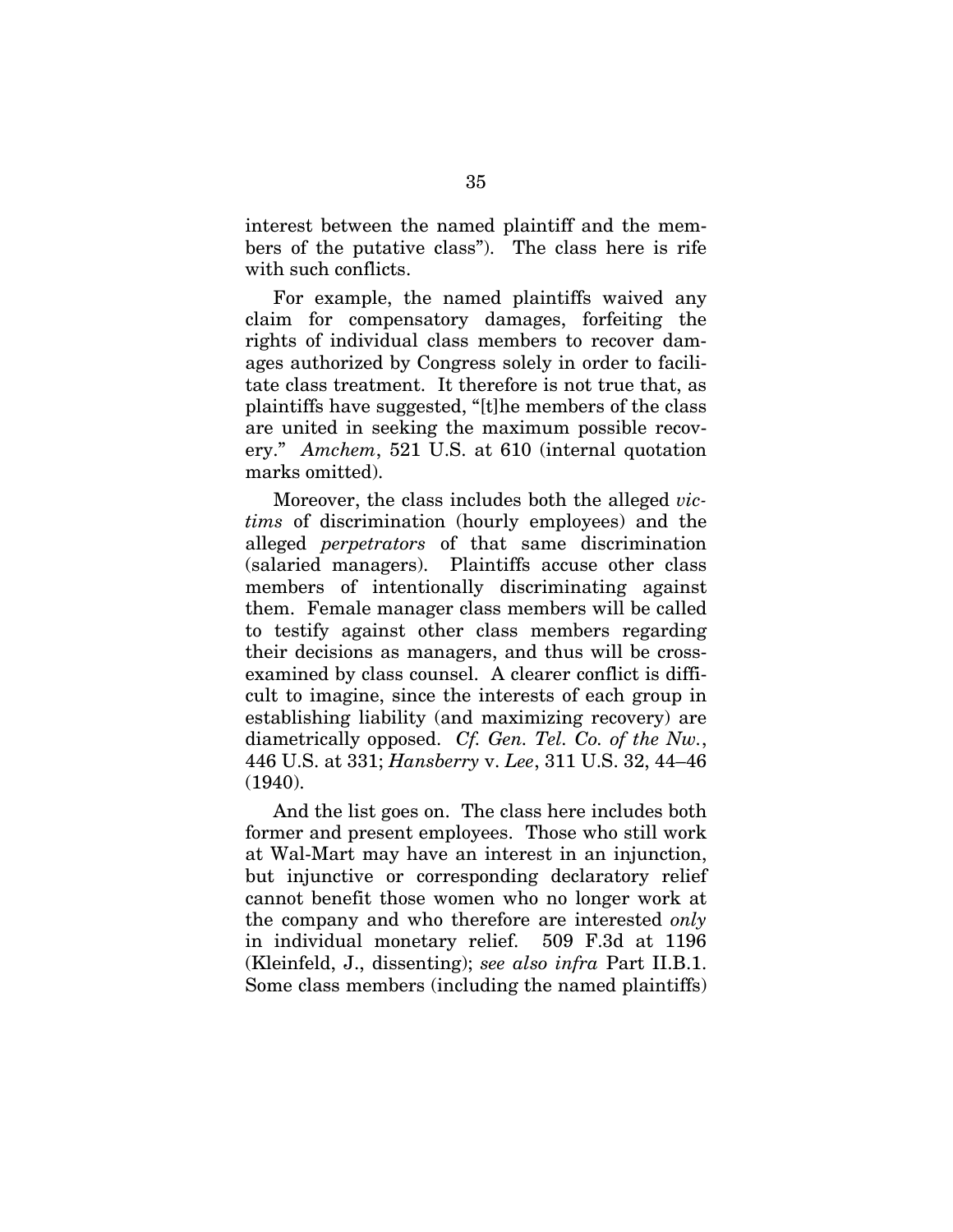have poor performance records and are subject to unique defenses to liability. *See* 42 U.S.C. § 2000e- $5(g)(2)(B)(ii)$ . These individuals may have an interest in settlement, in part to avoid public recitation of their faults, while those who have strong performance records could have an interest in taking the case to trial. *See* 509 F.3d at 1196 (Kleinfeld, J., dissenting).

Another intractable conflict arises from the undisputed fact that "nonvictims might also benefit from the relief." Pet. App. 110a n.57 (internal quotation marks omitted). The district court acknowledged that allowing the class claims to proceed would "generat[e] a windfall for some employees . . . and undercompensat[e]" others. *Id.* at 254a (internal quotation marks omitted). But Title VII relief is limited to the "actual victims" of illegal discrimination. *Firefighters Local Union No. 1784* v. *Stotts*, 467 U.S. 561, 579 (1984). Allowing nonvictims to share in any recovery creates an impermissible conflict with those who may have valid claims. Far from constituting "rough justice" (Pet. App. 254a), the decisions below would work an injustice. *See Phillips Petroleum Co.*  v. *Shutts*, 472 U.S. 797, 812 (1985) (the "Due Process Clause . . . requires that the named plaintiff at all times adequately represent the interests of the absent class members").

Where subsets of plaintiffs have different interests in the litigation, "the interests of those within the single class are not aligned." *Amchem*, 521 U.S. at 626 (adequacy not satisfied when conflicts exist regarding nature and timing of relief); *see also Rodriguez*, 431 U.S. at 405. Inadequate representation violates the Due Process Clause as well as Rule 23. *Hansberry*, 311 U.S. at 44–45. This Court therefore has warned district courts to exercise "caution when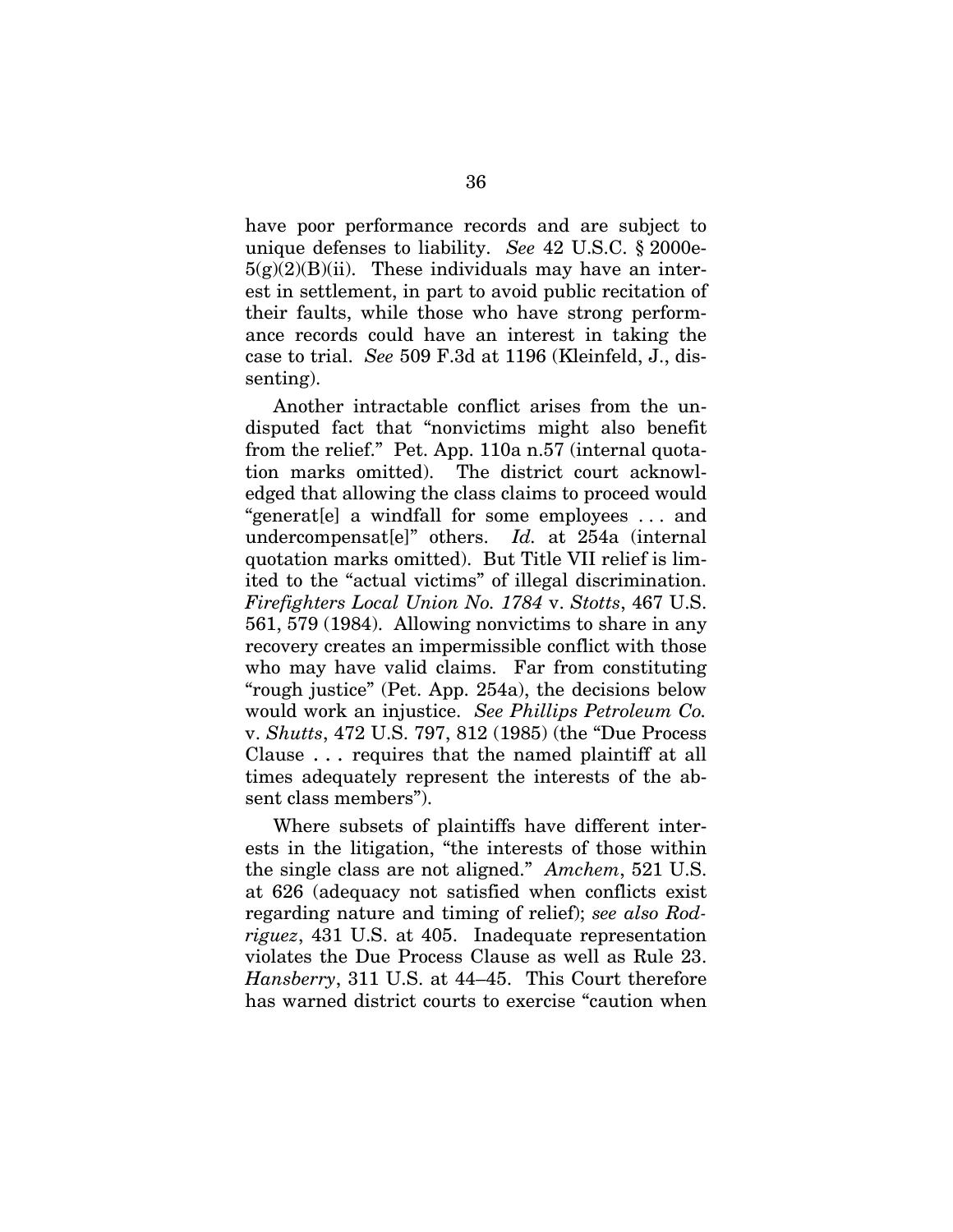individual stakes are high and disparities among class members great." *Amchem*, 521 U.S. at 625. Here, the stakes could not be higher, yet the "certification in this case does not follow the counsel of caution." *Ibid.*

In short, if plaintiffs were adequate representatives, they would not be forced to forfeit the rights of absent class members to persuade the courts to allow them to represent the class, and their desire to be class representatives would not conflict with their duty to act in the best interests of the absent class members. *See Amchem*, 521 U.S. at 618; *Broussard*  v. *Meineke Disc. Muffler Shops, Inc.*, 155 F.3d 331, 337–39 (4th Cir. 1998). These conflicts are heightened because certification under Rule 23(b)(2) does not permit absent class members to opt out of the litigation. Absent class members are powerless to extricate themselves from the class even though their interests squarely conflict with those of the named plaintiffs purporting to represent them.

Plaintiffs sought to lump together in one lawsuit every female Wal-Mart employee without regard to the staggering number of differences—in jobs, performance, experience, advancement, location, and a host of other factors—that exist within that divergent group of individuals. *See* Pet. App. 161a (Kozinski, C.J., dissenting). This Court has condemned the practice of certifying "across-the-board" employment class actions. *Falcon*, 457 U.S. at 157. The decision below cannot be reconciled with that directive or with the Court's admonition against "judicial inventiveness" in class-action procedure. *Amchem*, 521 U.S. at 620.

As this case well illustrates, "the rulemakers' prescriptions for class actions may be endangered by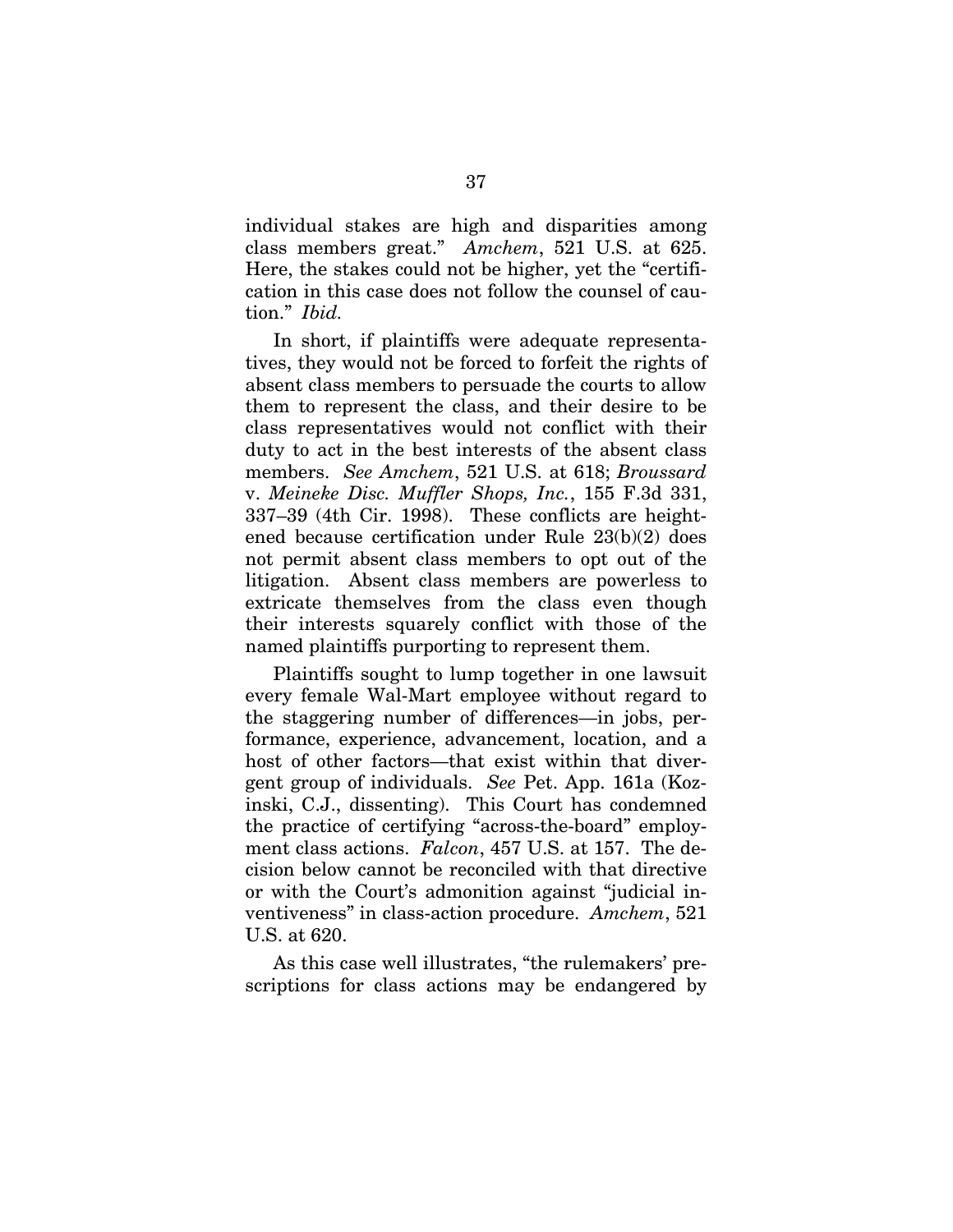those who embrace Rule 23 too enthusiastically just as they are by those who approach the Rule with distaste." *Amchem*, 521 U.S. at 629 (internal quotation marks and alterations omitted).3

# **B. Procedural Defects Cannot Be Remedied By Altering The Substantive Law**

A court cannot certify a class without finding that the class claims and defenses, as certified, can be tried to judgment in a manner that protects the rights of all parties and the judicial system. Fed. R. Civ. P. 23(c)(2); *see Amchem*, 521 U.S. at 621, 629. The Rule 23(a) factors are designed to ensure that only those cases that are sufficiently cohesive to permit such a trial will be certified. *Id.* at 623 (it is "class cohesion that legitimatizes representative action in the first place"). A case that does not meet one or more of the Rule 23(a) prerequisites, in contrast, likely could not be tried consistently with due process and therefore may not be certified as a class action. *Cf. Taylor*, 553 U.S. at 901.

But because this case, properly analyzed, does not meet the prerequisites imposed by Rule 23(a), a trial on the merits would be completely unmanageable and unfair. The courts below recognized as much; but rather than denying certification, they elected to relieve plaintiffs of the burden of proving elements of their case and to preclude Wal-Mart from proving

 $\overline{a}$ 

 $3$  This is not to suggest that Title VII cases cannot proceed as class actions. Rather, where (as here) an employment discrimination claim is premised on discretionary decisionmaking, the class at minimum must bear some relation to the decisionmaking unit (store, department, etc.). *See Morgan*, 380 F.3d at 464; 42 U.S.C. § 2000e-5(f)(3).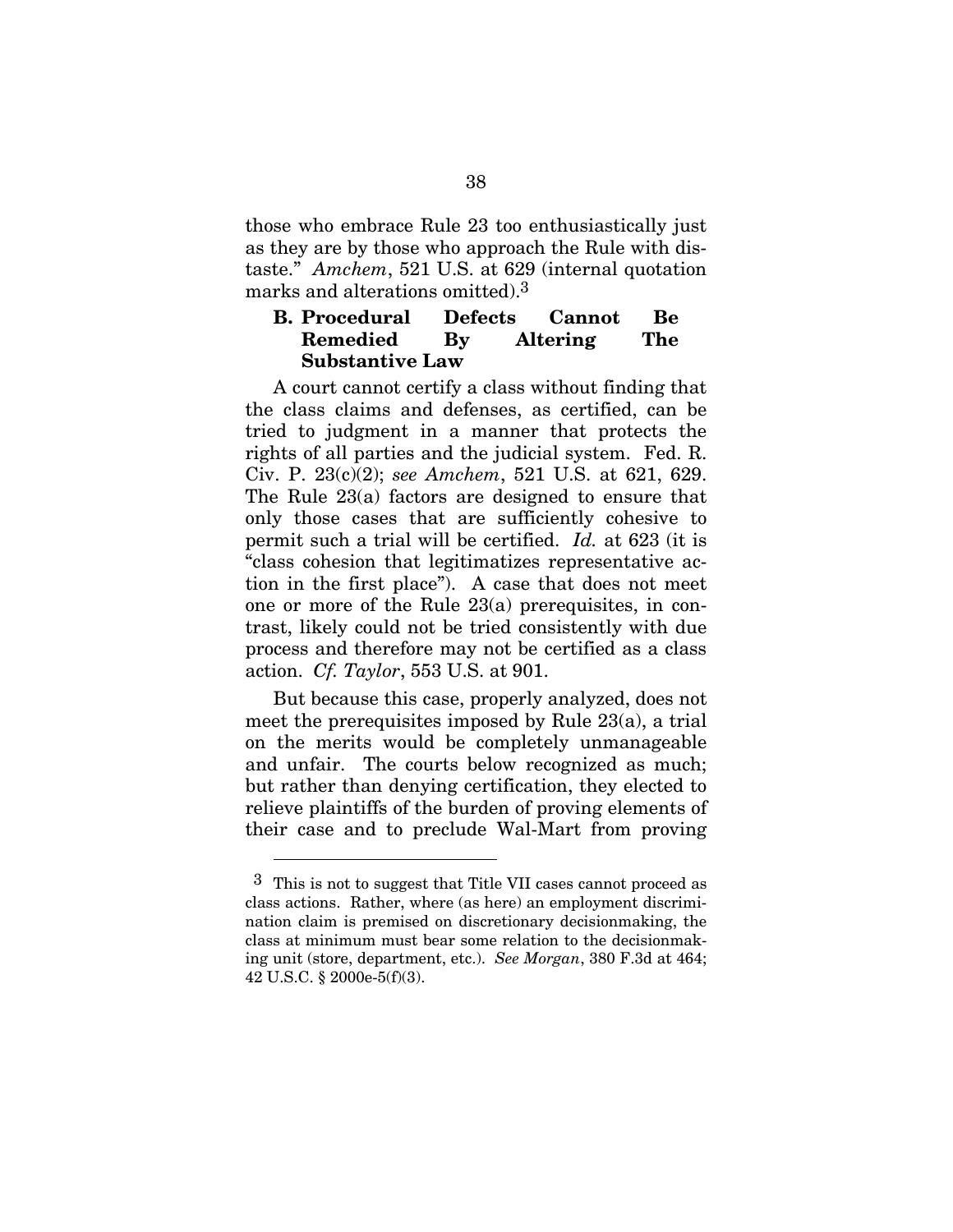elements of its defenses. This Court has repeatedly instructed the lower courts that the Rules Enabling Act prohibits elevating procedural rules over substantive rights in the class-action context. *Ortiz*, 527 U.S. at 845 ("no reading of [Rule 23] can ignore the Act's mandate"); *Amchem*, 521 U.S. at 612–13. The decisions below, however, omit any substantive discussion of this crucial statute.

# **1. Plaintiffs' Burden**

Plaintiffs' disparate-impact claim requires them to prove "a particular employment practice that causes a disparate impact" on a prohibited basis. 42 U.S.C. § 2000e-2(k)(1)(A)(i); *Lewis*, 130 S. Ct. at 2197. Their disparate-treatment claim "comprises two elements: [a] an employment practice, and [b] discriminatory intent." *Ledbetter*, 550 U.S. at 631. Plaintiffs have failed to demonstrate how they could establish either, much less both, on a classwide basis.

a. *No Unlawful Employment Practice.* As previously discussed, the Ninth Circuit acknowledged "the *absence* of a specific *discriminatory practice* promulgated by Wal-Mart." Pet. App. 59a (emphases added). In the absence of such a practice, plaintiffs are forced to argue that individual store managers unilaterally exercised discretion in a common manner that disadvantaged female employees.

Because store-by-store proof would indisputably destroy commonality, the district court simply relieved plaintiffs of the burden of proving their own theory: "Because the focal point will be the practice of utilizing excess subjectivity, *rather than the facts concerning each individual decision*, the . . . subjective nature of [Wal-Mart's] personnel practices does not defeat commonality in this case." Pet. App. 187a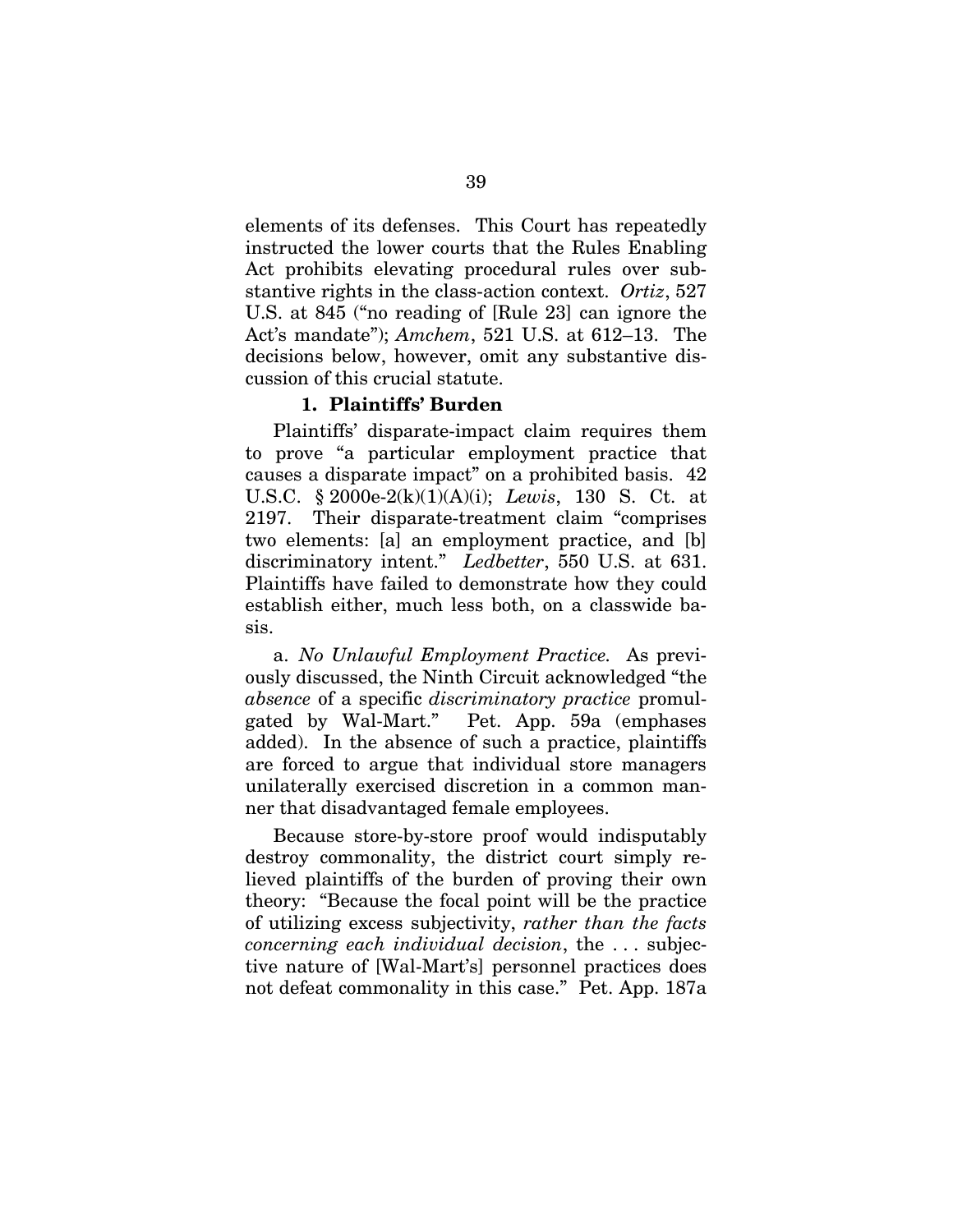(emphasis added). By relieving plaintiffs of proving a statutory element of their case, the district court committed clear legal error. *Hohider* v. *UPS*, 574 F.3d 169, 184 (3d Cir. 2009); *McLaughlin* v. *Am. Tobacco Co.*, 522 F.3d 215, 223–25 (2d Cir. 2008).

If this case were to proceed to trial, and judgment, without requiring plaintiffs to prove that individual employment decisions were unlawful, then Wal-Mart could be held liable for backpay under Title VII to persons who did not suffer any actionable discrimination. The class device cannot be used to subvert the substantive law in this manner. *See Philip Morris USA Inc.* v. *Scott*, 131 S. Ct. 1, 3–4 (2010) (Scalia, Circuit Justice).

b. *No Discriminatory Animus.* Moreover, the Ninth Circuit and the district court failed even to address the intent element, let alone grapple with the fact that determining whether "excess subjectivity" was exercised in an intentionally discriminatory fashion requires individualized proof. *See*, *e.g.*, *Garcia*, 444 F.3d at 632.

Where, as here, a multi-facility discrimination class action requires proof of intentional decisionmaking by managers in separate facilities, it cannot be certified. *See Cooper*, 390 F.3d at 715. Indeed, under Title VII, plaintiffs would have to prove that the motive for *every single* discretionary pay and promotion decision affecting every single class member was discriminatory. *See* 42 U.S.C. § 2000e-5(g)(2). But just as it "does not follow . . . that the particular supervisors to whom this discretion is delegated always act without discriminatory intent" (*Watson*, 487 U.S. at 990), it also does not follow that each of them acted *with* discriminatory intent regarding millions of distinct pay and promotion decisions made within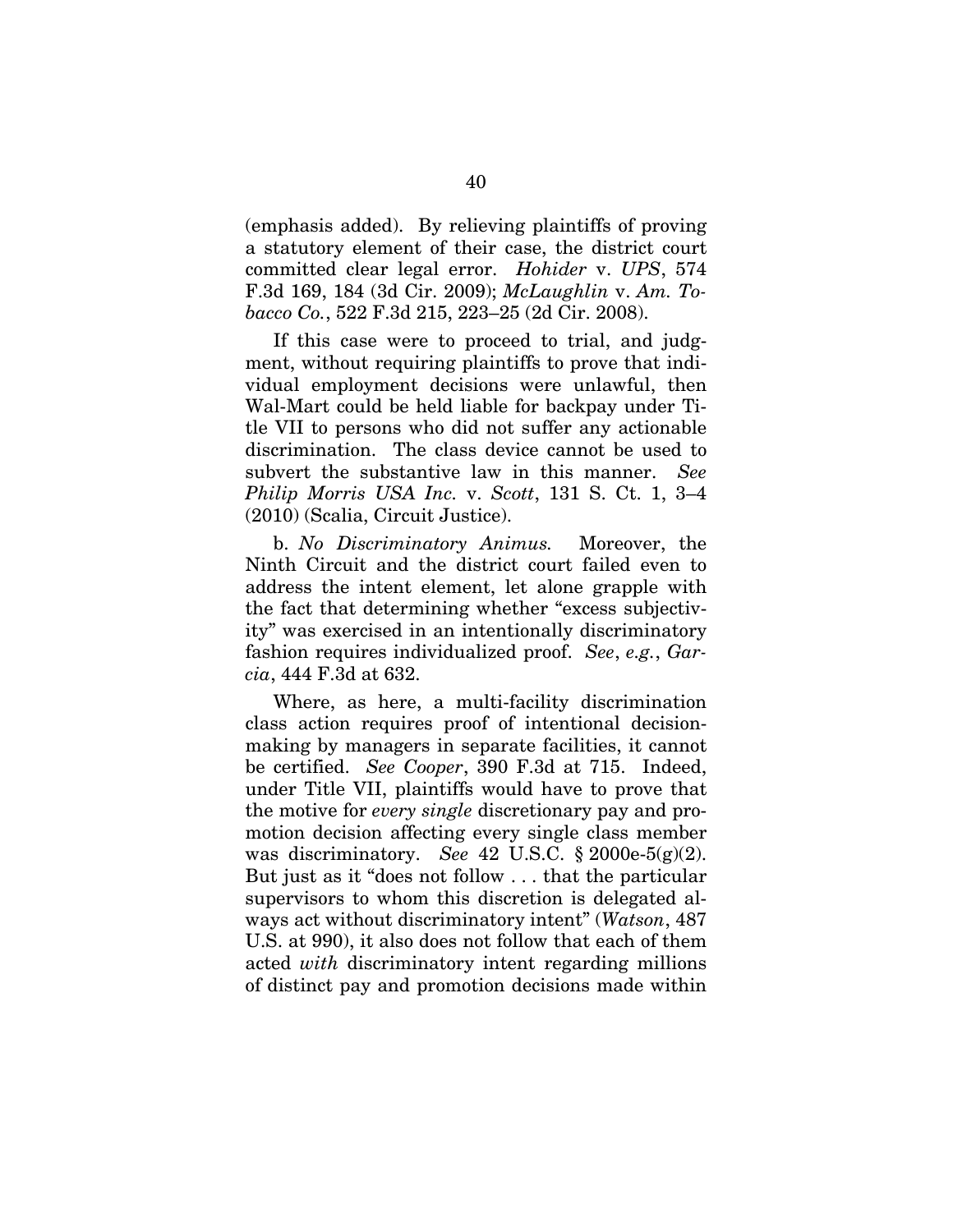the context of Wal-Mart's express anti-discrimination policies.

The intent element cannot be eliminated simply to achieve class certification. If holding plaintiffs to their burden of proving each element of their claim would foreclose one or more of the Rule 23(a) prerequisites, then the consequence is that the class may not be certified, not that the substantive element of the liability claim can be ignored. *See Hohider*, 574 F.3d at 184; *see also Shady Grove Orthopedic Assocs., P.A.* v. *Allstate Ins. Co.*, 130 S. Ct. 1431, 1443 (2010) (plurality) (a "class action . . . leaves the parties' legal rights and duties intact").

#### **2. Wal-Mart's Defenses**

Wal-Mart has a right to present statutory defenses that would by their very nature destroy commonality and typicality (and, for that matter, adequacy). The lower courts, recognizing that allowing Wal-Mart to present the defenses ordinarily available to employers in Title VII cases would undo the cohesiveness necessary for aggregated adjudication of plaintiffs' claims, elected to deny Wal-Mart the right to defend itself. This too was error.

Aggregated disparate-treatment claims normally proceed in two stages. *Cooper*, 467 U.S. at 876 n.9; *Teamsters*, 431 U.S. at 336, 361–62. First, the plaintiffs must prove that "discrimination was the company's standard operating procedure." *Teamsters*, 431 U.S. at 336. If they carry this burden, a rebuttable presumption arises that each class member is entitled to appropriate relief. *Id.* at 361. At the second stage, "a district court must usually conduct additional proceedings . . . to determine the scope of individual relief" and afford the employer the opportunity "to demonstrate that the individual . . . was de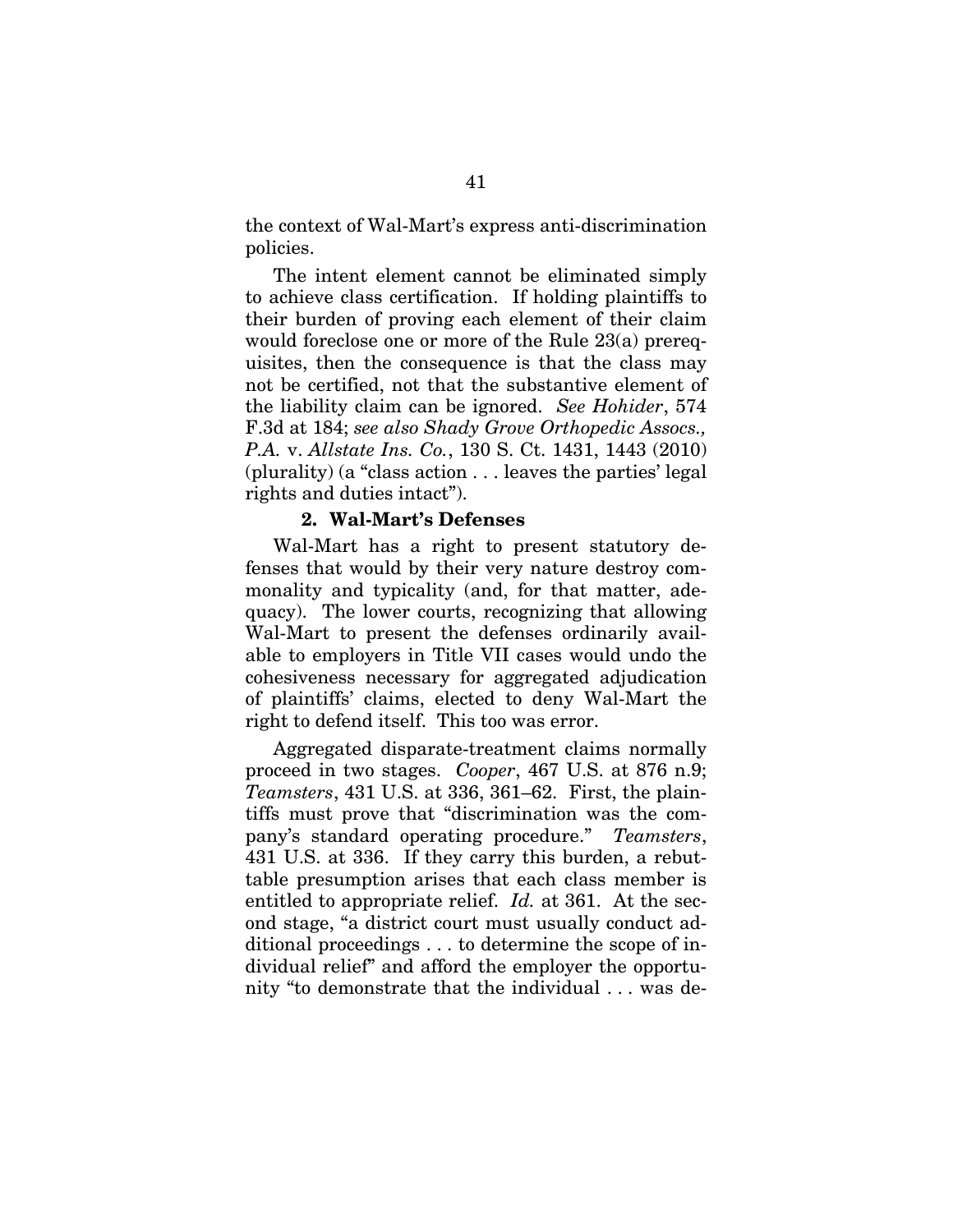nied an employment opportunity for lawful reasons." *Id.* at 361–62; *see also* 42 U.S.C. § 2000e-5(g)(2)(A).

Like the right to a jury trial, the second stage of a *Teamsters*-bifurcated proceeding may be dispensed with only on the consent of both parties. Moreover, at that second stage, the court's task will "not be a simple one" because it has to "make a substantial number of individual determinations" to determine which class members "were actual victims." *Teamsters*, 431 U.S. at 371; *see also Price Waterhouse*, 490 U.S. at 266 (O'Connor, J., concurring in judgment). It would be totally infeasible to make such determinations in this case, as plaintiffs "implicitly concede[d]" below. Pet. App. 251a.

While the district court acknowledged that holding such individual hearings "is impractical on its face," and "not feasible here" (Pet. App. 251a), it certified the class anyway. The court's solution was simply to extinguish Wal-Mart's right to individualized hearings altogether on the theory that such hearings are "inconsistent with the fundamental character of the class action proceeding." *Id.* at 245a. By elevating procedure over substance, yet again, the district court transgressed the most critical dictate of the Rules Enabling Act—that the desire to certify a class action must not override substantive rights.

Under Title VII, Wal-Mart is entitled to prove that an individual employment action was taken for non-discriminatory reasons, 42 U.S.C. § 2000e- $5(g)(2)(A)$ , or that it "would have taken the same action in the absence of the impermissible motivating factor." *Id.*  $\S 2000e-5(g)(2)(B)$ . Thus, even if plaintiffs could prove actionable discrimination, Wal-Mart would be entitled to rebut the claims of each individual class member. *See Reeb* v. *Ohio Dep't of Rehab.*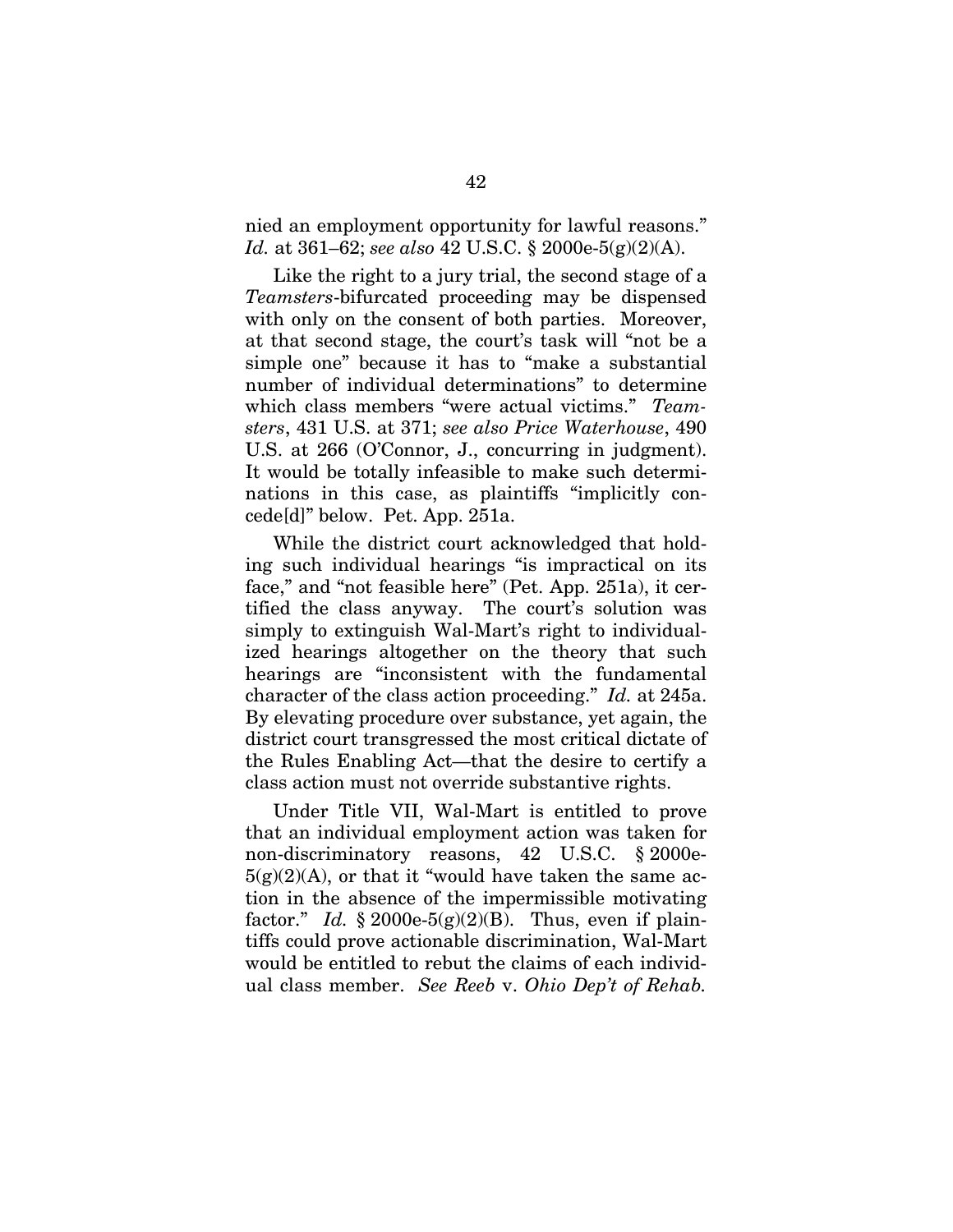*& Corr.*, 435 F.3d 639, 651 (6th Cir. 2006). Moreover, only injured individuals are entitled to recover backpay under Title VII.  $42 \text{ U.S.C. }$  \$ 2000e-5(g)(2); *Price Waterhouse*, 490 U.S. at 245 n.10 (plurality) ("Title VII does not authorize affirmative relief for individuals as to whom, the employer shows, the existence of systemic discrimination had no effect").

The Ninth Circuit expressly recognized that, as to some class members, "unequal pay or non-promotion was due to something *other* than gender discrimination," but nonetheless endorsed procedures that would let them recover anyway while barring Wal-Mart from presenting its otherwise available defenses to those claims. Pet. App. 110a n.56. The district court was equally explicit: "[Wal-Mart] is not . . . entitled to circumvent or defeat the class nature of the proceeding by litigating whether every individual store discriminated against individual class members." *Id.* at 247a. There could not be a clearer violation of the Rules Enabling Act.

The Ninth Circuit's decision also violates Wal-Mart's "right to litigate the issues raised ... guaranteed . . . by the Due Process Clause" (*United States* v. *Armour & Co.*, 402 U.S. 673, 682 (1971)), which includes the right "to present every available defense." *Lindsey* v. *Normet*, 405 U.S. 56, 66 (1972) (internal quotation marks omitted). Corporations, even large ones, do not forfeit their constitutional rights when they are sued. *See BMW of N. Am., Inc.* v. *Gore*, 517 U.S. 559, 585 (1996).

In short, in the face of this Court's admonitions that the Rules Enabling Act counsels against "adventurous application" of Rule 23 (*Ortiz*, 527 U.S. at 845), the courts below refashioned Title VII in service of the procedural class-action device. Had they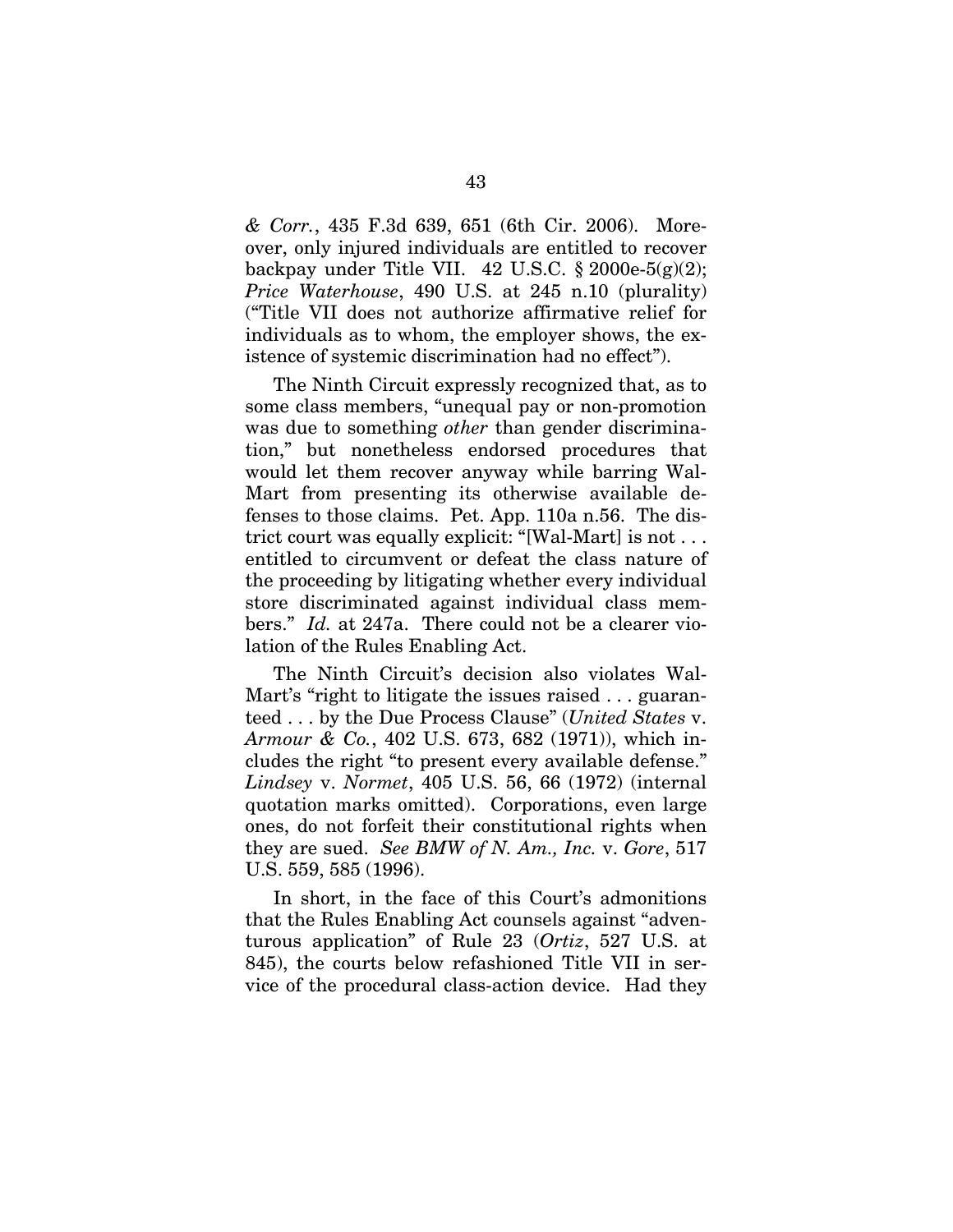adhered to the requirements of both governing substantive law and Rule 23(a), they would have reached the inescapable conclusion that this class cannot be certified.

### **II. THE CERTIFICATION ORDER IS NOT CONSISTENT WITH RULE 23(b)(2)**

Rule 23(b)(2) authorizes certification only where "final injunctive relief or corresponding declaratory relief is appropriate respecting the class as a whole." In addition to injunctive and declaratory relief, plaintiffs seek backpay and punitive damages monetary relief that, in the aggregate, would amount to billions of dollars. Rule 23(b)(2), however, does not authorize certification of any monetary claims, and certainly not individual monetary claims that predominate over the injunctive and declaratory claims, as the monetary claims here clearly do.

In the 1966 amendments to Rule 23, an older set of class-action categories—"true," "hybrid," and "spurious"—was replaced, and the modern class action was born. *Amchem*, 521 U.S. at 613. Subdivision  $(b)(1)$  captures a defined subset of cases—such as those involving riparian landowners, security holders, or claimants to a limited fund—that inherently required classwide resolution. Fed. R. Civ. P. 23(b)(1); *Ortiz*, 527 U.S. at 833; Advisory Committee Notes, 39 F.R.D. 69, 100–01 (1966)*.* Subdivision  $(b)(2)$  is premised on "the absence of a claim for monetary relief and the nature of the claim asserted." *Sosna* v. *Iowa*, 419 U.S. 393, 398 n.4 (1975); *accord Amchem*, 521 U.S. at 614. And subdivision (b)(3) added a more flexible category of action to address "situations in which class action treatment is not as clearly called for as it is in Rule 23(b)(1) and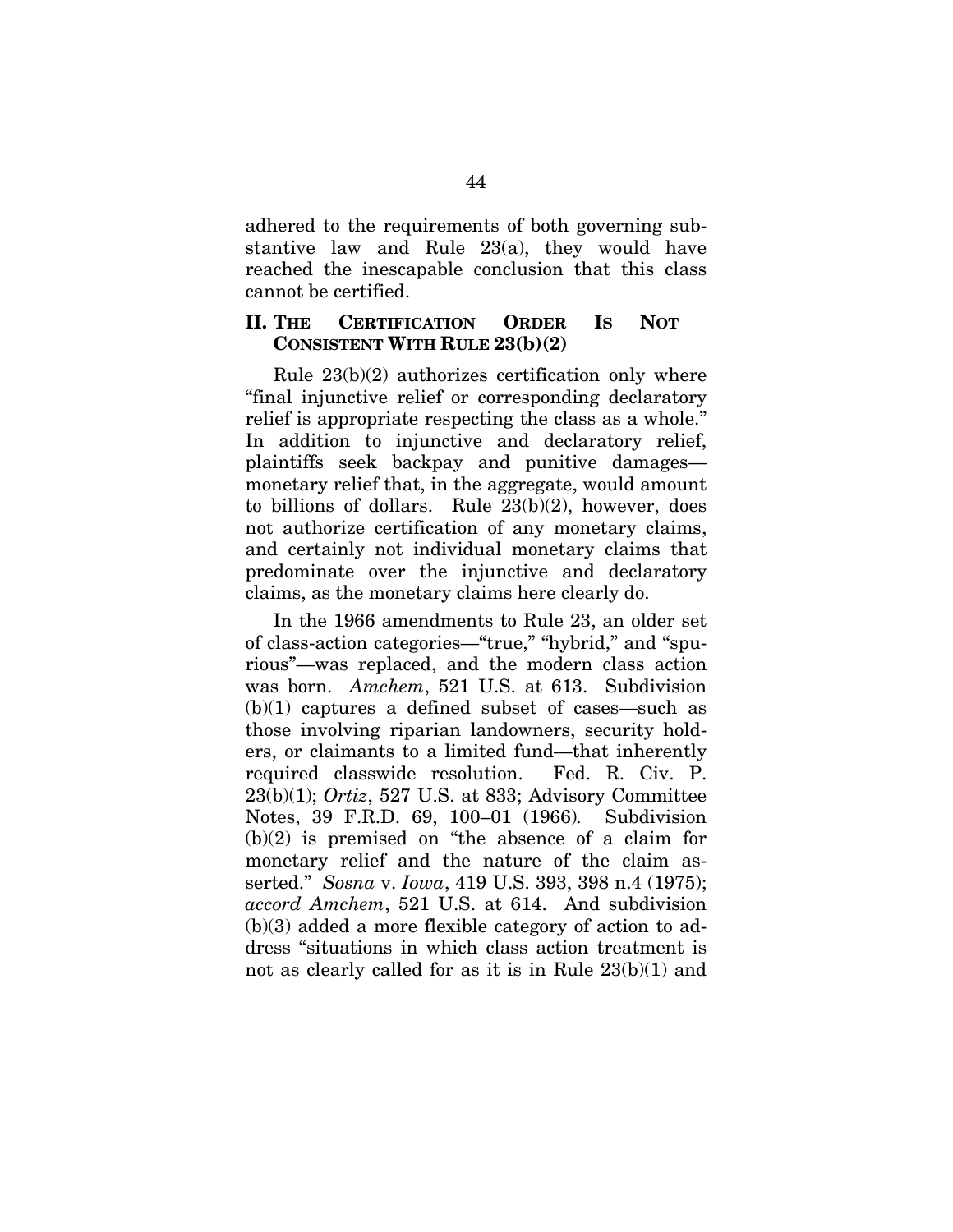$(b)(2)$ ," yet is nevertheless "convenient and desirable." *Id.* at 615 (internal quotation marks omitted).

Subdivision (b)(3) was an ""adventuresome' innovation" (*Amchem*, 521 U.S. at 614) designed to accommodate the "Rule's growing edge." *Ortiz*, 527 U.S. at 862. To prevent abuse, this subdivision was supplemented by "further protective devices" and procedural requirements not applicable to the other categories of class actions. Statement on Behalf of the Advisory Committee on Civil Rules 9 (June 10, 1965), *available at* http://www.uscourts.gov/uscourts/ RulesAndPolicies/rules/Reports/CV06-1965.pdf. Specifically, safeguards in the form of mandatory notice and opt-out procedures were designed for subdivision  $(b)(3)$  alone. Fed. R. Civ. P. 23 $(c)(2)$ . And  $(b)(3)$  certification was deemed appropriate only where "questions of law or fact common to class members predominate over any questions affecting only individual members" *and* "a class action is superior to other available methods" of adjudication. Plaintiffs here cannot meet this "predominance" requirement, which is a "vital prescription" governing monetary claims that is "far more demanding" than Rule 23(a)'s commonality requirement. *Amchem*, 521 U.S. at 622–24.

In contrast, Rule 23(b)(2) does not require notice to absent class members, nor does it permit class members to opt out of the lawsuit. For that reason, courts considering certification under Rule 23(b)(2), like those contemplating certification under Rule 23(b)(1) (the other "mandatory" provision), must take the "prudent course" of staying "close to the historical model" and the Advisory Committee's "traditional paradigm." *Ortiz*, 527 U.S. at 842, 864; *see also Amchem*, 521 U.S. at 614, 625; *Califano*, 442 U.S. at 700–01.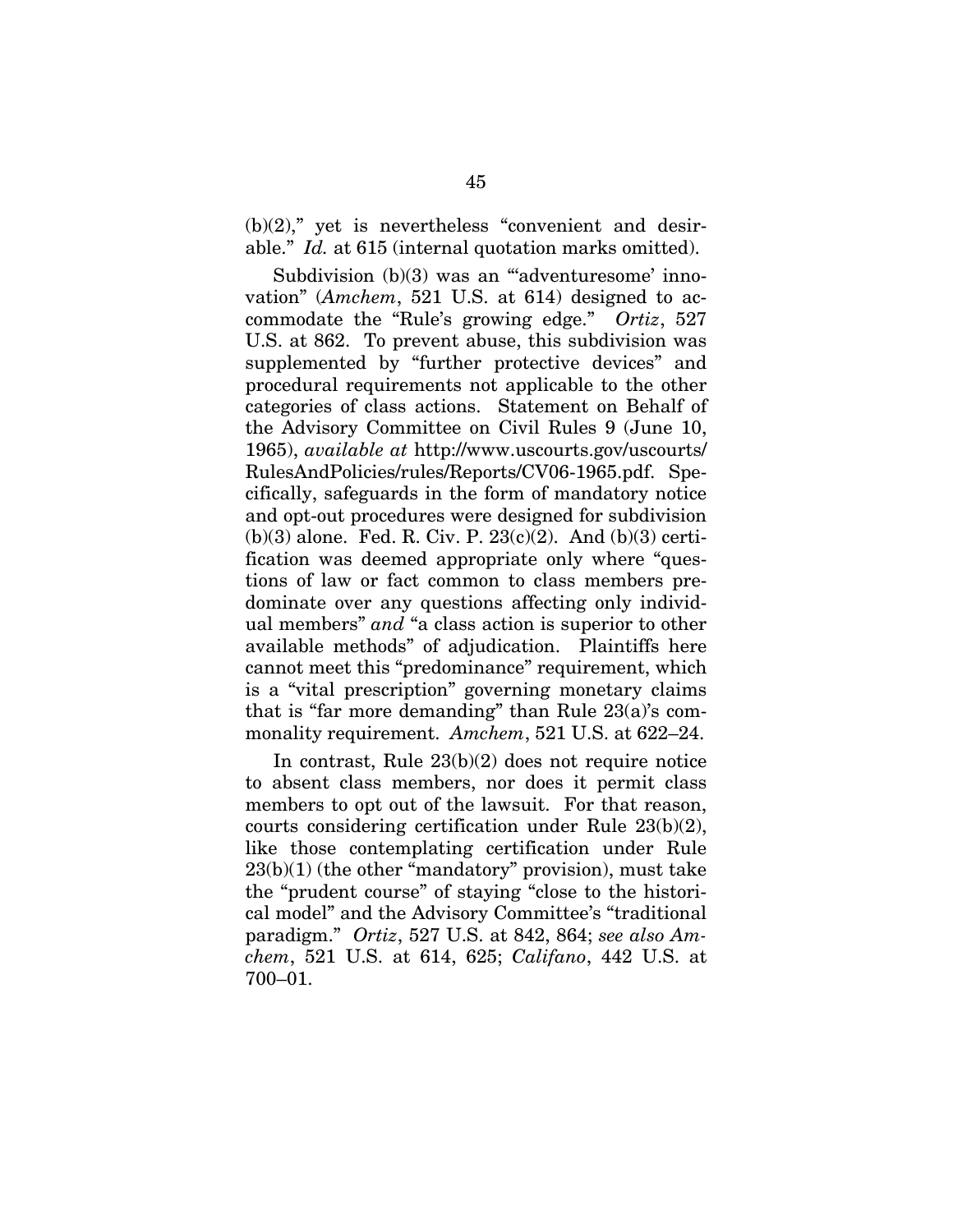Here, the Ninth Circuit sanctioned a mandatory class of potentially millions of women asserting highly individualized claims for billions of dollars in backpay (and possibly punitive damages). That class finds no support in Rule 23(b)(2)'s plain language or in the provision's historical antecedents.

# **A. Rule 23(b)(2) Does Not Encompass Claims For Monetary Relief**

Rule 23(b)(2) does not on its face authorize certification of any class claims seeking monetary relief. *Sosna*, 419 U.S. at 397 n.4. This Court has long recognized that the starting point for determining a Federal Rule's meaning and scope is its text. *Schmuck* v. *United States*, 489 U.S. 705, 716 (1989) (interpretation "is grounded in the language and history of the Rule"); *cf. Krupski* v. *Costa Crociere S.p.A.*, 130 S. Ct. 2485, 2493 (2010); *Libretti* v. *United States*, 516 U.S. 29, 38 (1995).

Rule 23(b)(2)'s text—noticeably absent from the Ninth Circuit's analysis—is plain: Certification is appropriate if the requirements of Rule 23(a) and Rule 23(c) are met, *and* when "the party opposing the class has acted . . . on grounds that apply generally to the class, so that *final injunctive relief or corresponding declaratory relief is appropriate respecting the class as a whole*." Fed. R. Civ. P. 23(b)(2) (emphasis added). The Rule is silent as to monetary relief, or indeed any kind of equitable relief other than injunctive or corresponding declaratory relief. *See Leatherman* v. *Tarrant Cnty. Narcotics Intelligence & Coordination Unit*, 507 U.S. 163, 168 (1993) (*expressio unius est exclusio alterius*).

This Court therefore has noted the substantial probability that monetary claims cannot be certified under Rule 23(b)(2). *Ticor*, 511 U.S. at 121. Due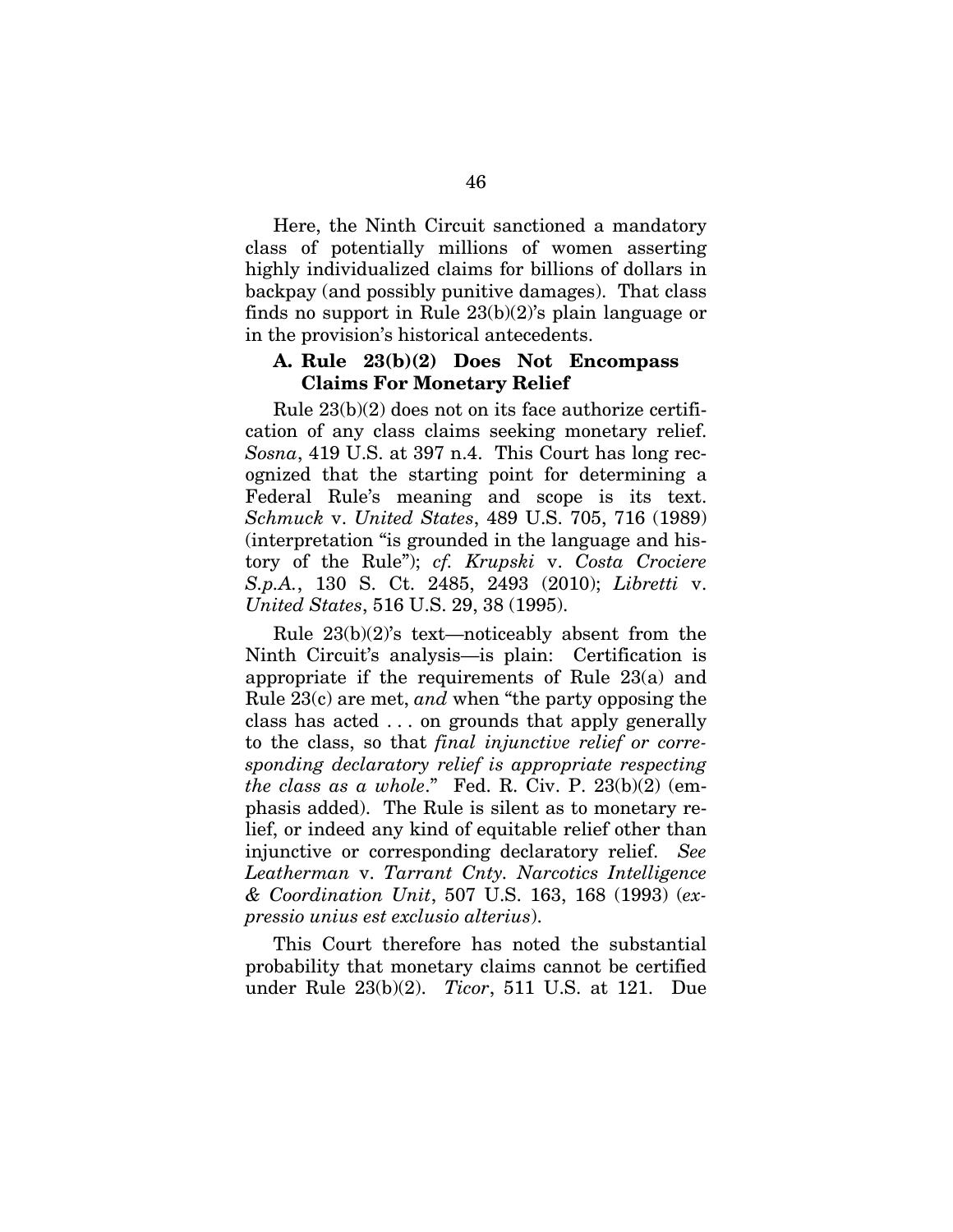process *requires* an opportunity for absent class members to opt out of claims for monetary relief. *Shutts*, 472 U.S. at 811–12; *see also S. Cent. Bell Tel. Co.* v. *Alabama*, 526 U.S. 160, 167–68 (1999); *Richards* v. *Jefferson Cnty.*, 517 U.S. 793, 799–802 (1996). Rule 23(b)(2)'s prohibition of opt-outs therefore admits of only two conclusions: Either this subdivision is unconstitutional, or it does not apply to monetary claims. The doctrine of constitutional avoidance requires choosing the second option, and limiting Rule  $23(b)(2)$  to the injunctive or corresponding declaratory relief it expressly encompasses*. Ortiz*, 527 U.S. at 845.

Although some courts, including the district court here (Pet. App. 243a), have purported to confer optout rights on (b)(2) class members, Rule 23 does not authorize this procedure, and this Court has repeatedly warned the lower courts against re-writing the Rule. *Amchem*, 521 U.S. at 620; *see also Leatherman*, 507 U.S. at 168; *Harris* v. *Nelson*, 394 U.S. 286, 298 (1969). Such unauthorized judicial modifications "undo the careful interplay between Rules  $23(b)(2)$ and  $(b)(3)$ " by permitting plaintiffs to pursue substantial monetary claims without "requiring [them] to meet the rigorous Rule  $23(b)(3)$  requirements" of predominance and superiority. *McManus* v. *Fleetwood Enters*., *Inc.*, 320 F.3d 545, 554 (5th Cir. 2003); *see also Bolin* v. *Sears, Roebuck & Co.*, 231 F.3d 970, 976 (5th Cir. 2000); *Jefferson* v. *Ingersoll Int'l Inc.*, 195 F.3d 894, 897–99 (7th Cir. 1999). If a court must amend the Rule to satisfy due process, then the Rule simply does not apply. *Ortiz*, 527 U.S. at 848.

The natural reading of Rule 23(b)(2)'s text and structure is also consistent with the historical model for Rule 23(b)(2). *Ortiz* held that pre-1966 cases on which the Advisory Committee drew when amending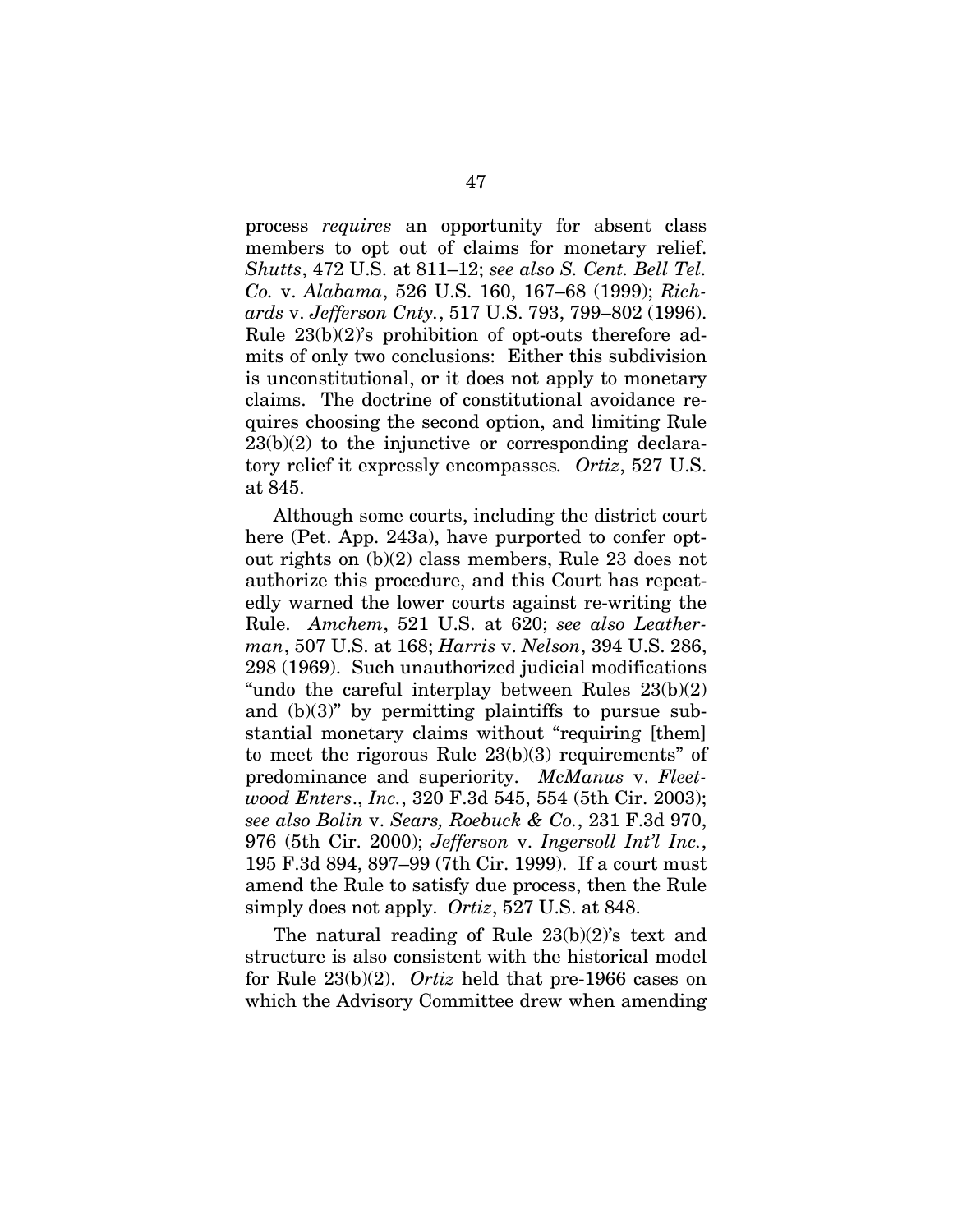Rule 23 provided both sufficient and presumptively necessary preconditions to certification. 527 U.S. at 842; Pet. App. 148a (Ikuta, J., dissenting). Only those limited categories of cases could proceed as mandatory class actions without the additional requirements and procedural safeguards required under Rule 23(b)(3).

Rule 23(b)(2) was written to encompass "actions in the civil-rights field where a party is charged with discriminating unlawfully against a class, usually one whose members are incapable of specific enumeration." Advisory Committee Notes, 39 F.R.D. at 102; *see also Amchem*, 521 U.S. at 614. That does not mean, of course, that all "civil rights" cases, including any variety of discrimination claims under Title VII, are covered by (b)(2), as plaintiffs have suggested. Pet. Opp. 15. That position would entirely ignore the "illustrative" civil rights actions that the Advisory Committee took care to include. Advisory Committee Notes, 39 F.R.D. at 102.

*Every single one* of the cases on which the mandatory Rule 23(b)(2) was based involved a challenge to racial segregation. *See* Pet. App. 149a n.22 (Ikuta, J., dissenting) (citing cases); *see also*, *e.g.*, *Bailey* v. *Patterson*, 369 U.S. 31, 32 (1962) (per curiam); *Evers*  v. *Dwyer*, 358 U.S. 202, 202 (1958) (per curiam). Litigated before the Civil Rights Acts of 1964 and 1991, these cases sought neither backpay, nor compensatory or punitive damages; they were not tried before juries; and no individual relief was sought. *Bailey*, 369 U.S. at 32; *Evers*, 358 U.S. at 203.

None of the historical antecedents allowed class resolution of monetary claims or addressed individual injury. *See*, *e.g.*, *Potts* v. *Flax*, 313 F.2d 284, 289– 90 (5th Cir. 1963) (noting in school desegregation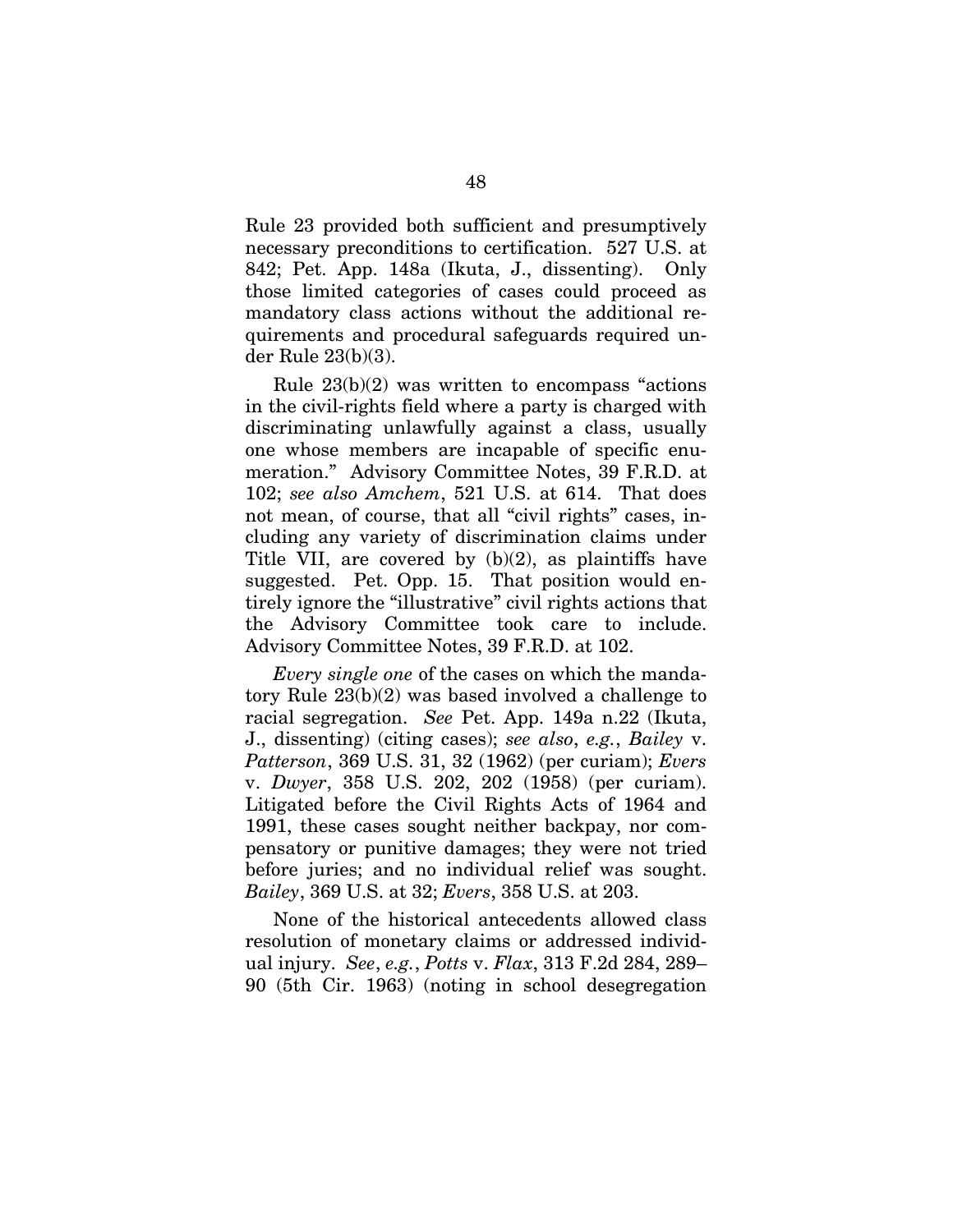case "considerable doubt" that relief could be confined to certain children). Instead, the drafters permitted only adjudication of injunctive and declaratory claims—a distinction between remedies wellknown at the time of both the 1938 and 1966 versions of Rule 23.

All of the historical antecedents involved conduct (a facially discriminatory policy) that affected every class member alike and a naturally cohesive request for injunctive relief to the exclusion of individualized monetary relief. Such challenges to open segregation are a far cry from the novel claims alleged here, which are essentially tort claims for unliquidated damages (*see Price Waterhouse*, 490 U.S. at 264 (O'Connor, J., concurring in judgment)), based on individualized pay and promotion decisions, made through the exercise of discretion within a system of identified criteria governed by express antidiscrimination and diversity policies meant to foster equal treatment. To say the least, these claims are at the "growing edge" of class-action law contemplated by Rule 23(b)(3), not the well-known desegregation cases captured in Rule 23(b)(2)'s historical antecedents. *Ortiz*, 527 U.S. at 862; *cf. Castano* v. *Am*. *Tobacco Co.*, 84 F.3d 734, 746–47 (5th Cir. 1996).

Fidelity to the text, structure, and historical antecedents does not prevent class-based litigation of employment cases. Rather, it simply instructs that the appropriate class certification analysis for claims for monetary relief, or for novel theories of decentralized, intentional discrimination not contemplated by the antecedents, is that described in Rule 23(b)(3). *See*, *e.g*., *Reeb*, 435 F.3d at 651. That category, with its due process protections for absent class members and defendants (including finality and security from later collateral attack), is the appropriate vehicle for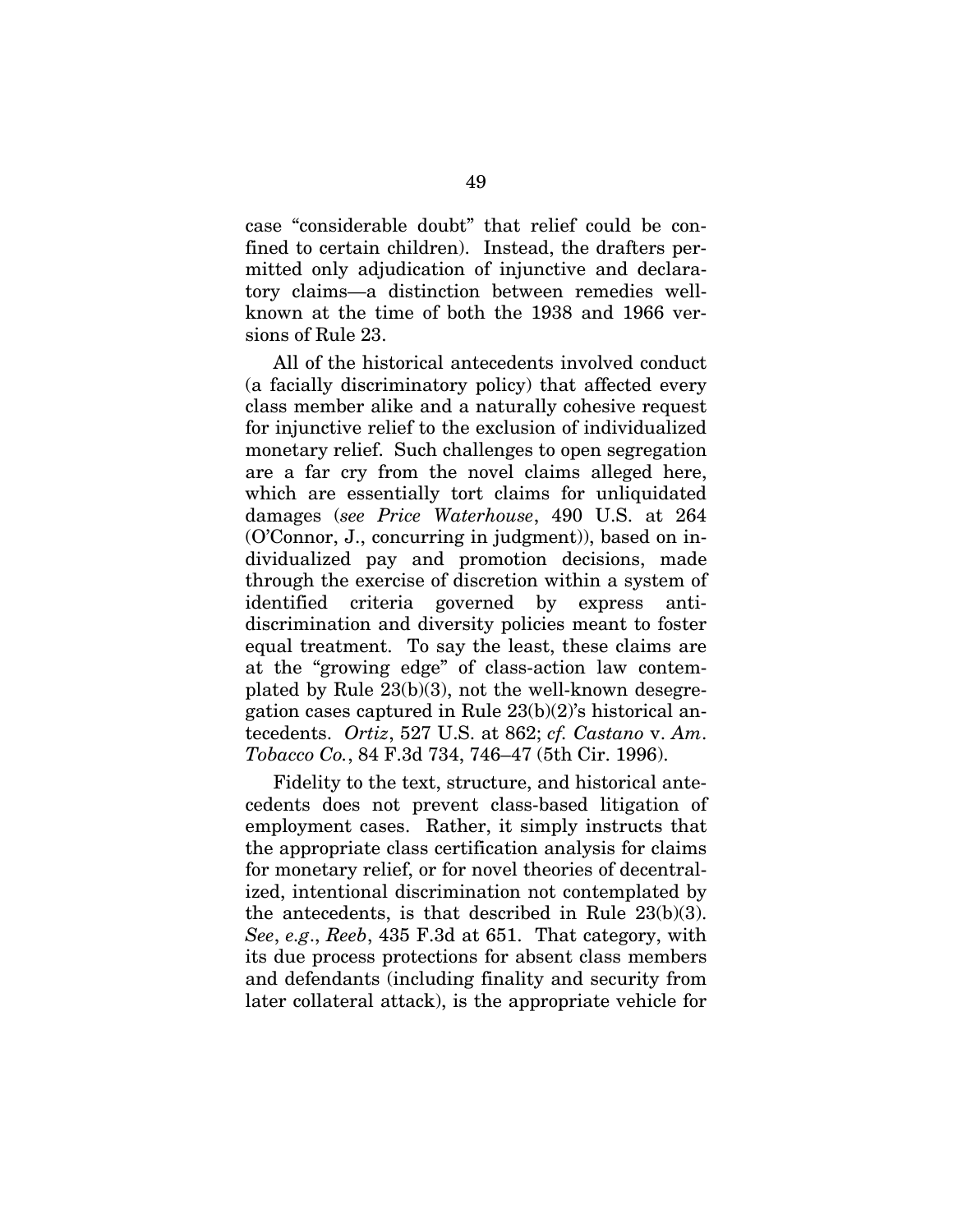such cases. *See Falcon*, 457 U.S. at 161 (critiquing the "tacit assumption" that "all will be well for surely the plaintiff will win and manna will fall on all members of the class") (internal quotation marks omitted).

## **B. Plaintiffs' Monetary Claims "Predominate"**

Several circuits have ruled that *some* monetary claims may proceed under Rule 23(b)(2). These decisions rest entirely on an inference drawn from the Advisory Committee's statement that a class cannot be certified under Rule 23(b)(2) where the relief sought "relates . . . predominantly to money damages." Advisory Committee Notes, 39 F.R.D. at 102; *see also Krupski*, 130 S. Ct. at 2498–99 (Scalia, J., concurring) (explaining that Advisory Committee Notes cannot supersede the plain text of a Rule).

The circuits have developed three approaches for determining when monetary claims "predominate": the "incidental damages" approach articulated by the Fifth Circuit and adopted by most others, the "ad hoc" approach applied only in the Second Circuit, and the "superior-in-strength" approach announced for the first time in the decision below. Pet. 10–12. Under any of these three approaches, the billions of dollars of monetary relief sought here predominate and may not, therefore, be certified under Rule 23(b)(2).

If the Court elects to depart from Rule  $23(b)(2)$ 's text, structure, and history, and allow some claims for monetary relief to be certified under that subdivision, it should adopt a variant of the "incidental damages" standard. That approach, followed by the majority of the circuits, provides that Rule 23(b)(2) certification is prohibited where plaintiffs seek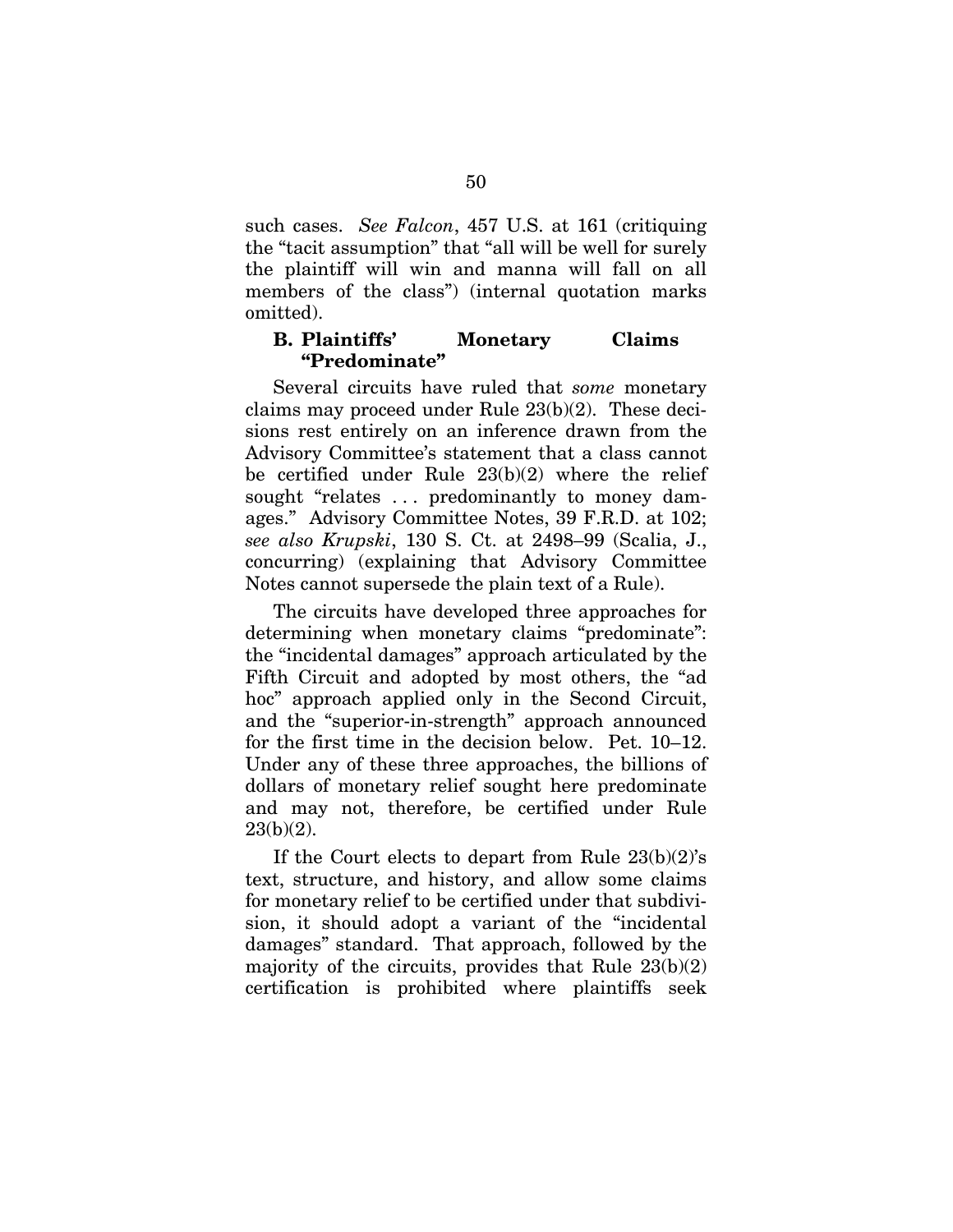monetary relief unless the relief sought will "flow directly from liability to the class *as a whole* on the claims forming the basis of the injunctive or declaratory relief." *Allison* v. *Citgo Petroleum Corp.*, 151 F.3d 402, 415 (5th Cir. 1998); *see also Reeb*, 435 F.3d at 649–50; *Thorn* v. *Jefferson-Pilot Life Ins. Co.*, 445 F.3d 311, 330 n.25 (4th Cir. 2006); *Cooper*, 390 F.3d at 720; *Lemon* v. *Int'l Union of Operating Eng'rs*, 216 F.3d 577, 580–81 (7th Cir. 2000).

Unlike the alternatives articulated by the Second and Ninth Circuits, the incidental damages standard comes closest to capturing the two key elements of an appropriate Rule  $23(b)(2)$  class. First, the relief provided extends, as the Rule itself requires, to the class "as a whole." Fed. R. Civ. P. 23(b)(2). Second, when properly applied, the standard permits only those forms of monetary relief that occur automatically or naturally flow from the injunctive relief, without the necessity of further individualized hearings. The prototypical examples are attorneys' fees and costs. *See*, *e.g.*, 42 U.S.C. § 1988. Such relief does not necessarily undermine Rule 23(b)(2) cohesion because it benefits the class as a whole and does not require individualized entitlement determinations—and it furthers civil rights enforcement consistent with Rule 23(b)(2)'s historical antecedents.

# **1. The Majority Of The Class Has Standing To Seek Only Monetary Relief**

Rule 23(b)(2) authorizes certification where "final injunctive or corresponding declaratory relief is appropriate *respecting the class as a whole*." Fed. R. Civ. P. 23(b)(2) (emphasis added). That is not the case here.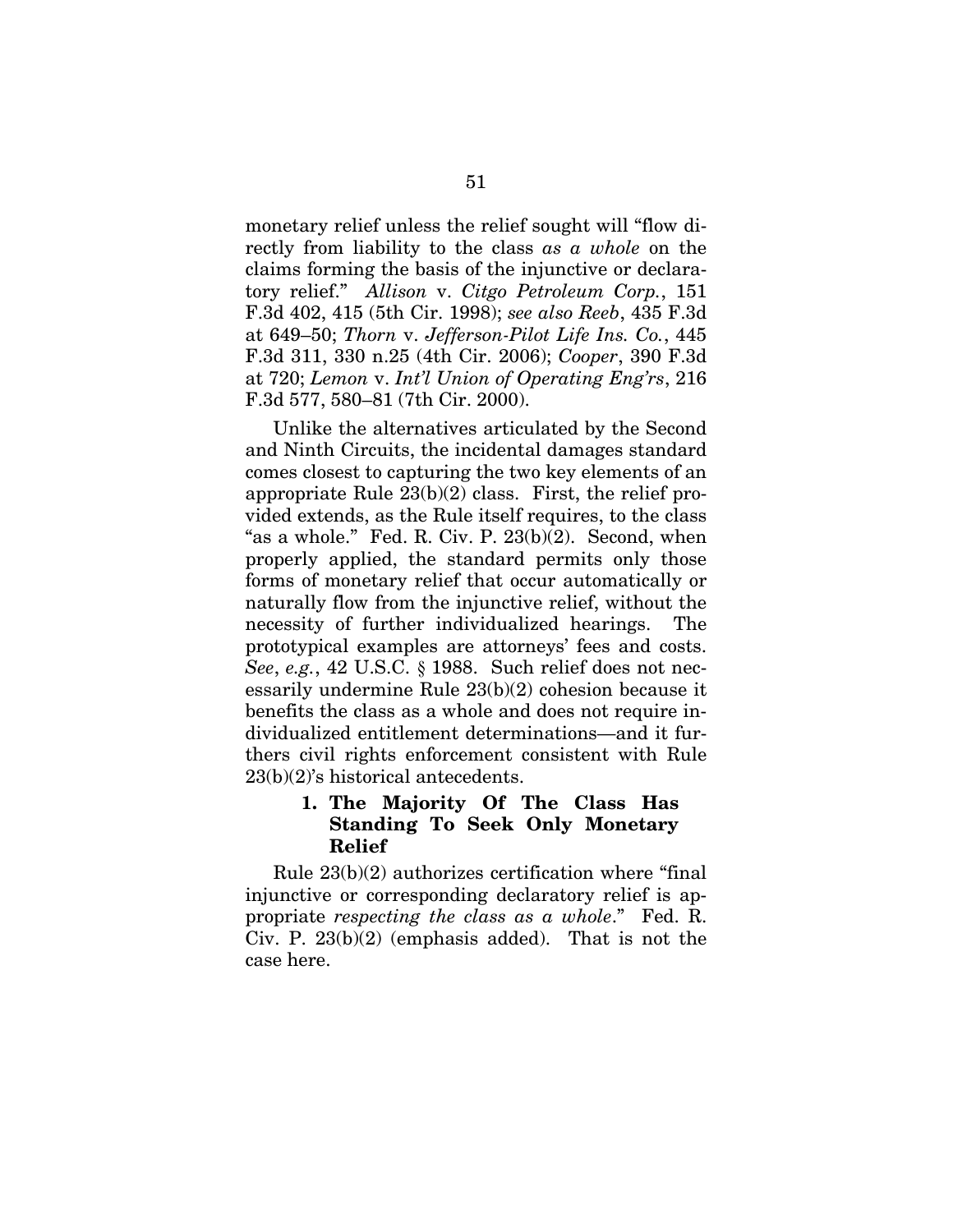A majority of the members of this purported class are former employees who lack standing to secure injunctive or declaratory relief. *City of Los Angeles* v. *Lyons*, 461 U.S. 95, 103 (1983); *Aetna Life Ins. Co.* v. *Haworth*, 300 U.S. 227, 241 (1937). More than half of the declarations submitted by plaintiffs are from former employees, and plaintiffs themselves have pointed to a 55.6% annual turnover rate in the retail industry. C.A. Dkt. 150 at 4 n.1 (No. 04-16688).

The Ninth Circuit purported to "solve" this problem by limiting the class to those persons who were employed on or after the date the complaint was filed. Pet. App. 100a–102a. But that arbitrary linedrawing ignores fundamental principles of constitutional law. A plaintiff who left the company the day after the complaint was filed no more has standing to obtain injunctive or declaratory relief than a person who quit the day before; each plaintiff must have standing to secure the requested relief *throughout* the lawsuit. *See*, *e.g.*, *Lujan* v. *Defenders of Wildlife*, 504 U.S. 555, 561 (1992); *Deakins* v. *Monaghan*, 484 U.S. 193, 199–200 (1988); *see also Ortiz*, 527 U.S. at 831 (Rule 23 "must be interpreted in keeping with Article III constraints") (internal quotation marks omitted); *O'Shea* v. *Littleton*, 414 U.S. 488, 494 (1974).

Because more class members are seeking *only* individual monetary relief than may seek the relief authorized by Rule 23(b)(2), the injunctive and declaratory relief requests cannot possibly predominate over the monetary relief requests under *any* standard. *Cooper*, 390 F.3d at 721.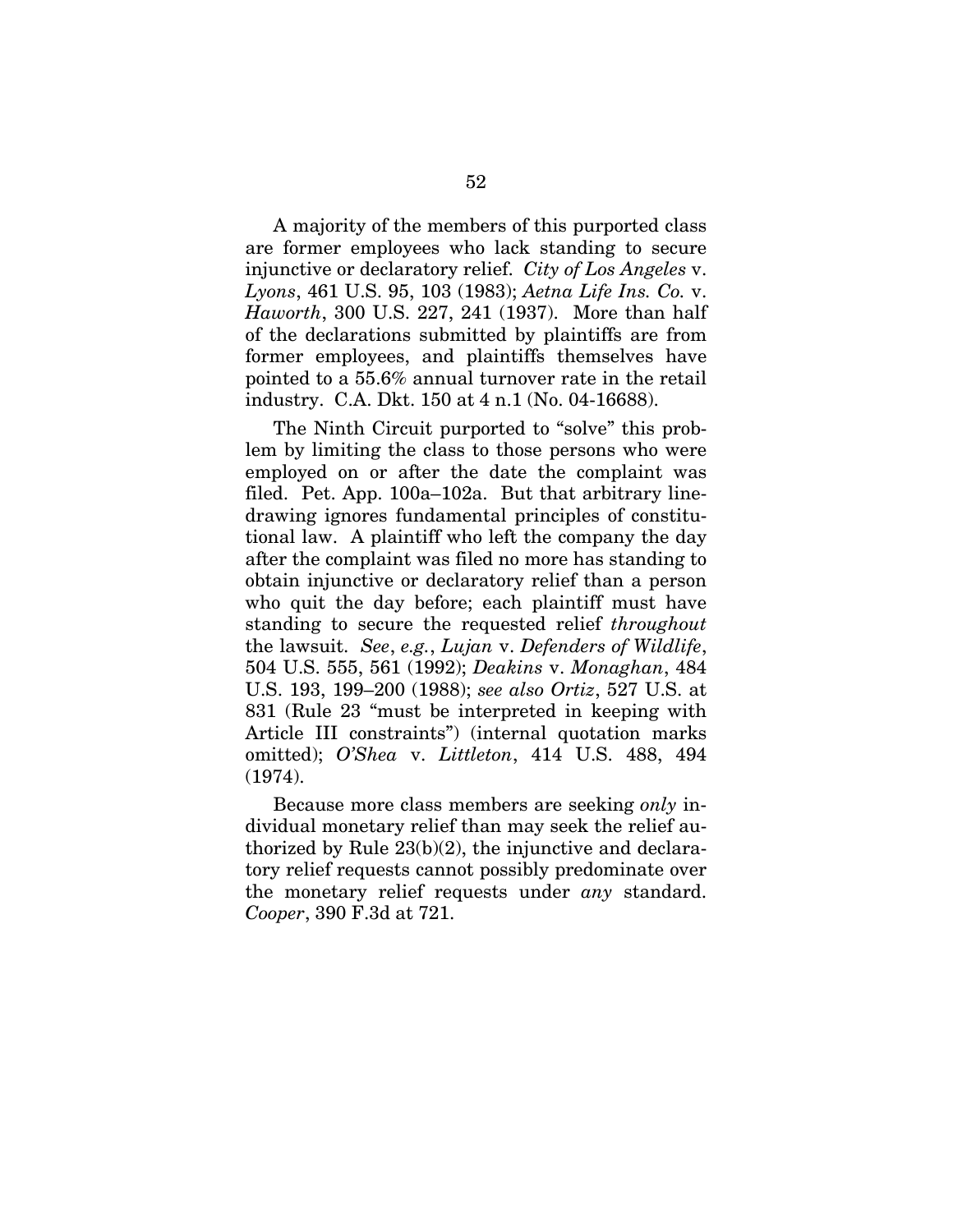## **2. Plaintiffs' Backpay Claims "Predominate"**

The fact that plaintiffs are seeking monetary relief in the form of backpay, as opposed to compensatory damages, does not alter the conclusion that the request for monetary relief predominates.

While some lower courts have certified Rule 23(b)(2) classes seeking backpay on the basis that such claims are "equitable," none of those courts has attempted to reconcile a backpay request with the fact that Rule 23(b)(2) is expressly limited to declaratory and injunctive relief. *See*, *e.g.*, *Domingo* v. *New England Fish Co.*, 727 F.2d 1429, 1445 (9th Cir. 1984) (per curiam) (citing cases); *Pettway* v. *Am. Cast Iron Pipe Co.*, 494 F.2d 211, 259–60 (5th Cir. 1974). If the "Rule's drafters had intended the Rule to extend to *all* forms of equitable relief"—rather than just to injunctive or corresponding declaratory relief—"the text of the Rule would say so." *Thorn*, 445 F.3d at 331. Instead, Rule 23(b)(2)'s text says "nothing whatsoever about equitable relief." *Ibid.*

While backpay is a form of monetary relief that is sometimes characterized as equitable, it is ultimately nothing more than monetary compensation for past harm. "Congress treated backpay as equitable in Title VII only in the narrow sense that [Title VII] allowed backpay to be awarded *together with*  equitable relief." *Great-West Life & Annuity Ins. Co.*  v. *Knudson*, 534 U.S. 204, 218 n.4 (2002) (internal quotation marks, alteration, and citation omitted).

Moreover, the features that make backpay "an integral part of an equitable remedy, a form of restitution" (*Curtis* v. *Loether*, 415 U.S. 189, 197 (1974)), are those that render it particularly ill-suited to Rule 23(b)(2) certification. That is because even after a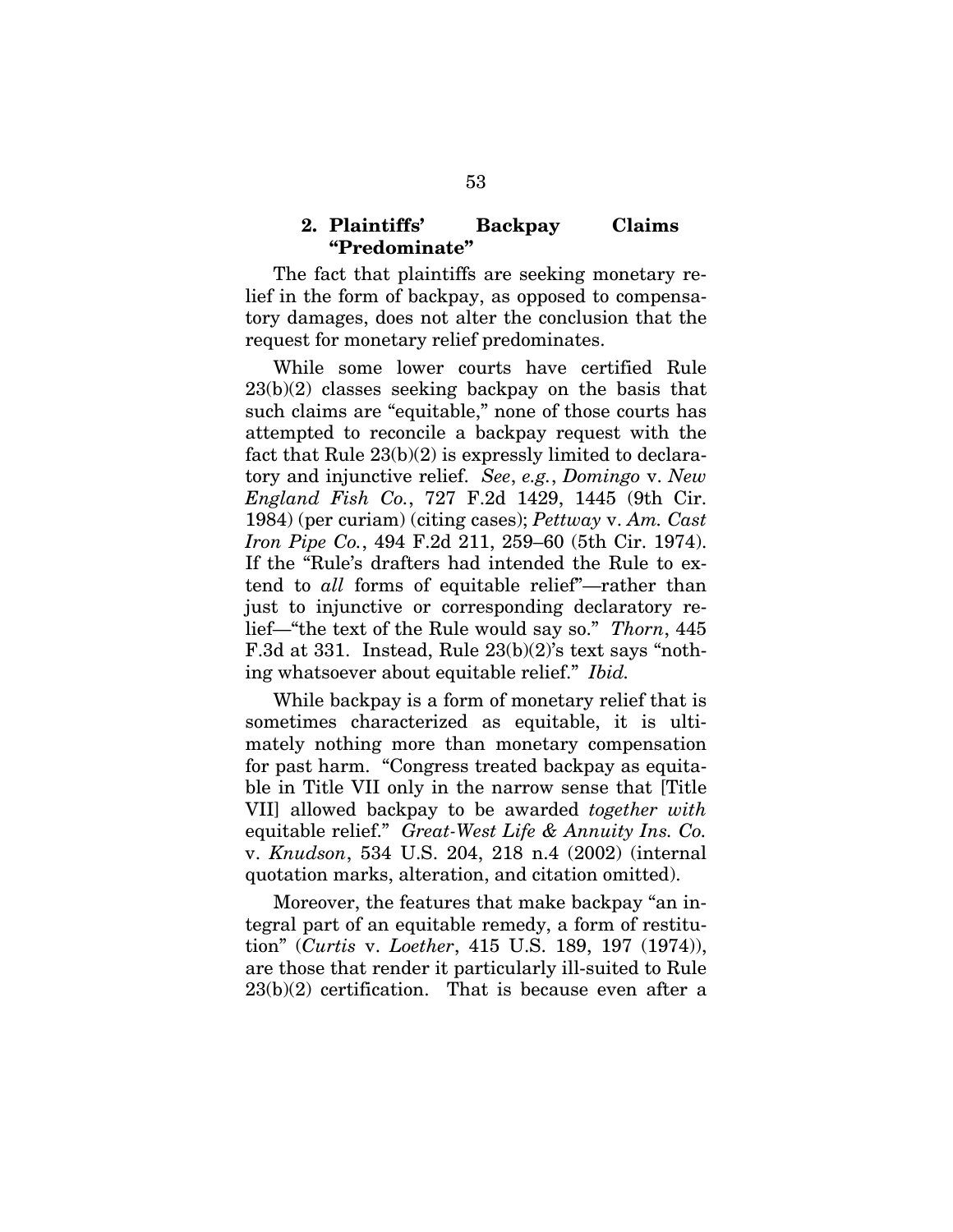determination of liability, backpay awards are discretionary, not automatic, and therefore require an individual analysis with respect to each plaintiff to determine whether the court should exercise its discretion. 42 U.S.C. § 2000e-5(g)(2); *see also Ford Motor Co.* v. *EEOC*, 458 U.S. 219, 226 (1982) (confirming that "backpay is not an automatic or mandatory remedy") (internal quotation marks omitted); *Albemarle Paper Co.* v. *Moody*, 422 U.S. 405, 424 (1975) (Title VII backpay awards are discretionary in reaching "a just result in light of the circumstances peculiar to the case") (internal quotation marks omitted); *cf. eBay Inc.* v. *MercExchange, L.L.C.*, 547 U.S. 388, 391–93 (2006) ("injunctive relief is an act of equitable discretion" that does not follow "automatically" from liability determination).

And as this Court has repeatedly made clear, Title VII bars "affirmative relief" where the employer shows that an individual suffered no injury. *Compare Price Waterhouse*, 490 U.S. at 245 n.10 (plurality), *and Stotts*, 467 U.S. at 579, *with Pettway*, 494 F.3d at 257 (assuming relief need not relate to who was injured or the extent of the injury).

Although in most cases, including this one, the highly individualized nature of a backpay claim should preclude  $(b)(2)$  certification because the claim is not based on grounds generally applicable to the class, some courts have suggested that such certification *might* be appropriate where injunctive and declaratory relief predominate *despite* the presence of a request for backpay. *See Hohider*, 574 F.3d at 202 ("it [is] necessary . . . to determine whether plaintiffs' back-pay request actually conforms with the requirements of Rule 23, including Rule 23(b)(2)'s monetary-predominance standard"); *Thorn*, 445 F.3d at 331; *Heffner* v. *Blue Cross & Blue Shield of Ala.,*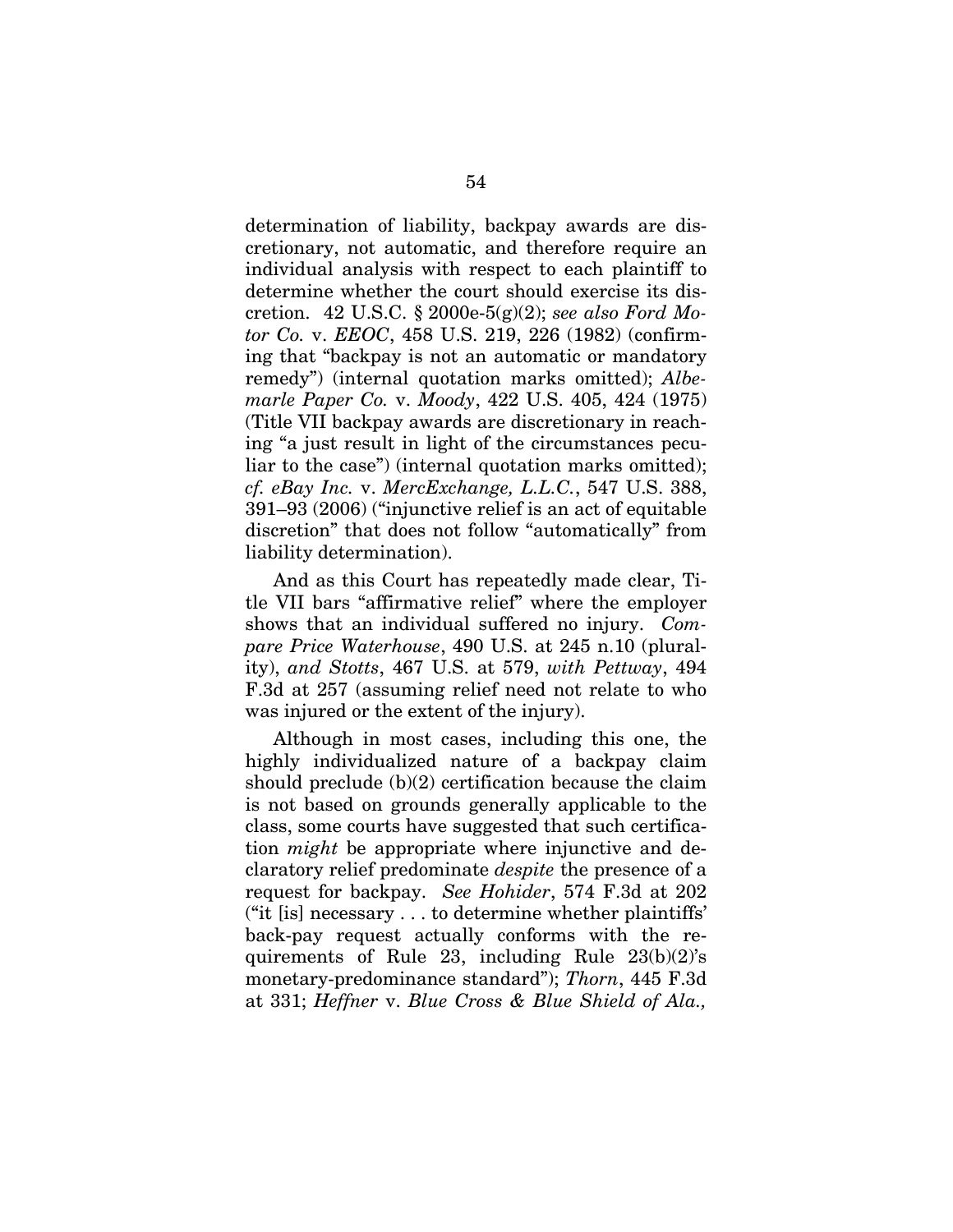*Inc.*, 443 F.3d 1330, 1340 (11th Cir. 2006); *Eubanks*  v. *Billington*, 110 F.3d 87, 95 (D.C. Cir. 1997).

But those courts would not permit certification in this case. The backpay sought here is not a "uniform group remed[y]" unrelated to the "merits of each class member's individual case." *Allison*, 151 F.3d at 414; *see Lemon*, 216 F.3d at 581. Given that it would take a trier of fact years (if not decades) to conduct additional proceedings—which nearly every court to consider the issue has required as part of the  $(b)(2)$ certification—the backpay request is anything but "incidental." *See Shipes* v. *Trinity Indus*., 987 F.2d 311, 315 (5th Cir. 1993) (explaining that it took from 1985 to 1992 to process the backpay claims of a class of 400 employees). And awarding backpay without individualized hearings to determine each class member's entitlement to such recovery, through a "formula" or otherwise, would violate the Rules Enabling Act and due process. *McLaughlin*, 522 F.3d at 231–32; *In re Hotel Tel. Charges*, 500 F.2d 86, 90 (9th Cir. 1974). Under any and all standards, therefore, the billions of dollars of backpay claims predominate—indeed, they engulf every other issue in the case.

# **3. Punitive Damages Will Always Predominate**

No court of appeals has *ever* before suggested that punitive damages could be certified under Rule  $23(b)(2)$ . In seeking such certification, plaintiffs pursued a novel and aggressive litigation strategy; in not foreclosing that strategy, the Ninth Circuit broke ranks with every other circuit.

This Court has "admonished that 'punitive damages pose an acute danger of arbitrary deprivation of property.'" *State Farm Mut. Auto. Ins. Co.* v. *Camp-*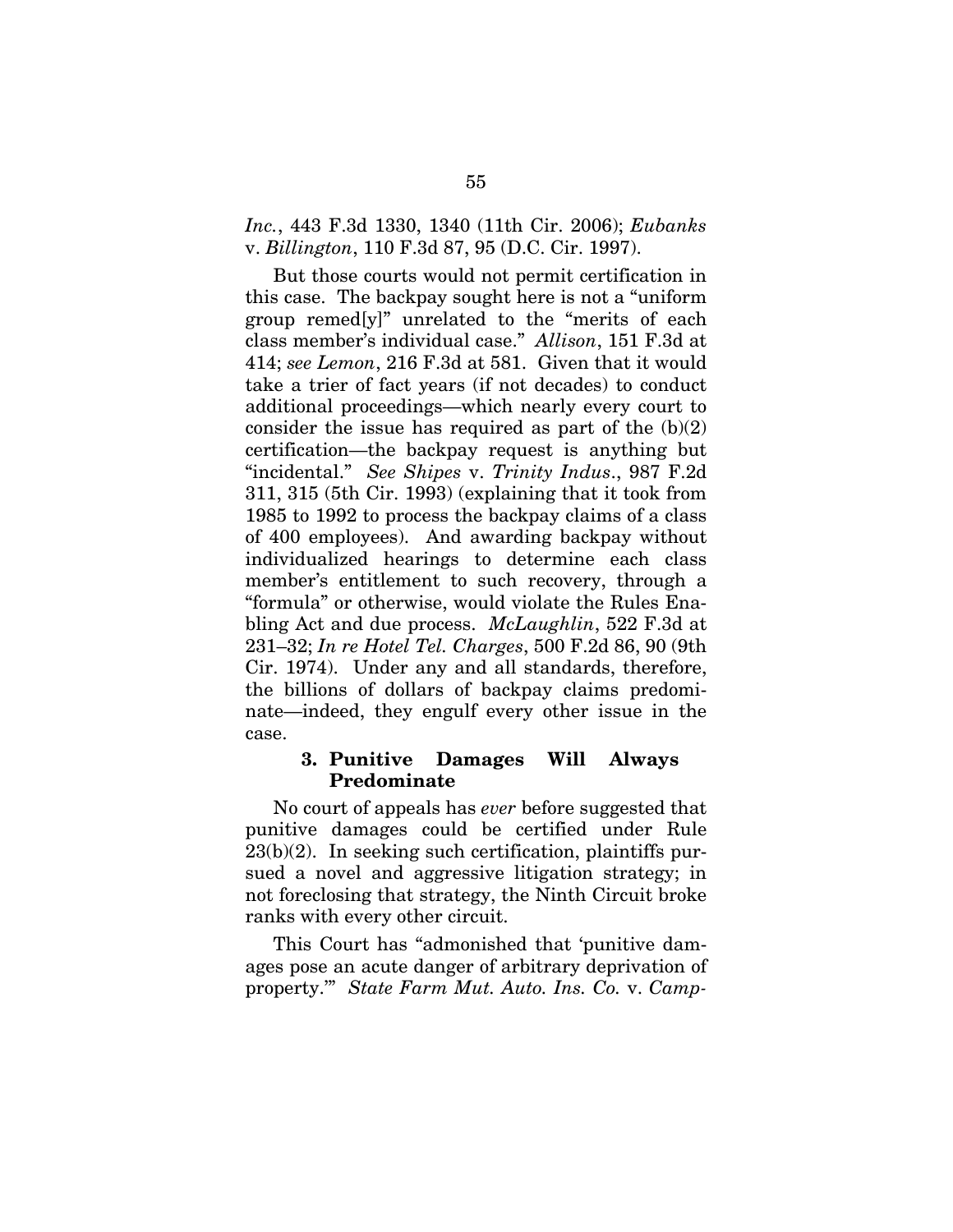*bell*, 538 U.S. 408, 417 (2003) (quoting *Honda Motor Co.* v. *Oberg*, 512 U.S. 415, 432 (1994)). These due process concerns are magnified in class actions. *See Allison*, 151 F.3d at 418; *Cooper*, 390 F.3d at 721.

The Ninth Circuit wrongly noted in passing that "this case does not require individualized punitive damages determinations." Pet. App. 98a. In fact, *every case* litigated under Title VII requires individualized determinations before punitive damages can be awarded, because only an "aggrieved individual" can collect punitive damages. 42 U.S.C. § 1981a(b)(1). And Title VII unequivocally precludes any monetary award to nonvictims. *See id.* § 2000e-5(g)(2); *Price Waterhouse*, 490 U.S. at 245 n.10 (plurality); *Costa*, 299 F.3d at 857.

Moreover, due process forbids courts from "punish[ing] and deter[ing] conduct that bore no relation to the [plaintiffs'] harm." *State Farm*, 538 U.S. at 422. In *Philip Morris USA* v. *Williams*, 549 U.S. 346 (2007), this Court squarely held that "the Due Process Clause prohibits a State from punishing an individual without first providing that individual with an opportunity to present *every* available defense." *Id.* at 353 (emphasis added) (internal quotation marks omitted). And the Seventh Amendment, which guarantees the right to a jury trial, also preserves Wal-Mart's right to have those defenses resolved by the same jury that decided liability. *See Feltner* v. *Columbia Pictures Television, Inc.*, 523 U.S. 340, 355 (1998); *Tull* v. *United States*, 481 U.S. 412, 422–23 (1987).

Thus, to recover punitive damages, in addition to proving intentional discrimination, class members here must "make an *additional* 'demonstrat[ion]' of their eligibility for punitive damages." *Kolstad* v.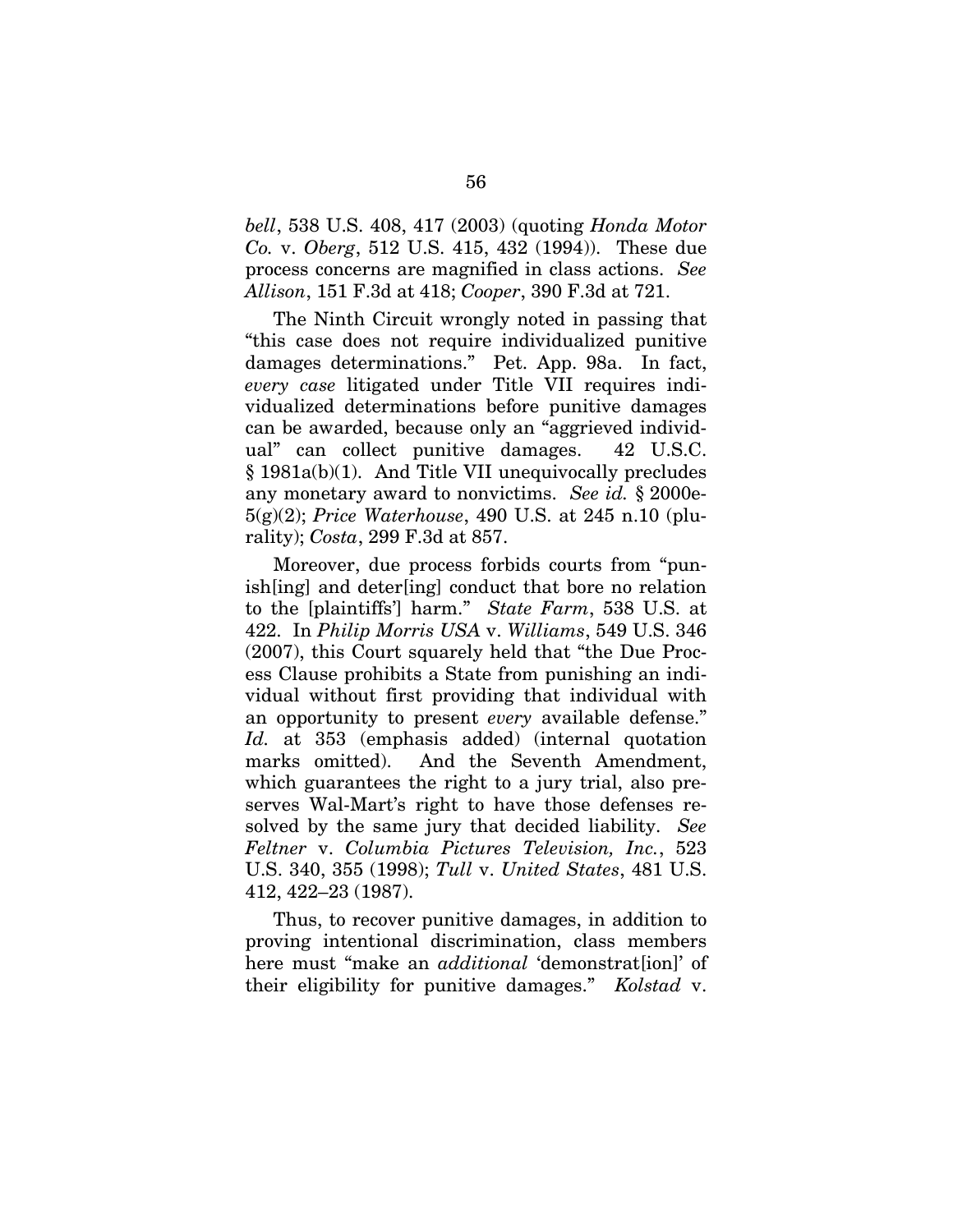*Am. Dental Ass'n*, 527 U.S. 526, 534 (1999) (emphasis added; alteration in original) (citing 42 U.S.C.  $§ 1981a(b)(1)$ . As with plaintiffs' backpay claims, that highly individualized proof fatally undermines the cohesion necessary under Rule 23(b)(2). *Barnes*  v. *Am. Tobacco Co.*, 161 F.3d 127, 143 (3d Cir. 1998).

\* \* \*

Class actions serve a valuable role in our civil justice system. But while some aggregation may increase efficiency without sacrificing fairness, aggregation for its own sake, especially on the excessive scale and unlimited scope presented here, is neither efficient nor fair to anyone. Courts must ensure that the substantive rights of the parties—including defendants and absent class members—are not sacrificed on the altar of procedure. *Amchem*, 521 U.S. at 629. The courts below failed to do so.

### **CONCLUSION**

The judgment should be reversed and the case remanded with instructions to decertify the class.

Respectfully submitted.

|                               | THEODORE J. BOUTROUS, JR.   |
|-------------------------------|-----------------------------|
| THEODORE B. OLSON             | Counsel of Record           |
| MARK A. PERRY                 | RACHEL S. BRASS             |
| AMIR C. TAYRANI               | THEANE EVANGELIS KAPUR      |
| GIBSON, DUNN & CRUTCHER LLP   | GIBSON, DUNN & CRUTCHER LLP |
| 1050 Connecticut Avenue, N.W. | 333 South Grand Avenue      |
| Washington, D.C. 20036        | Los Angeles, CA 90071       |
| $(202)$ 955-8500              | $(213)$ 229-7000            |
|                               | tboutrous@gibsondunn.com    |

January 20, 2011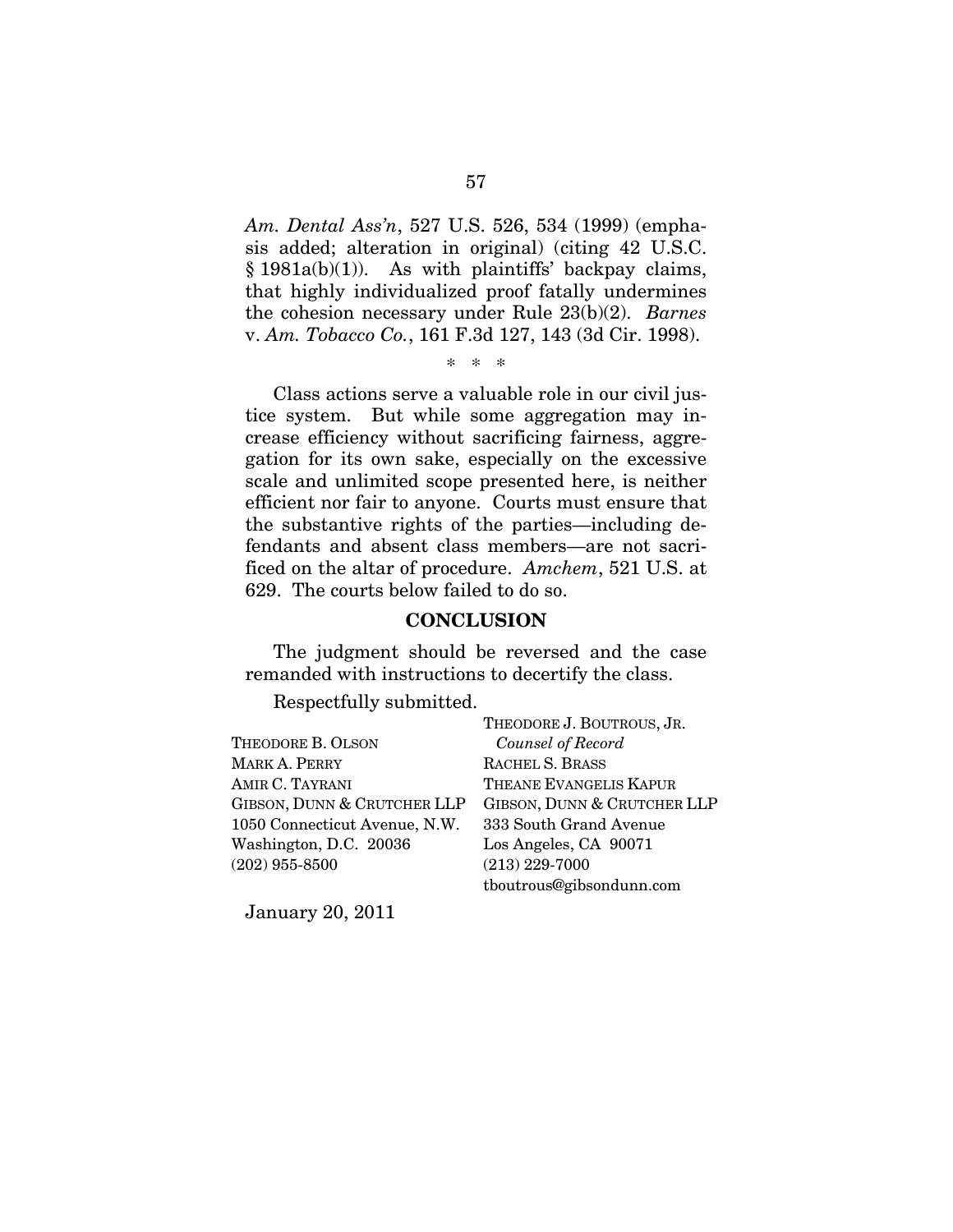## **APPENDIX**

28 U.S.C. § 2072 provides:

# **§ 2072. Rules of procedure and evidence; power to prescribe**

(a) The Supreme Court shall have the power to prescribe general rules of practice and procedure and rules of evidence for cases in the United States district courts (including proceedings before magistrates thereof) and courts of appeals.

(b) Such rules shall not abridge, enlarge or modify any substantive right. All laws in conflict with such rules shall be of no further force or effect after such rules have taken effect.

(c) Such rules may define when a ruling of a district court is final for the purposes of appeal under section 1291 of this title.

42 U.S.C. § 1981 provides:

### **§ 1981. Equal rights under the law**

### **(a) Statement of equal rights**

All persons within the jurisdiction of the United States shall have the same right in every State and Territory to make and enforce contracts, to sue, be parties, give evidence, and to the full and equal benefit of all laws and proceedings for the security of persons and property as is enjoyed by white citizens, and shall be subject to like punishment, pains, penalties, taxes, licenses, and exactions of every kind, and to no other.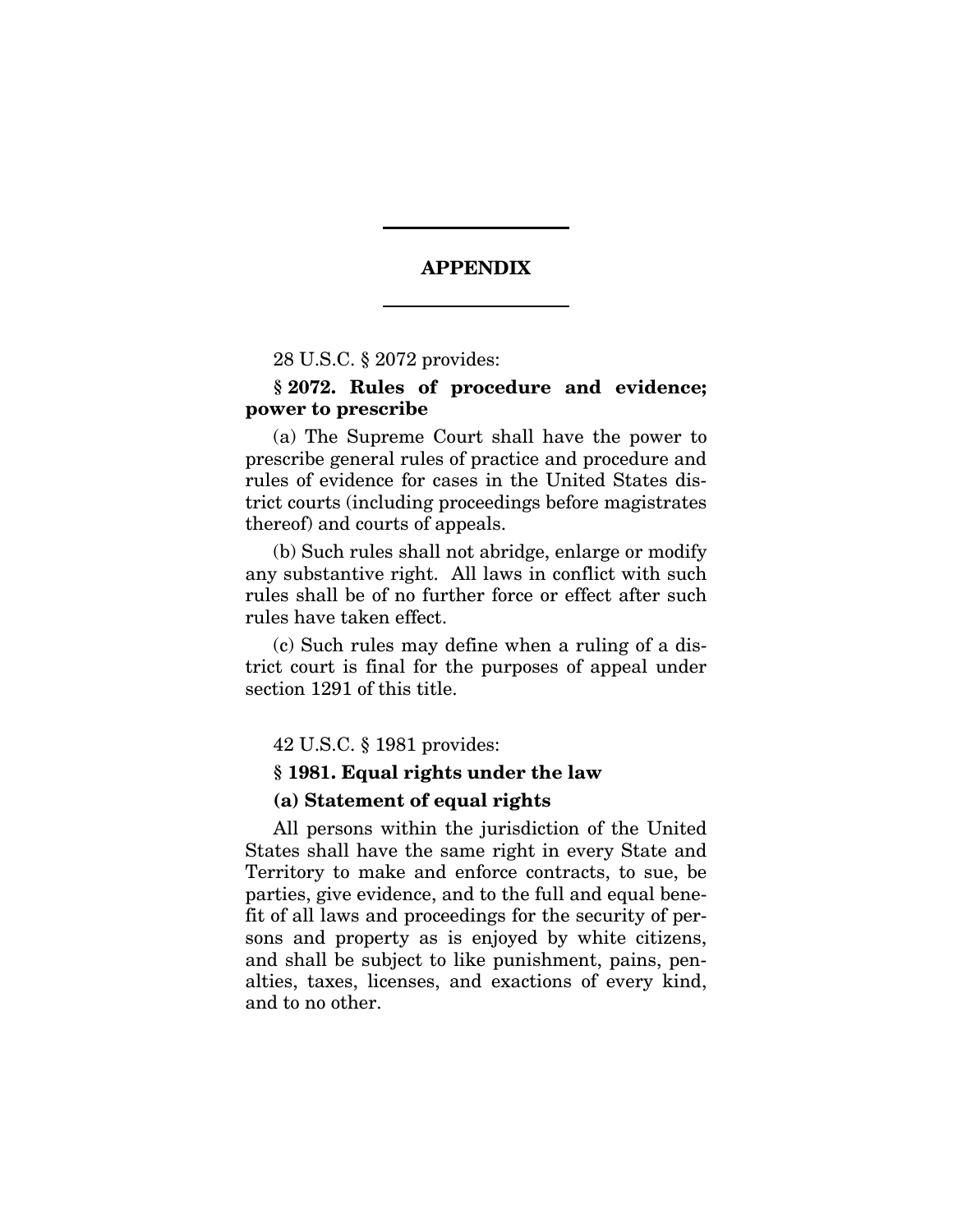### **(b) "Make and enforce contracts" defined**

For purposes of this section, the term "make and enforce contracts" includes the making, performance, modification, and termination of contracts, and the enjoyment of all benefits, privileges, terms, and conditions of the contractual relationship.

### **(c) Protection against impairment**

The rights protected by this section are protected against impairment by nongovernmental discrimination and impairment under color of State law.

42 U.S.C. § 1981a provides:

## **§ 1981a. Damages in cases of intentional discrimination in employment**

### **(a) Right of recovery**

#### **(1) Civil rights**

In an action brought by a complaining party under section 706 or 717 of the Civil Rights Act of 1964 [42 U.S.C. 2000e-5, 2000e-16] against a respondent who engaged in unlawful intentional discrimination (not an employment practice that is unlawful because of its disparate impact) prohibited under section 703, 704, or 717 of the Act [42 U.S.C. 2000e-2, 2000e-3, 2000e-16], and provided that the complaining party cannot recover under section 1981 of this title, the complaining party may recover compensatory and punitive damages as allowed in subsection (b) of this section, in addition to any relief authorized by section 706(g) of the Civil Rights Act of 1964, from the respondent.

## **(2) Disability**

In an action brought by a complaining party under the powers, remedies, and procedures set forth in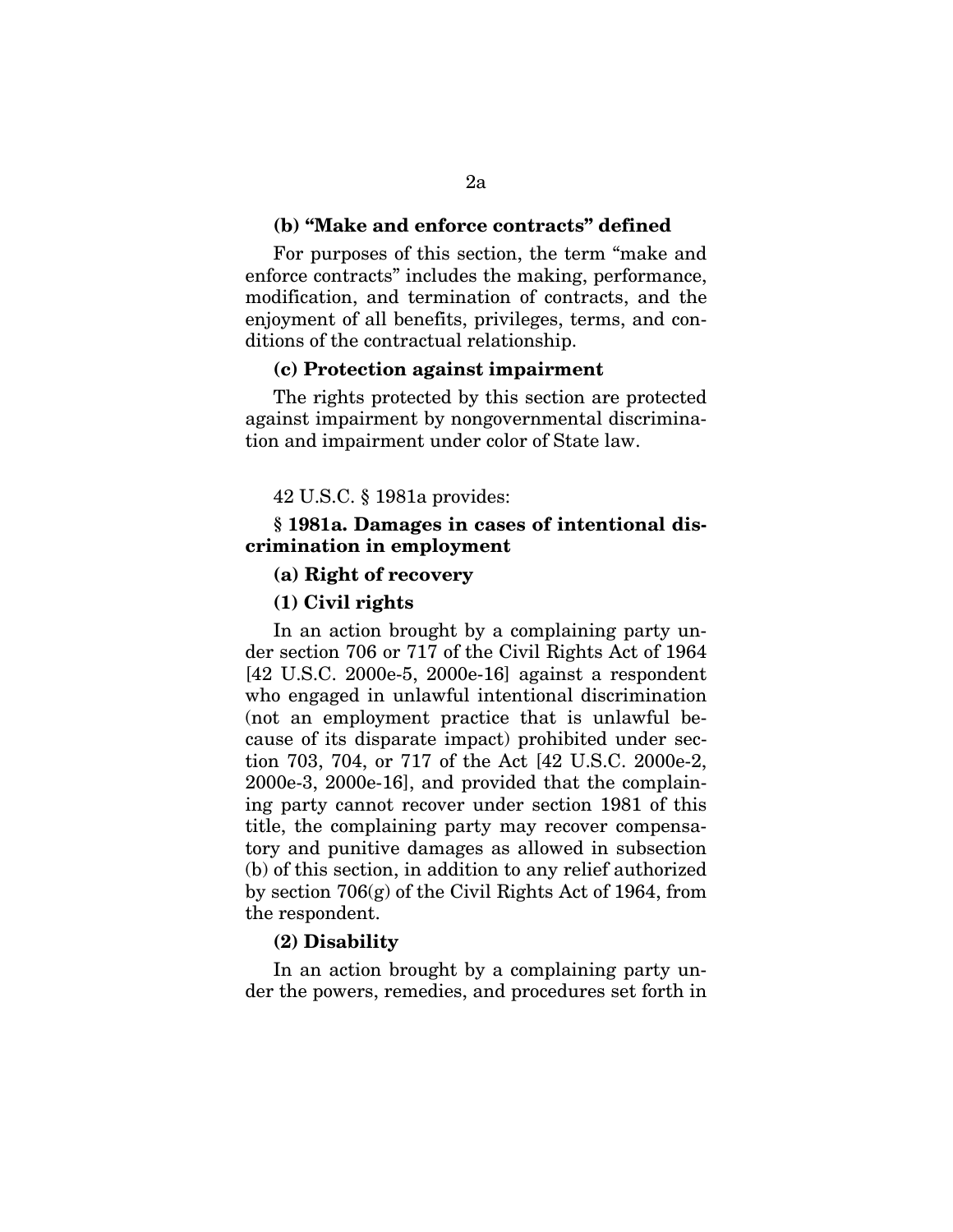section 706 or 717 of the Civil Rights Act of 1964 [42 U.S.C. 2000e-5, 2000e-16] (as provided in section 107(a) of the Americans with Disabilities Act of 1990  $(42 \text{ U.S.C. } 12117(a))$ , and section  $794a(a)(1)$  of title 29, respectively) against a respondent who engaged in unlawful intentional discrimination (not an employment practice that is unlawful because of its disparate impact) under section 791 of title 29 and the regulations implementing section 791 of title 29, or who violated the requirements of section 791 of title 29 or the regulations implementing section 791 of title 29 concerning the provision of a reasonable accommodation, or section 102 of the Americans with Disabilities Act of 1990 (42 U.S.C. 12112), or committed a violation of section  $102(b)(5)$  of the Act, against an individual, the complaining party may recover compensatory and punitive damages as allowed in subsection (b) of this section, in addition to any relief authorized by section 706(g) of the Civil Rights Act of 1964, from the respondent.

## **(3) Reasonable accommodation and good faith effort**

In cases where a discriminatory practice involves the provision of a reasonable accommodation pursuant to section 102(b)(5) of the Americans with Disabilities Act of 1990 [42 U.S.C. 12112(b)(5)] or regulations implementing section 791 of title 29, damages may not be awarded under this section where the covered entity demonstrates good faith efforts, in consultation with the person with the disability who has informed the covered entity that accommodation is needed, to identify and make a reasonable accommodation that would provide such individual with an equally effective opportunity and would not cause an undue hardship on the operation of the business.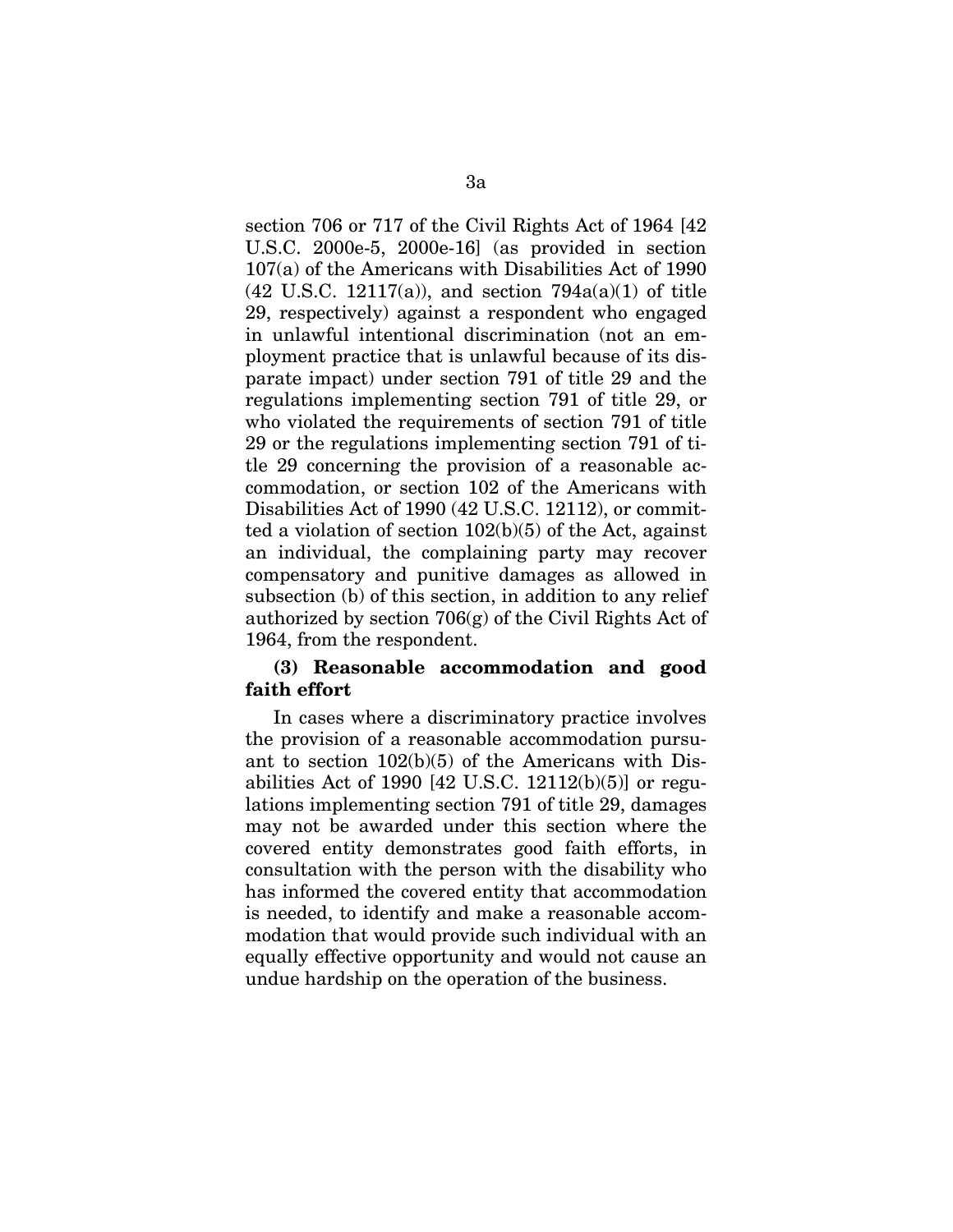## **(b) Compensatory and punitive damages**

## **(1) Determination of punitive damages**

A complaining party may recover punitive damages under this section against a respondent (other than a government, government agency or political subdivision) if the complaining party demonstrates that the respondent engaged in a discriminatory practice or discriminatory practices with malice or with reckless indifference to the federally protected rights of an aggrieved individual.

## **(2) Exclusions from compensatory damages**

Compensatory damages awarded under this section shall not include backpay, interest on backpay, or any other type of relief authorized under section 706(g) of the Civil Rights Act of 1964 [42 U.S.C.  $2000e-5(g)$ ].

### **(3) Limitations**

The sum of the amount of compensatory damages awarded under this section for future pecuniary losses, emotional pain, suffering, inconvenience, mental anguish, loss of enjoyment of life, and other nonpecuniary losses, and the amount of punitive damages awarded under this section, shall not exceed, for each complaining party—

(A) in the case of a respondent who has more than 14 and fewer than 101 employees in each of 20 or more calendar weeks in the current or preceding calendar year, \$50,000;

(B) in the case of a respondent who has more than 100 and fewer than 201 employees in each of 20 or more calendar weeks in the current or preceding calendar year, \$100,000; and

(C) in the case of a respondent who has more than 200 and fewer than 501 employees in each of 20 or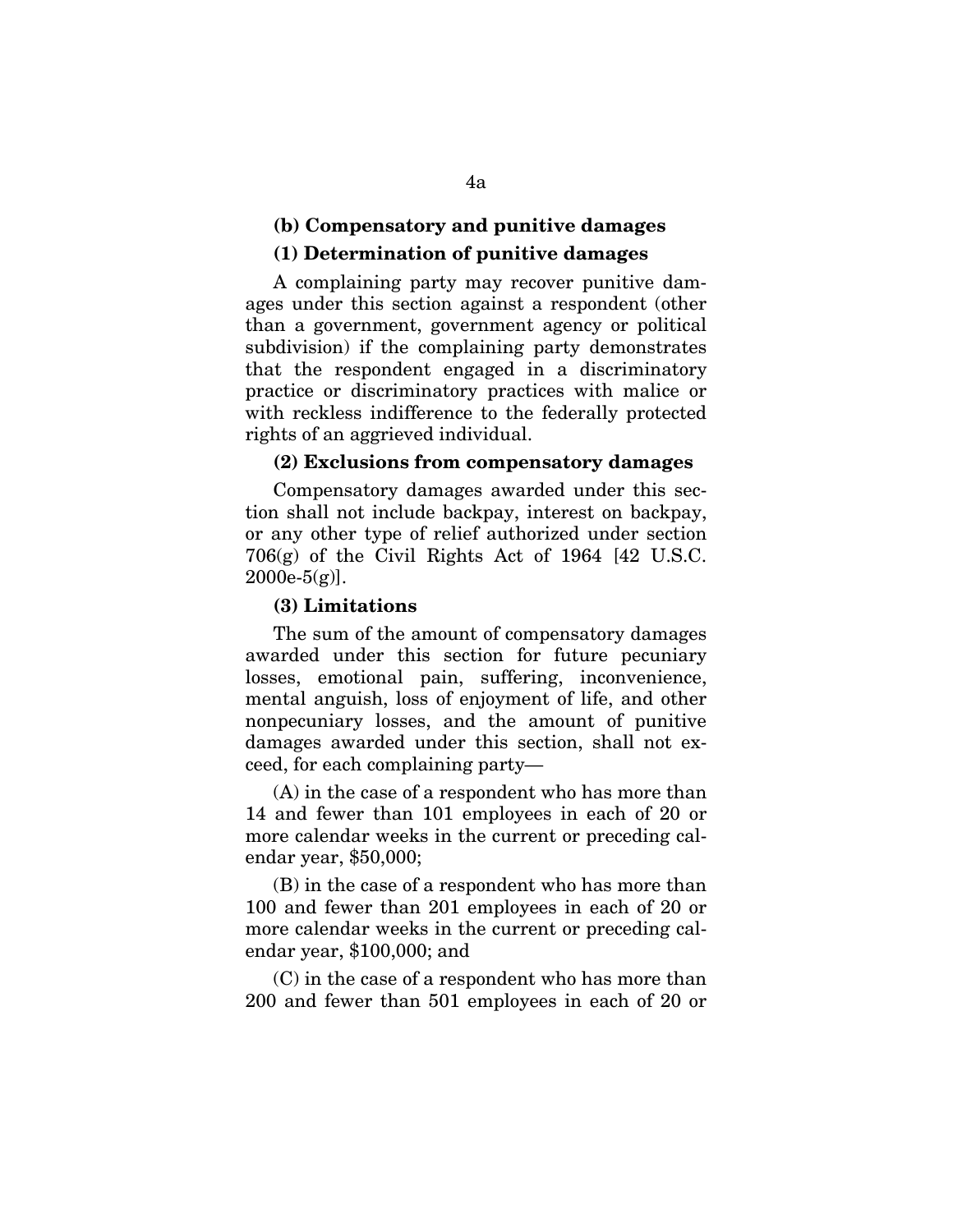more calendar weeks in the current or preceding calendar year, \$200,000; and

(D) in the case of a respondent who has more than 500 employees in each of 20 or more calendar weeks in the current or preceding calendar year, \$300,000.

### **(4) Construction**

Nothing in this section shall be construed to limit the scope of, or the relief available under, section 1981 of this title.

## **(c) Jury trial**

If a complaining party seeks compensatory or punitive damages under this section—

(1) any party may demand a trial by jury; and

(2) the court shall not inform the jury of the limitations described in subsection (b)(3) of this section.

## **(d) Definitions**

As used in this section:

## **(1) Complaining party**

The term "complaining party" means—

(A) in the case of a person seeking to bring an action under subsection  $(a)(1)$  of this section, the Equal Employment Opportunity Commission, the Attorney General, or a person who may bring an action or proceeding under title VII of the Civil Rights Act of 1964 (42 U.S.C. 2000e et seq.); or

(B) in the case of a person seeking to bring an action under subsection  $(a)(2)$  of this section, the Equal Employment Opportunity Commission, the Attorney General, a person who may bring an action or proceeding under section  $794a(a)(1)$  of title 29, or a person who may bring an action or proceeding under title I of the Americans with Disabilities Act of 1990 [42 U.S.C. 12111 et seq.].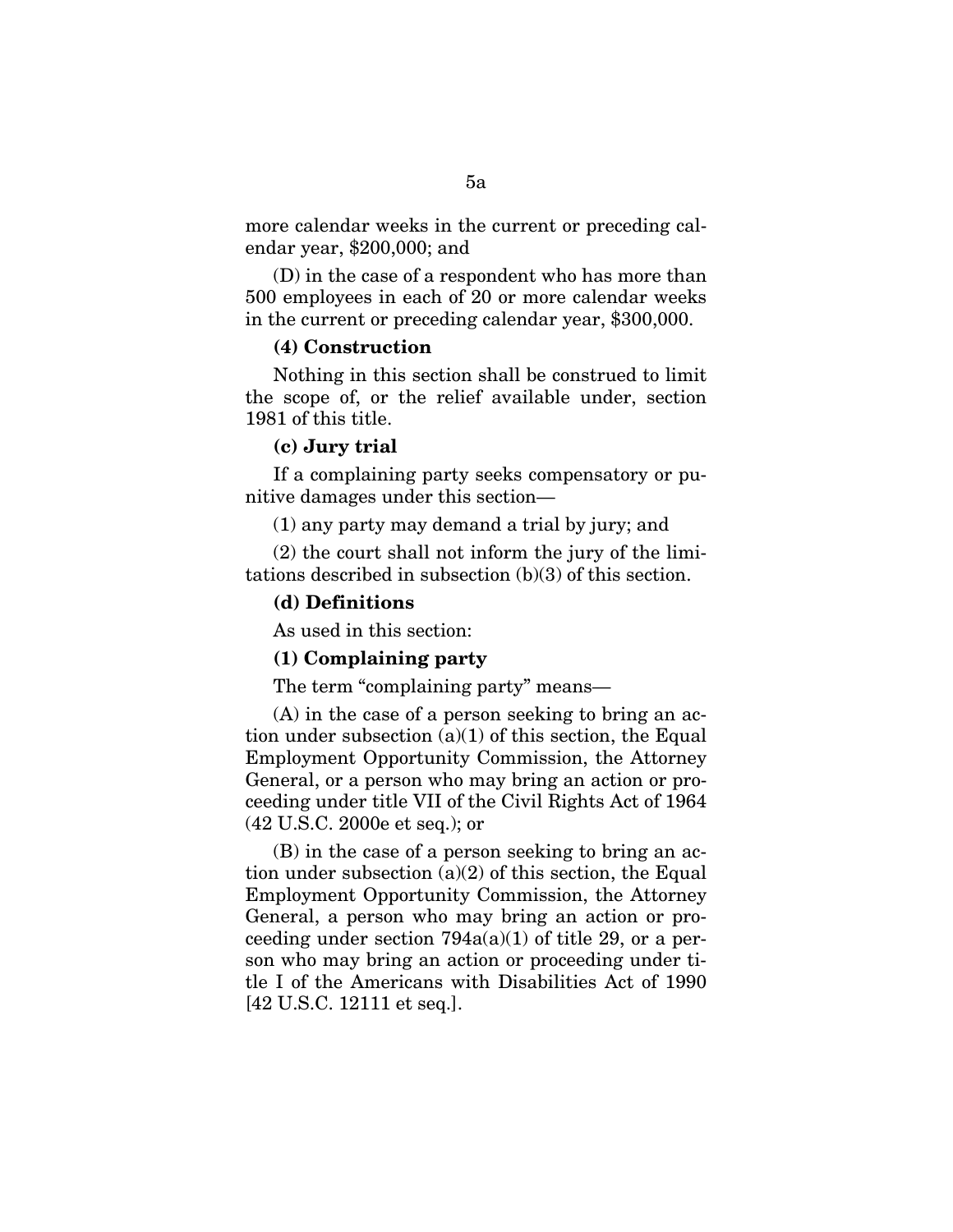### **(2) Discriminatory practice**

The term "discriminatory practice" means the discrimination described in paragraph (1), or the discrimination or the violation described in paragraph (2), of subsection (a) of this section.

42 U.S.C. § 2000e-2 provides in relevant part:

# **§ 2000e-2. Unlawful employment practices**

## **(a) Employer practices**

It shall be an unlawful employment practice for an employer—

(1) to fail or refuse to hire or to discharge any individual, or otherwise to discriminate against any individual with respect to his compensation, terms, conditions, or privileges of employment, because of such individual's race, color, religion, sex, or national origin; or

(2) to limit, segregate, or classify his employees or applicants for employment in any way which would deprive or tend to deprive any individual of employment opportunities or otherwise adversely affect his status as an employee, because of such individual's race, color, religion, sex, or national origin.

\* \* \*

## **(j) Preferential treatment not to be granted on account of existing number or percentage imbalance**

Nothing contained in this subchapter shall be interpreted to require any employer, employment agency, labor organization, or joint labormanagement committee subject to this subchapter to grant preferential treatment to any individual or to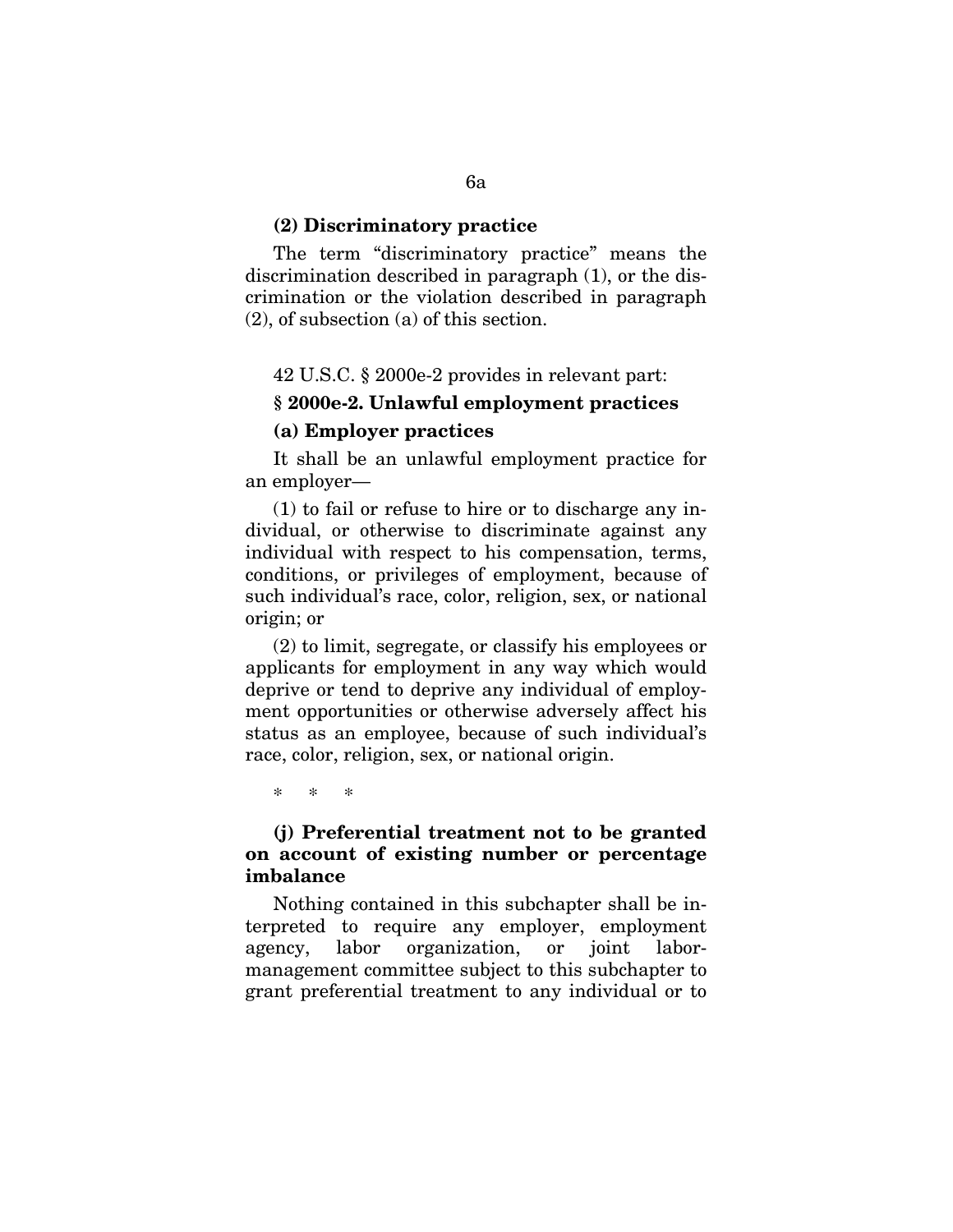any group because of the race, color, religion, sex, or national origin of such individual or group on account of an imbalance which may exist with respect to the total number or percentage of persons of any race, color, religion, sex, or national origin employed by any employer, referred or classified for employment by any employment agency or labor organization, admitted to membership or classified by any labor organization, or admitted to, or employed in, any apprenticeship or other training program, in comparison with the total number or percentage of persons of such race, color, religion, sex, or national origin in any community, State, section, or other area, or in the available work force in any community, State, section, or other area.

## **(k) Burden of proof in disparate impact cases**

(1)(A) An unlawful employment practice based on disparate impact is established under this subchapter only if—

(i) a complaining party demonstrates that a respondent uses a particular employment practice that causes a disparate impact on the basis of race, color, religion, sex, or national origin and the respondent fails to demonstrate that the challenged practice is job related for the position in question and consistent with business necessity; or

(ii) the complaining party makes the demonstration described in subparagraph (C) with respect to an alternative employment practice and the respondent refuses to adopt such alternative employment practice.

(B)(i) With respect to demonstrating that a particular employment practice causes a disparate impact as described in subparagraph  $(A)(i)$ , the com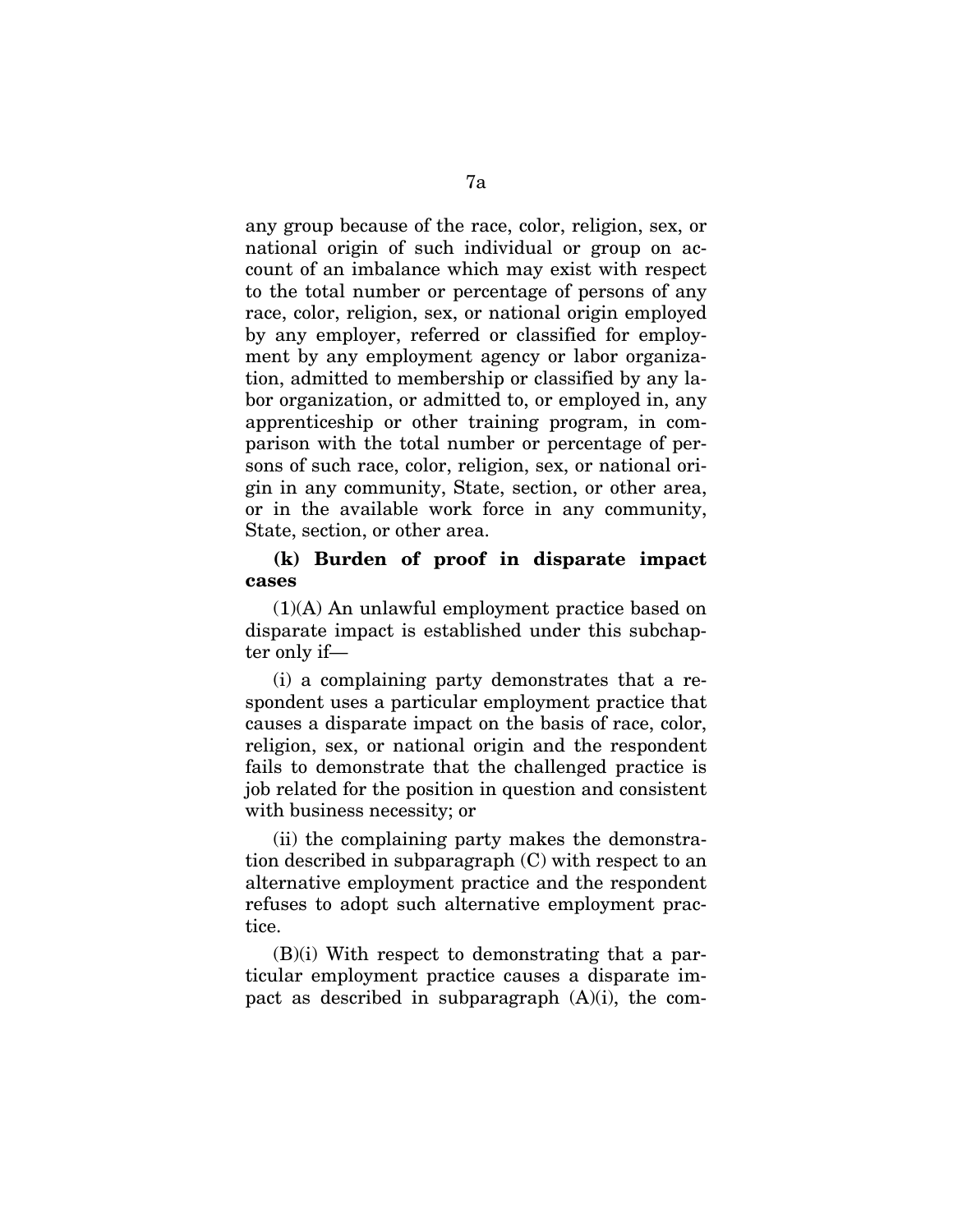plaining party shall demonstrate that each particular challenged employment practice causes a disparate impact, except that if the complaining party can demonstrate to the court that the elements of a respondent's decisionmaking process are not capable of separation for analysis, the decisionmaking process may be analyzed as one employment practice.

(ii) If the respondent demonstrates that a specific employment practice does not cause the disparate impact, the respondent shall not be required to demonstrate that such practice is required by business necessity.

(C) The demonstration referred to by subparagraph (A)(ii) shall be in accordance with the law as it existed on June 4, 1989, with respect to the concept of "alternative employment practice".

(2) A demonstration that an employment practice is required by business necessity may not be used as a defense against a claim of intentional discrimination under this subchapter.

(3) Notwithstanding any other provision of this subchapter, a rule barring the employment of an individual who currently and knowingly uses or possesses a controlled substance, as defined in schedules I and II of section 102(6) of the Controlled Substances Act (21 U.S.C. 802(6)), other than the use or possession of a drug taken under the supervision of a licensed health care professional, or any other use or possession authorized by the Controlled Substances Act [21 U.S.C. 801 et seq.] or any other provision of Federal law, shall be considered an unlawful employment practice under this subchapter only if such rule is adopted or applied with an intent to discriminate because of race, color, religion, sex, or national origin.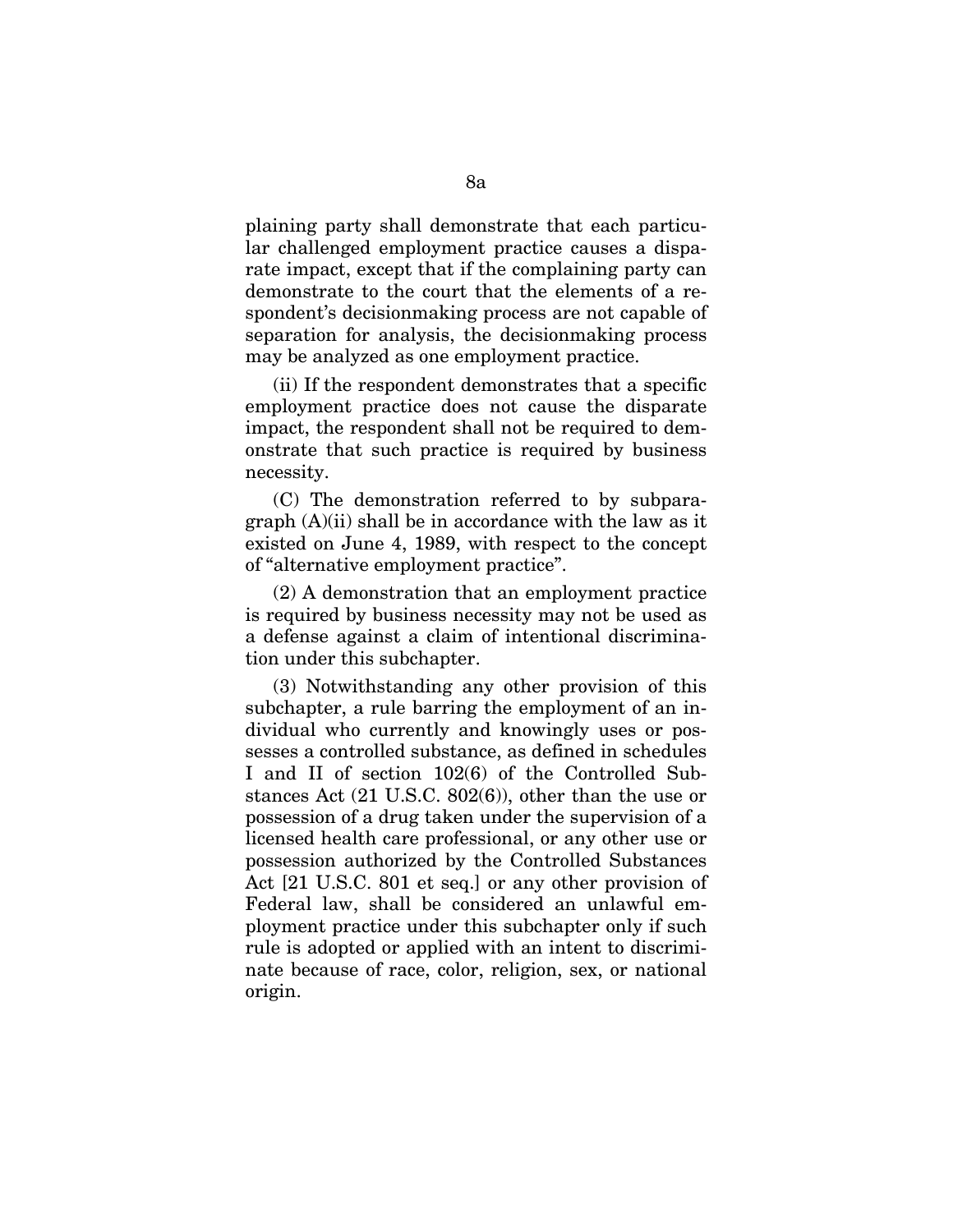\* \* \*

# **(m) Impermissible consideration of race, color, religion, sex, or national origin in employment practices**

Except as otherwise provided in this subchapter, an unlawful employment practice is established when the complaining party demonstrates that race. color, religion, sex, or national origin was a motivating factor for any employment practice, even though other factors also motivated the practice.

\* \* \*

42 U.S.C. § 2000e-3 provides in relevant part:

**§ 2000e-3. Other unlawful employment practices** 

# **(a) Discrimination for making charges, testifying, assisting, or participating in enforcement proceedings**

It shall be an unlawful employment practice for an employer to discriminate against any of his employees or applicants for employment, for an employment agency, or joint labor-management committee controlling apprenticeship or other training or retraining, including on-the-job training programs, to discriminate against any individual, or for a labor organization to discriminate against any member thereof or applicant for membership, because he has opposed any practice made an unlawful employment practice by this subchapter, or because he has made a charge, testified, assisted, or participated in any manner in an investigation, proceeding, or hearing under this subchapter.

\* \* \*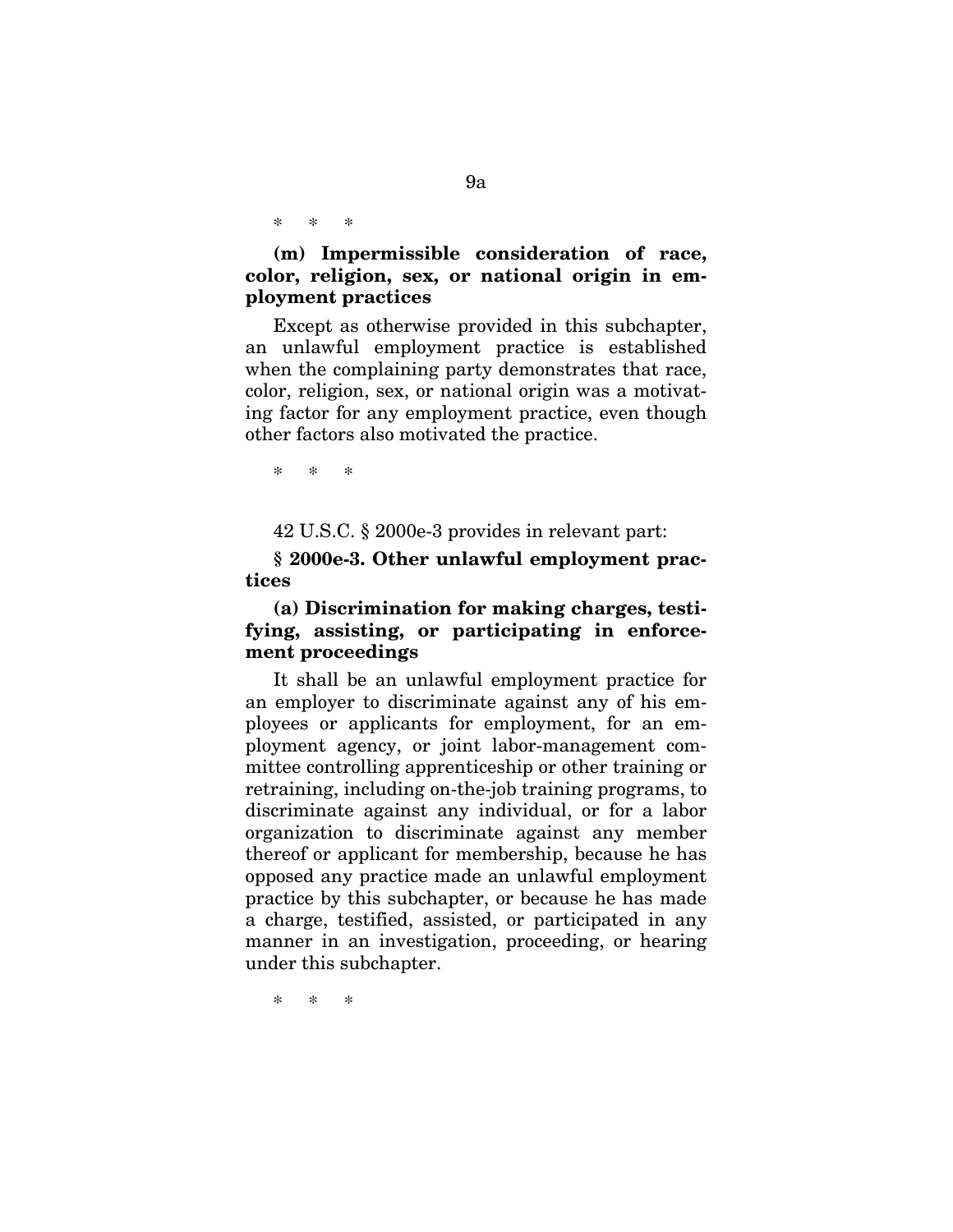# 42 U.S.C. § 2000e-5 provides in relevant part: **§ 2000e-5. Enforcement provisions**

\* \* \*

**(f) Civil action by Commission, Attorney General, or person aggrieved; preconditions; procedure; appointment of attorney; payment of fees, costs, or security; intervention; stay of Federal proceedings; action for appropriate temporary or preliminary relief pending final disposition of charge; jurisdiction and venue of United States courts; designation of judge to hear and determine case; assignment of case for hearing; expedition of case; appointment of master** 

\* \* \*

(3) Each United States district court and each United States court of a place subject to the jurisdiction of the United States shall have jurisdiction of actions brought under this subchapter. Such an action may be brought in any judicial district in the State in which the unlawful employment practice is alleged to have been committed, in the judicial district in which the employment records relevant to such practice are maintained and administered, or in the judicial district in which the aggrieved person would have worked but for the alleged unlawful employment practice, but if the respondent is not found within any such district, such an action may be brought within the judicial district in which the respondent has his principal office. For purposes of sections 1404 and 1406 of Title 28, the judicial district in which the respondent has his principal office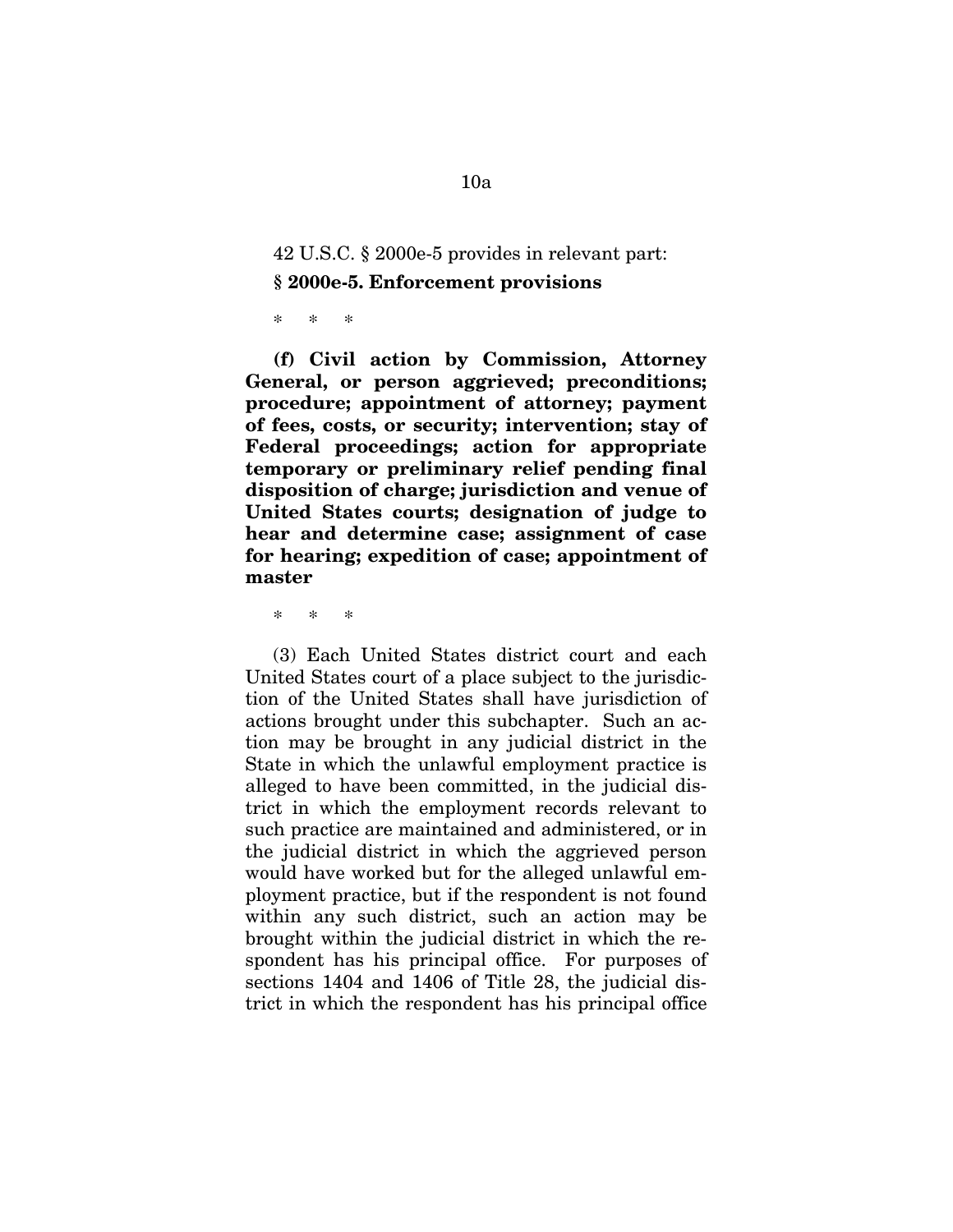shall in all cases be considered a district in which the action might have been brought.

\* \* \*

# **(g) Injunctions; appropriate affirmative action; equitable relief; accrual of back pay; reduction of back pay; limitations on judicial orders**

(1) If the court finds that the respondent has intentionally engaged in or is intentionally engaging in an unlawful employment practice charged in the complaint, the court may enjoin the respondent from engaging in such unlawful employment practice, and order such affirmative action as may be appropriate, which may include, but is not limited to, reinstatement or hiring of employees, with or without back pay (payable by the employer, employment agency, or labor organization, as the case may be, responsible for the unlawful employment practice), or any other equitable relief as the court deems appropriate. Back pay liability shall not accrue from a date more than two years prior to the filing of a charge with the Commission. Interim earnings or amounts earnable with reasonable diligence by the person or persons discriminated against shall operate to reduce the back pay otherwise allowable.

 $(2)(A)$  No order of the court shall require the admission or reinstatement of an individual as a member of a union, or the hiring, reinstatement, or promotion of an individual as an employee, or the payment to him of any back pay, if such individual was refused admission, suspended, or expelled, or was refused employment or advancement or was suspended or discharged for any reason other than discrimination on account of race, color, religion, sex, or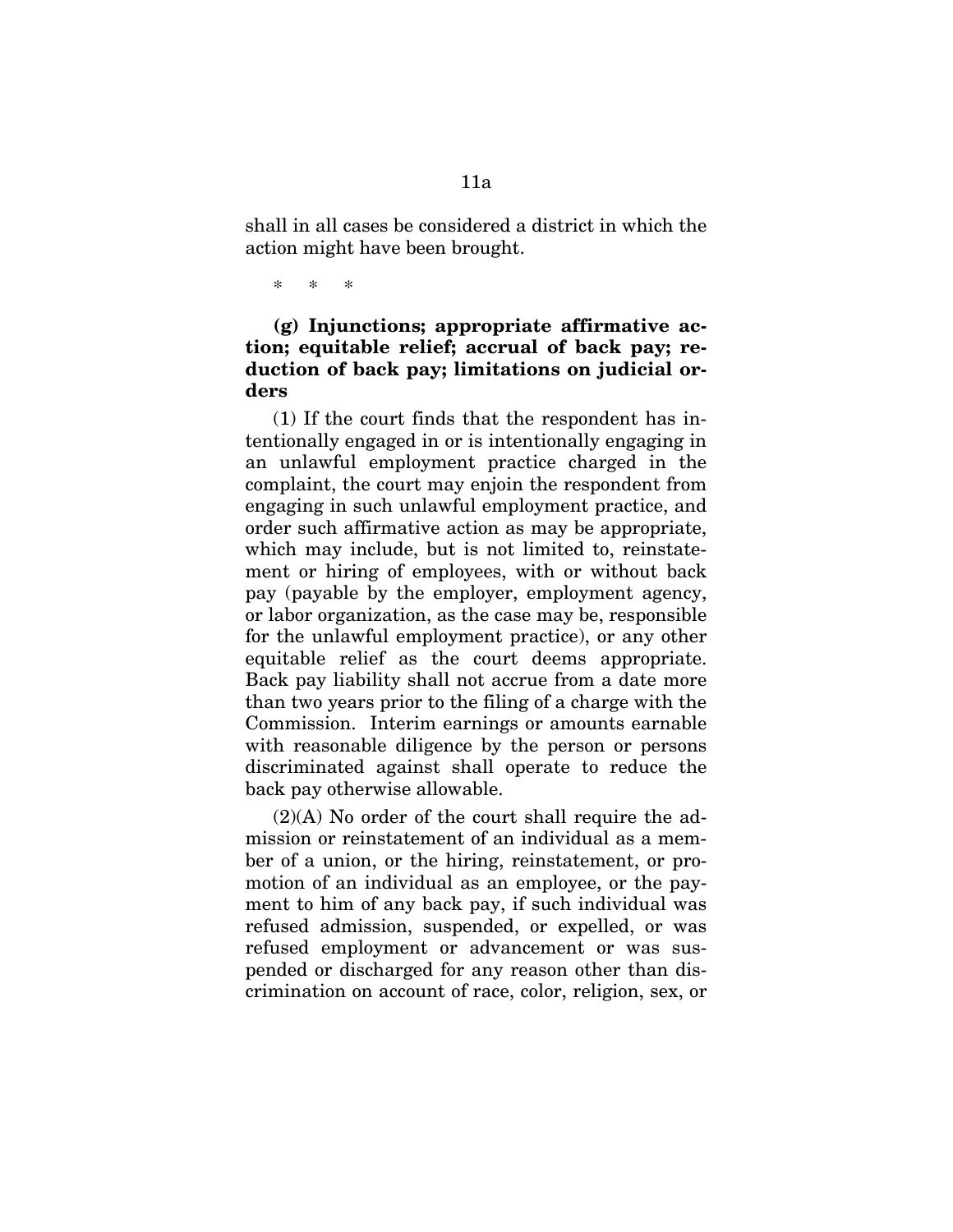national origin or in violation of section 2000e-3(a) of this title.

(B) On a claim in which an individual proves a violation under section 2000e-2(m) of this title and a respondent demonstrates that the respondent would have taken the same action in the absence of the impermissible motivating factor, the court—

(i) may grant declaratory relief, injunctive relief (except as provided in clause (ii)), and attorney's fees and costs demonstrated to be directly attributable only to the pursuit of a claim under section 2000e-2(m) of this title; and

(ii) shall not award damages or issue an order requiring any admission, reinstatement, hiring, promotion, or payment, described in subparagraph (A).

\* \* \*

Federal Rule of Civil Procedure 23 provides:

## **Rule 23. Class Actions**

**(a) Prerequisites.** One or more members of a class may sue or be sued as representative parties on behalf of all members only if:

**(1)** the class is so numerous that joinder of all members is impracticable;

**(2)** there are questions of law or fact common to the class;

**(3)** the claims or defenses of the representative parties are typical of the claims or defenses of the class; and

**(4)** the representative parties will fairly and adequately protect the interests of the class.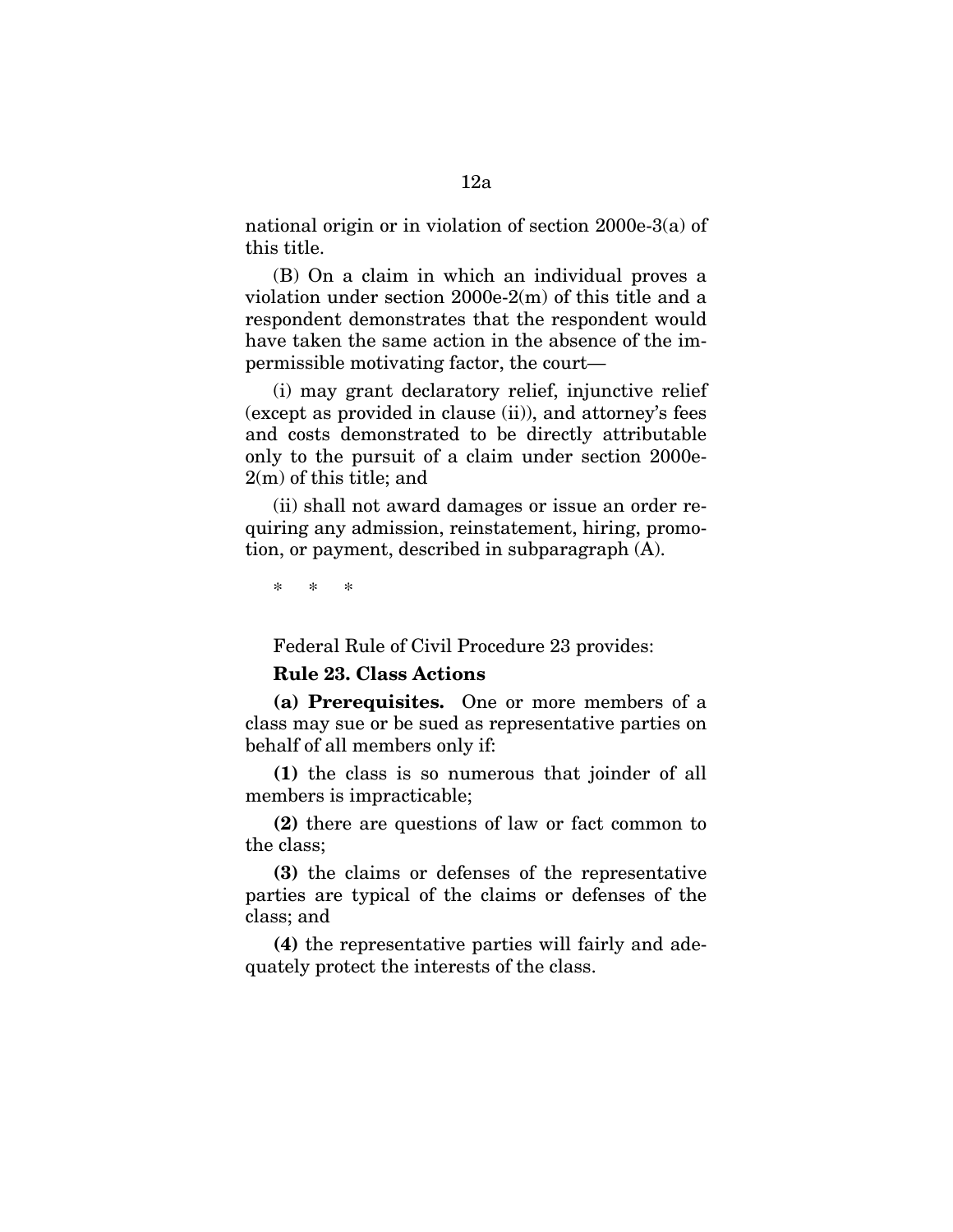**(b) Types of Class Actions.** A class action may be maintained if Rule 23(a) is satisfied and if:

**(1)** prosecuting separate actions by or against individual class members would create a risk of:

**(A)** inconsistent or varying adjudications with respect to individual class members that would establish incompatible standards of conduct for the party opposing the class; or

**(B)** adjudications with respect to individual class members that, as a practical matter, would be dispositive of the interests of the other members not parties to the individual adjudications or would substantially impair or impede their ability to protect their interests;

**(2)** the party opposing the class has acted or refused to act on grounds that apply generally to the class, so that final injunctive relief or corresponding declaratory relief is appropriate respecting the class as a whole; or

**(3)** the court finds that the questions of law or fact common to class members predominate over any questions affecting only individual members, and that a class action is superior to other available methods for fairly and efficiently adjudicating the controversy. The matters pertinent to these findings include:

**(A)** the class members' interests in individually controlling the prosecution or defense of separate actions;

**(B)** the extent and nature of any litigation concerning the controversy already begun by or against class members;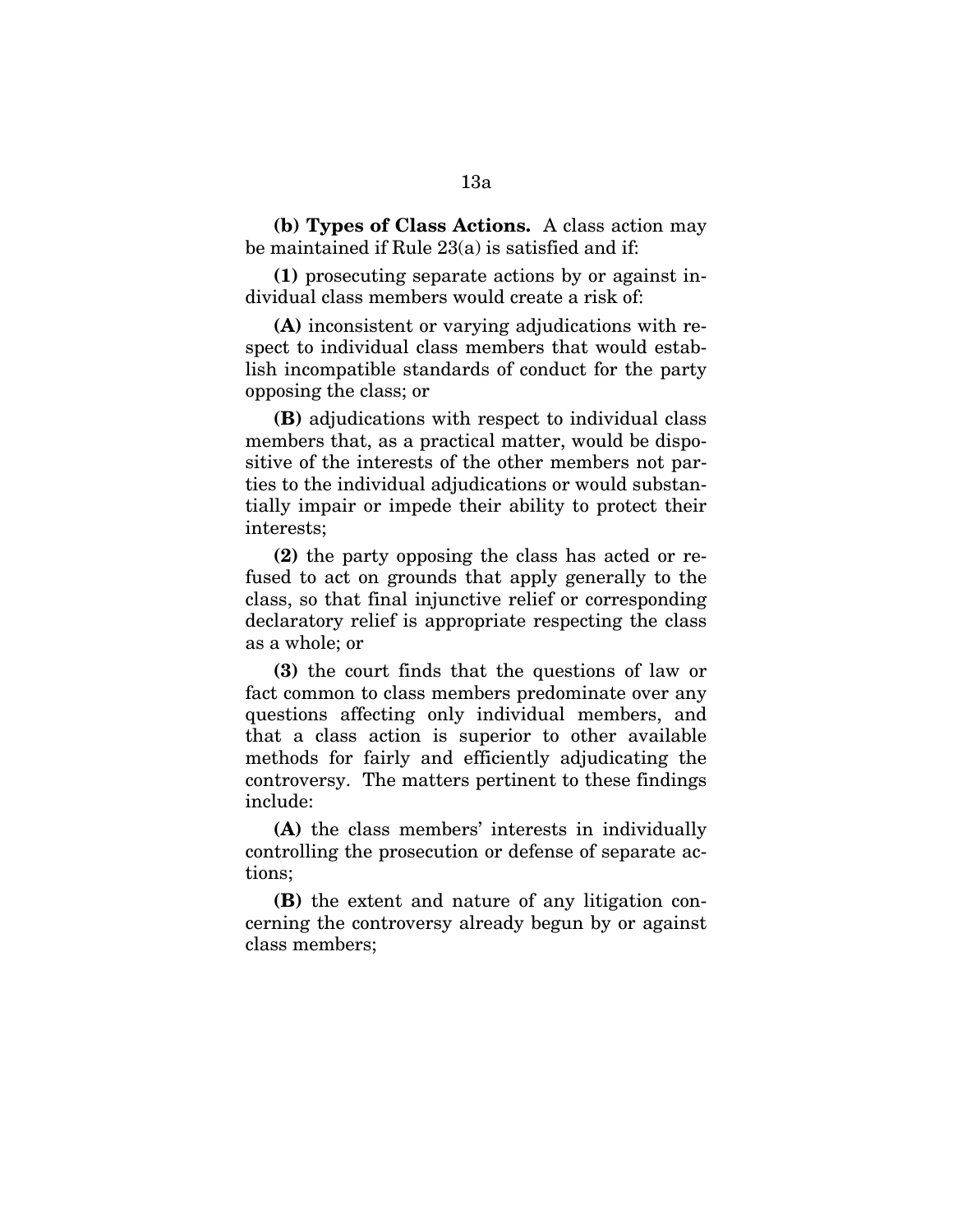**(C)** the desirability or undesirability of concentrating the litigation of the claims in the particular forum; and

**(D)** the likely difficulties in managing a class action.

# **(c) Certification Order; Notice to Class Members; Judgment; Issues Classes; Subclasses.**

### **(1)** *Certification Order.*

**(A)** *Time to Issue*. At an early practicable time after a person sues or is sued as a class representative, the court must determine by order whether to certify the action as a class action.

**(B)** *Defining the Class; Appointing Class Counsel*. An order that certifies a class action must define the class and the class claims, issues, or defenses, and must appoint class counsel under Rule 23(g).

**(C)** *Altering or Amending the Order*. An order that grants or denies class certification may be altered or amended before final judgment.

### **(2)** *Notice***.**

**(A)** For (b)(1) or (b)(2) Classes. For any class certified under Rule  $23(b)(1)$  or  $(b)(2)$ , the court may direct appropriate notice to the class.

**(B)** For (b)(3) Classes. For any class certified under Rule 23(b)(3), the court must direct to class members the best notice that is practicable under the circumstances, including individual notice to all members who can be identified through reasonable effort. The notice must clearly and concisely state in plain, easily understood language:

**(i)** the nature of the action;

**(ii)** the definition of the class certified;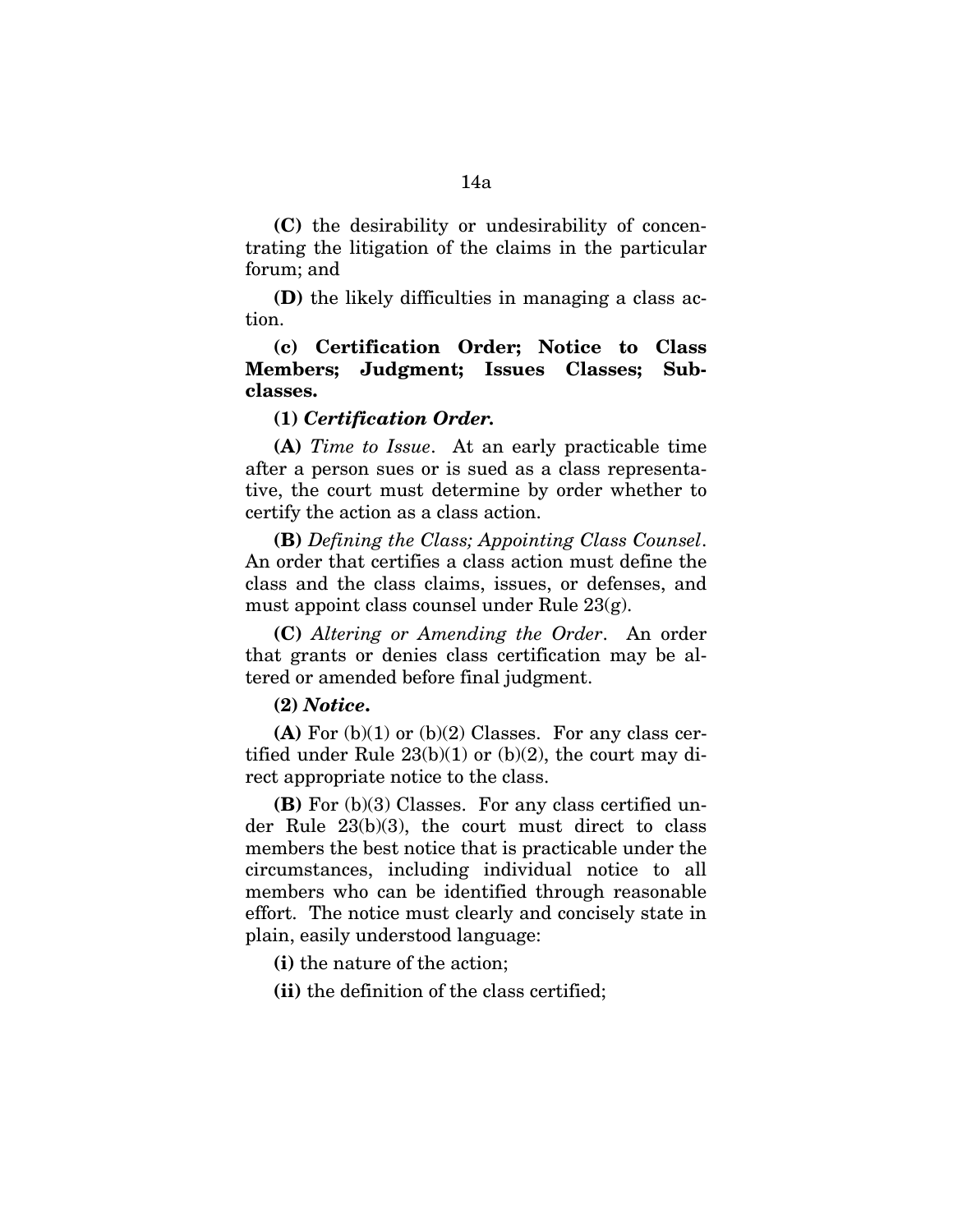**(iv)** that a class member may enter an appearance through an attorney if the member so desires;

**(v)** that the court will exclude from the class any member who requests exclusion;

**(vi)** the time and manner for requesting exclusion; and

**(vii)** the binding effect of a class judgment on members under Rule 23(c)(3).

**(3)** *Judgment***.** Whether or not favorable to the class, the judgment in a class action must:

**(A)** for any class certified under Rule 23(b)(1) or (b)(2), include and describe those whom the court finds to be class members; and

**(B)** for any class certified under Rule 23(b)(3), include and specify or describe those to whom the Rule  $23(c)(2)$  notice was directed, who have not requested exclusion, and whom the court finds to be class members.

**(4)** *Particular Issues***.** When appropriate, an action may be brought or maintained as a class action with respect to particular issues.

**(5)** *Subclasses***.** When appropriate, a class may be divided into subclasses that are each treated as a class under this rule.

### **(d) Conducting the Action.**

**(1)** *In General***.** In conducting an action under this rule, the court may issue orders that:

**(A)** determine the course of proceedings or prescribe measures to prevent undue repetition or complication in presenting evidence or argument;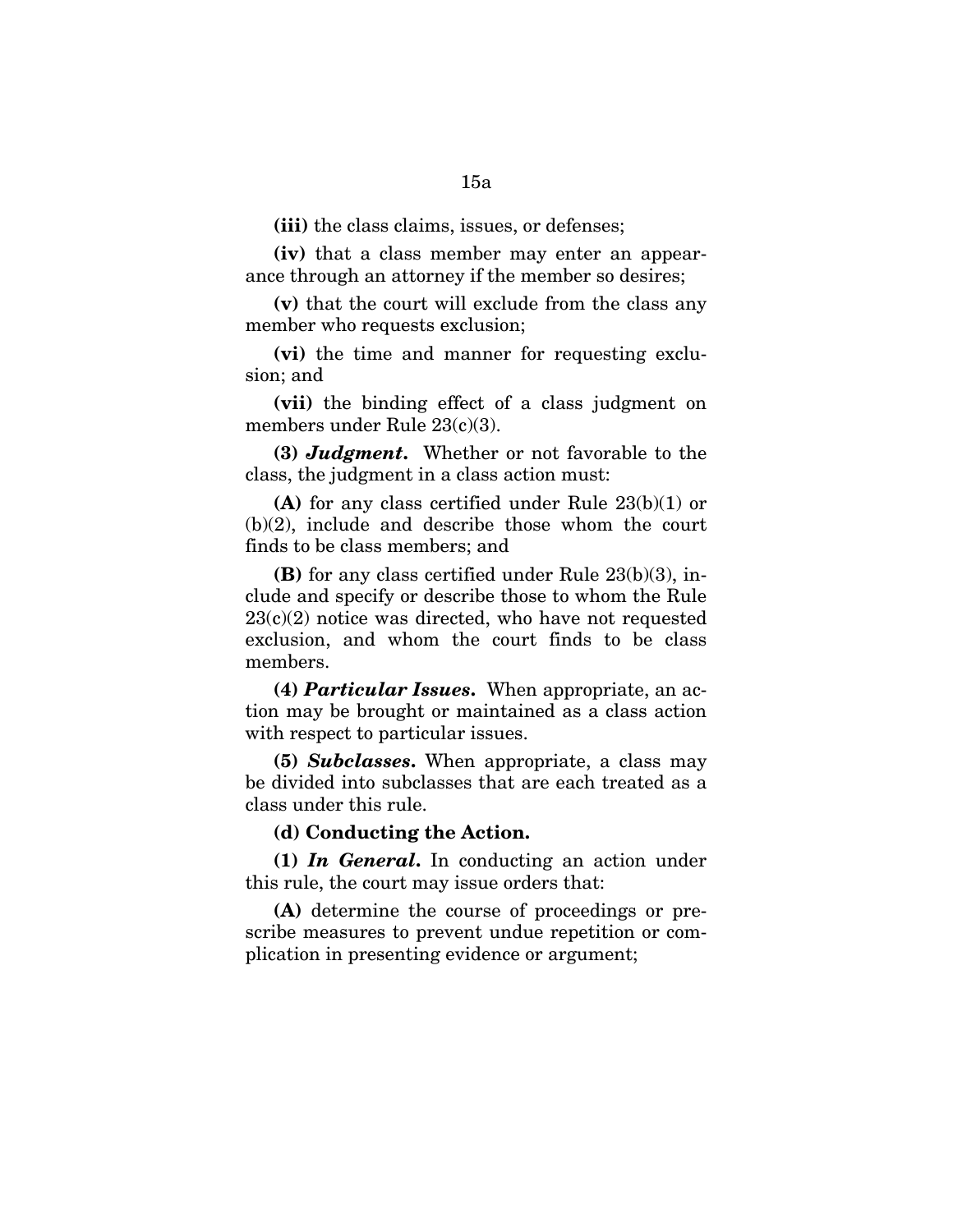16a

**(B)** require--to protect class members and fairly conduct the action--giving appropriate notice to some or all class members of:

**(i)** any step in the action;

**(ii)** the proposed extent of the judgment; or

**(iii)** the members' opportunity to signify whether they consider the representation fair and adequate, to intervene and present claims or defenses, or to otherwise come into the action;

**(C)** impose conditions on the representative parties or on intervenors;

**(D)** require that the pleadings be amended to eliminate allegations about representation of absent persons and that the action proceed accordingly; or

**(E)** deal with similar procedural matters.

**(2)** *Combining and Amending Orders***.** An order under Rule 23(d)(1) may be altered or amended from time to time and may be combined with an order under Rule 16.

**(e) Settlement, Voluntary Dismissal, or Compromise.** The claims, issues, or defenses of a certified class may be settled, voluntarily dismissed, or compromised only with the court's approval. The following procedures apply to a proposed settlement, voluntary dismissal, or compromise:

**(1)** The court must direct notice in a reasonable manner to all class members who would be bound by the proposal.

**(2)** If the proposal would bind class members, the court may approve it only after a hearing and on finding that it is fair, reasonable, and adequate.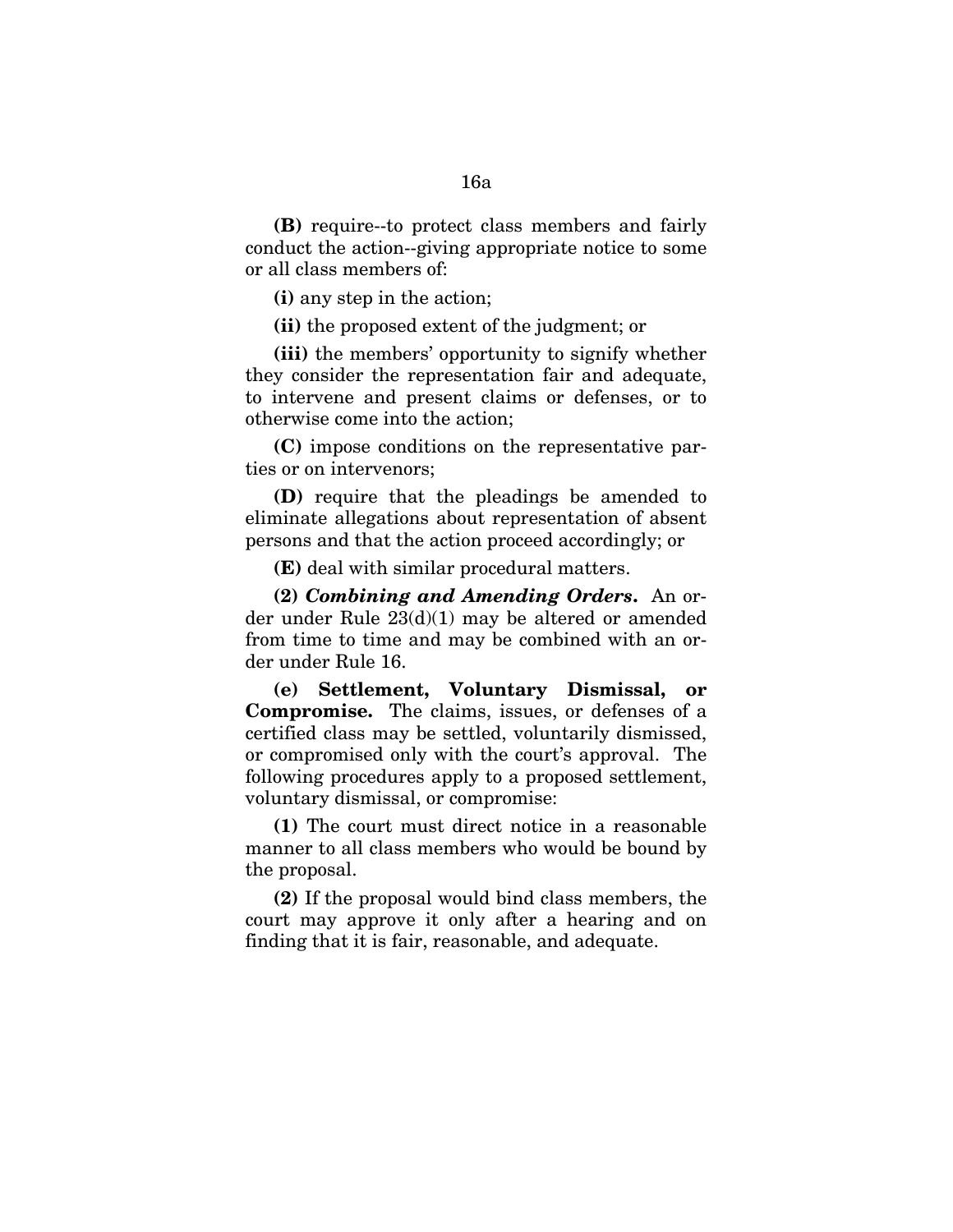**(3)** The parties seeking approval must file a statement identifying any agreement made in connection with the proposal.

**(4)** If the class action was previously certified under Rule 23(b)(3), the court may refuse to approve a settlement unless it affords a new opportunity to request exclusion to individual class members who had an earlier opportunity to request exclusion but did not do so.

**(5)** Any class member may object to the proposal if it requires court approval under this subdivision (e); the objection may be withdrawn only with the court's approval.

**(f) Appeals.** A court of appeals may permit an appeal from an order granting or denying classaction certification under this rule if a petition for permission to appeal is filed with the circuit clerk within 14 days after the order is entered. An appeal does not stay proceedings in the district court unless the district judge or the court of appeals so orders.

### **(g) Class Counsel.**

**(1)** *Appointing Class Counsel***.** Unless a statute provides otherwise, a court that certifies a class must appoint class counsel. In appointing class counsel, the court:

**(A)** must consider:

**(i)** the work counsel has done in identifying or investigating potential claims in the action;

**(ii)** counsel's experience in handling class actions, other complex litigation, and the types of claims asserted in the action;

**(iii)** counsel's knowledge of the applicable law; and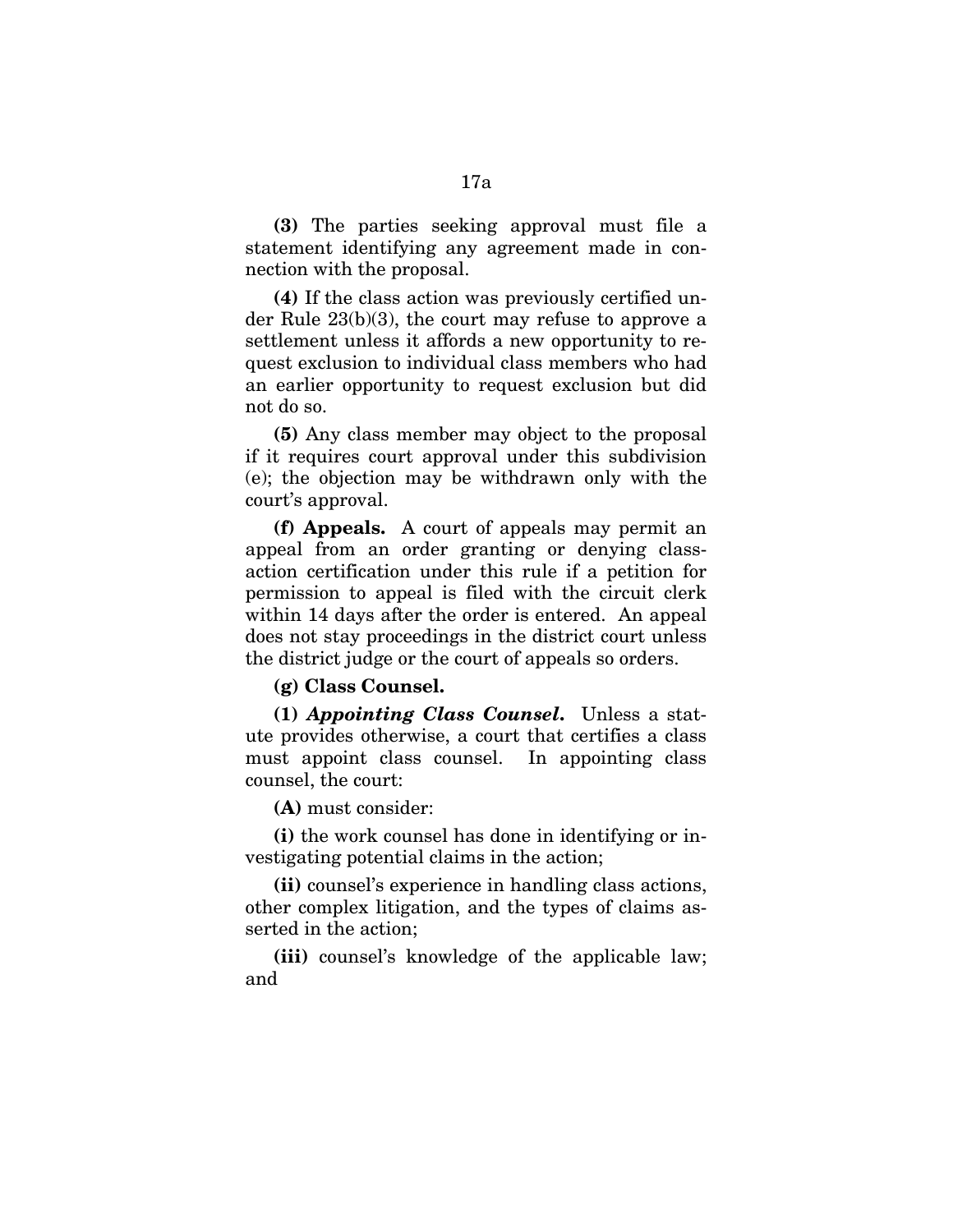**(iv)** the resources that counsel will commit to representing the class;

**(B)** may consider any other matter pertinent to counsel's ability to fairly and adequately represent the interests of the class;

**(C)** may order potential class counsel to provide information on any subject pertinent to the appointment and to propose terms for attorney's fees and nontaxable costs;

**(D)** may include in the appointing order provisions about the award of attorney's fees or nontaxable costs under Rule 23(h); and

**(E)** may make further orders in connection with the appointment.

**(2)** *Standard for Appointing Class Counsel***.**  When one applicant seeks appointment as class counsel, the court may appoint that applicant only if the applicant is adequate under Rule  $23(g)(1)$  and (4). If more than one adequate applicant seeks appointment, the court must appoint the applicant best able to represent the interests of the class.

**(3)** *Interim Counsel***.** The court may designate interim counsel to act on behalf of a putative class before determining whether to certify the action as a class action.

**(4)** *Duty of Class Counsel***.** Class counsel must fairly and adequately represent the interests of the class.

**(h) Attorney's Fees and Nontaxable Costs.**  In a certified class action, the court may award reasonable attorney's fees and nontaxable costs that are authorized by law or by the parties' agreement. The following procedures apply: